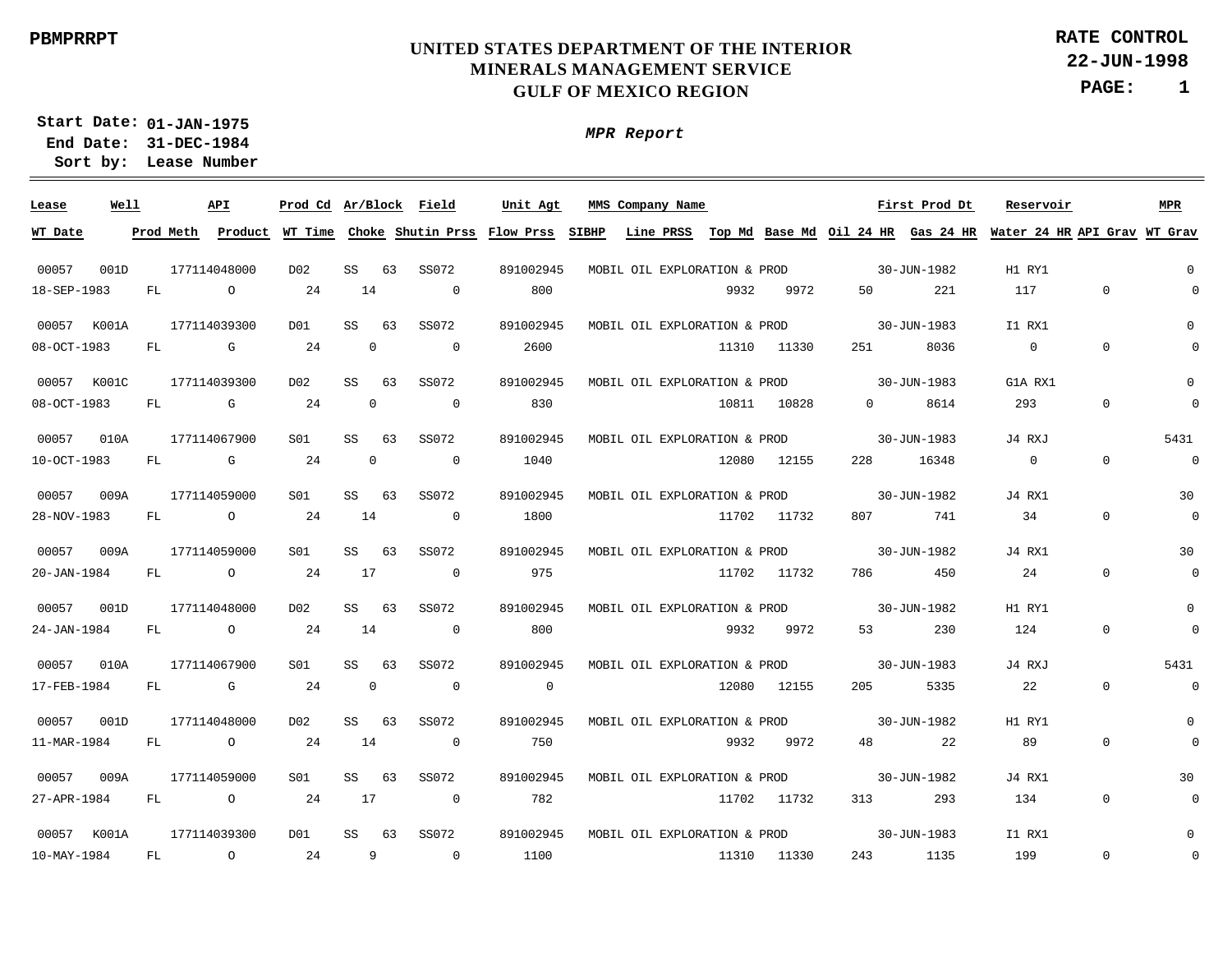*MPR Report*

**22-JUN-1998 RATE CONTROL**

**PAGE: 2**

**01-JAN-1975 Start Date: 31-DEC-1984 End Date: Lease Number Sort by:**

 00057 00057 K001C 00057 00057 00057 00057 00057 00057 K001C 00057 00057 00057 **Lease** K001C 001D 009A K001A 010A 001D K001A 009A 001D **Well** 177114039300 177114039300 177114048000 177114059000 177114039300 177114067900 177114048000 177114039300 177114039300 177114059000 177114048000 **API** SS SS SS **CC** SS SS SS SS SS SS SS **Ar/Block Field Prod Cd MMS Company Name** 63 63 63 63 63 63 63 63 63 63 63 SS072 SS072 SS072 SS072 SS072 SS072 SS072  $SS072$ SS072 SS072 SS072 891002945 891002945 891002945 891002945 891002945 891002945 891002945 891002945 891002945 891002945 891002945 **Unit Agt** 30-JUN-1983 30-JUN-1983 30-JUN-1982 30-JUN-1982 30-JUN-1983 30-JUN-1983 30-JUN-1982 30-JUN-1983 30-JUN-1983 30-JUN-1982 30-JUN-1982 **First Prod Dt** G1A RX1 G1A RX1 H1 RY1 J4 RX1 I1 RX1 J4 RXJ H1 RY1 G1A RX1 I1 RX1 J4 RX1 H1 RY1 **Reservoir** 0 0  $\Omega$ 30 0 5431 0  $\Omega$  $\Omega$ 30  $\Omega$ **MPR** 10-MAY-1984 07-JUL-1984 19-AUG-1984 19-AUG-1984 19-AUG-1984 10-SEP-1984 20-OCT-1984 25-OCT-1984 26-OCT-1984 03-NOV-1984 20-DEC-1984 **WT Date** FL. FL. FL. FL. FL FL. FL. FL. FL FL FL. **Prod Meth**  $\Omega$  $\Omega$  $\Omega$  $\Omega$  $\cap$  $\mathbf{G}$  $\Omega$  $\Omega$  $\Omega$ O  $\Omega$ **Product WT Time Choke Shutin Prss Flow Prss SIBHP Line PRSS**  $24$ 24  $24$ 24 24 24 24  $24$ 24 24 24 18 18 14 17 11  $\Omega$ 14  $23$ 11 17 14  $\Omega$  $\Omega$  $\Omega$  $\Omega$  $\Omega$ 3670  $\Omega$  $\Omega$  $\Omega$  $\Omega$  $\Omega$ 2200 2150 925 700 200 2900 1000 2100 700 300 600 10811 10811 9932 11702 11310 12080 9932 10811 10828 11310 11702 9932 **Top Md Base Md Oil 24 HR Gas 24 HR Water 24 HR API Grav WT Grav** 10828 10828 9972 11732 11330 12155 9972 11330 11732 9972 866 1204 34 51 260 103 30 952 245 27 28 1961 2496 274 213 321 3664 77 2600 291 86 59  $\Omega$ 25 136 153 173 5 90 168 980 108 60  $\Omega$  $\Omega$  $\Omega$  $\Omega$ 0  $\Omega$  $\Omega$  $\Omega$  $\Omega$  $\Omega$ 0  $\Omega$  $\Omega$  $\Omega$  $\Omega$  $\Omega$  $\Omega$  $\Omega$  $\Omega$  $\Omega$ 0  $\Omega$ MOBIL OIL EXPLORATION & PROD MOBIL OIL EXPLORATION & PROD MOBIL OIL EXPLORATION & PROD MOBIL OIL EXPLORATION & PROD MOBIL OIL EXPLORATION & PROD MOBIL OIL EXPLORATION & PROD MOBIL OIL EXPLORATION & PROD MOBIL OIL EXPLORATION & PROD MOBIL OIL EXPLORATION & PROD MOBIL OIL EXPLORATION & PROD MOBIL OIL EXPLORATION & PROD D02 D02 D02  $SO1$ D01 S01 D02 D<sub>02</sub> D01  $S<sub>01</sub>$ D02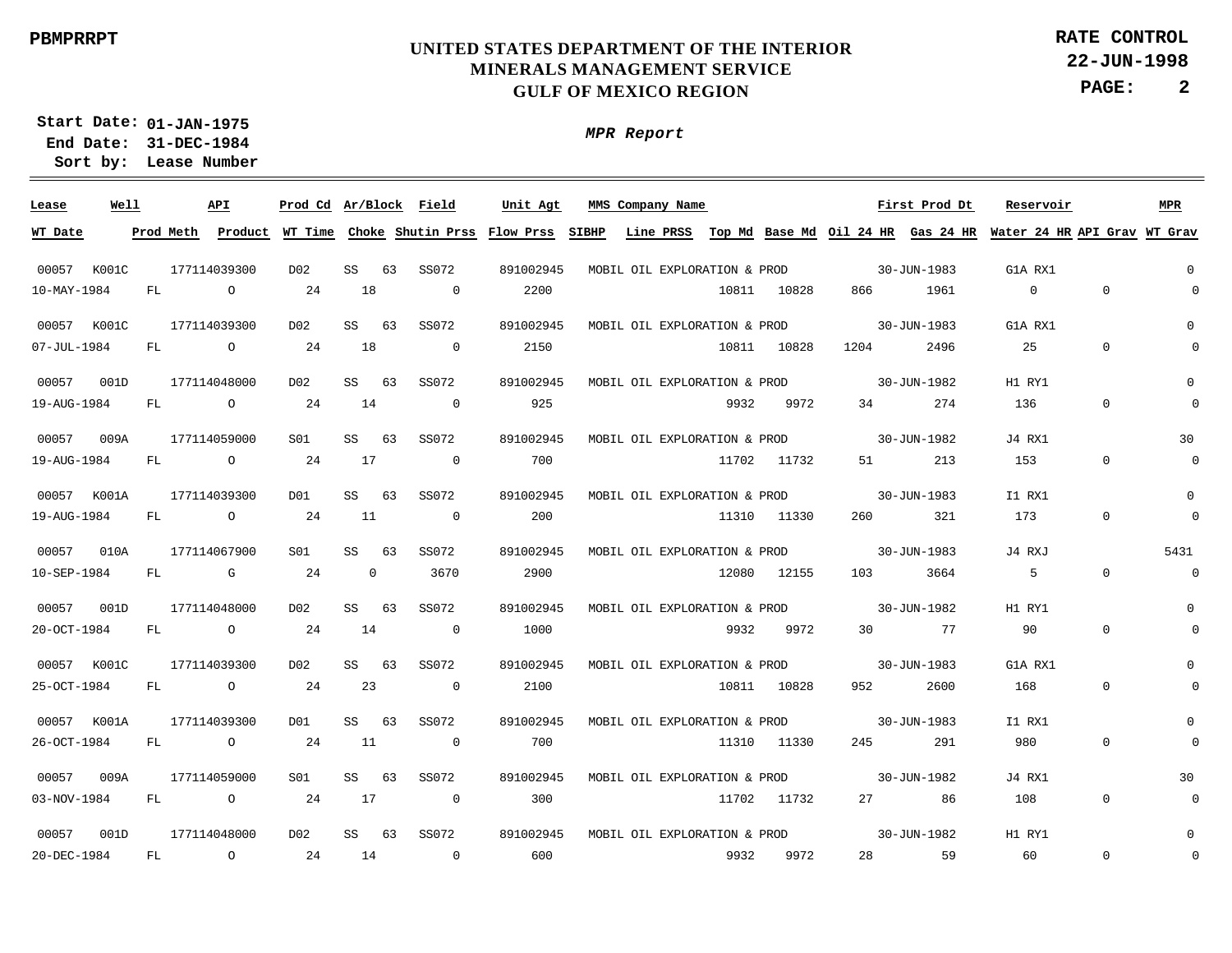**22-JUN-1998 PAGE: 3 RATE CONTROL**

**01-JAN-1975 Start Date: 31-DEC-1984 End Date: Lease Number Sort by:**

| Lease       | Well |           | API          | Prod Cd Ar/Block Field |                 |    |                         | Unit Agt                            |       | MMS Company Name             |       |       |          | First Prod Dt                      | Reservoir                |                              | MPR                        |
|-------------|------|-----------|--------------|------------------------|-----------------|----|-------------------------|-------------------------------------|-------|------------------------------|-------|-------|----------|------------------------------------|--------------------------|------------------------------|----------------------------|
| WT Date     |      | Prod Meth | Product      |                        |                 |    |                         | WT Time Choke Shutin Prss Flow Prss | SIBHP | Line PRSS                    |       |       |          | Top Md Base Md Oil 24 HR Gas 24 HR |                          | Water 24 HR API Grav WT Grav |                            |
|             |      |           |              |                        |                 |    |                         |                                     |       |                              |       |       |          |                                    |                          |                              |                            |
| 00063       | 017  |           | 177112021400 | DO1                    | SS              | 93 | <b>SS113</b>            | 891002931                           |       | MURPHY EXPLORATION & PRODUCT |       |       |          | 31-JUL-1972                        | M6A FB1                  |                              | $\mathbf 0$                |
| 07-FEB-1984 |      | FL        | G            | $\overline{4}$         | 32              |    | $\overline{0}$          | 1100                                |       |                              | 12010 | 12038 | 48       | 3080                               | $\overline{1}$           | 33                           | .6                         |
| 00165 B001  |      |           | 177150106300 | DO1                    | ST              | 22 | ST021                   | 891003915                           |       | CHEVRON USA INC              |       |       |          | 30-NOV-1975                        | D 2 RDC                  |                              | $\mathbf 0$                |
| 11-NOV-1975 |      | FL        | $\circ$      | $4\overline{ }$        | 26              |    | $\overline{0}$          | 380                                 |       |                              | 10886 | 10946 | 173      | 110                                | 115                      | 25.2                         | $\Omega$                   |
| 00165 C005  |      |           | 177150080400 | DO1                    | ST              | 22 | ST021                   | 891003915                           |       | CHEVRON USA INC              |       |       |          | 31-DEC-1966                        | D12RAIII                 |                              |                            |
| 19-DEC-1975 |      | FL        | $\circ$      | $\overline{4}$         | $7\phantom{.0}$ |    | $\overline{0}$          | 2200                                |       |                              | 11922 | 11952 | $\Omega$ | 90                                 | 696                      | $\mathbf{0}$                 | $\mathbf 0$                |
|             |      |           |              |                        |                 |    |                         |                                     |       |                              |       |       |          |                                    |                          |                              |                            |
| 00165 B001  |      |           | 177150106300 | DO1<br>24              | ST<br>26        | 22 | ST021<br>$\overline{0}$ | 891003915<br>325                    |       | CHEVRON USA INC              | 10886 |       |          | 30-NOV-1975                        | D 2 RDC<br>416           | 36.5                         | $\mathbf 0$<br>$\mathbf 0$ |
| 22-JAN-1976 |      | FL.       | $\circ$      |                        |                 |    |                         |                                     |       |                              |       | 10946 | 224      | 145                                |                          |                              |                            |
| 00165       | 007  |           | 177154005200 | DO1                    | ST              | 22 | ST021                   | 891003915                           |       | CHEVRON USA INC              |       |       |          | 31-JUL-1973                        | D10 FB1B                 |                              | 430                        |
| 23-JAN-1976 |      | FL        | $\circ$      | 6                      | 24              |    | $\overline{0}$          | 250                                 |       |                              | 11514 | 11524 | 408      | 260                                | $\overline{\phantom{0}}$ | 27.6                         | $\overline{0}$             |
| 00165       | 007D |           | 177154005200 | D02                    | ST              | 22 | ST021                   | 891003915                           |       | CHEVRON USA INC              |       |       |          | 31-JUL-1973                        | D-2 FB-I                 |                              | 254                        |
| 25-JAN-1976 |      | FL        | $\circ$      | 24                     | 14              |    | $\overline{0}$          | 1025                                |       |                              | 10525 | 10535 | 410      | 250                                | $\overline{0}$           | 34.5                         | $\overline{0}$             |
| 00165 B002D |      |           | 177150060400 | D02                    | ST              | 22 | ST021                   | 891003915                           |       | CHEVRON USA INC              |       |       |          | 30-SEP-1965                        | $D9L-I$                  |                              | $\mathbf 0$                |
| 25-JAN-1976 |      | FL        | $\circ$      | 24                     | 20              |    | $\overline{0}$          | 550                                 |       |                              | 11435 | 11440 | 445      | 250                                | 78                       | 22.4                         | $\mathbf 0$                |
|             |      |           |              |                        |                 |    |                         |                                     |       |                              |       |       |          |                                    |                          |                              |                            |
| 00165 C005D |      |           | 177150080400 | D02                    | ST              | 22 | ST021                   | 891003915                           |       | CHEVRON USA INC              |       |       |          | 31-DEC-1966                        | D-4III-A                 |                              | 25                         |
| 26-JAN-1976 |      | FL        | $\circ$      | 24                     | 15              |    | $\overline{0}$          | 650                                 |       |                              | 10850 | 10860 | 197      | 155                                | 296                      | 29.5                         | $\overline{0}$             |
| 00165 C005D |      |           | 177150080400 | D02                    | ST              | 22 | ST021                   | 891003915                           |       | CHEVRON USA INC              |       |       |          | 31-DEC-1966                        | D-4III-A                 |                              | 25                         |
| 29-FEB-1976 |      | FL        | $\circ$      | 24                     | 15              |    | $\overline{0}$          | 500                                 |       |                              | 10850 | 10860 | 226      | 100                                | 226                      | 28.6                         | $\overline{0}$             |
| 00165       | 007  |           | 177154005200 | DO1                    | ST              | 22 | ST021                   | 891003915                           |       | CHEVRON USA INC              |       |       |          | 31-JUL-1973                        | D10 FB1B                 |                              | 430                        |
| 07-JUN-1976 |      | FL.       | $\circ$      | 24                     | 36              |    | $\overline{0}$          | 275                                 |       |                              | 11514 | 11524 | 391      | 485                                | $\overline{0}$           | 27.3                         | $\overline{0}$             |
|             |      |           |              |                        |                 |    |                         |                                     |       |                              |       |       |          |                                    |                          |                              |                            |
| 00165       | 007D |           | 177154005200 | DO 2                   | ST              | 22 | ST021                   | 891003915                           |       | CHEVRON USA INC              |       |       |          | 31-JUL-1973                        | $D-2$ FB-I               |                              | 254                        |
| 23-JUL-1976 |      | GL        | $\circ$      | 24                     | 15              |    | $\overline{0}$          | 1000                                |       |                              | 10525 | 10535 | 446      | 245                                | 14                       | 33.6                         | $\overline{0}$             |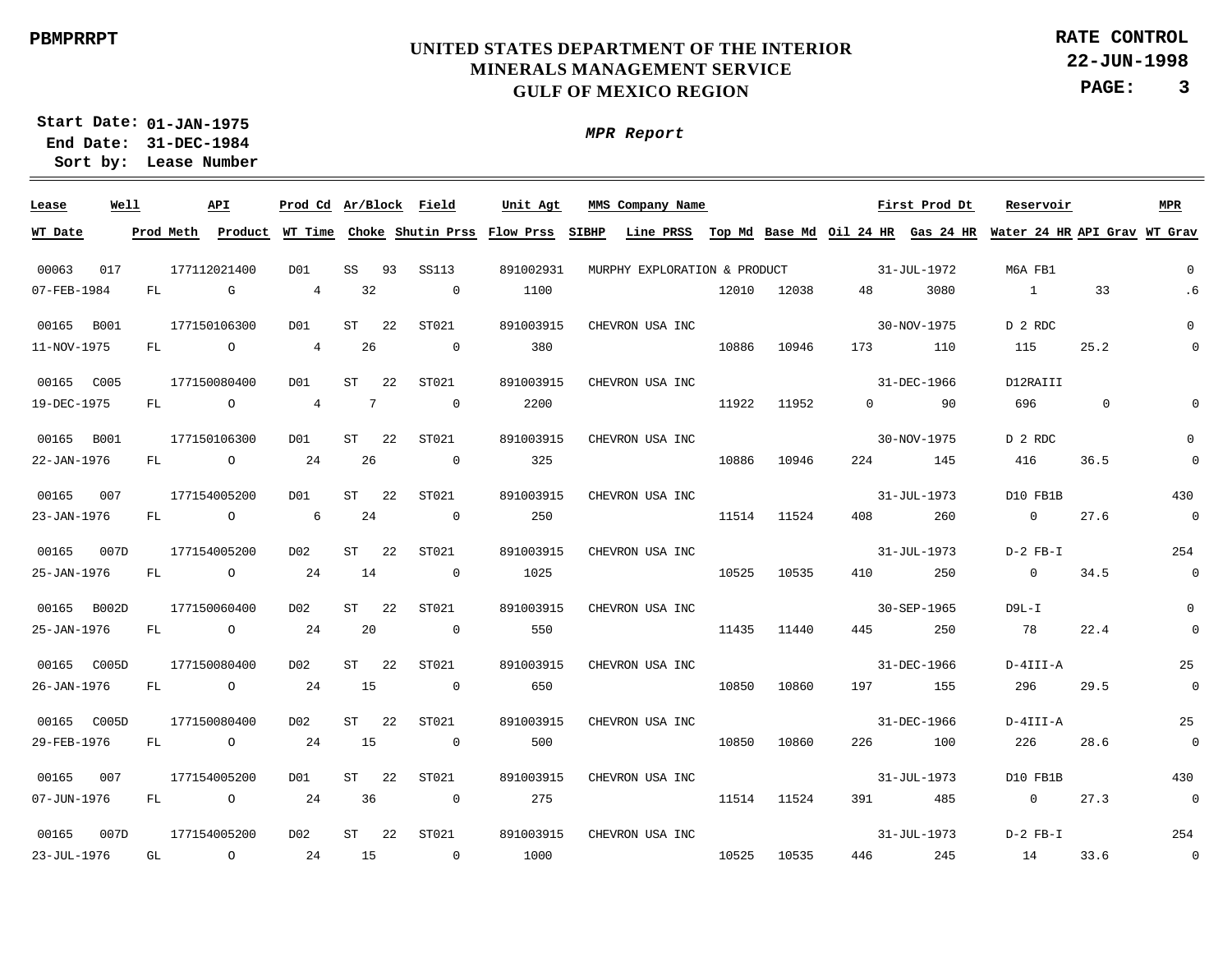**22-JUN-1998 PAGE: 4 RATE CONTROL**

**01-JAN-1975 Start Date: 31-DEC-1984 End Date: Lease Number Sort by:**

| Lease       | Well |     | API            |                  |    | Prod Cd Ar/Block Field   | Unit Agt  | MMS Company Name                                                                                                                      |       |             |           | First Prod Dt | Reservoir      |                | <b>MPR</b>               |
|-------------|------|-----|----------------|------------------|----|--------------------------|-----------|---------------------------------------------------------------------------------------------------------------------------------------|-------|-------------|-----------|---------------|----------------|----------------|--------------------------|
| WT Date     |      |     |                |                  |    |                          |           | Prod Meth Product WT Time Choke Shutin Prss Flow Prss SIBHP Line PRSS Top Md Base Md Oil 24 HR Gas 24 HR Water 24 HR API Grav WT Grav |       |             |           |               |                |                |                          |
| 00165 B004  |      |     | 177150063800   | D <sub>0</sub> 3 | ST | 22<br>ST021              | 891003915 | CHEVRON USA INC                                                                                                                       |       |             |           | 31-AUG-1976   | $D-4I$         |                | 117                      |
| 23-AUG-1976 |      | FL  | $\overline{a}$ | 24               | 14 | $\sim$ 0                 | 990       |                                                                                                                                       | 10966 | 10986       | 371 — 100 | 260           | 51             | 34.3           | $\sim$ 0                 |
| 00165 C005D |      |     | 177150080400   | D02              | ST | ST021<br>22              | 891003915 | CHEVRON USA INC                                                                                                                       |       |             |           | 31-DEC-1966   | D-4III-A       |                | 25                       |
| 10-MAR-1977 |      | FL  | $\overline{a}$ | 24               | 15 | $\overline{0}$           | 475       |                                                                                                                                       | 10850 | 10860       |           | 215 80        | 215 30         |                | $\overline{\phantom{0}}$ |
| 00165 C005D |      |     | 177150080400   | D02              | ST | ST021<br>22              | 891003915 | CHEVRON USA INC                                                                                                                       |       |             |           | 31-DEC-1966   | D-4III-A       |                | 25                       |
| 03-JUN-1977 |      | GL  | $\overline{O}$ | 24               | 15 | $\overline{\phantom{0}}$ | 450       |                                                                                                                                       | 10850 | 10860       |           | 299 92        | 100            | 31.2           | $\overline{\phantom{0}}$ |
| 00165       | 007D |     | 177154005200   | D02              | ST | 22<br>ST021              | 891003915 | CHEVRON USA INC                                                                                                                       |       |             |           | 31-JUL-1973   | D-2 FB-I       |                | 254                      |
| 10-JUN-1977 |      | FL. | $\overline{O}$ | 24               | 15 | $\overline{0}$           | 970       |                                                                                                                                       | 10525 | 10535       | 337 — 100 | 220           | 18             | 33.2           | $\sim$ 0                 |
| 00165 B004  |      |     | 177150063800   | D <sub>0</sub> 3 | ST | 22<br>ST021              | 891003915 | CHEVRON USA INC                                                                                                                       |       |             |           | 31-AUG-1976   | $D-4I$         |                | 117                      |
| 02-DEC-1978 |      | FL  | $\overline{O}$ | 24               | 40 | $\overline{0}$           | 180       |                                                                                                                                       | 10966 | 10986       | 140       | 321000        | 560            | 33.7           | $\overline{\phantom{0}}$ |
| 00165 B001  |      |     | 177150106300   | D <sub>01</sub>  | ST | ST021<br>-22             | 891003915 | CHEVRON USA INC                                                                                                                       |       |             |           | 30-NOV-1975   | D 2 RDC        |                | $\Omega$                 |
| 04-DEC-1978 |      | FL  | $\overline{O}$ | 19               | 26 | $\overline{0}$           | 110       |                                                                                                                                       | 10886 | 10946       | 76 — 17   | 42000         | 230            | 33.8           | $\mathbf 0$              |
| 00165       | 007D |     | 177154005200   | D02              | ST | ST021<br>22              | 891003915 | CHEVRON USA INC                                                                                                                       |       |             |           | 31-JUL-1973   | $D-2$ $FB-I$   |                | 254                      |
| 06-AUG-1979 |      | FL  | $\circ$        | $\overline{9}$   | 17 | $\sim$ 0                 | 500       |                                                                                                                                       | 10525 | 10535       | 231       | 160           | 347            | 33.5           | $\overline{0}$           |
| 00165 B001  |      |     | 177150106300   | DO1              | ST | 22<br>ST021              | 891003915 | CHEVRON USA INC                                                                                                                       |       |             |           | 30-NOV-1975   | D 2 RDC        |                | 0                        |
| 05-DEC-1979 |      | FL  | $\overline{O}$ | 24               | 30 | $\sim$ 0                 | 110       |                                                                                                                                       |       | 10886 10946 |           | 87 72         | 397            | $\overline{0}$ | $\Omega$                 |
| 00165 B007D |      |     | 177150070400   | D <sub>02</sub>  | ST | -22<br>ST021             | 891003915 | CHEVRON USA INC                                                                                                                       |       |             |           | 31-JAN-1966   | S-4A H         |                |                          |
| 01-NOV-1981 |      | FL  | $\mathbb G$    | 24               | 6  | $\overline{0}$           | 2550      |                                                                                                                                       | 10252 | 10267       | $\Omega$  | 320           | $\overline{0}$ | $\overline{0}$ |                          |
| 00165 B002D |      |     | 177150060400   | DO2              | ST | ST021<br>-22             | 891003915 | CHEVRON USA INC                                                                                                                       |       |             |           | 30-SEP-1965   | D9L-I          |                | $\Omega$                 |
| 08-NOV-1981 |      | FL  | $\overline{O}$ | 24               | 20 | $\overline{0}$           | 200       |                                                                                                                                       |       | 11435 11440 |           | 144 84        | 574            | 26.4           | $\Omega$                 |
| 00165 C005D |      |     | 177150080400   | D02              | ST | 22<br>ST021              | 891003915 | CHEVRON USA INC                                                                                                                       |       |             |           | 31-DEC-1966   | $D-4III- A$    |                | 25                       |
| 08-NOV-1981 |      | FL  | $\overline{a}$ | $6\overline{6}$  | 17 | $\sim$ 0                 | 240       |                                                                                                                                       | 10850 | 10860       |           | 83 38         | 153            | 24.7           | $\overline{\phantom{0}}$ |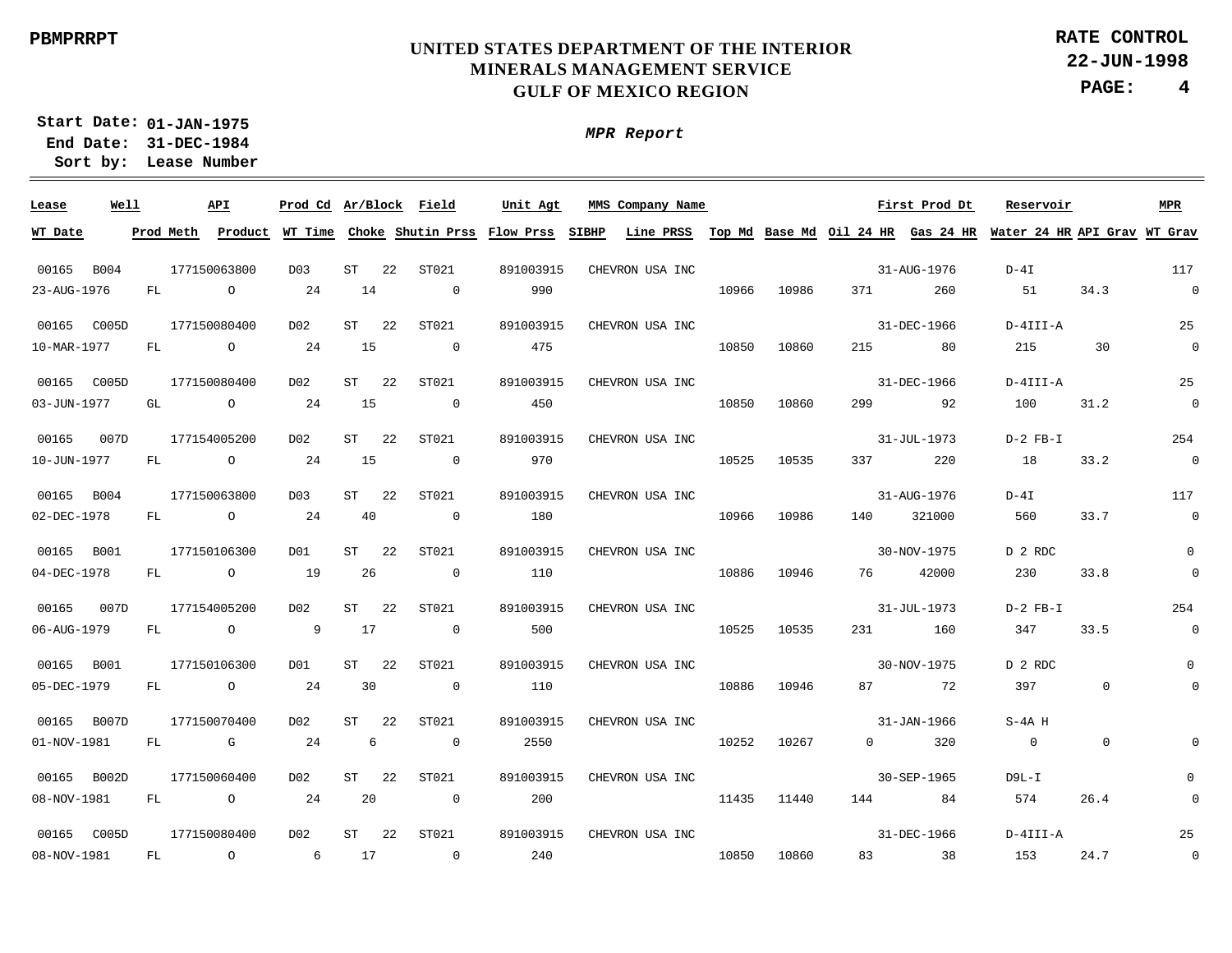**22-JUN-1998 PAGE: 5 RATE CONTROL**

**01-JAN-1975 Start Date: 31-DEC-1984 End Date: Lease Number Sort by:**

| Product WT Time Choke Shutin Prss Flow Prss<br>SIBHP<br>Line PRSS<br>Top Md Base Md Oil 24 HR Gas 24 HR Water 24 HR API Grav WT Grav<br>Prod Meth<br>$\Omega$<br>00165 B001<br>22<br>ST021<br>30-NOV-1975<br>177150106300<br>D <sub>0</sub> 1<br>ST<br>891003915<br>CHEVRON USA INC<br>D 2 RDC<br>$\overline{0}$<br>10-NOV-1981<br>30<br>10886<br>33.3<br>24<br>$\overline{0}$<br>80<br>10946<br>38<br>152<br>FL.<br>$\circ$<br>48<br>2498<br>00165 B007D<br>177150070400<br>ST<br>22<br>ST021<br>891003915<br>CHEVRON USA INC<br>30-NOV-1981<br>S 4 FBI<br>D <sub>0</sub> 3<br>$\overline{0}$<br>10-NOV-1981<br>16<br>2500<br>9959<br>9982<br>490<br>$\mathbf 0$<br>$\Omega$<br>FL<br>G<br>-24<br>$\overline{0}$<br>$\Omega$<br>117<br>00165 B004<br>177150063800<br>D <sub>0</sub> 3<br>ST<br>22<br>ST021<br>891003915<br>CHEVRON USA INC<br>31-AUG-1976<br>$D-4I$<br>$\overline{0}$<br>31-MAR-1982<br>673<br>32.6<br>$\circ$<br>-24<br>34<br>$\overline{\phantom{0}}$<br>140<br>10966<br>10986<br>168<br>FL.<br>145<br>177150063800<br>117<br>00165 B004<br>D <sub>0</sub> 3<br>ST<br>22<br>ST021<br>891003915<br>CHEVRON USA INC<br>31-AUG-1976<br>$D-4I$<br>$\overline{0}$<br>16-SEP-1982<br>723<br>28.8<br>$\overline{O}$<br>22<br>34<br>$\overline{0}$<br>220<br>10966<br>10986<br>129<br>189<br>GL<br>$\mathsf{O}$<br>00165 B001<br>177150106300<br>ST<br>22<br>ST021<br>891003915<br>30-NOV-1975<br>D 2 RDC<br>D <sub>0</sub> 1<br>CHEVRON USA INC<br>$\mathbf 0$<br>08-DEC-1982<br>24<br>30<br>200<br>10886<br>672<br>33<br>$\circ$<br>$\overline{0}$<br>10946<br>119<br>102<br>GL<br>25<br>00165 C005D<br>177150080400<br>D02<br>ST<br>22<br>ST021<br>891003915<br>CHEVRON USA INC<br>31-DEC-1966<br>D-4III-A<br>7<br>225<br>10850<br>$\overline{0}$<br>28-JAN-1983<br>26<br>$\overline{0}$<br>10860<br>123<br>370<br>31.6<br>GL<br>$\overline{O}$<br>40<br>$\mathbf 0$<br>00165<br>007<br>177154005200<br>S01<br>ST<br>22<br>ST021<br>891003915<br>CHEVRON USA INC<br>31-JUL-1983<br>D10 RDC<br>120<br>722<br>33<br>$\mathbf 0$<br>19-JUN-1983<br>$\overline{O}$<br>24<br>32<br>$\overline{0}$<br>11510<br>11526<br>128<br>50<br>GL<br>00165 B004<br>177150063800<br>ST021<br>891003915<br>31-AUG-1976<br>$D-4I$<br>117<br>D <sub>0</sub> 3<br>ST<br>22<br>CHEVRON USA INC<br>33<br>$\overline{0}$<br>22-JUN-1983<br>24<br>34<br>$\overline{0}$<br>200<br>10966<br>129<br>727<br>$\overline{O}$<br>10986<br>81<br>GL<br>00165<br>177154005200<br>ST021<br>31-JUL-1983<br>D10 RDC<br>$\Omega$<br>007<br>S01<br>ST<br>22<br>891003915<br>CHEVRON USA INC<br>16<br>48<br>$\overline{0}$<br>11510<br>282<br>27<br>15-JUL-1983<br>$\overline{O}$<br>130<br>11526<br>282<br>149<br>GL<br>$\mathbf 0$<br>00165 B002D<br>177150060400<br>D02<br>ST<br>22<br>ST021<br>891003915<br>30-SEP-1965<br>D9L-I<br>CHEVRON USA INC<br>$08 - OCT - 1983$<br>$\overline{0}$<br>-24<br>26<br>$\overline{0}$<br>140<br>11435<br>149<br>88<br>596<br>24<br>$\Omega$<br>FL<br>11440<br>00165 D012<br>177154046500<br>ST021<br>891003915<br>31-DEC-1983<br>120<br>S01<br>ST<br>22<br>S7FBIIIC<br>CHEVRON USA INC<br>$\overline{\phantom{0}}$<br>03-DEC-1983<br>16<br>10171<br>10216<br>882<br>34.4<br>FL<br>$\circ$<br>6<br>$\overline{0}$<br>1460<br>1276<br>$\overline{0}$ | Lease   | Well | API |  | Prod Cd Ar/Block Field | Unit Agt | MMS Company Name |  | First Prod Dt | Reservoir | MPR |
|------------------------------------------------------------------------------------------------------------------------------------------------------------------------------------------------------------------------------------------------------------------------------------------------------------------------------------------------------------------------------------------------------------------------------------------------------------------------------------------------------------------------------------------------------------------------------------------------------------------------------------------------------------------------------------------------------------------------------------------------------------------------------------------------------------------------------------------------------------------------------------------------------------------------------------------------------------------------------------------------------------------------------------------------------------------------------------------------------------------------------------------------------------------------------------------------------------------------------------------------------------------------------------------------------------------------------------------------------------------------------------------------------------------------------------------------------------------------------------------------------------------------------------------------------------------------------------------------------------------------------------------------------------------------------------------------------------------------------------------------------------------------------------------------------------------------------------------------------------------------------------------------------------------------------------------------------------------------------------------------------------------------------------------------------------------------------------------------------------------------------------------------------------------------------------------------------------------------------------------------------------------------------------------------------------------------------------------------------------------------------------------------------------------------------------------------------------------------------------------------------------------------------------------------------------------------------------------------------------------------------------------------------------------------------------------------------------------------------------------------------------------------------------------------------------------------------------------------------------------------------------------------------------------------------------------------------------------------------------------------------------------------------------------------------------------------------------------------------------------------------------------------------------------------------------------------------------------------------------------------------------------|---------|------|-----|--|------------------------|----------|------------------|--|---------------|-----------|-----|
|                                                                                                                                                                                                                                                                                                                                                                                                                                                                                                                                                                                                                                                                                                                                                                                                                                                                                                                                                                                                                                                                                                                                                                                                                                                                                                                                                                                                                                                                                                                                                                                                                                                                                                                                                                                                                                                                                                                                                                                                                                                                                                                                                                                                                                                                                                                                                                                                                                                                                                                                                                                                                                                                                                                                                                                                                                                                                                                                                                                                                                                                                                                                                                                                                                                                  | WT Date |      |     |  |                        |          |                  |  |               |           |     |
|                                                                                                                                                                                                                                                                                                                                                                                                                                                                                                                                                                                                                                                                                                                                                                                                                                                                                                                                                                                                                                                                                                                                                                                                                                                                                                                                                                                                                                                                                                                                                                                                                                                                                                                                                                                                                                                                                                                                                                                                                                                                                                                                                                                                                                                                                                                                                                                                                                                                                                                                                                                                                                                                                                                                                                                                                                                                                                                                                                                                                                                                                                                                                                                                                                                                  |         |      |     |  |                        |          |                  |  |               |           |     |
|                                                                                                                                                                                                                                                                                                                                                                                                                                                                                                                                                                                                                                                                                                                                                                                                                                                                                                                                                                                                                                                                                                                                                                                                                                                                                                                                                                                                                                                                                                                                                                                                                                                                                                                                                                                                                                                                                                                                                                                                                                                                                                                                                                                                                                                                                                                                                                                                                                                                                                                                                                                                                                                                                                                                                                                                                                                                                                                                                                                                                                                                                                                                                                                                                                                                  |         |      |     |  |                        |          |                  |  |               |           |     |
|                                                                                                                                                                                                                                                                                                                                                                                                                                                                                                                                                                                                                                                                                                                                                                                                                                                                                                                                                                                                                                                                                                                                                                                                                                                                                                                                                                                                                                                                                                                                                                                                                                                                                                                                                                                                                                                                                                                                                                                                                                                                                                                                                                                                                                                                                                                                                                                                                                                                                                                                                                                                                                                                                                                                                                                                                                                                                                                                                                                                                                                                                                                                                                                                                                                                  |         |      |     |  |                        |          |                  |  |               |           |     |
|                                                                                                                                                                                                                                                                                                                                                                                                                                                                                                                                                                                                                                                                                                                                                                                                                                                                                                                                                                                                                                                                                                                                                                                                                                                                                                                                                                                                                                                                                                                                                                                                                                                                                                                                                                                                                                                                                                                                                                                                                                                                                                                                                                                                                                                                                                                                                                                                                                                                                                                                                                                                                                                                                                                                                                                                                                                                                                                                                                                                                                                                                                                                                                                                                                                                  |         |      |     |  |                        |          |                  |  |               |           |     |
|                                                                                                                                                                                                                                                                                                                                                                                                                                                                                                                                                                                                                                                                                                                                                                                                                                                                                                                                                                                                                                                                                                                                                                                                                                                                                                                                                                                                                                                                                                                                                                                                                                                                                                                                                                                                                                                                                                                                                                                                                                                                                                                                                                                                                                                                                                                                                                                                                                                                                                                                                                                                                                                                                                                                                                                                                                                                                                                                                                                                                                                                                                                                                                                                                                                                  |         |      |     |  |                        |          |                  |  |               |           |     |
|                                                                                                                                                                                                                                                                                                                                                                                                                                                                                                                                                                                                                                                                                                                                                                                                                                                                                                                                                                                                                                                                                                                                                                                                                                                                                                                                                                                                                                                                                                                                                                                                                                                                                                                                                                                                                                                                                                                                                                                                                                                                                                                                                                                                                                                                                                                                                                                                                                                                                                                                                                                                                                                                                                                                                                                                                                                                                                                                                                                                                                                                                                                                                                                                                                                                  |         |      |     |  |                        |          |                  |  |               |           |     |
|                                                                                                                                                                                                                                                                                                                                                                                                                                                                                                                                                                                                                                                                                                                                                                                                                                                                                                                                                                                                                                                                                                                                                                                                                                                                                                                                                                                                                                                                                                                                                                                                                                                                                                                                                                                                                                                                                                                                                                                                                                                                                                                                                                                                                                                                                                                                                                                                                                                                                                                                                                                                                                                                                                                                                                                                                                                                                                                                                                                                                                                                                                                                                                                                                                                                  |         |      |     |  |                        |          |                  |  |               |           |     |
|                                                                                                                                                                                                                                                                                                                                                                                                                                                                                                                                                                                                                                                                                                                                                                                                                                                                                                                                                                                                                                                                                                                                                                                                                                                                                                                                                                                                                                                                                                                                                                                                                                                                                                                                                                                                                                                                                                                                                                                                                                                                                                                                                                                                                                                                                                                                                                                                                                                                                                                                                                                                                                                                                                                                                                                                                                                                                                                                                                                                                                                                                                                                                                                                                                                                  |         |      |     |  |                        |          |                  |  |               |           |     |
|                                                                                                                                                                                                                                                                                                                                                                                                                                                                                                                                                                                                                                                                                                                                                                                                                                                                                                                                                                                                                                                                                                                                                                                                                                                                                                                                                                                                                                                                                                                                                                                                                                                                                                                                                                                                                                                                                                                                                                                                                                                                                                                                                                                                                                                                                                                                                                                                                                                                                                                                                                                                                                                                                                                                                                                                                                                                                                                                                                                                                                                                                                                                                                                                                                                                  |         |      |     |  |                        |          |                  |  |               |           |     |
|                                                                                                                                                                                                                                                                                                                                                                                                                                                                                                                                                                                                                                                                                                                                                                                                                                                                                                                                                                                                                                                                                                                                                                                                                                                                                                                                                                                                                                                                                                                                                                                                                                                                                                                                                                                                                                                                                                                                                                                                                                                                                                                                                                                                                                                                                                                                                                                                                                                                                                                                                                                                                                                                                                                                                                                                                                                                                                                                                                                                                                                                                                                                                                                                                                                                  |         |      |     |  |                        |          |                  |  |               |           |     |
|                                                                                                                                                                                                                                                                                                                                                                                                                                                                                                                                                                                                                                                                                                                                                                                                                                                                                                                                                                                                                                                                                                                                                                                                                                                                                                                                                                                                                                                                                                                                                                                                                                                                                                                                                                                                                                                                                                                                                                                                                                                                                                                                                                                                                                                                                                                                                                                                                                                                                                                                                                                                                                                                                                                                                                                                                                                                                                                                                                                                                                                                                                                                                                                                                                                                  |         |      |     |  |                        |          |                  |  |               |           |     |
|                                                                                                                                                                                                                                                                                                                                                                                                                                                                                                                                                                                                                                                                                                                                                                                                                                                                                                                                                                                                                                                                                                                                                                                                                                                                                                                                                                                                                                                                                                                                                                                                                                                                                                                                                                                                                                                                                                                                                                                                                                                                                                                                                                                                                                                                                                                                                                                                                                                                                                                                                                                                                                                                                                                                                                                                                                                                                                                                                                                                                                                                                                                                                                                                                                                                  |         |      |     |  |                        |          |                  |  |               |           |     |
|                                                                                                                                                                                                                                                                                                                                                                                                                                                                                                                                                                                                                                                                                                                                                                                                                                                                                                                                                                                                                                                                                                                                                                                                                                                                                                                                                                                                                                                                                                                                                                                                                                                                                                                                                                                                                                                                                                                                                                                                                                                                                                                                                                                                                                                                                                                                                                                                                                                                                                                                                                                                                                                                                                                                                                                                                                                                                                                                                                                                                                                                                                                                                                                                                                                                  |         |      |     |  |                        |          |                  |  |               |           |     |
|                                                                                                                                                                                                                                                                                                                                                                                                                                                                                                                                                                                                                                                                                                                                                                                                                                                                                                                                                                                                                                                                                                                                                                                                                                                                                                                                                                                                                                                                                                                                                                                                                                                                                                                                                                                                                                                                                                                                                                                                                                                                                                                                                                                                                                                                                                                                                                                                                                                                                                                                                                                                                                                                                                                                                                                                                                                                                                                                                                                                                                                                                                                                                                                                                                                                  |         |      |     |  |                        |          |                  |  |               |           |     |
|                                                                                                                                                                                                                                                                                                                                                                                                                                                                                                                                                                                                                                                                                                                                                                                                                                                                                                                                                                                                                                                                                                                                                                                                                                                                                                                                                                                                                                                                                                                                                                                                                                                                                                                                                                                                                                                                                                                                                                                                                                                                                                                                                                                                                                                                                                                                                                                                                                                                                                                                                                                                                                                                                                                                                                                                                                                                                                                                                                                                                                                                                                                                                                                                                                                                  |         |      |     |  |                        |          |                  |  |               |           |     |
|                                                                                                                                                                                                                                                                                                                                                                                                                                                                                                                                                                                                                                                                                                                                                                                                                                                                                                                                                                                                                                                                                                                                                                                                                                                                                                                                                                                                                                                                                                                                                                                                                                                                                                                                                                                                                                                                                                                                                                                                                                                                                                                                                                                                                                                                                                                                                                                                                                                                                                                                                                                                                                                                                                                                                                                                                                                                                                                                                                                                                                                                                                                                                                                                                                                                  |         |      |     |  |                        |          |                  |  |               |           |     |
|                                                                                                                                                                                                                                                                                                                                                                                                                                                                                                                                                                                                                                                                                                                                                                                                                                                                                                                                                                                                                                                                                                                                                                                                                                                                                                                                                                                                                                                                                                                                                                                                                                                                                                                                                                                                                                                                                                                                                                                                                                                                                                                                                                                                                                                                                                                                                                                                                                                                                                                                                                                                                                                                                                                                                                                                                                                                                                                                                                                                                                                                                                                                                                                                                                                                  |         |      |     |  |                        |          |                  |  |               |           |     |
|                                                                                                                                                                                                                                                                                                                                                                                                                                                                                                                                                                                                                                                                                                                                                                                                                                                                                                                                                                                                                                                                                                                                                                                                                                                                                                                                                                                                                                                                                                                                                                                                                                                                                                                                                                                                                                                                                                                                                                                                                                                                                                                                                                                                                                                                                                                                                                                                                                                                                                                                                                                                                                                                                                                                                                                                                                                                                                                                                                                                                                                                                                                                                                                                                                                                  |         |      |     |  |                        |          |                  |  |               |           |     |
|                                                                                                                                                                                                                                                                                                                                                                                                                                                                                                                                                                                                                                                                                                                                                                                                                                                                                                                                                                                                                                                                                                                                                                                                                                                                                                                                                                                                                                                                                                                                                                                                                                                                                                                                                                                                                                                                                                                                                                                                                                                                                                                                                                                                                                                                                                                                                                                                                                                                                                                                                                                                                                                                                                                                                                                                                                                                                                                                                                                                                                                                                                                                                                                                                                                                  |         |      |     |  |                        |          |                  |  |               |           |     |
|                                                                                                                                                                                                                                                                                                                                                                                                                                                                                                                                                                                                                                                                                                                                                                                                                                                                                                                                                                                                                                                                                                                                                                                                                                                                                                                                                                                                                                                                                                                                                                                                                                                                                                                                                                                                                                                                                                                                                                                                                                                                                                                                                                                                                                                                                                                                                                                                                                                                                                                                                                                                                                                                                                                                                                                                                                                                                                                                                                                                                                                                                                                                                                                                                                                                  |         |      |     |  |                        |          |                  |  |               |           |     |
|                                                                                                                                                                                                                                                                                                                                                                                                                                                                                                                                                                                                                                                                                                                                                                                                                                                                                                                                                                                                                                                                                                                                                                                                                                                                                                                                                                                                                                                                                                                                                                                                                                                                                                                                                                                                                                                                                                                                                                                                                                                                                                                                                                                                                                                                                                                                                                                                                                                                                                                                                                                                                                                                                                                                                                                                                                                                                                                                                                                                                                                                                                                                                                                                                                                                  |         |      |     |  |                        |          |                  |  |               |           |     |
|                                                                                                                                                                                                                                                                                                                                                                                                                                                                                                                                                                                                                                                                                                                                                                                                                                                                                                                                                                                                                                                                                                                                                                                                                                                                                                                                                                                                                                                                                                                                                                                                                                                                                                                                                                                                                                                                                                                                                                                                                                                                                                                                                                                                                                                                                                                                                                                                                                                                                                                                                                                                                                                                                                                                                                                                                                                                                                                                                                                                                                                                                                                                                                                                                                                                  |         |      |     |  |                        |          |                  |  |               |           |     |
|                                                                                                                                                                                                                                                                                                                                                                                                                                                                                                                                                                                                                                                                                                                                                                                                                                                                                                                                                                                                                                                                                                                                                                                                                                                                                                                                                                                                                                                                                                                                                                                                                                                                                                                                                                                                                                                                                                                                                                                                                                                                                                                                                                                                                                                                                                                                                                                                                                                                                                                                                                                                                                                                                                                                                                                                                                                                                                                                                                                                                                                                                                                                                                                                                                                                  |         |      |     |  |                        |          |                  |  |               |           |     |
|                                                                                                                                                                                                                                                                                                                                                                                                                                                                                                                                                                                                                                                                                                                                                                                                                                                                                                                                                                                                                                                                                                                                                                                                                                                                                                                                                                                                                                                                                                                                                                                                                                                                                                                                                                                                                                                                                                                                                                                                                                                                                                                                                                                                                                                                                                                                                                                                                                                                                                                                                                                                                                                                                                                                                                                                                                                                                                                                                                                                                                                                                                                                                                                                                                                                  |         |      |     |  |                        |          |                  |  |               |           |     |
|                                                                                                                                                                                                                                                                                                                                                                                                                                                                                                                                                                                                                                                                                                                                                                                                                                                                                                                                                                                                                                                                                                                                                                                                                                                                                                                                                                                                                                                                                                                                                                                                                                                                                                                                                                                                                                                                                                                                                                                                                                                                                                                                                                                                                                                                                                                                                                                                                                                                                                                                                                                                                                                                                                                                                                                                                                                                                                                                                                                                                                                                                                                                                                                                                                                                  |         |      |     |  |                        |          |                  |  |               |           |     |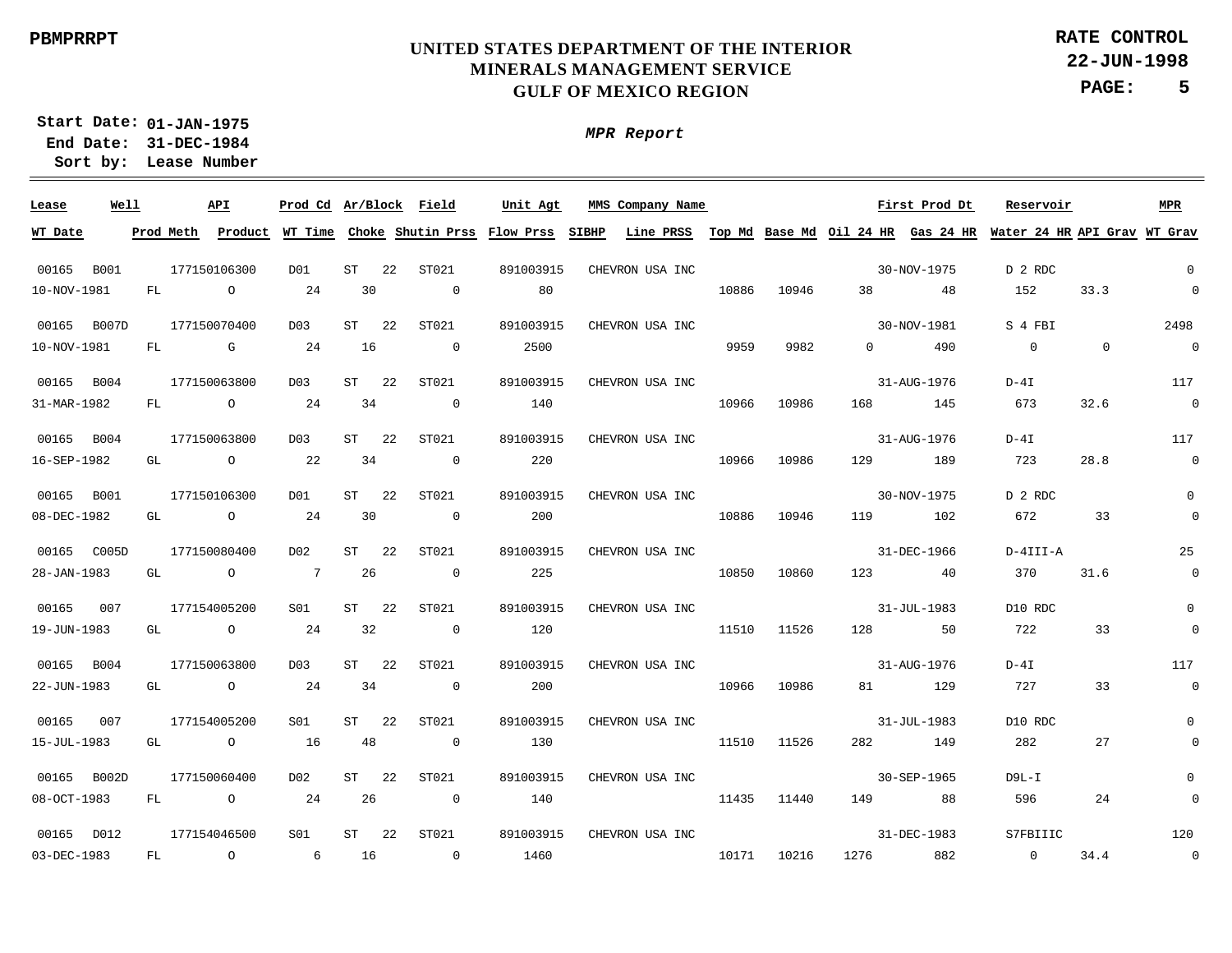**22-JUN-1998 PAGE: 6 RATE CONTROL**

**01-JAN-1975 Start Date: 31-DEC-1984 End Date: Lease Number Sort by:**

| Lease       | Well |     | API            | Prod Cd Ar/Block Field |    |    |                | Unit Agt                                              |       | MMS Company Name |       |       |         | First Prod Dt     | Reservoir                                                                 |      | MPR                      |
|-------------|------|-----|----------------|------------------------|----|----|----------------|-------------------------------------------------------|-------|------------------|-------|-------|---------|-------------------|---------------------------------------------------------------------------|------|--------------------------|
| WT Date     |      |     |                |                        |    |    |                | Prod Meth Product WT Time Choke Shutin Prss Flow Prss | SIBHP |                  |       |       |         |                   | Line PRSS Top Md Base Md Oil 24 HR Gas 24 HR Water 24 HR API Grav WT Grav |      |                          |
| 00165 D013  |      |     | 177154051900   | S01                    | ST | 22 | ST021          |                                                       |       | CHEVRON USA INC  |       |       |         | 31-DEC-1983       | D7B IIIC                                                                  |      | 185                      |
| 20-DEC-1983 |      | FL. | G              | $\overline{4}$         | 18 |    | $\overline{0}$ | 5000                                                  |       |                  | 10934 | 10969 | 292     | 7600              | 22                                                                        | 47.3 | $\overline{\phantom{0}}$ |
| 00165 D012  |      |     | 177154046500   | S01                    | ST | 22 | ST021          | 891003915                                             |       | CHEVRON USA INC  |       |       |         | 31-DEC-1983       | S7FBIIIC                                                                  |      | 120                      |
| 28-DEC-1983 |      | FL  | $\circ$        | 6                      | 18 |    | $\overline{0}$ | 1260                                                  |       |                  | 10171 | 10216 | 1264    | 872               | 12                                                                        | 34.8 | $\overline{0}$           |
| 00165 D013  |      |     | 177154051900   | S01                    | ST | 22 | ST021          |                                                       |       | CHEVRON USA INC  |       |       |         | 31-DEC-1983       | D7B IIIC                                                                  |      | 185                      |
| 28-DEC-1983 |      | FL. | G              | $\overline{5}$         | 10 |    | $\overline{0}$ | 5100                                                  |       |                  | 10934 | 10969 | 91      | 2328              | $\overline{0}$                                                            | 46.8 | $\overline{0}$           |
| 00165 C018  |      |     | 177154055600   | S01                    | ST | 22 | ST021          | 891003915                                             |       | CHEVRON USA INC  |       |       |         | 31-JAN-1984       | D4 FBIC                                                                   |      | $\mathbf 0$              |
| 31-DEC-1983 |      | FL  | $\circ$        | 12                     | 16 |    | $\overline{0}$ | 1468                                                  |       |                  | 11256 | 11276 | 144     | 1209              | 108                                                                       | 39.9 | $\mathbf 0$              |
| 00165 D013  |      |     | 177154051900   | S01                    | ST | 22 | ST021          |                                                       |       | CHEVRON USA INC  |       |       |         | 31-DEC-1983       | D7B IIIC                                                                  |      | 185                      |
| 06-FEB-1984 |      | FL  | $\circ$        | 2                      | 12 |    | $\overline{0}$ | 4900                                                  |       |                  | 10934 | 10969 | 132     | 3660              | $\overline{0}$                                                            | 46.1 | $\overline{0}$           |
| 00165 C017  |      |     | 177154055100   | SO1                    | ST | 22 | ST021          | 891003915                                             |       | CHEVRON USA INC  |       |       |         | 29-FEB-1984       | D10 RDC                                                                   |      | $\Omega$                 |
| 07-FEB-1984 |      | GL  | $\circ$        | 12                     | 16 |    | $\overline{0}$ | 120                                                   |       |                  | 12270 | 12310 | 298     | 50                | $\overline{0}$                                                            | 20   | $\Omega$                 |
| 00165 C018  |      |     | 177154055600   | S01                    | ST | 22 | ST021          | 891003915                                             |       | CHEVRON USA INC  |       |       |         | $31 - JAN - 1984$ | D4 FBIC                                                                   |      | $\Omega$                 |
| 07-FEB-1984 |      | FL  | $\overline{O}$ | 12                     | 16 |    | $\overline{0}$ | 1200                                                  |       |                  | 11256 | 11276 | 554     | 728               | $\overline{0}$                                                            | 26   | $\Omega$                 |
| 00165 D013  |      |     | 177154051900   | S01                    | ST | 22 | ST021          |                                                       |       | CHEVRON USA INC  |       |       |         | 31-DEC-1983       | D7B IIIC                                                                  |      | 185                      |
| 24-MAR-1984 |      | FL  | $\overline{a}$ | 24                     | 20 |    | $\overline{0}$ | 4400                                                  |       |                  | 10934 | 10969 | 427     | 8028              | 9                                                                         | 42   | $\overline{\phantom{0}}$ |
| 00165 D016  |      |     | 177154052500   | S01                    | ST | 22 | ST021          | 891003915                                             |       | CHEVRON USA INC  |       |       |         | 30-APR-1984       | D3FBIIIB                                                                  |      | 647                      |
| 31-MAR-1984 |      | FL  | $\circ$        | $\overline{4}$         | 12 |    | $\overline{0}$ | 1475                                                  |       |                  | 10771 | 10791 | 443     | 234               | $\overline{0}$                                                            | 27.6 | $\overline{0}$           |
| 00165 D013  |      |     | 177154051900   | S <sub>01</sub>        | ST | 22 | ST021          |                                                       |       | CHEVRON USA INC  |       |       |         | 31-DEC-1983       | D7B IIIC                                                                  |      | 185                      |
| 03-APR-1984 |      | FL  | $\circ$        | 24                     | 20 |    | $\overline{0}$ | 2875                                                  |       |                  | 10934 | 10969 | 1208    | 2667              | 14                                                                        | 32.5 | $\overline{\phantom{0}}$ |
| 00165 D013  |      |     | 177154051900   | S01                    | ST | 22 | ST021          |                                                       |       | CHEVRON USA INC  |       |       |         | 31-DEC-1983       | D7B IIIC                                                                  |      | 185                      |
| 13-APR-1984 |      | FL  | $\circ$        | 12                     | 20 |    | $\overline{0}$ | 2150                                                  |       |                  | 10934 | 10969 | 696 700 | 1274              | 392                                                                       | 33.3 | $\overline{\phantom{0}}$ |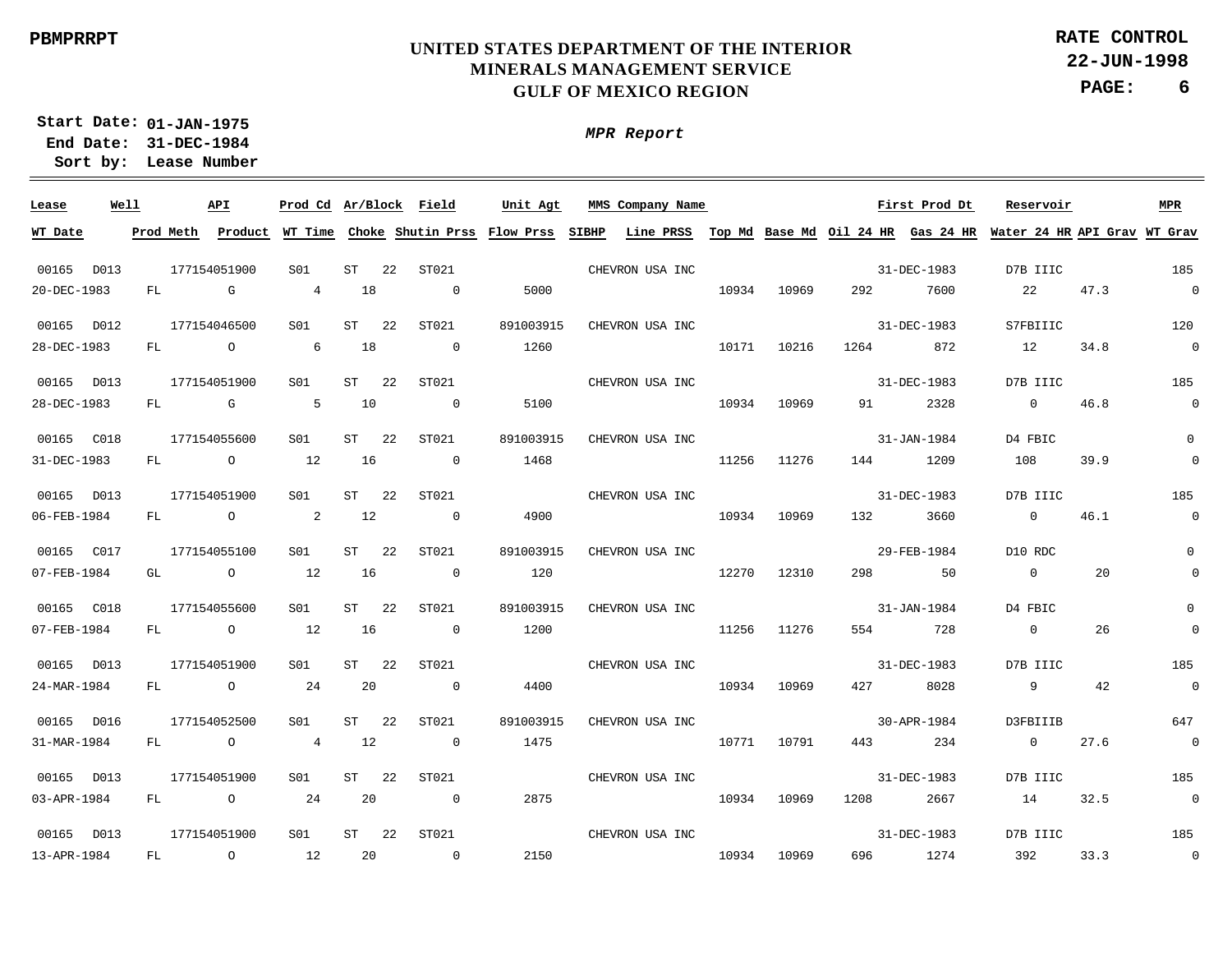**22-JUN-1998 PAGE: 7 RATE CONTROL**

**01-JAN-1975 Start Date: 31-DEC-1984 End Date: Lease Number Sort by:**

| Lease             | Well |           | API            | Prod Cd Ar/Block Field |    |    |                | Unit Agt                                    |       | MMS Company Name |       |       |                   | First Prod Dt | Reservoir                                                                 |      | MPR                      |
|-------------------|------|-----------|----------------|------------------------|----|----|----------------|---------------------------------------------|-------|------------------|-------|-------|-------------------|---------------|---------------------------------------------------------------------------|------|--------------------------|
| WT Date           |      | Prod Meth |                |                        |    |    |                | Product WT Time Choke Shutin Prss Flow Prss | SIBHP |                  |       |       |                   |               | Line PRSS Top Md Base Md Oil 24 HR Gas 24 HR Water 24 HR API Grav WT Grav |      |                          |
| 00165 D016        |      |           | 177154052500   | S01                    | ST | 22 | ST021          | 891003915                                   |       | CHEVRON USA INC  |       |       |                   | 30-APR-1984   | D3FBIIIB                                                                  |      | 647                      |
| 26-APR-1984       |      | FL.       | $\circ$        | 8                      | 14 |    | $\overline{0}$ | 2275                                        |       |                  | 10771 | 10791 | 588               | 1254          | $\overline{0}$                                                            | 28.1 | $\overline{\phantom{0}}$ |
| 00165 D010        |      |           | 177154046400   | S01                    | ST | 22 | ST021          | 891003915                                   |       | CHEVRON USA INC  |       |       |                   | 31-MAY-1984   | D10LIIIA                                                                  |      | 909                      |
| 09-MAY-1984       |      | FL        | G              | -22                    | 48 |    | $\overline{0}$ | 100                                         |       |                  | 11782 | 11790 | $1 \qquad \qquad$ | 826           | 5                                                                         | 47.9 | $\overline{0}$           |
| 00165 D010        |      |           | 177154046400   | S01                    | ST | 22 | ST021          | 891003915                                   |       | CHEVRON USA INC  |       |       |                   | 31-MAY-1984   | D10LIIIA                                                                  |      | 909                      |
| 10-MAY-1984       |      | FL        | G              | 22                     | 48 |    | $\overline{0}$ | 100                                         |       |                  | 11782 | 11790 | 6                 | 827           | 5                                                                         | 47.9 | $\overline{0}$           |
| 00165 C005D       |      |           | 177150080400   | D02                    | ST | 22 | ST021          | 891003915                                   |       | CHEVRON USA INC  |       |       |                   | 31-DEC-1966   | D-4III-A                                                                  |      | 25                       |
| 11-JUN-1984       |      | GL        | $\circ$        | 6                      | 26 |    | $\overline{0}$ | 400                                         |       |                  | 10850 | 10860 | 168               | 304           | 196                                                                       | 34.1 | $\overline{0}$           |
| 00165 D009D       |      |           | 177154046300   | D02                    | ST | 22 | ST021          | 891003915                                   |       | CHEVRON USA INC  |       |       |                   | 30-JUN-1984   | D3FBIIIA                                                                  |      | 106                      |
| 17-JUN-1984       |      | FL        | $\circ$        | $4\overline{ }$        | 16 |    | $\circ$        | 740                                         |       |                  | 11934 | 11948 | 581               | 394           | 239                                                                       | 33.6 | $\overline{0}$           |
| 00165 D013        |      |           | 177154051900   | S01                    | ST | 22 | ST021          |                                             |       | CHEVRON USA INC  |       |       |                   | 31-DEC-1983   | D7B IIIC                                                                  |      | 185                      |
| 18-JUN-1984       |      | FL.       | $\circ$        | -5                     | 32 |    | $\overline{0}$ | 1010                                        |       |                  | 10934 | 10969 | 3067              | 1891          | $\overline{0}$                                                            | 34.8 | $\overline{0}$           |
| 00165             | 007  |           | 177154005200   | S01                    | ST | 22 | ST021          | 891003915                                   |       | CHEVRON USA INC  |       |       |                   | 31-JUL-1983   | D10 RDC                                                                   |      | $\mathbf{0}$             |
| $01 - JUL - 1984$ |      | GL        | $\overline{O}$ | 13                     | 64 |    | $\overline{0}$ | 220                                         |       |                  | 11510 | 11526 | 777 — 17          | 900           | 138                                                                       | 32.1 | $\mathbf 0$              |
| 00165 D009D       |      |           | 177154046300   | D <sub>0</sub> 2       | ST | 22 | ST021          | 891003915                                   |       | CHEVRON USA INC  |       |       |                   | 30-JUN-1984   | D3FBIIIA                                                                  |      | 106                      |
| 02-JUL-1984       |      | FL.       | $\circ$        | 6                      | 14 |    | $\Omega$       | 1275                                        |       |                  | 11934 | 11948 | 516               | 396           | $\Omega$                                                                  | 36.2 | $\overline{\phantom{0}}$ |
| 00165 B007D       |      |           | 177150070400   | D <sub>0</sub> 3       | ST | 22 | ST021          | 891003915                                   |       | CHEVRON USA INC  |       |       |                   | 30-NOV-1981   | S 4 FBI                                                                   |      | 2498                     |
| 30-JUL-1984       |      | FL        | G              | 24                     | 9  |    | $\Omega$       | 1925                                        |       |                  | 9959  | 9982  | 11                | 1329          | $\overline{0}$                                                            | 51.7 | $\overline{\phantom{0}}$ |
| 00165 D013        |      |           | 177154051900   | S01                    | ST | 22 | ST021          |                                             |       | CHEVRON USA INC  |       |       |                   | 31-DEC-1983   | D7B IIIC                                                                  |      | 185                      |
| 23-AUG-1984       |      | FL.       | $\circ$        | 8                      | 20 |    | $\overline{0}$ | 1250                                        |       |                  | 10934 | 10969 | 585               | 621           | 357                                                                       | 31.7 | $\overline{0}$           |
| 00165 C018        |      |           | 177154055600   | S <sub>01</sub>        | ST | 22 | ST021          | 891003915                                   |       | CHEVRON USA INC  |       |       |                   | 31-JAN-1984   | D4 FBIC                                                                   |      | $\mathbf 0$              |
| 11-SEP-1984       |      | GL        | $\circ$        | 12                     | 48 |    | $\overline{0}$ | 420                                         |       |                  | 11256 | 11276 | 382               | 380           | 472                                                                       | 34.7 | $\boldsymbol{0}$         |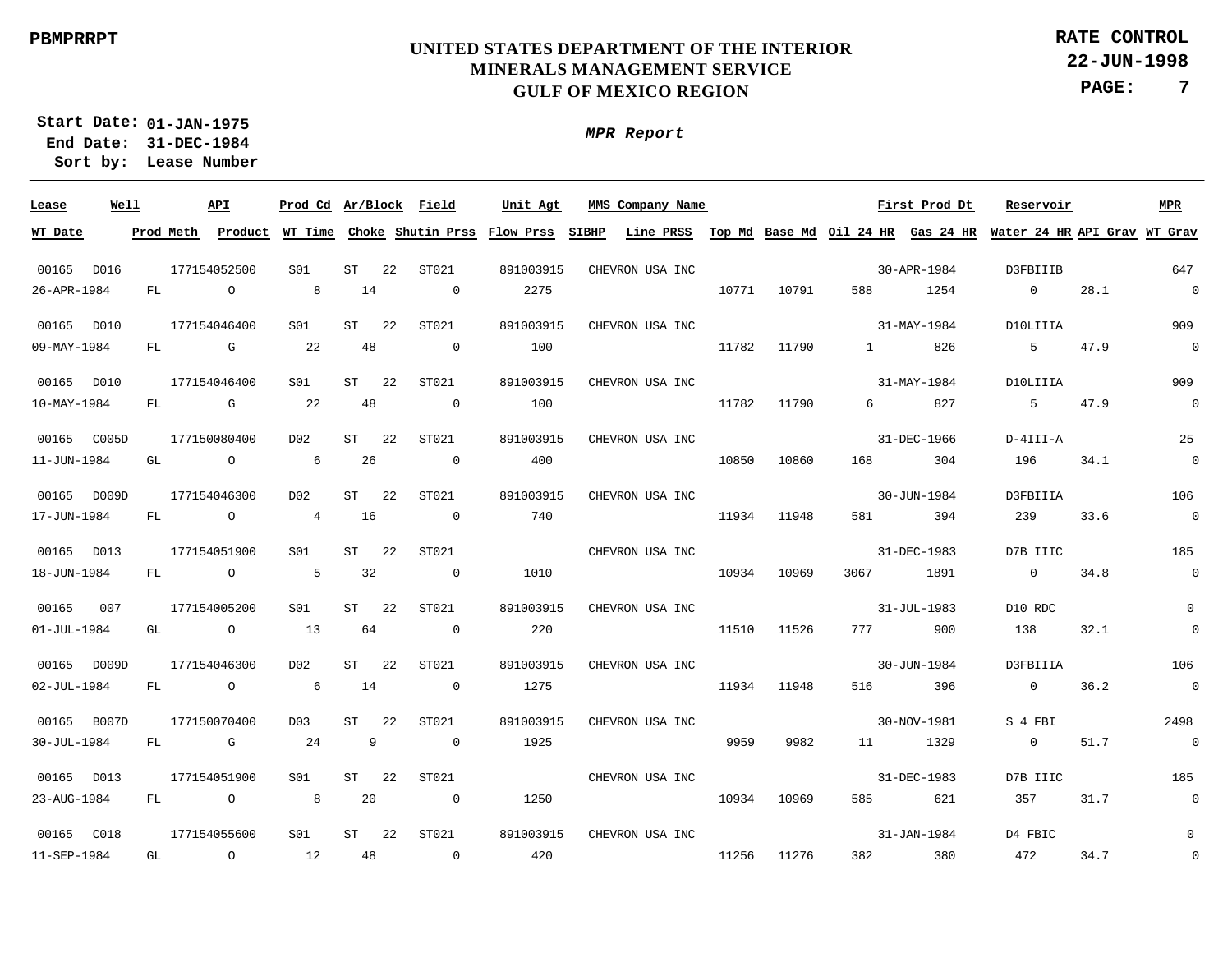$\frac{1}{2} \left( \frac{1}{2} \right)^2 \left( \frac{1}{2} \right)^2 \left( \frac{1}{2} \right)^2$ 

# **UNITED STATES DEPARTMENT OF THE INTERIOR MINERALS MANAGEMENT SERVICE GULF OF MEXICO REGION**

**22-JUN-1998 PAGE: 8 RATE CONTROL**

**01-JAN-1975 Start Date: 31-DEC-1984 End Date: Lease Number Sort by:**

| Lease       | Well |           |                | API          | Prod Cd Ar/Block Field |           |    |                | Unit Agt                    |       | MMS Company Name |       |       |                |                | First Prod Dt |                | Reservoir |                                                                 | <b>MPR</b>               |
|-------------|------|-----------|----------------|--------------|------------------------|-----------|----|----------------|-----------------------------|-------|------------------|-------|-------|----------------|----------------|---------------|----------------|-----------|-----------------------------------------------------------------|--------------------------|
| WT Date     |      | Prod Meth |                | Product      | WT Time                |           |    |                | Choke Shutin Prss Flow Prss | SIBHP | Line PRSS        |       |       |                |                |               |                |           | Top Md Base Md Oil 24 HR Gas 24 HR Water 24 HR API Grav WT Grav |                          |
|             |      |           |                |              |                        |           |    |                |                             |       |                  |       |       |                |                |               |                |           |                                                                 |                          |
| 00165 F001  |      |           |                | 177154056300 | S01                    | ST        | 22 | ST021          | 891003915                   |       | CHEVRON USA INC  |       |       |                | 30-NOV-1984    |               | D10 RDC        |           |                                                                 | $\overline{0}$           |
| 11-SEP-1984 |      | GL        |                | $\circ$      | 2                      | 64        |    | $\mathbf 0$    | 125                         |       |                  | 11532 | 11544 | 356            | $\overline{0}$ |               | 29             |           | 24.5                                                            | $\mathbf 0$              |
| 00165 D010  |      |           |                | 177154046400 | S01                    | <b>ST</b> | 22 | ST021          | 891003915                   |       | CHEVRON USA INC  |       |       |                | 31-MAY-1984    |               |                | D10LIIIA  |                                                                 | 909                      |
| 20-SEP-1984 |      | FL        | $\overline{O}$ |              | 12                     | 48        |    | $\overline{0}$ | 110                         |       |                  | 11782 | 11790 | $\overline{0}$ |                | 74            | $\overline{0}$ |           | $\mathbf 0$                                                     | $\overline{0}$           |
| 00165       | 007  |           |                | 177154005200 | S01                    | <b>ST</b> | 22 | ST021          | 891003915                   |       | CHEVRON USA INC  |       |       |                | 31-JUL-1983    |               | D10 RDC        |           |                                                                 | $\overline{0}$           |
| 27-SEP-1984 |      | GL        | $\overline{a}$ |              | 24                     | 64        |    | $\overline{0}$ | 130                         |       |                  | 11510 | 11526 | 547            |                | 515           | 35             |           | 26.2                                                            | $\mathbf 0$              |
| 00165       | D015 |           |                | 177154053600 | S <sub>02</sub>        | ST        | 22 | ST021          | 891003915                   |       | CHEVRON USA INC  |       |       |                | 30-SEP-1984    |               | D12FBIII       |           |                                                                 | 406                      |
| 30-SEP-1984 |      | FL        |                | $\mathbb{G}$ | 19                     | 12        |    | $\overline{0}$ | 5500                        |       |                  | 12772 | 12790 | 560            |                | 5053          | 67             |           | 50.7                                                            | $\overline{0}$           |
|             |      |           |                |              |                        |           |    |                |                             |       |                  |       |       |                |                |               |                |           |                                                                 |                          |
| 00165 F002  |      |           |                | 177154058400 | S01                    | <b>ST</b> | 22 | ST021          | 891003915                   |       | CHEVRON USA INC  |       |       |                | 30-NOV-1984    |               | D 2 RDC        |           |                                                                 | $\Omega$                 |
| 18-OCT-1984 |      | FL        |                | $\circ$      | $\overline{1}$         | 10        |    | $\overline{0}$ | 1778                        |       |                  | 10550 | 10564 | 283            |                | 365           | $\overline{0}$ |           | 35.8                                                            | $\mathbf 0$              |
| 00165 D015  |      |           |                | 177154053600 | S <sub>02</sub>        | ST        | 22 | ST021          | 891003915                   |       | CHEVRON USA INC  |       |       |                | 30-SEP-1984    |               | D12FBIII       |           |                                                                 | 406                      |
| 28-OCT-1984 |      | FL        |                | G            | 6                      | 12        |    | $\overline{0}$ | 5400                        |       |                  | 12772 | 12790 | 444            |                | 5112          |                | $\Omega$  | 48.3                                                            | $\overline{0}$           |
| 00165 D013  |      |           |                | 177154051900 | S01                    | ST        | 22 | ST021          |                             |       | CHEVRON USA INC  |       |       |                | 31-DEC-1983    |               | D7B IIIC       |           |                                                                 | 185                      |
| 19-NOV-1984 |      | FL        |                | $\circ$      | 24                     | 20        |    | $\overline{0}$ | 1260                        |       |                  | 10934 | 10969 | 413            |                | 459           | 454            |           | 31.8                                                            | $\overline{0}$           |
| 00165 D016  |      |           |                | 177154052500 |                        | <b>ST</b> | 22 | ST021          | 891003915                   |       |                  |       |       |                | 30-APR-1984    |               | D3FBIIIB       |           |                                                                 | 647                      |
| 19-NOV-1984 |      |           |                |              | S01<br>24              |           |    |                |                             |       | CHEVRON USA INC  |       |       |                |                |               |                |           | 29.2                                                            | $\overline{0}$           |
|             |      | FL        | $\overline{a}$ |              |                        | 20        |    | $\overline{0}$ | 1480                        |       |                  | 10771 | 10791 | 253            |                | 1632          | 116            |           |                                                                 |                          |
| 00165 F002  |      |           |                | 177154058400 | S01                    | <b>ST</b> | 22 | ST021          | 891003915                   |       | CHEVRON USA INC  |       |       |                | 30-NOV-1984    |               | D 2 RDC        |           |                                                                 | $\mathbf 0$              |
| 20-NOV-1984 |      | FL        | $\overline{a}$ |              | 16                     | 18        |    | $\overline{0}$ | 2180                        |       |                  | 10550 | 10564 |                | 701 — 201      | 2292          |                | $\Omega$  | 36.7                                                            | $\mathbf 0$              |
| 00165 F001  |      |           |                | 177154056300 | S01                    | ST        | 22 | ST021          | 891003915                   |       | CHEVRON USA INC  |       |       |                | 30-NOV-1984    |               | D10 RDC        |           |                                                                 | $\mathbf{0}$             |
| 27-NOV-1984 |      | GL        |                | $\circ$      | 24                     | 64        |    | $\overline{0}$ | 410                         |       |                  | 11532 | 11544 | 556            |                | 598           | 26             |           | 27.7                                                            | $\mathbf 0$              |
|             |      |           |                |              |                        |           |    |                |                             |       |                  |       |       |                |                |               |                |           |                                                                 |                          |
| 00165 D016  |      |           |                | 177154052500 | S01                    | <b>ST</b> | 22 | ST021          | 891003915                   |       | CHEVRON USA INC  |       |       |                | 30-APR-1984    |               | D3FBIIIB       |           |                                                                 | 647                      |
| 30-NOV-1984 |      | FL        |                | $\circ$      | $4\overline{ }$        | 24        |    | $\overline{0}$ | 800                         |       |                  | 10771 | 10791 | 240            |                | 890           | 384            |           | 30.1                                                            | $\overline{\phantom{0}}$ |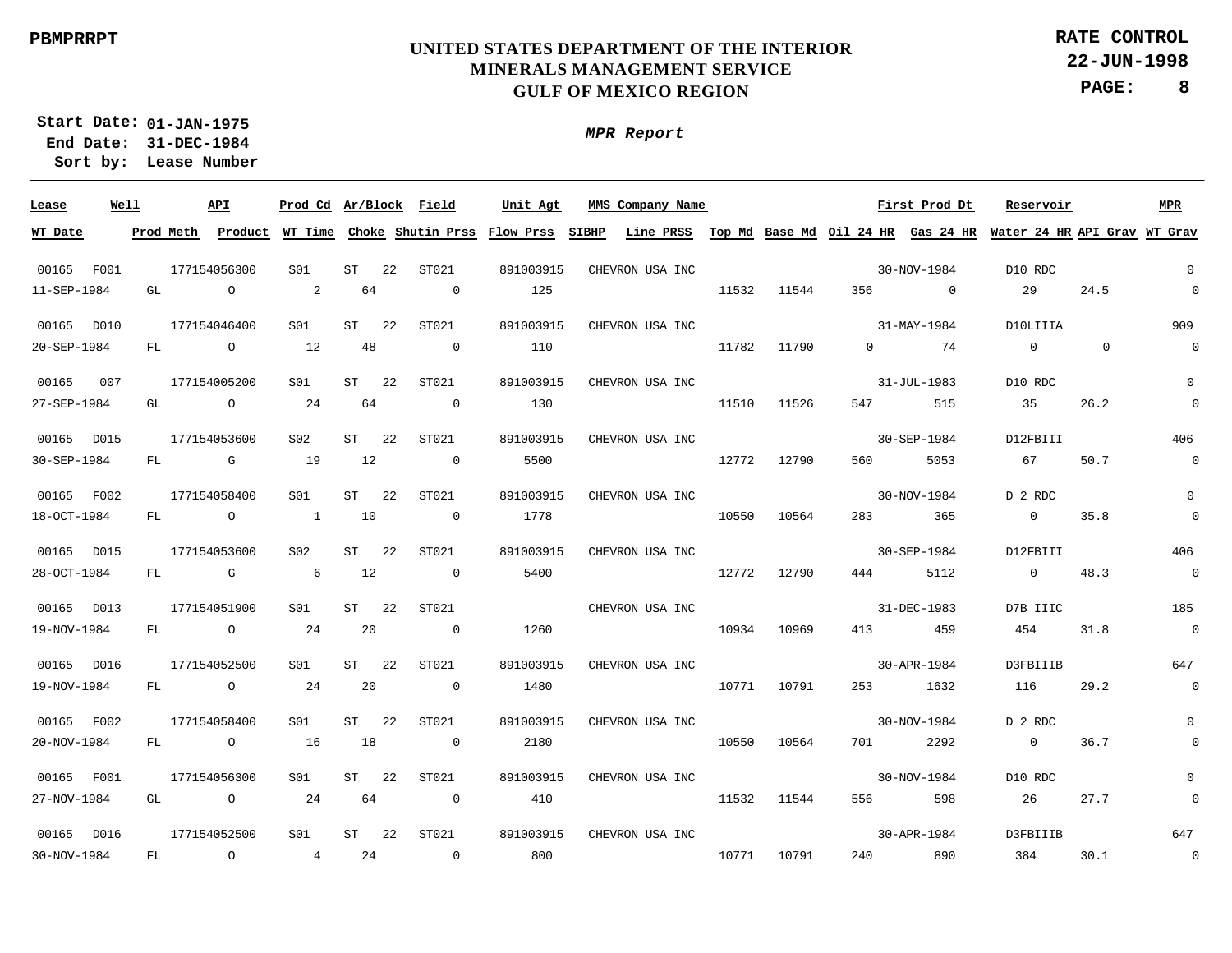**22-JUN-1998 PAGE: 9 RATE CONTROL**

**01-JAN-1975 Start Date: 31-DEC-1984 End Date: Lease Number Sort by:**

| Lease       | Well |           | API            | Prod Cd Ar/Block |    | Field                                       | Unit Agt       | MMS Company Name |       |       |     | First Prod Dt | Reservoir                                                                 |      | MPR                      |
|-------------|------|-----------|----------------|------------------|----|---------------------------------------------|----------------|------------------|-------|-------|-----|---------------|---------------------------------------------------------------------------|------|--------------------------|
| WT Date     |      | Prod Meth |                |                  |    | Product WT Time Choke Shutin Prss Flow Prss |                | SIBHP            |       |       |     |               | Line PRSS Top Md Base Md Oil 24 HR Gas 24 HR Water 24 HR API Grav WT Grav |      |                          |
|             |      |           |                |                  |    |                                             |                |                  |       |       |     |               |                                                                           |      |                          |
| 00165 D013  |      |           | 177154051900   | S01              | ST | ST021<br>22                                 |                | CHEVRON USA INC  |       |       |     | 31-DEC-1983   | D7B IIIC                                                                  |      | 185                      |
| 16-DEC-1984 |      | FL        | $\circ$        | 6                | 14 | $\overline{0}$                              | 2120           |                  | 10934 | 10969 | 453 | 379           | 278                                                                       | 32.1 | $\overline{\phantom{0}}$ |
| 00263       | 076  |           | 177150063600   | D <sub>0</sub> 1 | ST | ST021<br>21                                 |                | CHEVRON USA INC  |       |       |     | 31-DEC-1970   | D-7 H-A                                                                   |      | 328                      |
| 20-SEP-1976 |      | FL        | $\circ$        | 4                | 20 | $\overline{0}$                              | 700            |                  | 11052 | 11076 | 298 | 300           | 446                                                                       | 33.8 | $\overline{0}$           |
| 00263       | 001  |           | 177150015600   | TO1              | ST | 21<br>ST021                                 |                | CHEVRON USA INC  |       |       |     | 31-MAY-1958   | D12 RBSU                                                                  |      | $\mathbf{0}$             |
| 15-OCT-1976 |      | FL        | $\overline{O}$ | $\overline{4}$   | 18 | $\overline{0}$                              | 1040           |                  | 11288 | 11304 | 900 | 559           | $\overline{0}$                                                            | 29.9 | $\mathbf 0$              |
| 00263       | 025  |           | 177150018000   | D <sub>0</sub> 1 | ST | 21<br>ST021                                 |                | CHEVRON USA INC  |       |       |     | 31-MAY-1961   | D12 RBSU                                                                  |      | 70                       |
| 15-OCT-1976 |      | FL        | $\circ$        | $\overline{4}$   | 12 | $\overline{0}$                              | 1210           |                  | 11410 | 11420 | 408 | 324           | $\overline{0}$                                                            | 28.3 | $\overline{0}$           |
| 00263       | 082  |           | 177150085700   | D <sub>0</sub> 1 | ST | 21<br>ST021                                 |                | CHEVRON USA INC  |       |       |     | 31-OCT-1969   | D10 RDC                                                                   |      | 332                      |
| 15-OCT-1976 |      | FL        | $\circ$        | $\overline{4}$   | 11 | $\overline{0}$                              | 950            |                  | 11615 | 11622 | 302 | 155           | 34                                                                        | 28.7 | $\mathbf 0$              |
| 00263       | 067  |           | 177150055300   | D <sub>0</sub> 1 | ST | ST021<br>21                                 |                | CHEVRON USA INC  |       |       |     | 31-JAN-1965   | D9U H-1                                                                   |      | 92                       |
| 02-DEC-1976 |      | FL        | $\overline{O}$ | $\overline{4}$   | 14 | $\overline{0}$                              | 700            |                  | 11264 | 11270 | 84  | 175           | 156                                                                       | 32.7 | $\overline{0}$           |
| 00263       | 076  |           | 177150063600   | S <sub>03</sub>  | ST | 21<br>ST021                                 | 891016936      | CHEVRON USA INC  |       |       |     | 31-JAN-1977   | ROBED1AD                                                                  |      | $\Omega$                 |
| 06-JAN-1977 |      | FL        | $\overline{G}$ | $\overline{4}$   | 10 | $\overline{0}$                              | 3400           |                  | 9286  | 9300  | 36  | 1450          | $\overline{0}$                                                            | 44   | . 6                      |
| 00263       | 082D |           | 177150085700   | D <sub>0</sub> 2 | ST | ST021<br>21                                 |                | CHEVRON USA INC  |       |       |     | 31-MAY-1967   | D 2 RDC                                                                   |      | $\mathsf{O}$             |
| 17-JAN-1977 |      | FL        | $\overline{O}$ | $\overline{4}$   | 15 | $\sim$ 0                                    | 1200           |                  | 10546 | 10552 | 603 | 420           | $\overline{0}$                                                            | 34.4 | $\overline{0}$           |
| 00263       | 025  |           | 177150018000   | D01              | ST | 21<br>ST021                                 |                | CHEVRON USA INC  |       |       |     | 31-MAY-1961   | D12 RBSU                                                                  |      | 70                       |
| 19-JAN-1977 |      | FL        | $\overline{a}$ | 4                | 14 | $\overline{0}$                              | 1240           |                  | 11410 | 11420 | 504 | 390           | $\overline{0}$                                                            | 28.3 | $\overline{0}$           |
| 00263       | 075  |           | 177150063000   | D01              | ST | 21<br>ST021                                 |                | CHEVRON USA INC  |       |       |     | 30-NOV-1971   | $D-10$                                                                    |      | 73                       |
| 07-MAR-1977 |      | GL        | $\circ$        | 8                | 64 | $\overline{0}$                              | $\overline{0}$ |                  | 11574 | 11584 | 66  | 34            | $\overline{0}$                                                            | 28.7 | $\overline{0}$           |
| 00263       | 077  |           | 177150063500   | DO1              | ST | 21<br>ST021                                 |                | CHEVRON USA INC  |       |       |     | 30-SEP-1965   | S 4DRBD                                                                   |      | 23                       |
| 03-APR-1977 |      | FL        | $\circ$        | $4\overline{ }$  | 20 | $\overline{0}$                              | 450            |                  | 10252 | 10258 |     | 86            | 399                                                                       | 33.4 | $\overline{\phantom{0}}$ |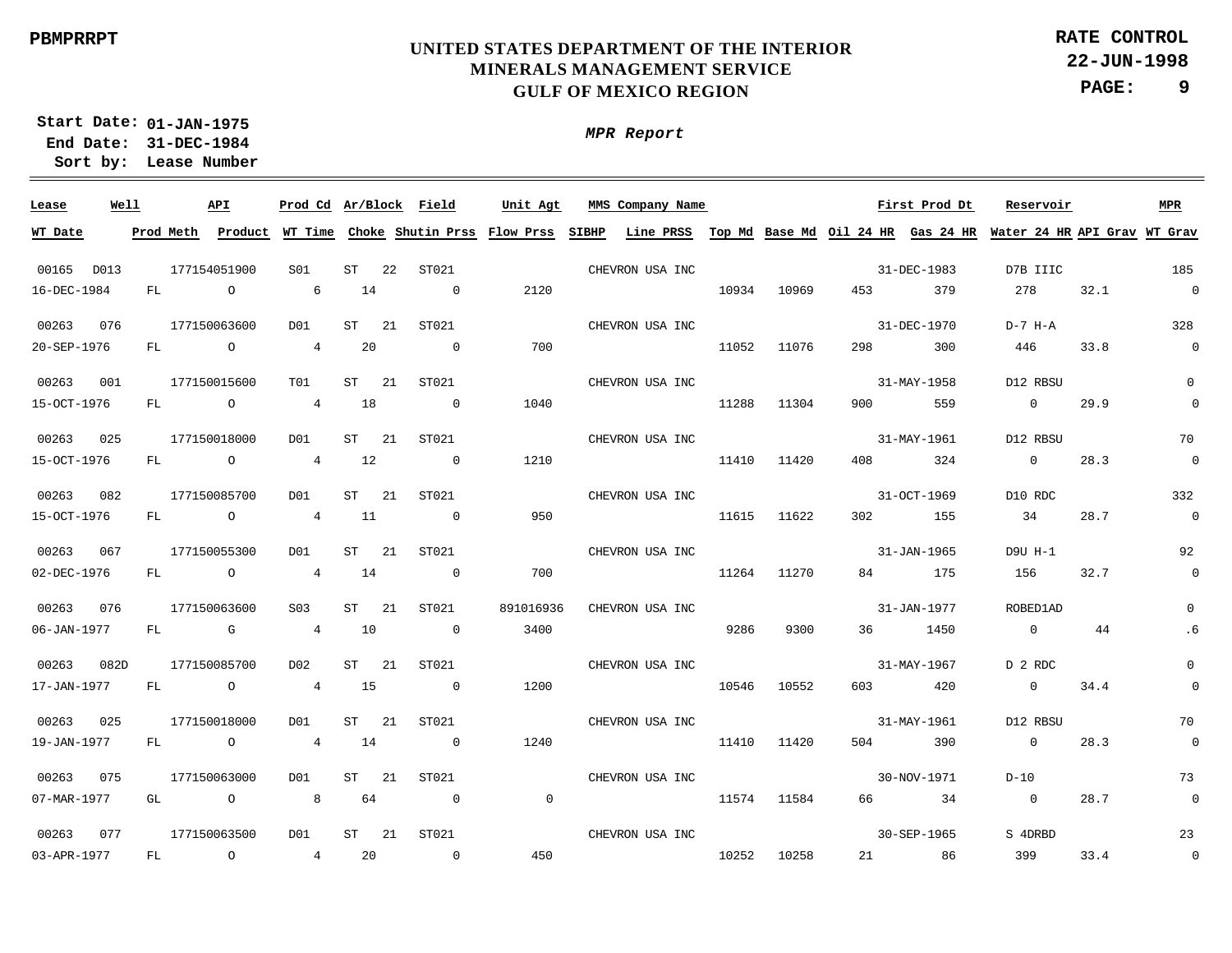**22-JUN-1998 PAGE: 10 RATE CONTROL**

**01-JAN-1975 Start Date: 31-DEC-1984 End Date: Lease Number Sort by:**

| Lease       | Well |           | API            |                 |          | Prod Cd Ar/Block Field              | Unit Agt  | MMS Company Name                                                                   |       |             |          | First Prod Dt | Reservoir      |                | MPR                      |
|-------------|------|-----------|----------------|-----------------|----------|-------------------------------------|-----------|------------------------------------------------------------------------------------|-------|-------------|----------|---------------|----------------|----------------|--------------------------|
| WT Date     |      | Prod Meth | Product        |                 |          | WT Time Choke Shutin Prss Flow Prss |           | SIBHP<br>Line PRSS Top Md Base Md Oil 24 HR Gas 24 HR Water 24 HR API Grav WT Grav |       |             |          |               |                |                |                          |
| 00263       | 087  |           | 177150068100   | S02             | ST       | 21<br>ST021                         |           | CHEVRON USA INC                                                                    |       |             |          | 30-APR-1977   | $D-4$          |                | 487                      |
| 05-APR-1977 |      | FL        | $\overline{O}$ | $6\overline{6}$ | 12       | $\overline{0}$                      | 1150      |                                                                                    | 11118 | 11127       | 443      | 270           | 49             | 33.4           | $\overline{\phantom{0}}$ |
| 00263       | 114  |           | 177154017600   | DO1             | ST<br>21 | ST021                               |           | CHEVRON USA INC                                                                    |       |             |          | 30-SEP-1977   | D 7ZR6         |                | 1617                     |
| 18-SEP-1977 |      | FL        | $\mathbb G$    | $\overline{4}$  | 10       | $\overline{0}$                      | 3000      |                                                                                    | 9995  | 10010       | $\Omega$ | 1548          | $\overline{0}$ | $\overline{0}$ | $\overline{0}$           |
| 00263       | 114  |           | 177154017600   | DO1             | ST       | -21<br>ST021                        |           | CHEVRON USA INC                                                                    |       |             |          | 30-SEP-1977   | D 7ZR6         |                | 1617                     |
| 18-SEP-1977 |      | FL        | <b>G</b>       | 4               | 10       | $\overline{0}$                      | 3000      |                                                                                    | 9995  | 10010       |          | $0 \t 1548$   | $\overline{0}$ | $\overline{0}$ | .6                       |
| 00263       | 114  |           | 177154017600   | DO1             | ST       | ST021<br>-21                        |           | CHEVRON USA INC                                                                    |       |             |          | 30-SEP-1977   | D 7ZR6         |                | 1617                     |
| 19-SEP-1977 |      | FL        | $\overline{O}$ | $\overline{4}$  | 14       | $\overline{0}$                      | 450       |                                                                                    | 9995  | 10010       | 204      | 210           | $\overline{0}$ | 33.9           | $\sim$ 0                 |
| 00263       | 114D |           | 177154017600   | D02             | ST<br>21 | ST021                               |           | CHEVRON USA INC                                                                    |       |             |          | 30-SEP-1977   | S 4 R3X3       |                | 178                      |
| 19-SEP-1977 |      | FL        | $\overline{a}$ | 4               | 14       | $\overline{0}$                      | 450       |                                                                                    | 9470  | 9494        | 204      | 210           | $\overline{0}$ | 33.9           | .6                       |
| 00263       | 077  |           | 177150063500   | DO1             | ST<br>21 | ST021                               |           | CHEVRON USA INC                                                                    |       |             |          | 30-SEP-1977   | S 4DRBD        |                | $\overline{0}$           |
| 03-OCT-1977 |      | FL        | $\overline{O}$ | $\overline{4}$  | 20       | $\overline{0}$                      | 450       |                                                                                    |       | 10252 10283 |          | 78 90         | 480            | 32.9           | . 6                      |
| 00263       | 067  |           | 177150055300   | S <sub>03</sub> | $ST$ 21  | ST021                               |           | CHEVRON USA INC                                                                    |       |             |          | 31-OCT-1977   | D10 RDC        |                | 0                        |
| 05-OCT-1977 |      |           | FL O           | $\overline{4}$  | 14       | $\sim$ 0                            | 650       |                                                                                    |       | 11534 11548 | 336 70   | 198           | 36             | 29.9           | . 6                      |
| 00263       | 092  |           | 177150072500   | DO1             | ST<br>21 | ST021                               |           | CHEVRON USA INC                                                                    |       |             |          | 31-MAY-1966   | $S-4D$ E       |                | $7\overline{ }$          |
| 14-OCT-1977 |      |           | FL O           | $\overline{4}$  | 18       | $\sim$ 0                            | 400       |                                                                                    |       | 10144 10172 |          | 12 36         | 120            | 33.8           | .6                       |
| 00263       | 115  |           | 177154018200   | DO1             | ST<br>21 | ST021                               |           | CHEVRON USA INC                                                                    |       |             |          | 31-DEC-1977   | D 3 RZX3       |                | 79                       |
| 17-NOV-1977 |      | FL        | $\overline{a}$ | 4               | 10       | $\overline{0}$                      | 1270      |                                                                                    | 10335 | 10360       |          | 264 36        | $\overline{0}$ | 33             | $\overline{\phantom{0}}$ |
| 00263       | 115D |           | 177154018200   | D02             | 21<br>ST | ST021                               | 891008806 | CHEVRON USA INC                                                                    |       |             |          | 30-NOV-1977   | D 2 RSU        |                | 601                      |
| 17-NOV-1977 |      | FL        | $\overline{a}$ | $\overline{4}$  | 10       | $\overline{0}$                      | 1220      |                                                                                    | 10201 | 10211       |          | 264 37        | $\overline{0}$ | 33             | .6                       |
| 00263       | 115  |           | 177154018200   | DO1             | ST<br>21 | ST021                               |           | CHEVRON USA INC                                                                    |       |             |          | 31-DEC-1977   | D 3 RZX3       |                | 79                       |
| 01-DEC-1977 |      | FL        | $\mathbb G$    | 4 12            |          | $\sim$ 0                            | 3490      |                                                                                    | 10335 | 10360       | 36       | 1020          | $\overline{0}$ | 43.1           | $\overline{\phantom{0}}$ |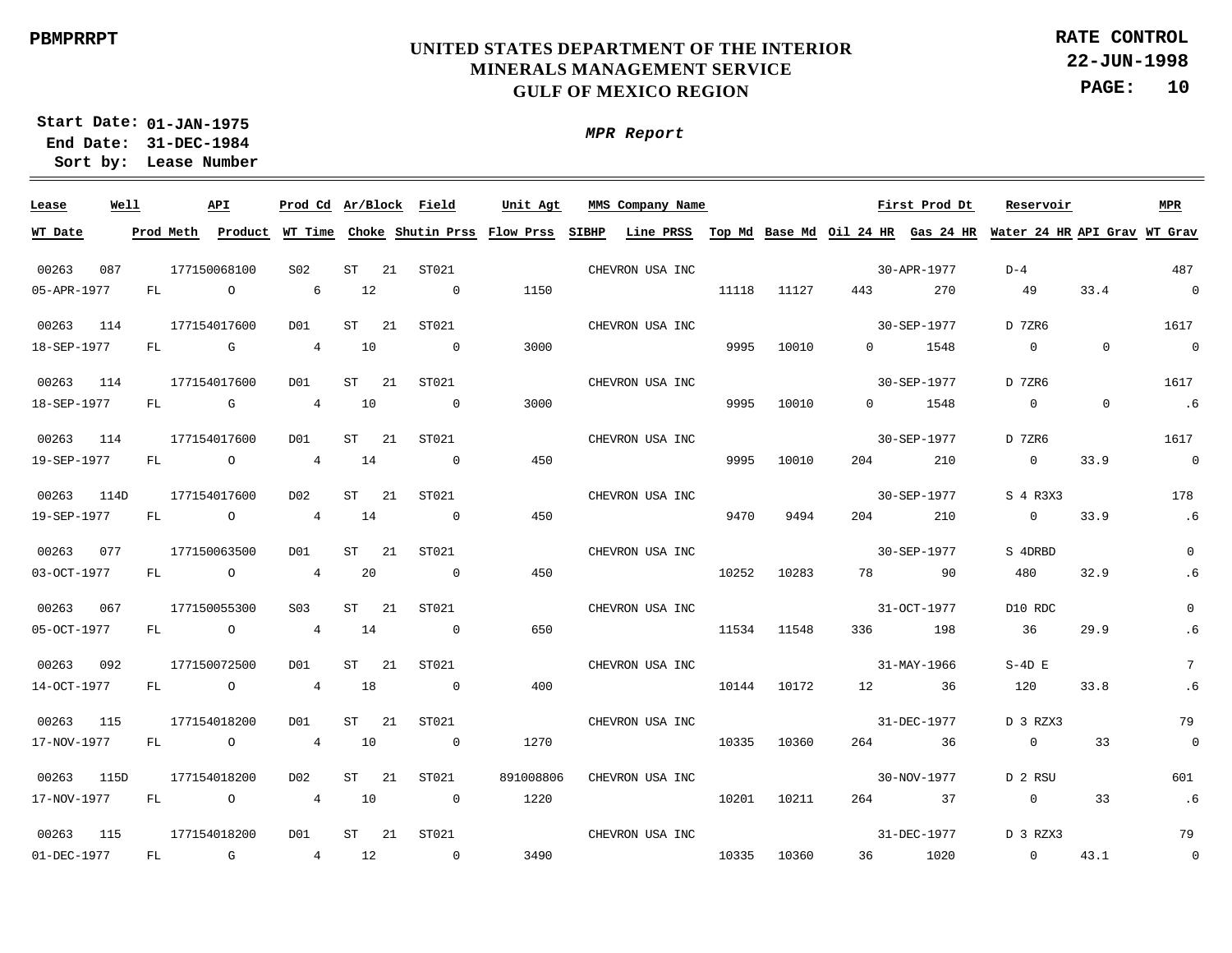**22-JUN-1998 PAGE: 11 RATE CONTROL**

**01-JAN-1975 Start Date: 31-DEC-1984 End Date: Lease Number Sort by:**

| Lease       | Well |     | API            | Prod Cd Ar/Block Field |         |     |                          | Unit Agt       | MMS Company Name                                                                                                                      |       |             |                        | First Prod Dt | Reservoir       |      | <b>MPR</b>     |
|-------------|------|-----|----------------|------------------------|---------|-----|--------------------------|----------------|---------------------------------------------------------------------------------------------------------------------------------------|-------|-------------|------------------------|---------------|-----------------|------|----------------|
| WT Date     |      |     |                |                        |         |     |                          |                | Prod Meth Product WT Time Choke Shutin Prss Flow Prss SIBHP Line PRSS Top Md Base Md Oil 24 HR Gas 24 HR Water 24 HR API Grav WT Grav |       |             |                        |               |                 |      |                |
| 00263       | 115D |     | 177154018200   | D02                    | $ST$ 21 |     | ST021                    | 891008806      | CHEVRON USA INC                                                                                                                       |       |             |                        | 30-NOV-1977   | D 2 RSU         |      | 601            |
| 01-DEC-1977 |      | FL  | $\overline{a}$ | $\overline{4}$         | 12      |     | $\sim$ 0                 | 1270           |                                                                                                                                       | 10201 | 10211       | 462 and $\overline{a}$ | 348           | $\overline{0}$  | 33   | .6             |
| 00263 115   |      |     | 177154018200   | D01                    | ST 21   |     | ST021                    |                | CHEVRON USA INC                                                                                                                       |       |             |                        | 31-DEC-1977   | D 3 RZX3        |      | 79             |
| 01-DEC-1977 |      | FL  | $\mathbb G$    | $\overline{4}$         | 12      |     | $\overline{\phantom{0}}$ | 3490           |                                                                                                                                       | 10335 | 10360       |                        | 198 6120      | $\overline{0}$  | 43.1 | .6             |
| 00263 091   |      |     | 177150068700   | D01                    | ST 21   |     | ST021                    |                | CHEVRON USA INC                                                                                                                       |       |             |                        | 29-FEB-1972   | D10 RDC         |      | $\Omega$       |
| 20-DEC-1977 |      | FL  | $\overline{O}$ | $6\overline{6}$        | 12      |     | $\sim$ 0                 | 2650           |                                                                                                                                       | 11536 | 11556       | 132 and 132            | 692           | $\sim$ 0        | 33.6 | . 6            |
| 00263 075   |      |     | 177150063000   | S04                    | ST 21   |     | ST021                    |                | CHEVRON USA INC                                                                                                                       |       |             |                        | 31-JAN-1978   | D 7 RDC         |      | $\Omega$       |
| 16-JAN-1978 |      | FL. | $\overline{O}$ | $4\overline{4}$        | 24      |     | $\overline{0}$           | 450            |                                                                                                                                       | 11004 | 11026       | 270                    | 750           | $\overline{0}$  | 34.5 | .6             |
| 00263       | 065D |     | 177150050400   | DO2                    | ST      | 21  | ST021                    |                | CHEVRON USA INC                                                                                                                       |       |             |                        | 31-JUL-1964   | D 2 RDC         |      | 238            |
| 03-MAR-1978 |      | FL  | $\overline{O}$ | 4 18                   |         |     | $\sim$ 0                 | 750            |                                                                                                                                       | 10534 | 10540       | 216                    | 240           | 408             | 33.7 | .6             |
| 00263       | 114D |     | 177154017600   | D02                    | ST 21   |     | ST021                    |                | CHEVRON USA INC                                                                                                                       |       |             |                        | 30-SEP-1977   | S 4 R3X3        |      | 178            |
| 03-MAR-1978 |      | FL  | $\overline{O}$ | 4 14                   |         |     | $\overline{0}$           | 690            |                                                                                                                                       | 9470  | 9494        | 216                    | 252           | $\overline{0}$  | 33.9 | .6             |
| 00263 077   |      |     | 177150063500   | DO1                    | ST      | -21 | ST021                    |                | CHEVRON USA INC                                                                                                                       |       |             |                        | 30-SEP-1977   | S 4DRBD         |      | $\mathbf{0}$   |
| 13-MAY-1978 |      | FL  | $\overline{O}$ | $\overline{4}$         | 20      |     | $\overline{0}$           | 400            |                                                                                                                                       |       | 10252 10283 |                        | 30 84         | 570             | 32.9 | . 6            |
| 00263 067   |      |     | 177150055300   | S03                    | ST 21   |     | ST021                    |                | CHEVRON USA INC                                                                                                                       |       |             |                        | 31-OCT-1977   | D10 RDC         |      | $\mathbf{0}$   |
| 22-MAY-1978 |      |     | FL O           | $\overline{4}$         | 14      |     | $\sim$ 0                 | 700            |                                                                                                                                       |       | 11534 11548 | 432                    | 252           | $6\overline{6}$ | 29.9 | .6             |
| 00263 114D  |      |     | 177154017600   | D02                    | $ST$ 21 |     | ST021                    |                | CHEVRON USA INC                                                                                                                       |       |             |                        | 30-SEP-1977   | S 4 R3X3        |      | 178            |
| 15-AUG-1978 |      |     | FL O           | $\overline{4}$         | 16      |     | $\overline{0}$           | 600            |                                                                                                                                       |       | 9470 9494   |                        | 276 342       | $\overline{0}$  | 33.9 | .6             |
| 00263       | 091  |     | 177150068700   | DO1                    | ST 21   |     | ST021                    |                | CHEVRON USA INC                                                                                                                       |       |             |                        | 29-FEB-1972   | D10 RDC         |      | $\overline{0}$ |
| 16-AUG-1978 |      |     | GL O           | $\overline{4}$         | 32      |     | $\sim$ 0                 | $\overline{0}$ |                                                                                                                                       |       | 11536 11556 |                        | 24 18         | 24              | 33.6 | . 6            |
| 00263 020   |      |     | 177150017500   | D01                    | $ST$ 21 |     | ST021                    |                | CHEVRON USA INC                                                                                                                       |       |             |                        | 31-MAR-1967   | D-2A            |      | $\Omega$       |
| 19-SEP-1978 |      | FL  | $\overline{O}$ | 4 14                   |         |     | $\sim$ 0                 | 1570           |                                                                                                                                       |       | 10091 10095 |                        | 36 1698       | $\sim$ 0        | 46.8 | .65            |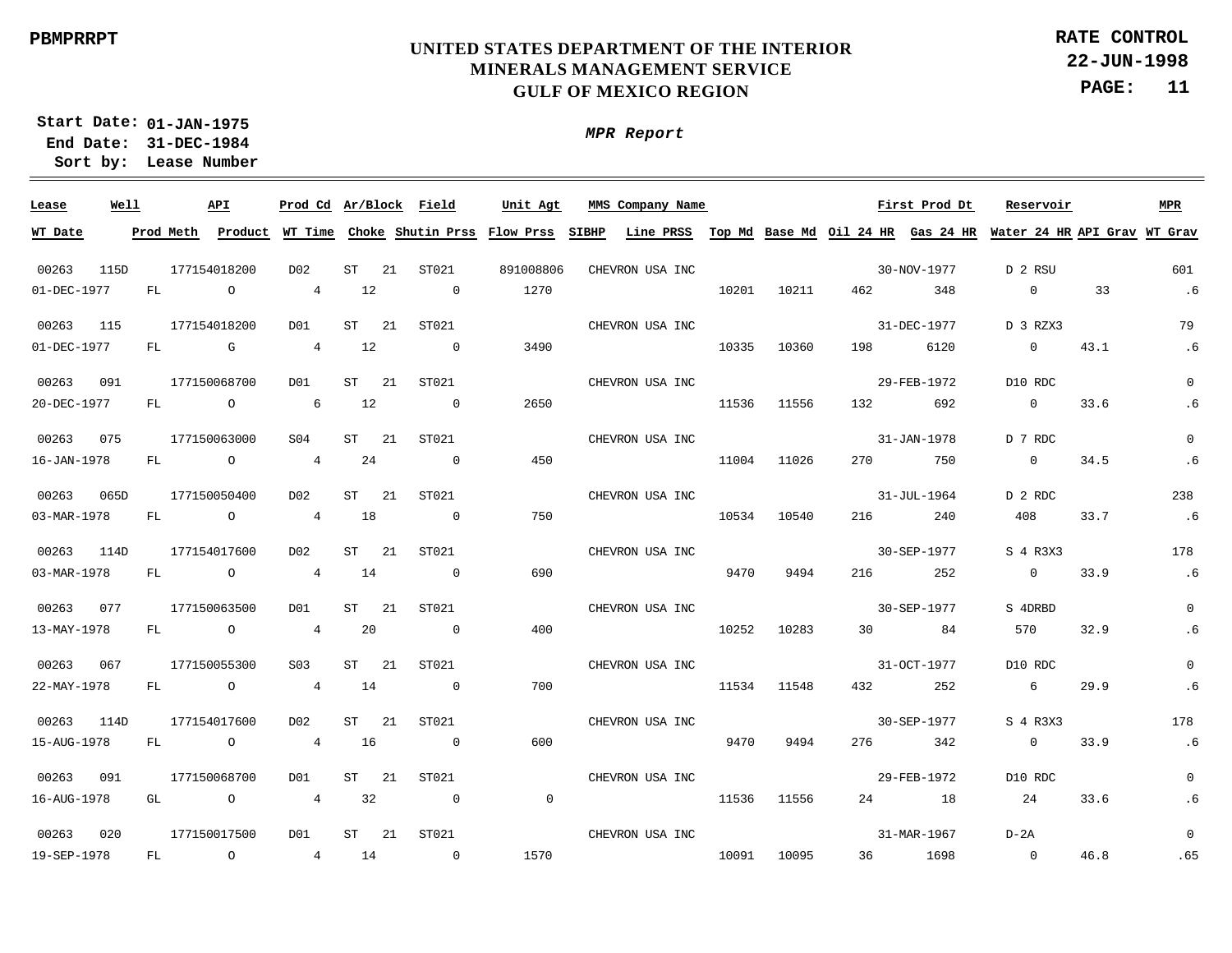**22-JUN-1998 PAGE: 12 RATE CONTROL**

**01-JAN-1975 Start Date: 31-DEC-1984 End Date: Lease Number Sort by:**

| Lease                | Well |           | API            | Prod Cd Ar/Block Field |           |      |                          | Unit Agt                                    |              | MMS Company Name                                                          |       |       |                                | First Prod Dt | Reservoir                  |      | <b>MPR</b>      |
|----------------------|------|-----------|----------------|------------------------|-----------|------|--------------------------|---------------------------------------------|--------------|---------------------------------------------------------------------------|-------|-------|--------------------------------|---------------|----------------------------|------|-----------------|
| WT Date              |      | Prod Meth |                |                        |           |      |                          | Product WT Time Choke Shutin Prss Flow Prss | <b>SIBHP</b> | Line PRSS Top Md Base Md Oil 24 HR Gas 24 HR Water 24 HR API Grav WT Grav |       |       |                                |               |                            |      |                 |
| 00263                | 115  |           | 177154018200   | D01                    | <b>ST</b> | 21   | ST021                    |                                             |              | CHEVRON USA INC                                                           |       |       |                                | 31-DEC-1977   | D 3 RZX3                   |      | 79              |
| 19-SEP-1978          |      | FL        | $\mathbb{G}$   | $\overline{4}$         | 12        |      | $\sim$ 0                 | 2000                                        |              |                                                                           | 10335 | 10360 | 36                             | 1524          | $\overline{0}$             | 43.1 | .65             |
|                      | 065  |           | 177150050400   | D01                    | <b>ST</b> | 21   | ST021                    |                                             |              |                                                                           |       |       |                                | 31-JUL-1964   |                            |      | 180             |
| 00263<br>17-OCT-1978 |      | FL        | $\overline{O}$ | $4\overline{ }$        | 18        |      | $\sim$ 0                 | 1100                                        |              | CHEVRON USA INC                                                           | 11577 | 11592 | 768                            | 438           | D10 RDC<br>$6\overline{6}$ | 28.4 | .65             |
|                      |      |           |                |                        |           |      |                          |                                             |              |                                                                           |       |       |                                |               |                            |      |                 |
| 00263                | 114D |           | 177154017600   | D <sub>0</sub> 2       | <b>ST</b> | 21   | ST021                    |                                             |              | CHEVRON USA INC                                                           |       |       |                                | 30-SEP-1977   | S 4 R3X3                   |      | 178             |
| 23-OCT-1978          |      | FL        | $\overline{a}$ | $\overline{4}$         | 16        |      | $\sim$ 0                 | 700                                         |              |                                                                           | 9470  | 9494  | 306                            | 366           | $\overline{0}$             | 33.9 | .65             |
| 00263                | 081  |           | 177150072100   | D01                    | <b>ST</b> | 21   | ST021                    |                                             |              | CHEVRON USA INC                                                           |       |       |                                | 31-MAR-1966   | D10 RDC                    |      | 138             |
| 21-NOV-1978          |      | FL        | $\overline{a}$ | $\overline{4}$         | 18        |      | $\overline{0}$           | 550                                         |              |                                                                           | 11646 | 11652 | 24                             | 144           | 204                        | 32.1 | .65             |
| 00263                | 092  |           | 177150072500   | DO1                    | ST        | 21   | ST021                    |                                             |              | CHEVRON USA INC                                                           |       |       |                                | 31-MAY-1966   | $S-4D$ E                   |      | $7\phantom{.0}$ |
| 21-NOV-1978          |      | FL        | $\overline{a}$ | $\overline{4}$         | 18        |      | $\overline{\phantom{0}}$ | 300                                         |              |                                                                           | 10144 | 10172 | $6 \left( \frac{1}{2} \right)$ | 30            | 162                        | 33.8 | .65             |
|                      |      |           |                |                        |           |      |                          |                                             |              |                                                                           |       |       |                                |               |                            |      |                 |
| 00263                | 115D |           | 177154018200   | D02                    | ST        | 21   | ST021                    | 891008806                                   |              | CHEVRON USA INC                                                           |       |       |                                | 30-NOV-1977   | D 2 RSU                    |      | 601             |
| 21-NOV-1978          |      | FL        | $\overline{a}$ | $\overline{4}$         | 14        |      | $\overline{0}$           | 1250                                        |              |                                                                           | 10201 | 10211 | 432                            | 288           | $\overline{0}$             | 32.5 | .65             |
| 00263                | 075  |           | 177150063000   | SO4                    | ST        | 21   | ST021                    |                                             |              | CHEVRON USA INC                                                           |       |       |                                | 31-JAN-1978   | D 7 RDC                    |      | $\Omega$        |
| 13-DEC-1978          |      | FL        | $\overline{a}$ | $\overline{4}$         | 16        |      | $\overline{0}$           | 1310                                        |              |                                                                           | 11004 | 11026 | 1692                           | 5520          | 36                         | 34.5 | .65             |
| 00263                | 077  |           | 177150063500   | DO1                    | ST        | 21   | ST021                    |                                             |              | CHEVRON USA INC                                                           |       |       |                                | 30-SEP-1977   | S 4DRBD                    |      | $\Omega$        |
| 08-FEB-1979          |      | FL        | $\overline{a}$ | $4\overline{ }$        | 20        |      | $\overline{0}$           | 500                                         |              |                                                                           | 10252 | 10283 | 48 — 18                        | 144           | 798                        | 32.9 | .65             |
| 00263                | 101  |           | 177150098700   | S01                    | ST        | 21   | ST021                    |                                             |              | CHEVRON USA INC                                                           |       |       |                                | 28-FEB-1979   | D 2 RDC                    |      | 98              |
| 08-FEB-1979          |      | FL        | $\overline{a}$ | $4\overline{ }$        | 9         |      | $\overline{0}$           | 3000                                        |              |                                                                           | 10522 | 10526 | 78 — 178                       | 978           | $\overline{0}$             | 43.3 | .65             |
|                      |      |           |                |                        |           |      |                          |                                             |              |                                                                           |       |       |                                |               |                            |      |                 |
| 00263                | 091  |           | 177150068700   | DO1                    | ST        | 21   | ST021                    |                                             |              | CHEVRON USA INC                                                           |       |       |                                | 29-FEB-1972   | D10 RDC                    |      | $\mathbf 0$     |
| 02-MAR-1979          |      | FL        | $\overline{a}$ | $4\overline{ }$        | 14        |      | $\overline{0}$           | 700                                         |              |                                                                           | 11536 | 11556 | 390                            | 228           | $\overline{0}$             | 28.5 | .65             |
| 00263                | 092  |           | 177150072500   | DO1                    | ST        | - 21 | ST021                    |                                             |              | CHEVRON USA INC                                                           |       |       |                                | 31-MAY-1966   | $S-4D$ E                   |      | $7\phantom{.0}$ |
| 03-APR-1979          |      | FL        | $\circ$        | $4\overline{ }$        | 18        |      | $\overline{\phantom{0}}$ | 350                                         |              |                                                                           | 10144 | 10172 | $6\overline{}$                 | 30            | 126                        | 33.8 | .65             |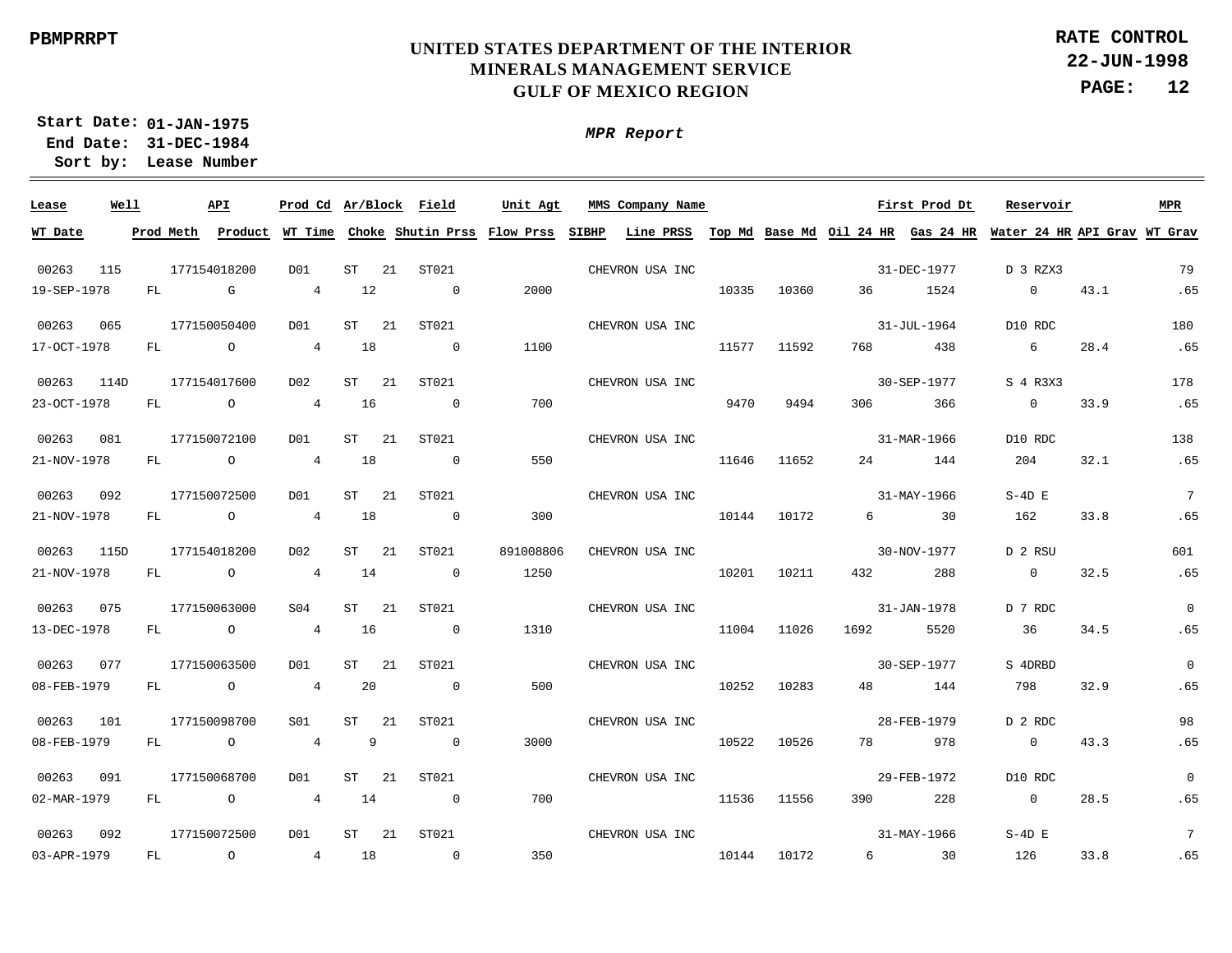**22-JUN-1998 PAGE: 13 RATE CONTROL**

**01-JAN-1975 Start Date: 31-DEC-1984 End Date: Lease Number Sort by:**

| Lease       | Well |           |                | API            | Prod Cd Ar/Block Field |           |      |                          | Unit Agt                            |       | MMS Company Name |       |       |     | First Prod Dt                      | Reservoir                    |      | <b>MPR</b>  |
|-------------|------|-----------|----------------|----------------|------------------------|-----------|------|--------------------------|-------------------------------------|-------|------------------|-------|-------|-----|------------------------------------|------------------------------|------|-------------|
| WT Date     |      | Prod Meth |                | Product        |                        |           |      |                          | WT Time Choke Shutin Prss Flow Prss | SIBHP | Line PRSS        |       |       |     | Top Md Base Md Oil 24 HR Gas 24 HR | Water 24 HR API Grav WT Grav |      |             |
|             |      |           |                |                |                        |           |      |                          |                                     |       |                  |       |       |     |                                    |                              |      |             |
| 00263       | 071D |           |                | 177150059100   | S <sub>04</sub>        | ST        | 21   | ST021                    |                                     |       | CHEVRON USA INC  |       |       |     | 31-MAY-1979                        | S 3 RDC                      |      | $\Omega$    |
| 04-MAY-1979 |      | FL        |                | $\circ$        | $\overline{4}$         | 12        |      | $\overline{0}$           | 1000                                |       |                  | 9768  | 9801  | 438 | 342                                | 48                           | 33.9 | .65         |
| 00263       | 101  |           |                | 177150098700   | S01                    | <b>ST</b> | 21   | ST021                    |                                     |       | CHEVRON USA INC  |       |       |     | 28-FEB-1979                        | D 2 RDC                      |      | 98          |
| 13-JUN-1979 |      | FL        |                | $\circ$        | $\overline{4}$         |           | 9    | $\overline{0}$           | 3000                                |       |                  | 10522 | 10526 | 648 | 6600                               | $\overline{0}$               | 34.8 | .65         |
| 00263       | 065  |           |                | 177150050400   | DO1                    | ST        | 21   | ST021                    |                                     |       | CHEVRON USA INC  |       |       |     | $31 - JUL - 1964$                  | D10 RDC                      |      | 180         |
| 28-AUG-1979 |      | FL        |                | $\overline{O}$ | $\overline{4}$         | 18        |      | $\sim$ 0                 | 1000                                |       |                  | 11577 | 11592 | 726 | 498                                | $\overline{0}$               | 28.4 | .65         |
|             |      |           |                |                |                        |           |      |                          |                                     |       |                  |       |       |     |                                    |                              |      |             |
| 00263       | 114D |           |                | 177154017600   | D <sub>0</sub> 2       | ST        | 21   | ST021                    |                                     |       | CHEVRON USA INC  |       |       |     | 30-SEP-1977                        | S 4 R3X3                     |      | 178         |
| 28-AUG-1979 |      | FL        |                | $\circ$        | $\overline{4}$         | 16        |      | $\overline{0}$           | 695                                 |       |                  | 9470  | 9494  | 318 | 342                                | $\overline{0}$               | 33.9 | .65         |
| 00263       | 115D |           |                | 177154018200   | D <sub>0</sub> 2       | ST        | 21   | ST021                    | 891008806                           |       | CHEVRON USA INC  |       |       |     | 30-NOV-1977                        | D 2 RSU                      |      | 601         |
| 29-AUG-1979 |      | FL        |                | $\circ$        | $\overline{4}$         | 14        |      | $\overline{0}$           | 1250                                |       |                  | 10201 | 10211 | 504 | 348                                | $\overline{0}$               | 32.5 | .65         |
| 00263       | 101  |           |                | 177150098700   | S01                    | ST        | -21  | ST021                    |                                     |       | CHEVRON USA INC  |       |       |     | 28-FEB-1979                        | D 2 RDC                      |      | 98          |
| 30-AUG-1979 |      | FL        | $\overline{a}$ |                | $\overline{4}$         |           | 9    | $\overline{0}$           | 3000                                |       |                  | 10522 | 10526 | 126 | 1152                               | $\overline{0}$               | 34.8 | .65         |
|             |      |           |                |                |                        |           |      |                          |                                     |       |                  |       |       |     |                                    |                              |      |             |
| 00263       | 025  |           |                | 177150018000   | D01                    | ST        | -21  | ST021                    |                                     |       | CHEVRON USA INC  |       |       |     | 31-MAY-1961                        | D12 RBSU                     |      | 70          |
| 17-DEC-1979 |      | FL        |                | $\circ$        | $\overline{4}$         | 12        |      | $\overline{0}$           | 1300                                |       |                  | 11410 | 11420 | 438 | 402                                | $\overline{0}$               | 28.3 | .65         |
| 00263       | 025  |           |                | 177150018000   | D01                    | ST        | 21   | ST021                    |                                     |       | CHEVRON USA INC  |       |       |     | 31-MAY-1961                        | D12 RBSU                     |      | 70          |
| 18-DEC-1979 |      | FL        |                | $\circ$        | $\overline{4}$         | 14        |      | $\overline{0}$           | 1350                                |       |                  | 11410 | 11420 | 546 | 474                                | $\overline{0}$               | 28.3 | .65         |
| 00263       | 115D |           |                | 177154018200   | D02                    | ST        | -21  | ST021                    | 891008806                           |       | CHEVRON USA INC  |       |       |     | 30-NOV-1977                        | D 2 RSU                      |      | 601         |
| 18-DEC-1979 |      | FL        |                | $\circ$        | $\overline{4}$         | 14        |      | $\overline{\phantom{0}}$ | 1250                                |       |                  | 10201 | 10211 | 546 | 348                                | $\overline{0}$               | 32.5 | .65         |
| 00263       | 028D |           |                | 177150018300   | D02                    | ST        | -21  | ST021                    | 891008806                           |       | CHEVRON USA INC  |       |       |     | 28-FEB-1974                        | D 2 RSU                      |      | $\mathbf 0$ |
|             |      |           |                |                |                        |           |      |                          |                                     |       |                  |       |       |     |                                    |                              |      |             |
| 25-JAN-1980 |      | FL        |                | $\circ$        | 4                      | 18        |      | $\overline{0}$           | 1250                                |       |                  | 9948  | 9958  | 792 | 528                                | 6                            | 29   | .65         |
| 00263       | 114D |           |                | 177154017600   | D02                    | ST        | - 21 | ST021                    |                                     |       | CHEVRON USA INC  |       |       |     | 30-SEP-1977                        | S 4 R3X3                     |      | 178         |
| 25-JAN-1980 |      | FL        |                | $\circ$        | $4\overline{ }$        | 16        |      | $\overline{0}$           | 710                                 |       |                  | 9470  | 9494  | 348 | 342                                | $\overline{0}$               | 33.9 | .65         |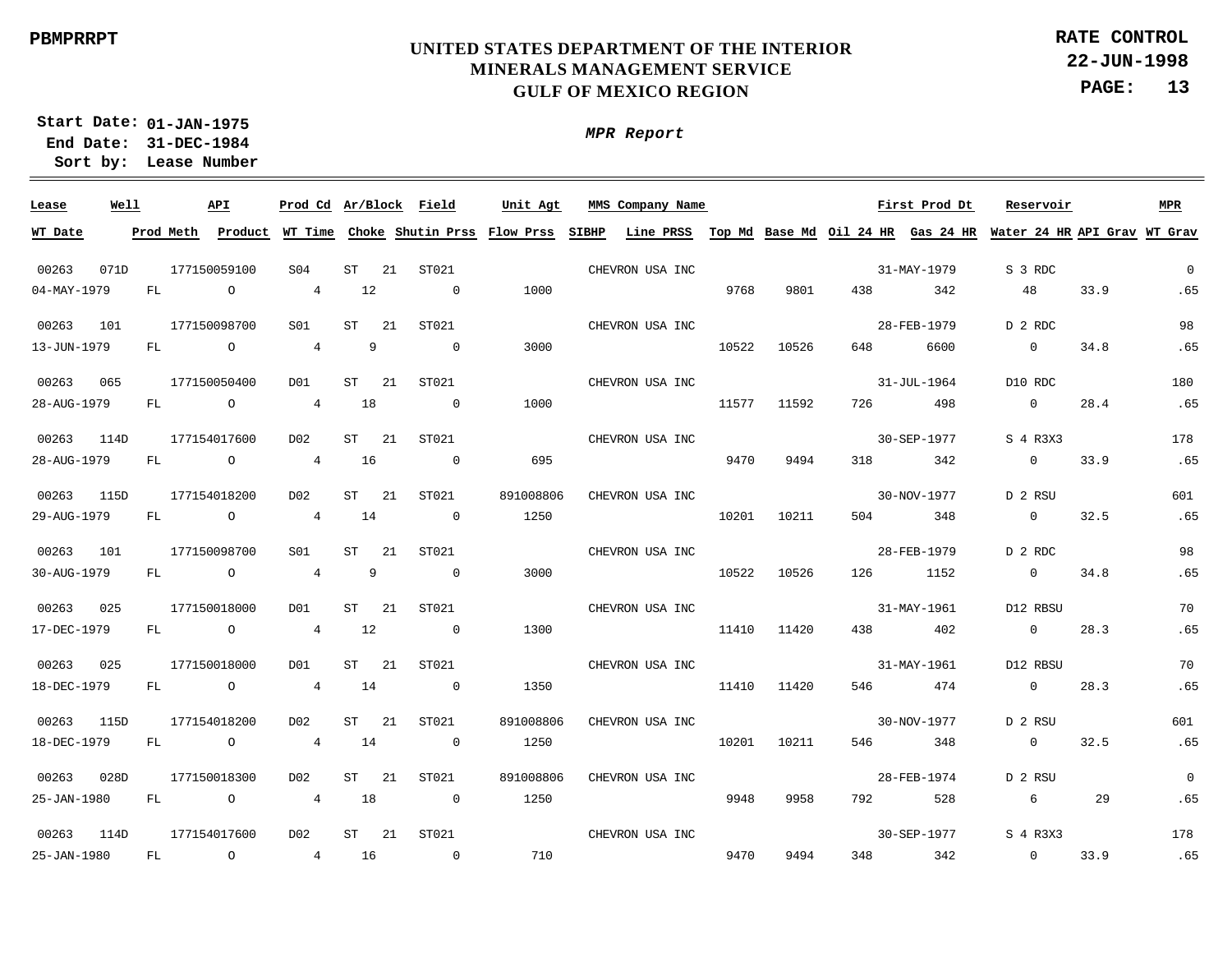**22-JUN-1998 PAGE: 14 RATE CONTROL**

**01-JAN-1975 Start Date: 31-DEC-1984 End Date: Lease Number Sort by:**

| Lease                | Well |           | API            | Prod Cd Ar/Block Field |          |     |                          | Unit Agt                                    |       | MMS Company Name                             |       |       |                       | First Prod Dt | Reservoir                    |      | MPR         |
|----------------------|------|-----------|----------------|------------------------|----------|-----|--------------------------|---------------------------------------------|-------|----------------------------------------------|-------|-------|-----------------------|---------------|------------------------------|------|-------------|
| WT Date              |      | Prod Meth |                |                        |          |     |                          | Product WT Time Choke Shutin Prss Flow Prss | SIBHP | Line PRSS Top Md Base Md Oil 24 HR Gas 24 HR |       |       |                       |               | Water 24 HR API Grav WT Grav |      |             |
| 00263                | 109  |           | 177152009900   | DO1                    | ST       | 21  | ST021                    |                                             |       | CHEVRON USA INC                              |       |       |                       | 31-MAR-1971   | D12 RBSU                     |      | 266         |
| 25-JAN-1980          |      | FL        | $\circ$        | $\overline{4}$         | 16       |     | $\overline{0}$           | 2050                                        |       |                                              | 11626 | 11630 | 654                   | 1224          | 6                            | 28.2 | .65         |
|                      |      |           |                |                        |          |     |                          |                                             |       |                                              |       |       |                       |               |                              |      |             |
| 00263                | 077  |           | 177150063500   | DO1                    | ST       | -21 | ST021                    |                                             |       | CHEVRON USA INC                              |       |       |                       | 30-SEP-1977   | S 4DRBD                      |      | $\mathbf 0$ |
| 07-FEB-1980          |      | FL        | $\circ$        | $\overline{4}$         | 20       |     | $\overline{0}$           | 400                                         |       |                                              | 10252 | 10283 | 12                    | 66            | 264                          | 32.9 | .65         |
| 00263                | 092  |           | 177150072500   | D <sub>0</sub> 3       | ST       | 21  | ST021                    |                                             |       | CHEVRON USA INC                              |       |       |                       | 31-MAR-1980   | S4C RBUT                     |      | $\mathbf 0$ |
| 17-MAR-1980          |      | FL        | $\overline{a}$ | $4\overline{ }$        | 16       |     | $\overline{\phantom{0}}$ | 950                                         |       |                                              | 10103 | 10125 | 288                   | 240           | 288                          | 34.4 | .65         |
|                      |      |           |                |                        |          |     |                          |                                             |       |                                              |       |       |                       |               |                              |      |             |
| 00263                | 081  |           | 177150072100   | DO1                    | ST       | -21 | ST021                    |                                             |       | CHEVRON USA INC                              |       |       |                       | 31-MAR-1966   | D10 RDC                      |      | 138         |
| 16-APR-1980          |      | FL        | $\overline{a}$ | $4\overline{ }$        | 14       |     | $\overline{0}$           | 450                                         |       |                                              | 11646 | 11652 | 18                    | 78            | 168                          | 27.6 | .65         |
| 00263                | 077  |           | 177150063500   | DO1                    | ST       | 21  | ST021                    |                                             |       | CHEVRON USA INC                              |       |       |                       | 30-SEP-1977   | S 4DRBD                      |      | $\mathbf 0$ |
| 08-MAY-1980          |      | FL        | $\overline{a}$ | $4\overline{ }$        | 20       |     | $\overline{\phantom{0}}$ | 400                                         |       |                                              | 10252 | 10283 | 18                    | 72            | 288                          | 32.9 | .65         |
|                      |      |           |                |                        |          |     |                          |                                             |       |                                              |       |       |                       |               |                              |      |             |
| 00263                | 077D |           | 177150063500   | D03                    | ST       | -21 | ST021                    |                                             |       | CHEVRON USA INC                              |       |       |                       | 31-AUG-1970   | S 3 RAD                      |      | 54          |
| 08-MAY-1980          |      | FL        | $\overline{a}$ | $\overline{4}$         | 16       |     | $\overline{\phantom{0}}$ | 450                                         |       |                                              | 9882  | 9889  | 18                    | 72            | 294                          | 34.5 | .65         |
|                      |      |           |                |                        |          |     |                          |                                             |       |                                              |       |       |                       |               |                              |      |             |
| 00263                | 025D |           | 177150018000   | D02<br>$\overline{4}$  | ST<br>14 | -21 | ST021                    |                                             |       | CHEVRON USA INC                              |       |       |                       | 31-MAY-1961   | D 8 X5X8<br>$\overline{0}$   | 28.3 | 238<br>.65  |
| 09-MAY-1980          |      | FL        | $\overline{a}$ |                        |          |     | $\overline{\phantom{0}}$ | 1410                                        |       |                                              | 11080 | 11108 | 552                   | 450           |                              |      |             |
| 00263                | 091  |           | 177150068700   | D01                    | ST       | -21 | ST021                    |                                             |       | CHEVRON USA INC                              |       |       |                       | 29-FEB-1972   | D10 RDC                      |      | $\mathbf 0$ |
| 09-MAY-1980          |      | FL        | $\overline{a}$ | $4\overline{ }$        | 14       |     | $\sim$ 0                 | 700                                         |       |                                              | 11536 | 11556 | 384                   | 342           | $\overline{0}$               | 28.5 | .65         |
|                      |      |           |                |                        |          |     |                          |                                             |       |                                              |       |       |                       |               |                              |      |             |
| 00263<br>06-JUN-1980 | 101  | FL        | 177150098700   | S01<br>$4\overline{ }$ | ST<br>9  | 21  | ST021<br>$\overline{0}$  |                                             |       | CHEVRON USA INC                              |       |       |                       | 28-FEB-1979   | D 2 RDC<br>$\overline{0}$    |      | 98<br>.65   |
|                      |      |           | $\circ$        |                        |          |     |                          | 2900                                        |       |                                              | 10522 | 10526 |                       | 234 1752      |                              | 43.3 |             |
| 00263                | 020  |           | 177150017500   | D01                    | ST       | 21  | ST021                    |                                             |       | CHEVRON USA INC                              |       |       |                       | 31-MAR-1967   | $D-2A$                       |      | $\mathbf 0$ |
| 23-JUL-1980          |      | FL        | $\circ$        | 4                      | 14       |     | $\overline{0}$           | 1800                                        |       |                                              | 10091 | 10095 | 12 and $\overline{a}$ | 2652          | $\overline{0}$               | 46.8 | .65         |
|                      |      |           |                |                        |          |     |                          |                                             |       |                                              |       |       |                       |               |                              |      |             |
| 00263                | 081D |           | 177150072100   | D02                    | ST       | -21 | ST021                    |                                             |       | CHEVRON USA INC                              |       |       |                       | 31-MAR-1966   | D 2 RDC                      |      | 13          |
| 23-JUL-1980          |      | FL        | $\circ$        | 4                      | 18       |     | $\overline{0}$           | 500                                         |       |                                              | 10531 | 10536 | 12 and $\overline{a}$ | 96            | 186                          | 32.1 | .65         |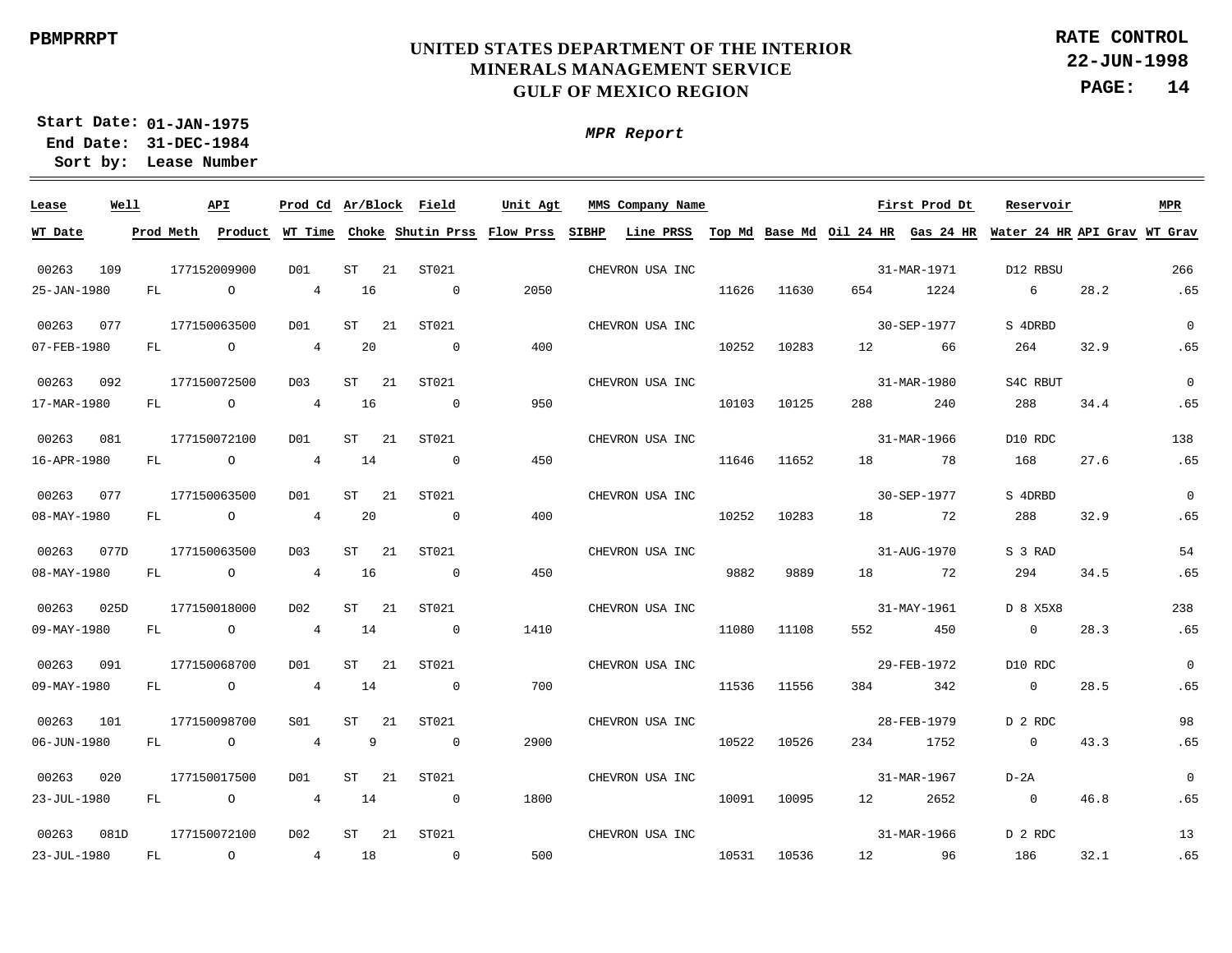**22-JUN-1998 PAGE: 15 RATE CONTROL**

**01-JAN-1975 Start Date: 31-DEC-1984 End Date: Lease Number Sort by:**

| Lease       | Well |           | API            |                  |          | Prod Cd Ar/Block Field              | Unit Agt       | MMS Company Name |       |             |        | First Prod Dt | Reservoir                                                                 |      | MPR            |
|-------------|------|-----------|----------------|------------------|----------|-------------------------------------|----------------|------------------|-------|-------------|--------|---------------|---------------------------------------------------------------------------|------|----------------|
| WT Date     |      | Prod Meth | Product        |                  |          | WT Time Choke Shutin Prss Flow Prss |                | SIBHP            |       |             |        |               | Line PRSS Top Md Base Md Oil 24 HR Gas 24 HR Water 24 HR API Grav WT Grav |      |                |
| 00263       | 077D |           | 177150063500   | D <sub>0</sub> 3 | ST       | 21<br>ST021                         |                | CHEVRON USA INC  |       |             |        | 31-AUG-1970   | S 3 RAD                                                                   |      | 54             |
| 23-JUL-1980 |      | FL        | $\circ$        | $\overline{4}$   | 16       | $\overline{0}$                      | 450            |                  | 9882  | 9889        | 18     | 84            | 378                                                                       | 34.5 | .65            |
| 00263       | 115  |           | 177154018200   | DO1              | ST       | ST021<br>21                         |                | CHEVRON USA INC  |       |             |        | 31-DEC-1977   | D 3 RZX3                                                                  |      | 79             |
| 12-AUG-1980 |      | FL        | <b>G</b>       | $\overline{4}$   | 48       | $\overline{0}$                      | 3250           |                  | 10335 | 10360       | 60     | 1950          | $\overline{0}$                                                            | 43.1 | .65            |
| 00263       | 071D |           | 177150059100   | S04              | ST       | 21<br>ST021                         |                | CHEVRON USA INC  |       |             |        | 31-MAY-1979   | S 3 RDC                                                                   |      | $\mathbf 0$    |
| 21-NOV-1980 |      | GL        | $\overline{O}$ | $\overline{4}$   | 24       | $\overline{0}$                      | $\overline{0}$ |                  | 9768  | 9801        | 132    | 108           | 534                                                                       | 35.9 | .65            |
| 00263       | 075  |           | 177150063000   | S <sub>04</sub>  | ST       | ST021<br>-21                        |                | CHEVRON USA INC  |       |             |        | 31-JAN-1978   | D 7 RDC                                                                   |      | $\mathbf{0}$   |
| 02-MAR-1981 |      | FL        | $\overline{O}$ | $\overline{4}$   | 16       | $\sim$ 0                            | 800            |                  | 11004 | 11026       | 72 — 1 | 288           | 72                                                                        | 34.5 | .65            |
| 00263       | 020  |           | 177150017500   | DO1              | ST       | ST021<br>-21                        |                | CHEVRON USA INC  |       |             |        | 31-MAR-1967   | $D-2A$                                                                    |      | $\mathbf{0}$   |
| 03-MAR-1981 |      | FL        | $\overline{O}$ | $\overline{4}$   | 14       | $\sim$ 0                            | 660            |                  | 10091 | 10095       | 12     | 516           | $\overline{0}$                                                            | 46.8 | .65            |
| 00263       | 067  |           | 177150055300   | S <sub>03</sub>  | ST       | ST021<br>-21                        |                | CHEVRON USA INC  |       |             |        | 31-OCT-1977   | D10 RDC                                                                   |      | $\mathbf 0$    |
| 03-MAR-1981 |      | FL        | $\overline{O}$ | 4                | 16       | $\overline{0}$                      | 800            |                  |       | 11534 11548 | 552    | 282           | $\overline{0}$                                                            | 29.9 | .65            |
| 00263       | 091  |           | 177150068700   | D01              | ST       | 21<br>ST021                         |                | CHEVRON USA INC  |       |             |        | 29-FEB-1972   | D10 RDC                                                                   |      | $\mathbf 0$    |
| 03-MAR-1981 |      | FL        | $\overline{a}$ | $4\overline{ }$  | 16       | $\sim$ 0                            | 750            |                  | 11536 | 11556       | 426    | 252           | $\overline{0}$                                                            | 28.5 | .65            |
| 00263       | 101  |           | 177150098700   | SO1              | ST<br>21 | ST021                               |                | CHEVRON USA INC  |       |             |        | 28-FEB-1979   | D 2 RDC                                                                   |      | 98             |
| 03-MAR-1981 |      | FL        | $\overline{a}$ | $\overline{4}$   | 12       | $\overline{0}$                      | 3000           |                  | 10522 | 10526       | 216    | 1602          | 72                                                                        | 43.3 | .65            |
| 00263       | 109  |           | 177152009900   | DO1              | ST       | 21<br>ST021                         |                | CHEVRON USA INC  |       |             |        | 31-MAR-1971   | D12 RBSU                                                                  |      | 266            |
| 04-MAR-1981 |      | FL        | $\overline{O}$ | $4\overline{ }$  | 16       | $\overline{0}$                      | 2100           |                  | 11626 | 11630       | 690    | 978           | $7\overline{ }$                                                           | 28.2 | .65            |
| 00263       | 081  |           | 177150072100   | DO1              | ST       | 21<br>ST021                         |                | CHEVRON USA INC  |       |             |        | 31-MAR-1966   | D10 RDC                                                                   |      | 138            |
| 24-NOV-1981 |      | FL        | $\overline{a}$ | $\overline{4}$   | 16       | $\sim$ 0                            | 360            |                  | 11646 | 11652       |        | 102 42        | 156                                                                       | 28.2 | .65            |
| 00263       | 071D |           | 177150059100   | S04              | ST       | ST021<br>21                         |                | CHEVRON USA INC  |       |             |        | 31-MAY-1979   | S 3 RDC                                                                   |      | $\overline{0}$ |
| 25-NOV-1981 |      | GL        | $\overline{O}$ | $4\overline{ }$  | 30       | $\overline{0}$                      | $\overline{0}$ |                  | 9768  | 9801        | 384    | 306           | 720                                                                       | 35.9 | .65            |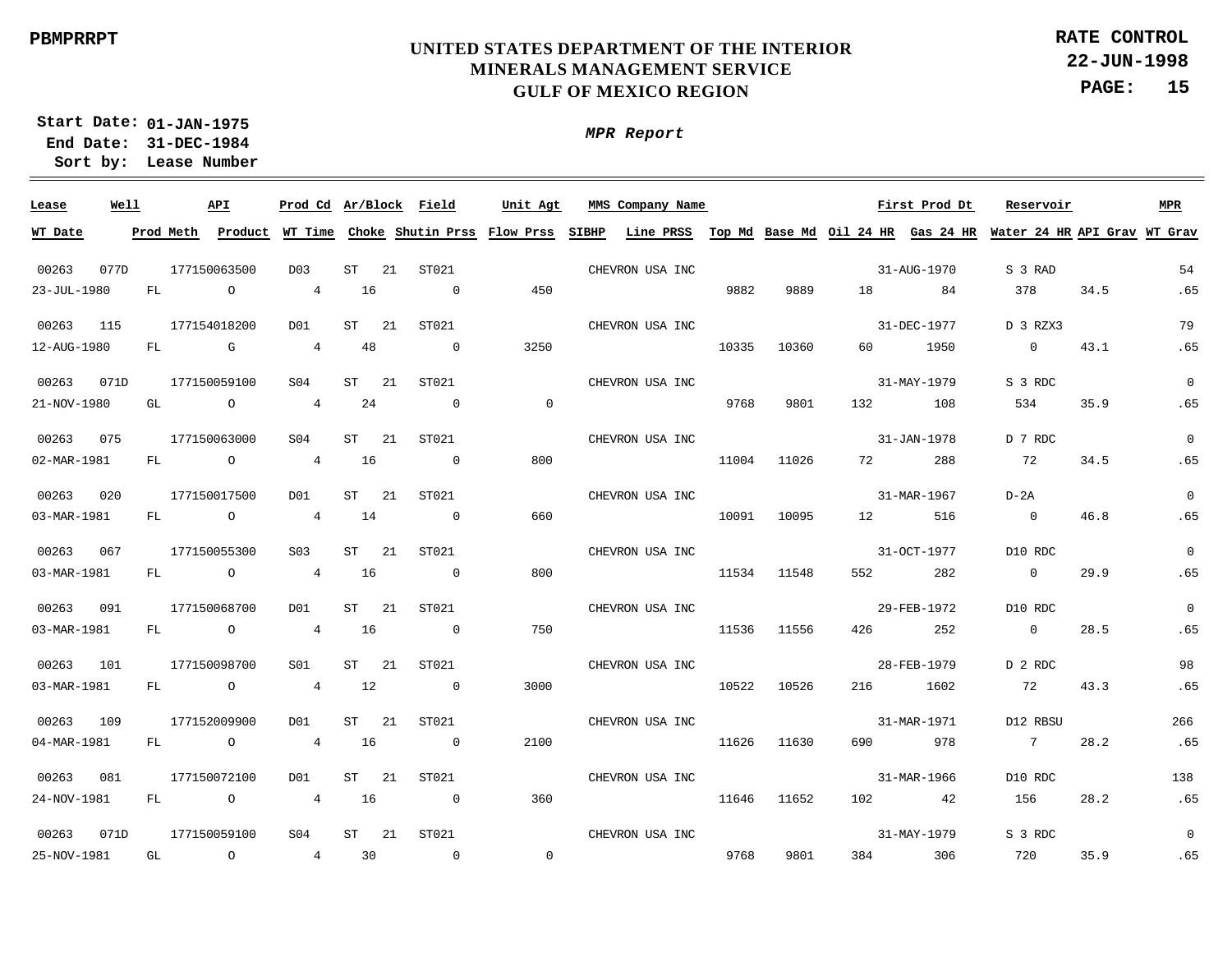**22-JUN-1998 PAGE: 16 RATE CONTROL**

**01-JAN-1975 Start Date: 31-DEC-1984 End Date: Lease Number Sort by:**

*MPR Report*

| Lease       | Well |     | API                                                                                                                                                                                                                            | Prod Cd Ar/Block Field |    |     |                          | Unit Agt       | MMS Company Name                                                                                                                      |       |       |          | First Prod Dt | Reservoir      |          | <b>MPR</b>  |
|-------------|------|-----|--------------------------------------------------------------------------------------------------------------------------------------------------------------------------------------------------------------------------------|------------------------|----|-----|--------------------------|----------------|---------------------------------------------------------------------------------------------------------------------------------------|-------|-------|----------|---------------|----------------|----------|-------------|
| WT Date     |      |     |                                                                                                                                                                                                                                |                        |    |     |                          |                | Prod Meth Product WT Time Choke Shutin Prss Flow Prss SIBHP Line PRSS Top Md Base Md Oil 24 HR Gas 24 HR Water 24 HR API Grav WT Grav |       |       |          |               |                |          |             |
| 00263       | 081D |     | 177150072100                                                                                                                                                                                                                   | D02                    | ST | 21  | ST021                    |                | CHEVRON USA INC                                                                                                                       |       |       |          | 30-NOV-1981   | D 2 RDC        |          | $\mathbf 0$ |
| 25-NOV-1981 |      | FL. | $\circ$                                                                                                                                                                                                                        | 4                      | 20 |     | $\sim$ 0                 | 330            |                                                                                                                                       | 10516 | 10536 | 138      | 168           | 462            | 32.1     | .65         |
| 00263       | 115  |     | 177154018200                                                                                                                                                                                                                   | D01                    | ST | -21 | ST021                    |                | CHEVRON USA INC                                                                                                                       |       |       |          | 31-DEC-1977   | D 3 RZX3       |          | 79          |
| 25-NOV-1981 |      | FL  | $\overline{a}$                                                                                                                                                                                                                 | 4                      | 6  |     | $\overline{0}$           | 2750           |                                                                                                                                       | 10335 | 10360 | 72 — 1   | 300           | $\overline{0}$ | 35       | .65         |
| 00263       | 001  |     | 177150015600                                                                                                                                                                                                                   | TO1                    | ST | 21  | ST021                    |                | CHEVRON USA INC                                                                                                                       |       |       |          | 31-MAY-1958   | D12 RBSU       |          | $\mathbf 0$ |
| 26-NOV-1981 |      | GL  | $\overline{O}$                                                                                                                                                                                                                 | $4\overline{ }$        | 18 |     | $\overline{\phantom{0}}$ | 1150           |                                                                                                                                       | 11288 | 11304 | 672 — 10 | 414           | $\overline{0}$ | 29.9     | .65         |
| 00263       | 091  |     | 177150068700                                                                                                                                                                                                                   | DO1                    | ST | -21 | ST021                    |                | CHEVRON USA INC                                                                                                                       |       |       |          | 29-FEB-1972   | D10 RDC        |          | $\mathbf 0$ |
| 27-NOV-1981 |      | FL  | $\circ$                                                                                                                                                                                                                        | $\overline{4}$         | 16 |     | $\overline{0}$           | 740            |                                                                                                                                       | 11536 | 11556 | 408      | 252           | $\overline{0}$ | 28.5     | .65         |
| 00263       | 020  |     | 177150017500                                                                                                                                                                                                                   | DO1                    | ST | 21  | ST021                    |                | CHEVRON USA INC                                                                                                                       |       |       |          | 31-MAR-1967   | $D-2A$         |          | $\Omega$    |
| 18-DEC-1981 |      | FL. | $\circ$                                                                                                                                                                                                                        | $\overline{4}$         | 14 |     | $\overline{0}$           | 650            |                                                                                                                                       | 10091 | 10095 | 78       | 336           | $\overline{0}$ | 33.8     | .65         |
| 00263       | 082D |     | 177150085700                                                                                                                                                                                                                   | D02                    | ST | 21  | ST021                    |                | CHEVRON USA INC                                                                                                                       |       |       |          | 31-MAY-1967   | D 2 RDC        |          | $\Omega$    |
| 18-MAR-1982 |      | FL  | $\circ$                                                                                                                                                                                                                        | $\overline{4}$         | 16 |     | $\overline{0}$           | 630            |                                                                                                                                       | 10546 | 10552 | 216      | 168           | 276            | 34.9     | .65         |
| 00263       | 076  |     | 177150063600                                                                                                                                                                                                                   | S <sub>03</sub>        | ST | 21  | ST021                    | 891016936      | CHEVRON USA INC                                                                                                                       |       |       |          | 31-JAN-1977   | ROBED1AD       |          | $\Omega$    |
| 21-MAR-1982 |      | FL  | $\mathbb G$                                                                                                                                                                                                                    | $\overline{4}$         | 12 |     | $\overline{\phantom{0}}$ | 1930           |                                                                                                                                       | 9286  | 9300  | 30       | 1452          | $\overline{0}$ | 44       | .65         |
| 00263       | 075  |     | 177150063000                                                                                                                                                                                                                   | S <sub>04</sub>        | ST | -21 | ST021                    |                | CHEVRON USA INC                                                                                                                       |       |       |          | 31-JAN-1978   | D 7 RDC        |          | $\mathbf 0$ |
| 13-APR-1982 |      | FL. | $\overline{a}$                                                                                                                                                                                                                 | $\overline{4}$         | 14 |     | $\overline{0}$           | 725            |                                                                                                                                       | 11004 | 11026 | 504      | 2160          | 540            | 33.6     | .65         |
| 00263       | 020  |     | 177150017500                                                                                                                                                                                                                   | DO1                    | ST | 21  | ST021                    |                | CHEVRON USA INC                                                                                                                       |       |       |          | 31-MAR-1967   | $D-2A$         |          | $\mathbf 0$ |
| 17-APR-1982 |      | FL  | $\overline{a}$                                                                                                                                                                                                                 | $4\overline{ }$        | 14 |     | $\overline{0}$           | 500            |                                                                                                                                       | 10091 | 10095 | 90       | 360           | $\overline{0}$ | 33.8     | .65         |
| 00263       | 114  |     | 177154017600                                                                                                                                                                                                                   | DO1                    | ST | -21 | ST021                    |                | CHEVRON USA INC                                                                                                                       |       |       |          | 30-SEP-1977   | D 7ZR6         |          | 1617        |
| 20-MAY-1982 |      | FL. | discovered the control of the control of the control of the control of the control of the control of the control of the control of the control of the control of the control of the control of the control of the control of t | $\overline{4}$         | 10 |     | $\overline{0}$           | 1950           |                                                                                                                                       | 9995  | 10010 |          | $0 \t 1470$   | $\overline{0}$ | $\Omega$ | .65         |
| 00263       | 059  |     | 177150049100                                                                                                                                                                                                                   | D03                    | ST | -21 | ST021                    |                | CHEVRON USA INC                                                                                                                       |       |       |          | 30-SEP-1981   | S 4 R4X2       |          | $\Omega$    |
| 01-JUN-1982 |      | GL  | $\overline{a}$                                                                                                                                                                                                                 | 4                      | 24 |     | $\sim$ 0                 | $\overline{0}$ |                                                                                                                                       | 9388  | 9427  |          | 162 126       | 648            | 33.5     | .65         |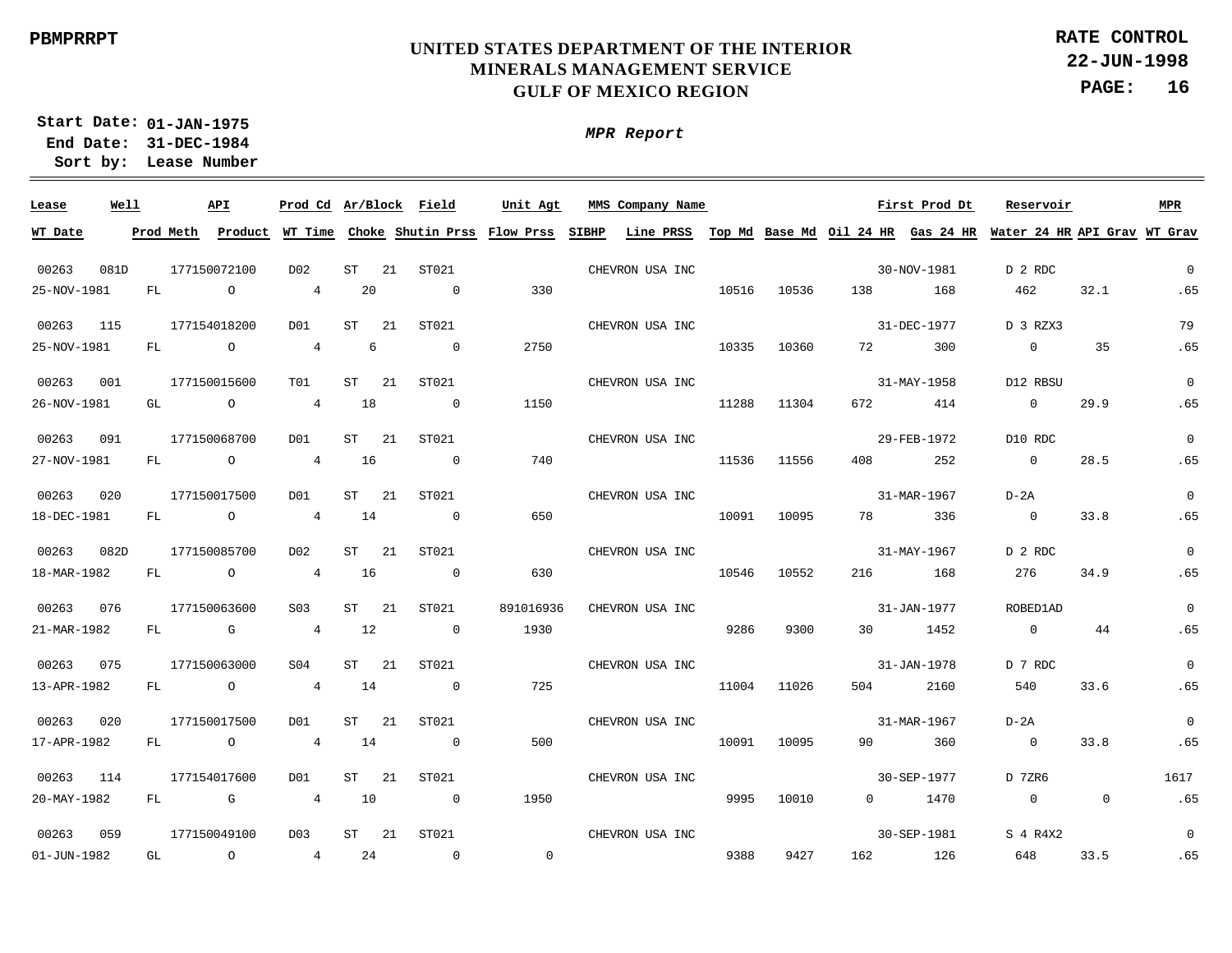# **UNITED STATES DEPARTMENT OF THE INTERIOR MINERALS MANAGEMENT SERVICE GULF OF MEXICO REGION**

**22-JUN-1998 PAGE: 17 RATE CONTROL**

**01-JAN-1975 Start Date: 31-DEC-1984 End Date: Lease Number Sort by:**

| Lease             | Well |      | API            |                  |          | Prod Cd Ar/Block Field | Unit Agt | MMS Company Name                                                                                                                      |       |             | <b>Example 18 First Prod Dt</b> |             | Reservoir      |      | MPR            |
|-------------------|------|------|----------------|------------------|----------|------------------------|----------|---------------------------------------------------------------------------------------------------------------------------------------|-------|-------------|---------------------------------|-------------|----------------|------|----------------|
| WT Date           |      |      |                |                  |          |                        |          | Prod Meth Product WT Time Choke Shutin Prss Flow Prss SIBHP Line PRSS Top Md Base Md Oil 24 HR Gas 24 HR Water 24 HR API Grav WT Grav |       |             |                                 |             |                |      |                |
| 00263             | 077D |      | 177150063500   | D03              | ST       | 21<br>ST021            |          | CHEVRON USA INC                                                                                                                       |       |             |                                 | 31-AUG-1970 | S 3 RAD        |      | 54             |
| 02-JUN-1982       |      | FL   | $\circ$        | $4\overline{ }$  | 18       | $\overline{0}$         | 350      |                                                                                                                                       | 9882  | 9889        |                                 | 42 90       | 330 34         |      | .65            |
| 00263             | 065  |      | 177150050400   | DO1              | ST<br>21 | ST021                  |          | CHEVRON USA INC                                                                                                                       |       |             |                                 | 31-JUL-1964 | D10 RDC        |      | 180            |
| 10-JUN-1982       |      | FL O |                | $\overline{4}$   | 18       | $\sim$ 0               | 500      |                                                                                                                                       | 11577 | 11592       |                                 | 300 168     | 222            | 28.2 | .65            |
| 00263 075         |      |      | 177150063000   | SO4              | ST 21    | ST021                  |          | CHEVRON USA INC                                                                                                                       |       |             |                                 | 31-JAN-1978 | D 7 RDC        |      | $\overline{0}$ |
| 09-AUG-1982       |      | FL O |                | $\overline{4}$   | 14       | $\sim$ 0               | 685      |                                                                                                                                       | 11004 | 11026       |                                 | 576 420     | 72             | 33.6 | .65            |
| 00263             | 025  |      | 177150018000   | DO1              | ST<br>21 | ST021                  |          | CHEVRON USA INC                                                                                                                       |       |             |                                 | 31-MAY-1961 | D12 RBSU       |      | 70             |
| 09-SEP-1982       |      | FL O |                | $\overline{4}$   | 12       | $\sim$ 0               | 800      |                                                                                                                                       | 11410 | 11420       |                                 | 384 173     | 96             | 28.3 | .65            |
| 00263             | 092  |      | 177150072500   | D <sub>0</sub> 3 | ST       | ST021<br>21            |          | CHEVRON USA INC                                                                                                                       |       |             |                                 | 31-MAR-1980 | S4C RBUT       |      | $\Omega$       |
| 05-OCT-1982       |      | FL   | $\overline{O}$ | $4\overline{ }$  | 20       | $\sim$ 0               | 390      |                                                                                                                                       | 10103 | 10125       |                                 | 74 86       | 250            | 34.4 | .65            |
| 00263             | 001  |      | 177150015600   | T01              | ST       | 21<br>ST021            |          | CHEVRON USA INC                                                                                                                       |       |             |                                 | 31-MAY-1958 | D12 RBSU       |      | $\mathbf{0}$   |
| 02-NOV-1982       |      | FL   | $\overline{O}$ | $\overline{4}$   | 18       | $\sim$ 0               | 1000     |                                                                                                                                       | 11288 | 11304       | 636 7                           | 510         | $\overline{0}$ | 29.9 | .65            |
| 00263 092         |      |      | 177150072500   | D <sub>0</sub> 3 | ST       | 21<br>ST021            |          | CHEVRON USA INC                                                                                                                       |       |             |                                 | 31-MAR-1980 | S4C RBUT       |      | $\mathbf 0$    |
| 09-NOV-1982       |      | FL   | $\overline{a}$ | 4                | -20      | $\overline{0}$         | 340      |                                                                                                                                       | 10103 | 10125       |                                 | 48 47       | 174            | 34.4 | .65            |
| 00263             | 081D |      | 177150072100   | D02              | ST       | 21<br>ST021            |          | CHEVRON USA INC                                                                                                                       |       |             |                                 | 30-NOV-1981 | D 2 RDC        |      | $\mathbf 0$    |
| 14-NOV-1982       |      | FL   | $\overline{O}$ | $\overline{4}$   | 20       | $\overline{0}$         | 285      |                                                                                                                                       |       | 10516 10536 |                                 | 36 35       | 120            | 32.1 | .65            |
| 00263 056         |      |      | 177150029500   | DO1              | ST<br>21 | ST021                  |          | CHEVRON USA INC                                                                                                                       |       |             |                                 | 30-NOV-1963 | D12 RBSU       |      | $\Omega$       |
| 20-DEC-1982       |      |      | FL O           | $\overline{4}$   | 15       | $\sim$ 0               | 1100     |                                                                                                                                       |       | 11634 11650 |                                 | 612 270     | $\overline{0}$ | 28.1 | .65            |
| 00263 067         |      |      | 177150055300   | S03              | ST<br>21 | ST021                  |          | CHEVRON USA INC                                                                                                                       |       |             |                                 | 31-OCT-1977 | D10 RDC        |      | $\mathbf{0}$   |
| $01 - JAN - 1983$ |      |      | FL O           | $\overline{4}$   | 16       | $\overline{0}$         | 995      |                                                                                                                                       |       | 11534 11548 |                                 | 522 300     | $\overline{0}$ | 28.8 | .65            |
| 00263 109         |      |      | 177152009900   | DO1              | ST<br>21 | ST021                  |          | CHEVRON USA INC                                                                                                                       |       |             |                                 | 31-MAR-1971 | D12 RBSU       |      | 266            |
| 04-JAN-1983       |      | FL   | $\overline{O}$ | 4 16             |          | $\sim$ 0               | 1190     |                                                                                                                                       |       | 11626 11630 |                                 | 630 370     | $\overline{0}$ | 28.2 | .65            |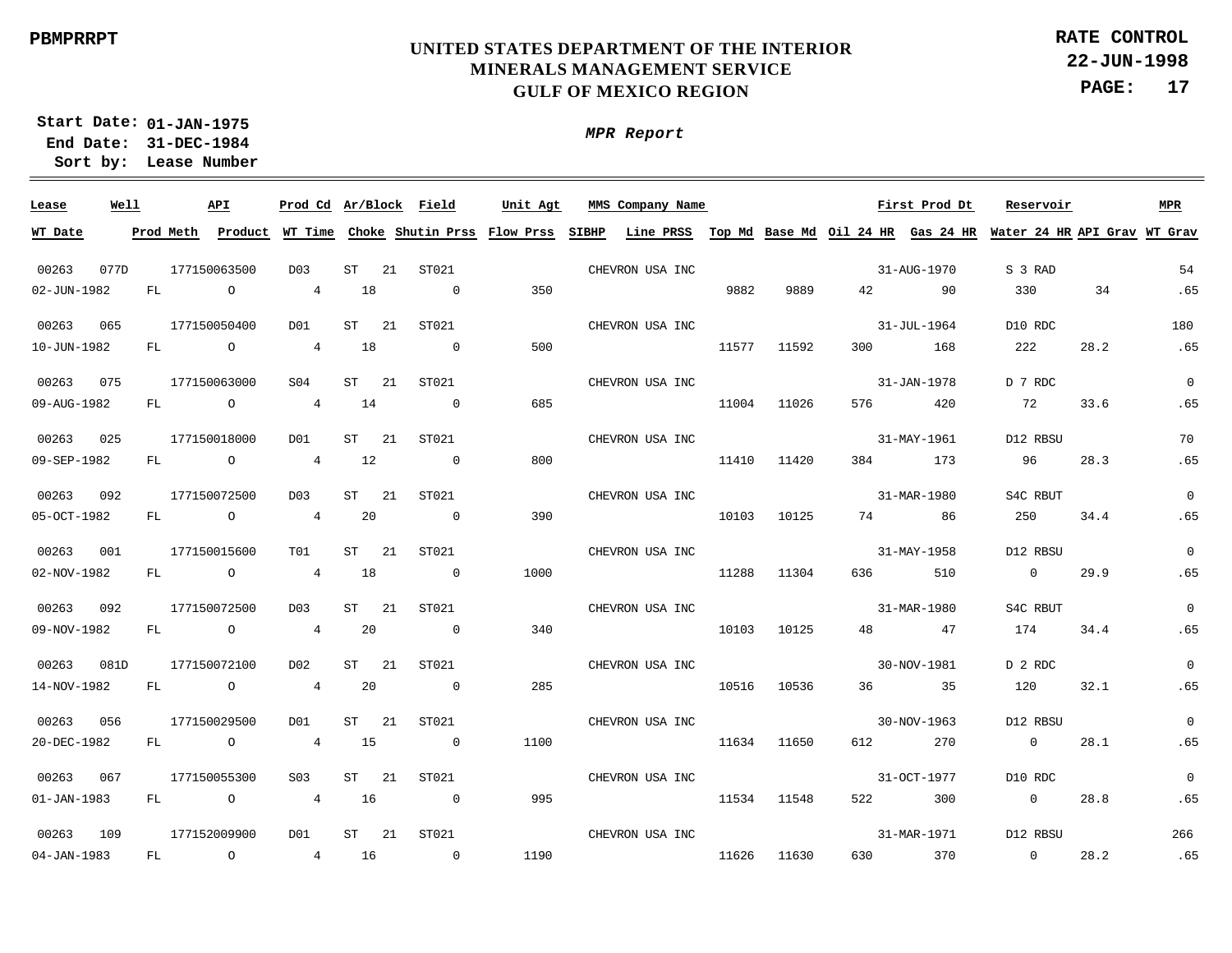**22-JUN-1998 PAGE: 18 RATE CONTROL**

**01-JAN-1975 Start Date: 31-DEC-1984 End Date: Lease Number Sort by:**

| Lease       | Well |           | API            | Prod Cd Ar/Block Field |           |    |                          | Unit Agt                            |       | MMS Company Name |       |       |     | First Prod Dt | Reservoir                                                       |                | <b>MPR</b>     |
|-------------|------|-----------|----------------|------------------------|-----------|----|--------------------------|-------------------------------------|-------|------------------|-------|-------|-----|---------------|-----------------------------------------------------------------|----------------|----------------|
| WT Date     |      | Prod Meth | Product        |                        |           |    |                          | WT Time Choke Shutin Prss Flow Prss | SIBHP | <b>Line PRSS</b> |       |       |     |               | Top Md Base Md Oil 24 HR Gas 24 HR Water 24 HR API Grav WT Grav |                |                |
| 00263       | 115  |           | 177154018200   | S01                    | ST        | 21 | ST021                    |                                     |       | CHEVRON USA INC  |       |       |     | 31-JAN-1983   | D 3 RZX3                                                        |                | 80             |
| 25-JAN-1983 |      | FL        | $\circ$        | $4\overline{ }$        | 12        |    | $\overline{\phantom{0}}$ | 1340                                |       |                  | 10335 | 10400 | 312 | 240           | 18                                                              | 33             | .65            |
| 00263       | 075  |           | 177150063000   | S <sub>04</sub>        | ST        | 21 | ST021                    |                                     |       | CHEVRON USA INC  |       |       |     | 31-JAN-1978   | D 7 RDC                                                         |                | $\Omega$       |
| 03-FEB-1983 |      | FL        | $\circ$        | $\overline{4}$         | 16        |    | $\overline{0}$           | 680                                 |       |                  | 11004 | 11026 | 90  | 450           | 114                                                             | 33.6           | .65            |
| 00263       | 114D |           | 177154017600   | D <sub>0</sub> 2       | <b>ST</b> | 21 | ST021                    |                                     |       | CHEVRON USA INC  |       |       |     | 30-SEP-1977   | S 4 R3X3                                                        |                | 178            |
| 18-FEB-1983 |      | FL        | $\overline{O}$ | $\overline{4}$         | 16        |    | $\overline{0}$           | 1200                                |       |                  | 9470  | 9494  | 162 | 1150          | 66                                                              | 34.2           | .65            |
| 00263       | 082D |           | 177150085700   | D <sub>0</sub> 2       | ST        | 21 | ST021                    |                                     |       | CHEVRON USA INC  |       |       |     | 31-MAY-1967   | D 2 RDC                                                         |                | $\overline{0}$ |
| 15-MAR-1983 |      | FL        | $\circ$        | $\overline{4}$         | 16        |    | $\overline{0}$           | 640                                 |       |                  | 10546 | 10552 | 168 | 150           | 180                                                             | 34.9           | .65            |
| 00263       | 020  |           | 177150017500   | D01                    | ST        | 21 | ST021                    |                                     |       | CHEVRON USA INC  |       |       |     | 31-MAR-1967   | $D-2A$                                                          |                | $\Omega$       |
| 16-MAR-1983 |      | FL        | $\overline{O}$ | $\overline{4}$         | 14        |    | $\overline{0}$           | 950                                 |       |                  | 10091 | 10095 | 96  | 480           | $\overline{0}$                                                  | $\overline{0}$ | .65            |
| 00263       | 092D |           | 177150072500   | D <sub>0</sub> 2       | ST        | 21 | ST021                    |                                     |       | CHEVRON USA INC  |       |       |     | 31-MAY-1966   | S 4 RBUT                                                        |                | $\Omega$       |
| 23-MAR-1983 |      | FL.       | $\overline{O}$ | $\overline{4}$         | 24        |    | $\overline{0}$           | 360                                 |       |                  | 9956  | 9962  | 48  | 49            | 156                                                             | $\mathbf 0$    | .65            |
| 00263       | 065  |           | 177150050400   | D01                    | ST        | 21 | ST021                    |                                     |       | CHEVRON USA INC  |       |       |     | 31-JUL-1964   | D10 RDC                                                         |                | 180            |
| 03-APR-1983 |      | FL        | $\overline{a}$ | $\overline{4}$         | 20        |    | $\overline{0}$           | 380                                 |       |                  | 11577 | 11592 | 198 | 145           | 300                                                             | 28.2           | .65            |
| 00263       | 115  |           | 177154018200   | S01                    | ST        | 21 | ST021                    |                                     |       | CHEVRON USA INC  |       |       |     | 31-JAN-1983   | D 3 RZX3                                                        |                | 80             |
| 04-APR-1983 |      | FL        | $\overline{O}$ | $\overline{4}$         | 12        |    | $\overline{0}$           | 1450                                |       |                  | 10335 | 10400 | 342 | 330           | 12                                                              | 27.8           | .65            |
| 00263       | 115  |           | 177154018200   | S01                    | ST        | 21 | ST021                    |                                     |       | CHEVRON USA INC  |       |       |     | 31-JAN-1983   | D 3 RZX3                                                        |                | 80             |
| 08-APR-1983 |      | FL        | $\overline{a}$ | $\overline{4}$         | 14        |    | $\overline{0}$           | 1475                                |       |                  | 10335 | 10400 | 528 | 480           | $\overline{0}$                                                  | 27.8           | .65            |
| 00263       | 008  |           | 177150016300   | S <sub>03</sub>        | ST        | 21 | ST021                    |                                     |       | CHEVRON USA INC  |       |       |     | 30-APR-1983   | D 3 RZX3                                                        |                | 150            |
| 09-APR-1983 |      | FL        | $\overline{O}$ | $\overline{4}$         | 10        |    | $\overline{0}$           | 1725                                |       |                  | 10030 | 10060 | 114 | 858           | $\overline{0}$                                                  | 35.9           | .65            |
| 00263       | 025D |           | 177150018000   | D <sub>0</sub> 2       | <b>ST</b> | 21 | ST021                    |                                     |       | CHEVRON USA INC  |       |       |     | 31-MAY-1961   | D 8 X5X8                                                        |                | 238            |
| 12-APR-1983 |      | FL        | $\circ$        | $\overline{4}$         | 14        |    | $\overline{0}$           | 460                                 |       |                  | 11080 | 11108 | 216 | 114           | 72                                                              | 28.3           | .65            |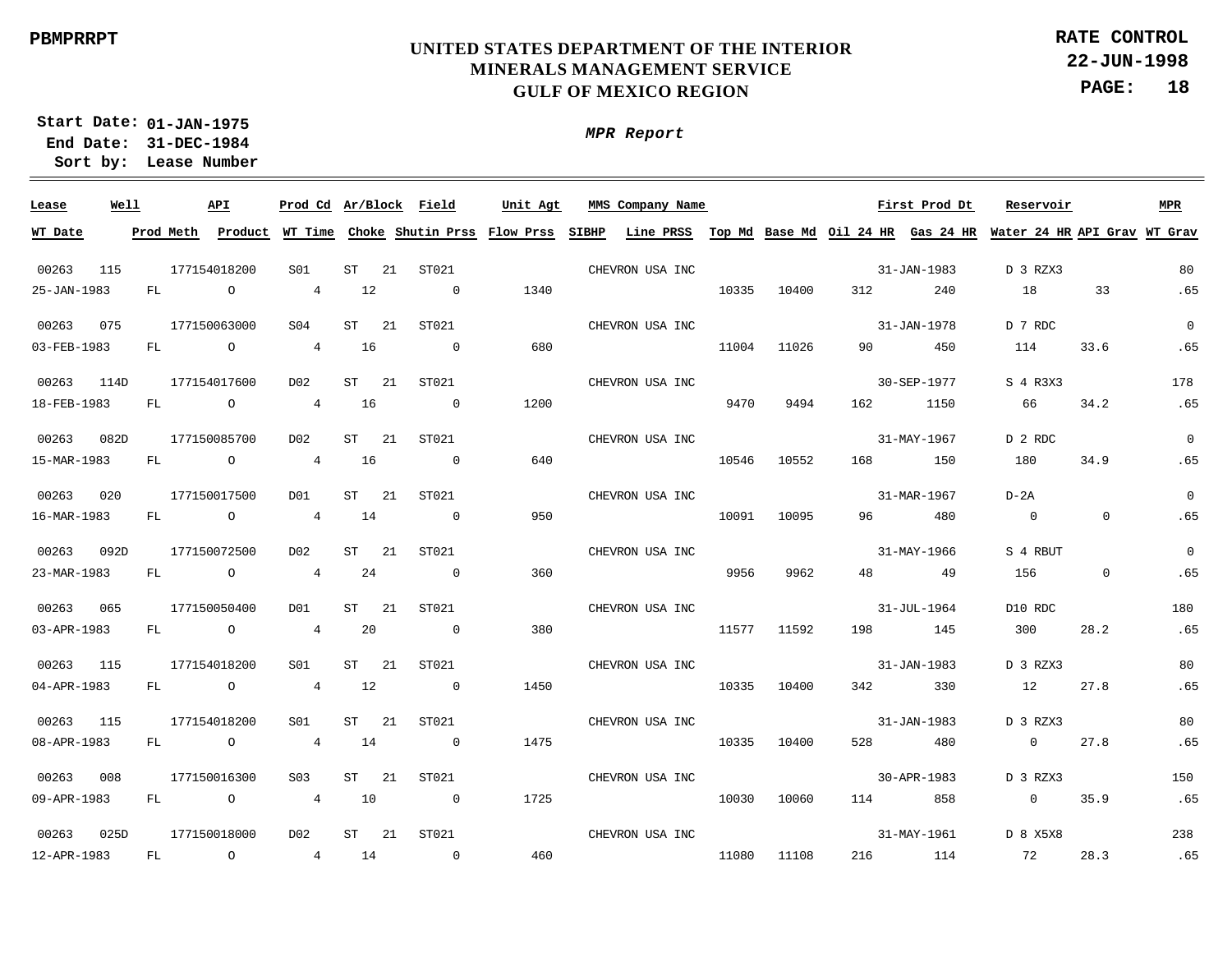**22-JUN-1998 PAGE: 19 RATE CONTROL**

**01-JAN-1975 Start Date: 31-DEC-1984 End Date: Lease Number Sort by:**

| Lease             | Well |           | API            |                  |    | Prod Cd Ar/Block Field                      | Unit Agt | MMS Company Name |       |             | <b>Example 1</b> First Prod Dt |             | Reservoir                                                                 |                | MPR            |
|-------------------|------|-----------|----------------|------------------|----|---------------------------------------------|----------|------------------|-------|-------------|--------------------------------|-------------|---------------------------------------------------------------------------|----------------|----------------|
| WT Date           |      | Prod Meth |                |                  |    | Product WT Time Choke Shutin Prss Flow Prss |          | SIBHP            |       |             |                                |             | Line PRSS Top Md Base Md Oil 24 HR Gas 24 HR Water 24 HR API Grav WT Grav |                |                |
|                   |      |           |                |                  |    |                                             |          |                  |       |             |                                |             |                                                                           |                |                |
| 00263             | 114  |           | 177154017600   | S01              | ST | 21 ST021                                    |          | CHEVRON USA INC  |       |             |                                | 30-APR-1983 | D 7ZR6                                                                    |                | 770            |
| 02-MAY-1983       |      | FL        | $\mathbb G$    | $\overline{4}$   | 11 | $\sim$ 0                                    | 1400     |                  | 9995  | 10010       | $0 \qquad \qquad$              | 1050        | $\overline{0}$                                                            | $\overline{0}$ | .65            |
| 00263             | 091  |           | 177150068700   | D <sub>0</sub> 1 | ST | ST021<br>21                                 |          | CHEVRON USA INC  |       |             |                                | 29-FEB-1972 | D10 RDC                                                                   |                | $\overline{0}$ |
| 05-MAY-1983       |      | FL        | $\overline{a}$ | $\overline{4}$   | 16 | $\overline{0}$                              | 650      |                  | 11536 | 11556       | 384                            | 275         | $\overline{0}$                                                            | 28.5           | .65            |
| 00263             | 008  |           | 177150016300   | S <sub>03</sub>  | ST | ST021<br>21                                 |          | CHEVRON USA INC  |       |             |                                | 30-APR-1983 | D 3 RZX3                                                                  |                | 150            |
| 04-JUN-1983       |      | FL        | $\overline{a}$ | $\overline{4}$   | 10 | $\overline{0}$                              | 1950     |                  | 10030 | 10060       | 180                            | 852         | $\overline{0}$                                                            | 36.7           | .65            |
| 00263             | 101  |           | 177150098700   | S <sub>01</sub>  | ST | 21<br>ST021                                 |          | CHEVRON USA INC  |       |             |                                | 28-FEB-1979 | D 2 RDC                                                                   |                | 98             |
| 06-JUN-1983       |      | FL        | $\overline{a}$ | $\overline{4}$   | 12 | $\sim$ 0                                    | 2470     |                  | 10522 | 10526       | 90                             | 1200        | 228                                                                       | 43.3           | .6             |
| 00263             | 115  |           | 177154018200   | S01              | ST | 21<br>ST021                                 |          | CHEVRON USA INC  |       |             |                                | 31-JAN-1983 | D 3 RZX3                                                                  |                | 80             |
| $01 - JUL - 1983$ |      | FL        | $\overline{a}$ | $\overline{4}$   | 16 | $\overline{0}$                              | 1400     |                  | 10335 | 10400       | 594                            | 570         | $\overline{0}$                                                            | 34             | .65            |
| 00263             | 001  |           | 177150015600   | TO1              | ST | 21<br>ST021                                 |          | CHEVRON USA INC  |       |             |                                | 31-MAY-1958 | D12 RBSU                                                                  |                | $\mathbf{0}$   |
| $02 - JUL - 1983$ |      | FL        | $\overline{O}$ | $\overline{4}$   | 18 | $\overline{0}$                              | 1000     |                  | 11288 | 11304       | 624                            | 420         | $\overline{0}$                                                            | 28.1           | .65            |
| 00263             | 091  |           | 177150068700   | D <sub>0</sub> 1 | ST | 21<br>ST021                                 |          | CHEVRON USA INC  |       |             |                                | 29-FEB-1972 | D10 RDC                                                                   |                | $\mathbf 0$    |
| 11-JUL-1983       |      | FL        | $\overline{O}$ | $\overline{4}$   | 18 | $\overline{0}$                              | 675      |                  |       | 11536 11556 | 432                            | 342         | $\overline{0}$                                                            | 28.5           | .65            |
| 00263             | 059  |           | 177150049100   | D03              | ST | ST021<br>-21                                |          | CHEVRON USA INC  |       |             |                                | 30-SEP-1981 | S 4 R4X2                                                                  |                | $\Omega$       |
| 13-JUL-1983       |      | FL        | $\overline{a}$ | $\overline{4}$   | 24 | $\overline{0}$                              | 360      |                  | 9388  | 9427        | 186                            | 78          | 570                                                                       | 33.5           | .65            |
| 00263             | 101  |           | 177150098700   | S01              | ST | -21<br>ST021                                |          | CHEVRON USA INC  |       |             |                                | 28-FEB-1979 | D 2 RDC                                                                   |                | 98             |
| 15-JUL-1983       |      | FL        | $\overline{a}$ | $\overline{4}$   | 12 | $\overline{0}$                              | 2495     |                  | 10522 | 10526       | 108                            | 1050        | 276                                                                       | 43.3           | .65            |
| 00263             | 067  |           | 177150055300   | S <sub>03</sub>  | ST | 21<br>ST021                                 |          | CHEVRON USA INC  |       |             |                                | 31-OCT-1977 | D10 RDC                                                                   |                | $\mathbf{0}$   |
| 03-AUG-1983       |      | FL        | $\overline{a}$ | $\overline{4}$   | 18 | $\overline{0}$                              | 800      |                  |       | 11534 11548 | 630                            | 378         | $\overline{0}$                                                            | 28.8           | .65            |
| 00263             | 082D |           | 177150085700   | D02              | ST | 21<br>ST021                                 |          | CHEVRON USA INC  |       |             |                                | 31-MAY-1967 | D 2 RDC                                                                   |                | $\mathbf{0}$   |
| 03-AUG-1983       |      | FL        | $\overline{a}$ | $\overline{4}$   | 18 | $\overline{0}$                              | 460      |                  |       | 10546 10552 | 156 150                        | 155         | 348                                                                       | 34.9           | .65            |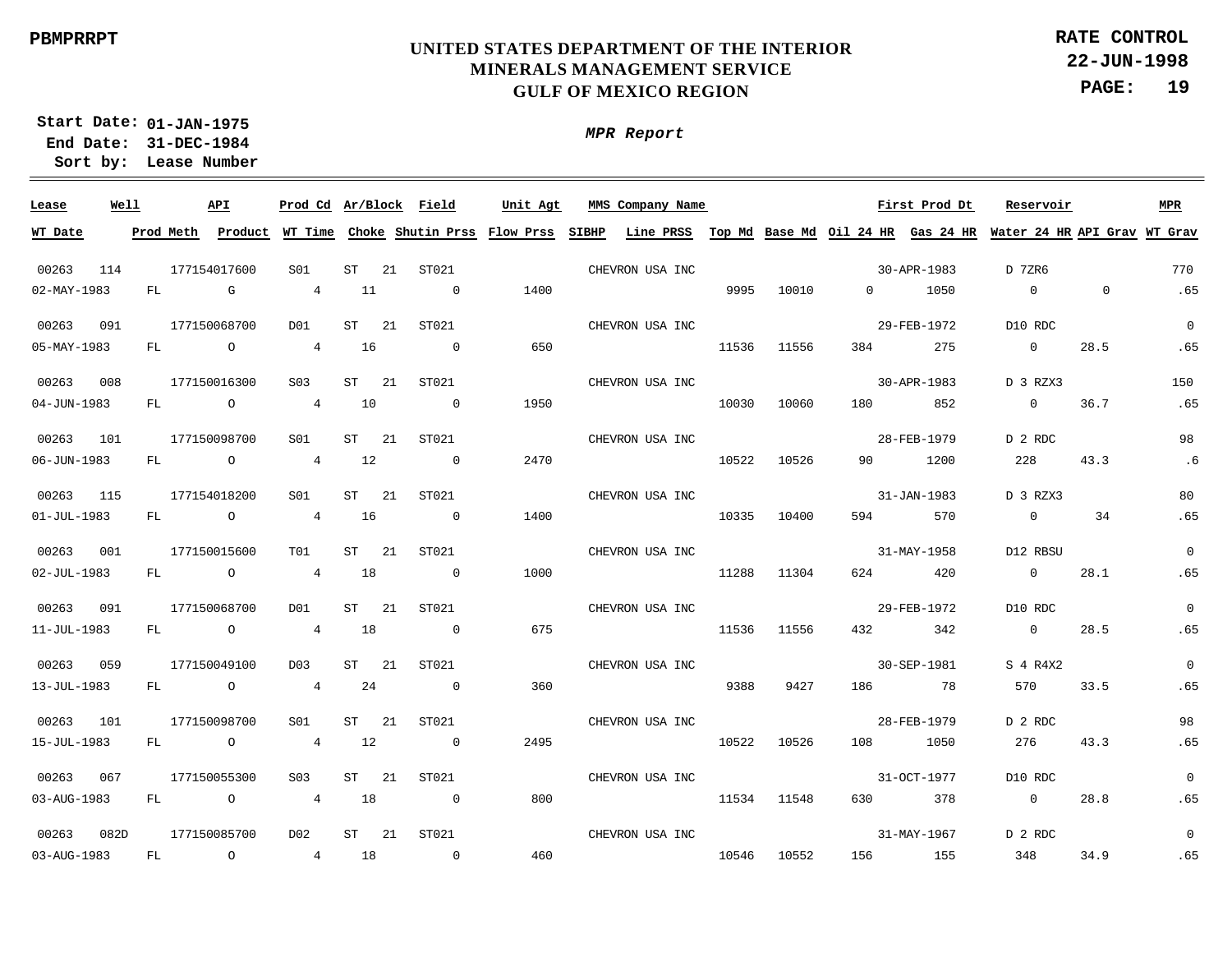**22-JUN-1998 PAGE: 20 RATE CONTROL**

**01-JAN-1975 Start Date: 31-DEC-1984 End Date: Lease Number Sort by:**

| Lease       | Well |           | API            | Prod Cd Ar/Block Field |    |    |                | Unit Agt                            |       | MMS Company Name |       |       |           | First Prod Dt | Reservoir                                                                 |      | MPR          |
|-------------|------|-----------|----------------|------------------------|----|----|----------------|-------------------------------------|-------|------------------|-------|-------|-----------|---------------|---------------------------------------------------------------------------|------|--------------|
| WT Date     |      | Prod Meth | Product        |                        |    |    |                | WT Time Choke Shutin Prss Flow Prss | SIBHP |                  |       |       |           |               | Line PRSS Top Md Base Md Oil 24 HR Gas 24 HR Water 24 HR API Grav WT Grav |      |              |
| 00263       | 008  |           | 177150016300   | S <sub>03</sub>        | ST | 21 | ST021          |                                     |       | CHEVRON USA INC  |       |       |           | 30-APR-1983   | D 3 RZX3                                                                  |      | 150          |
| 04-AUG-1983 |      | FL        | $\circ$        | $\overline{4}$         | 12 |    | $\overline{0}$ | 1900                                |       |                  | 10030 | 10060 | 294       | 948           | $\overline{0}$                                                            | 36.7 | .65          |
| 00263       | 082  |           | 177150085700   | D01                    | ST | 21 | ST021          |                                     |       | CHEVRON USA INC  |       |       |           | 31-AUG-1983   | D10 RDC                                                                   |      | 54           |
| 02-SEP-1983 |      | FL        | $\circ$        | 24                     | 12 |    | $\overline{0}$ | 1250                                |       |                  | 11570 | 11594 | 377       | 250           | 24                                                                        | 27.5 | .65          |
| 00263       | 091  |           | 177150068700   | D01                    | ST | 21 | ST021          |                                     |       | CHEVRON USA INC  |       |       |           | 29-FEB-1972   | D10 RDC                                                                   |      | $\Omega$     |
| 05-SEP-1983 |      | FL        | $\overline{O}$ | $\overline{4}$         | 19 |    | $\overline{0}$ | 580                                 |       |                  | 11536 | 11556 | 444       | 312           | $\overline{0}$                                                            | 28.5 | .65          |
| 00263       | 001  |           | 177150015600   | TO1                    | ST | 21 | ST021          |                                     |       | CHEVRON USA INC  |       |       |           | 31-MAY-1958   | D12 RBSU                                                                  |      | $\mathbf 0$  |
| 09-SEP-1983 |      | FL        | $\overline{O}$ | $\overline{4}$         | 19 |    | $\overline{0}$ | 950                                 |       |                  | 11288 | 11304 | 660       | 480           | $\overline{0}$                                                            | 28.1 | .65          |
| 00263       | 114  |           | 177154017600   | S01                    | ST | 21 | ST021          |                                     |       | CHEVRON USA INC  |       |       |           | 30-APR-1983   | D 7ZR6                                                                    |      | 770          |
| 09-SEP-1983 |      | FL        | $\overline{O}$ | $\overline{4}$         | 13 |    | $\sim$ 0       | 1400                                |       |                  | 9995  | 10010 | 6 —       | 1248          | $\overline{0}$                                                            | 37.1 | .65          |
| 00263       | 008  |           | 177150016300   | S <sub>03</sub>        | ST | 21 | ST021          |                                     |       | CHEVRON USA INC  |       |       |           | 30-APR-1983   | D 3 RZX3                                                                  |      | 150          |
| 03-OCT-1983 |      | FL        | $\overline{O}$ | $\overline{4}$         | 15 |    | $\sim$ 0       | 1650                                |       |                  | 10030 | 10060 | 492       | 1050          | $\overline{0}$                                                            | 36.7 | .65          |
| 00263       | 082  |           | 177150085700   | D01                    | ST | 21 | ST021          |                                     |       | CHEVRON USA INC  |       |       |           | 31-AUG-1983   | D10 RDC                                                                   |      | 54           |
| 04-OCT-1983 |      | FL        | $\overline{a}$ | $\overline{4}$         | 12 |    | $\sim$ 0       | 1340                                |       |                  | 11570 | 11594 | 408       | 290           | $\overline{0}$                                                            | 28   | .65          |
| 00263       | 082D |           | 177150085700   | D02                    | ST | 21 | ST021          |                                     |       | CHEVRON USA INC  |       |       |           | 31-MAY-1967   | D 2 RDC                                                                   |      | $\mathbf 0$  |
| 05-OCT-1983 |      | FL        | $\overline{O}$ | $\overline{4}$         | 18 |    | $\sim$ 0       | 445                                 |       |                  | 10546 | 10552 | 162       | 138           | 336                                                                       | 34.9 | .65          |
| 00263       | 075  |           | 177150063000   | S04                    | ST | 21 | ST021          |                                     |       | CHEVRON USA INC  |       |       |           | 31-JAN-1978   | D 7 RDC                                                                   |      | $\mathbf{0}$ |
| 06-OCT-1983 |      | FL        | $\overline{a}$ | $\overline{4}$         | 16 |    | $\overline{0}$ | 500                                 |       |                  | 11004 | 11026 | 72        | 402           | 84                                                                        | 33.6 | .65          |
| 00263       | 081  |           | 177150072100   | DO1                    | ST | 21 | ST021          |                                     |       | CHEVRON USA INC  |       |       |           | 31-MAR-1966   | D10 RDC                                                                   |      | 138          |
| 18-OCT-1983 |      | FL        | $\overline{a}$ | $\overline{4}$         | 18 |    | $\overline{0}$ | 550                                 |       |                  | 11646 | 11652 | 252       | 180           | 234                                                                       | 28.2 | .65          |
| 00263       | 115  |           | 177154018200   | S01                    | ST | 21 | ST021          |                                     |       | CHEVRON USA INC  |       |       |           | 31-JAN-1983   | D 3 RZX3                                                                  |      | 80           |
| 18-OCT-1983 |      | FL        | $\overline{a}$ | $\overline{4}$         | 20 |    | $\overline{0}$ | 1250                                |       |                  | 10335 | 10400 | 984 — 100 | 678           | $\overline{0}$                                                            | 34   | .65          |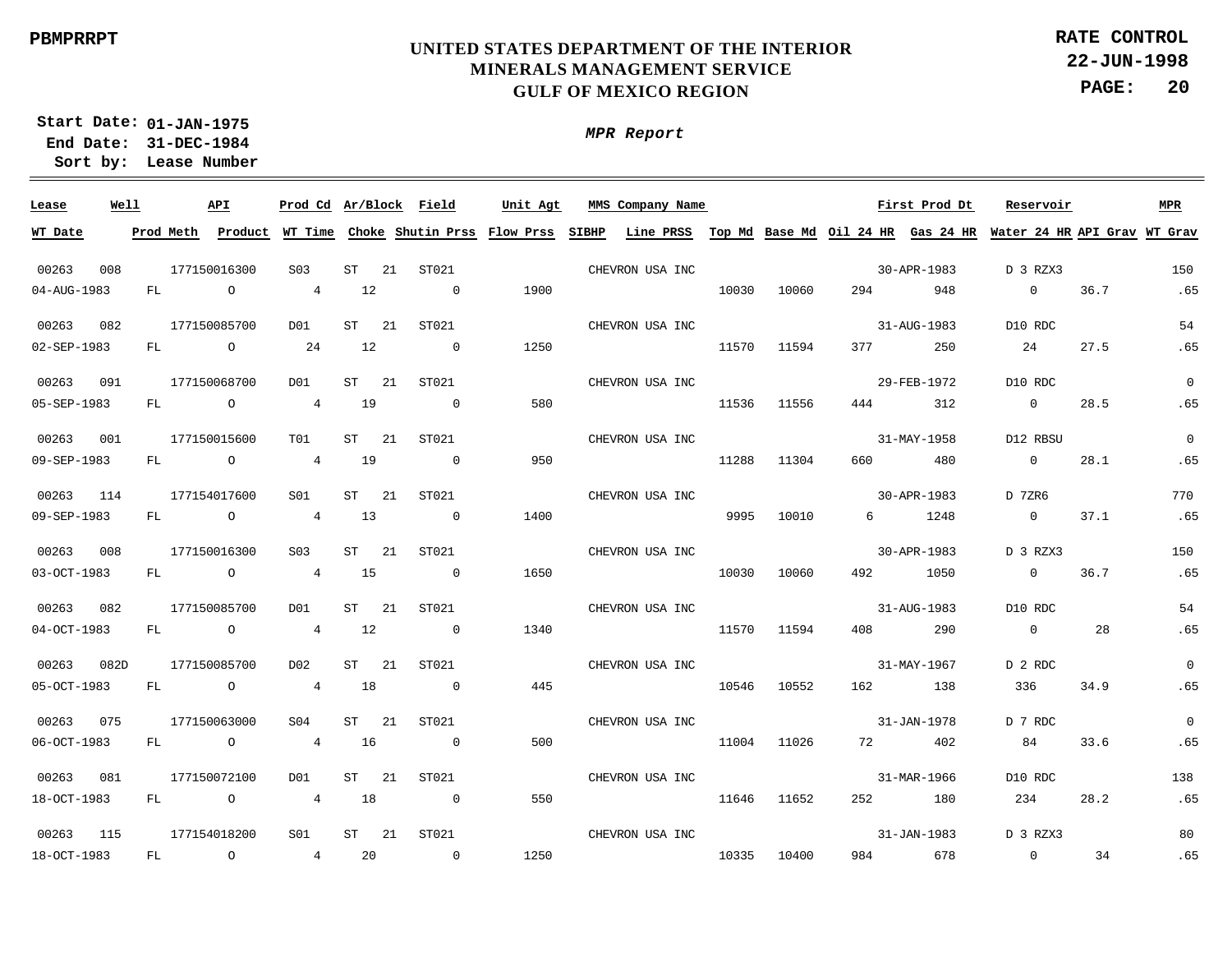**22-JUN-1998 PAGE: 21 RATE CONTROL**

**01-JAN-1975 Start Date: 31-DEC-1984 End Date: Lease Number Sort by:**

| Lease       | Well |           | API            | Prod Cd Ar/Block Field |           |      |                | Unit Agt                                    |              | MMS Company Name |       |       |      | First Prod Dt | Reservoir                                                       |             | <b>MPR</b>  |
|-------------|------|-----------|----------------|------------------------|-----------|------|----------------|---------------------------------------------|--------------|------------------|-------|-------|------|---------------|-----------------------------------------------------------------|-------------|-------------|
| WT Date     |      | Prod Meth |                |                        |           |      |                | Product WT Time Choke Shutin Prss Flow Prss | <b>SIBHP</b> | Line PRSS        |       |       |      |               | Top Md Base Md Oil 24 HR Gas 24 HR Water 24 HR API Grav WT Grav |             |             |
| 00263       | 025  |           | 177150018000   | D01                    | <b>ST</b> | 21   | ST021          |                                             |              | CHEVRON USA INC  |       |       |      | 31-MAY-1961   | D12 RBSU                                                        |             | 70          |
| 20-OCT-1983 |      | FL        | $\circ$        | $4\overline{ }$        | 14        |      | $\overline{0}$ | 450                                         |              |                  | 11410 | 11420 | 246  | 108           | 30                                                              | 28.3        | .65         |
| 00263       | 071D |           | 177150059100   | S <sub>04</sub>        | <b>ST</b> | 21   | ST021          |                                             |              | CHEVRON USA INC  |       |       |      | 31-MAY-1979   | S 3 RDC                                                         |             | $\Omega$    |
| 02-NOV-1983 |      | FL        | $\overline{a}$ | $4\overline{ }$        | 30        |      | $\overline{0}$ | 410                                         |              |                  | 9768  | 9801  | 324  | 270           | 522                                                             | 33.9        | $\mathbf 0$ |
| 00263       | 077  |           | 177150063500   | D01                    | <b>ST</b> | 21   | ST021          |                                             |              | CHEVRON USA INC  |       |       |      | 30-SEP-1977   | S 4DRBD                                                         |             | $\Omega$    |
| 03-NOV-1983 |      | FL        | $\overline{a}$ | $4\overline{ }$        | 19        |      | $\overline{0}$ | 490                                         |              |                  | 10252 | 10283 | 126  | 138           | 456                                                             | 32.9        | .65         |
| 00263       | 001  |           | 177150015600   | T01                    | <b>ST</b> | 2.1  | ST021          |                                             |              |                  |       |       |      | 31-MAY-1958   | D12 RBSU                                                        |             | $\Omega$    |
| 03-DEC-1983 |      | FL        | $\overline{a}$ | $\overline{4}$         | 20        |      | $\overline{0}$ | 950                                         |              | CHEVRON USA INC  | 11288 | 11304 | 840  | 520           | $\overline{0}$                                                  | 28.1        | .65         |
|             |      |           |                |                        |           |      |                |                                             |              |                  |       |       |      |               |                                                                 |             |             |
| 00263       | 115  |           | 177154018200   | S01                    | ST        | -21  | ST021          |                                             |              | CHEVRON USA INC  |       |       |      | 31-JAN-1983   | D 3 RZX3                                                        |             | 80          |
| 07-DEC-1983 |      | FL        | $\overline{a}$ | $4\overline{ }$        | 21        |      | $\sim$ 0       | 1250                                        |              |                  | 10335 | 10400 | 1086 | 820           | $\overline{0}$                                                  | 34          | .65         |
| 00263       | 065D |           | 177150050400   | D02                    | ST        | 21   | ST021          |                                             |              | CHEVRON USA INC  |       |       |      | 31-DEC-1983   | D 2 RDC                                                         |             | 119         |
| 11-DEC-1983 |      | FL        | $\overline{a}$ | $4\overline{ }$        | 18        |      | $\overline{0}$ | 675                                         |              |                  | 10516 | 10540 | 240  | 165           | 384                                                             | 34.4        | .65         |
| 00263       | 082D |           | 177150085700   | D <sub>0</sub> 2       | ST        | 21   | ST021          |                                             |              | CHEVRON USA INC  |       |       |      | 31-MAY-1967   | D 2 RDC                                                         |             | $\Omega$    |
| 06-FEB-1984 |      | FL        | $\overline{a}$ | $\overline{4}$         | 18        |      | $\overline{0}$ | 580                                         |              |                  | 10546 | 10552 | 168  | 165           | 366                                                             | 34.9        | .65         |
| 00263       | 114  |           | 177154017600   | S01                    | ST        | - 21 | ST021          |                                             |              | CHEVRON USA INC  |       |       |      | 30-APR-1983   | D 7ZR6                                                          |             | 770         |
| 07-FEB-1984 |      | FL        | $\overline{a}$ | $\overline{4}$         | 16        |      | $\overline{0}$ | 1600                                        |              |                  | 9995  | 10010 |      | $0 \t 1302$   | $\overline{0}$                                                  | $\mathbf 0$ | .65         |
| 00263       | 109  |           | 177152009900   | DO1                    | ST        | - 21 | ST021          |                                             |              | CHEVRON USA INC  |       |       |      | 31-MAR-1971   | D12 RBSU                                                        |             | 266         |
| 09-FEB-1984 |      | FL        | $\overline{a}$ | $4\overline{ }$        | 14        |      | $\overline{0}$ | 1020                                        |              |                  | 11626 | 11630 | 498  | 240           | $\overline{0}$                                                  | 28.2        | .65         |
| 00263       | 008  |           | 177150016300   | S <sub>03</sub>        | ST        | 21   | ST021          |                                             |              | CHEVRON USA INC  |       |       |      | 30-APR-1983   | D 3 RZX3                                                        |             | 150         |
| 10-FEB-1984 |      | FL        | $\circ$        | $4\overline{ }$        | 18        |      | $\overline{0}$ | 1897                                        |              |                  | 10030 | 10060 | 858  | 1248          | $\overline{0}$                                                  | 34.2        | .65         |
| 00263       | 115  |           | 177154018200   | S01                    | ST        | 21   | ST021          |                                             |              | CHEVRON USA INC  |       |       |      | 31-JAN-1983   | D 3 RZX3                                                        |             | 80          |
| 10-FEB-1984 |      | FL        | $\circ$        | $4\overline{ }$        | 22        |      | $\overline{0}$ | 1270                                        |              |                  | 10335 | 10400 | 1200 | 882           | $\overline{0}$                                                  | 34          | .65         |
|             |      |           |                |                        |           |      |                |                                             |              |                  |       |       |      |               |                                                                 |             |             |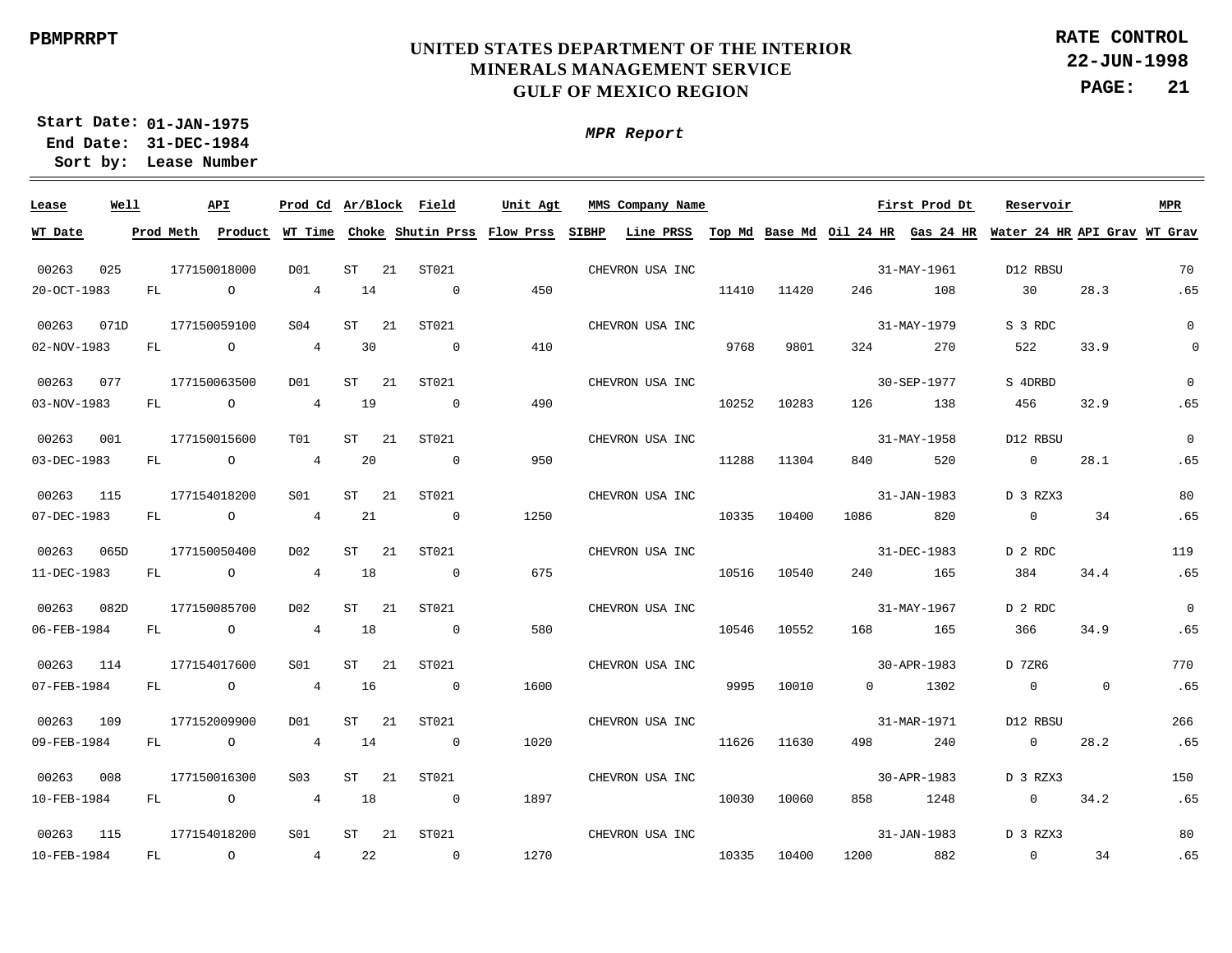**22-JUN-1998 PAGE: 22 RATE CONTROL**

**01-JAN-1975 Start Date: 31-DEC-1984 End Date: Lease Number Sort by:**

| Lease       | Well |           | API            |                  |                 | Prod Cd Ar/Block Field              | Unit Agt                 | MMS Company Name          |       |       |      | First Prod Dt                      | Reservoir                    |          | <b>MPR</b>     |
|-------------|------|-----------|----------------|------------------|-----------------|-------------------------------------|--------------------------|---------------------------|-------|-------|------|------------------------------------|------------------------------|----------|----------------|
| WT Date     |      | Prod Meth | Product        |                  |                 | WT Time Choke Shutin Prss Flow Prss |                          | SIBHP<br><b>Line PRSS</b> |       |       |      | Top Md Base Md Oil 24 HR Gas 24 HR | Water 24 HR API Grav WT Grav |          |                |
|             |      |           |                |                  |                 |                                     |                          |                           |       |       |      |                                    |                              |          |                |
| 00263       | 065  |           | 177150050400   | D <sub>0</sub> 1 | ST              | 21<br>ST021                         |                          | CHEVRON USA INC           |       |       |      | 31-JUL-1964                        | D10 RDC                      |          | 180            |
| 13-FEB-1984 |      | FL        | $\circ$        | $4\overline{ }$  | 21              | $\sim$ 0                            | 460                      |                           | 11577 | 11592 | 192  | 125                                | 312                          | 28.2     | .65            |
| 00263       | 067  |           | 177150055300   | S <sub>03</sub>  | <b>ST</b>       | 21<br>ST021                         |                          | CHEVRON USA INC           |       |       |      | 31-OCT-1977                        | D10 RDC                      |          | $\Omega$       |
| 14-FEB-1984 |      | FL        | $\overline{a}$ | $\overline{4}$   | 18              | $\sim$ 0                            | 810                      |                           | 11534 | 11548 | 708  | 378                                | $\overline{0}$               | 28.8     | .65            |
| 00263       | 071D |           | 177150059100   | SO <sub>4</sub>  | ST              | 21<br>ST021                         |                          | CHEVRON USA INC           |       |       |      | 31-MAY-1979                        | S 3 RDC                      |          | $\mathbf 0$    |
| 15-FEB-1984 |      | GL        | $\overline{O}$ | $\overline{4}$   | 32              | $\sim$ 0                            | $\overline{0}$           |                           | 9768  | 9801  | 396  | 294                                | 648                          | 33.9     | .65            |
| 00263       | 075  |           | 177150063000   | S <sub>04</sub>  | ST              | ST021<br>21                         |                          | CHEVRON USA INC           |       |       |      | 31-JAN-1978                        | D 7 RDC                      |          | $\overline{0}$ |
| 20-FEB-1984 |      | FL        | $\overline{a}$ | $\overline{4}$   | 16              | $\sim$ 0                            | 510                      |                           | 11004 | 11026 | 78   | 378                                | 72                           | 33.6     | .65            |
| 00263       | 081D |           | 177150072100   | D02              | ST              | 21<br>ST021                         |                          | CHEVRON USA INC           |       |       |      | 30-NOV-1981                        | D 2 RDC                      |          | $\overline{0}$ |
| 02-APR-1984 |      | FL        | $\overline{a}$ | $\overline{4}$   | 20              | $\sim$ 0                            | 260                      |                           | 10516 | 10536 | 69   | 72                                 | 261                          | 32.1     | .65            |
| 00263       | 092  |           | 177150072500   | D03              | ST              | 21<br>ST021                         |                          | CHEVRON USA INC           |       |       |      | 31-MAR-1980                        | S4C RBUT                     |          | $\Omega$       |
| 05-APR-1984 |      |           | FL O           | $\overline{4}$   | 24              | $\sim$ 0                            | 270                      |                           | 10103 | 10125 | 76   | 83                                 | 428                          | 34.4     | .65            |
| 00263       | 114  |           | 177154017600   | S01              | ST<br>21        | ST021                               |                          | CHEVRON USA INC           |       |       |      | 30-APR-1983                        | D 7ZR6                       |          | 770            |
| 04-JUN-1984 |      | FL        | $\mathbb G$    | $\overline{4}$   | 16              | $\sim$ 0                            | 1550                     |                           | 9995  | 10010 |      | $0 \t1452$                         | $\overline{0}$               | $\Omega$ | .65            |
| 00263       | 076  |           | 177150063600   | S <sub>03</sub>  | <b>ST</b><br>21 | ST021                               | 891016936                | CHEVRON USA INC           |       |       |      | 31-JAN-1977                        | ROBED1AD                     |          | $\Omega$       |
| 14-JUN-1984 |      | FL        | $\mathbb G$    | $\overline{4}$   | 15              | $\sim$ 0                            | 760                      |                           | 9286  | 9300  | 60   | 582                                | 132                          | 37.9     | .65            |
| 00263       | 077  |           | 177150063500   | D01              | ST              | 21<br>ST021                         |                          | CHEVRON USA INC           |       |       |      | 30-SEP-1977                        | S 4DRBD                      |          | $\Omega$       |
| 01-JUL-1984 |      | FL        | $\overline{a}$ | $4\overline{ }$  | 19              | $\sim$ 0                            | 320                      |                           | 10252 | 10283 | 64   | 90                                 | 392                          | 32.9     | .65            |
| 00263       | 092  |           | 177150072500   | D03              | ST              | 21<br>ST021                         |                          | CHEVRON USA INC           |       |       |      | 31-MAR-1980                        | S4C RBUT                     |          | $\Omega$       |
| 01-JUL-1984 |      | GL        | $\overline{a}$ | $\overline{4}$   | 24              | $\overline{0}$                      | $\overline{\phantom{0}}$ |                           | 10103 | 10125 | 107  | 90                                 | 523                          | 34.4     | .65            |
| 00263       | 067  |           | 177150055300   | S <sub>03</sub>  | ST<br>21        | ST021                               |                          | CHEVRON USA INC           |       |       |      | 31-OCT-1977                        | D10 RDC                      |          | $\mathbf 0$    |
| 05-JUL-1984 |      | FL        | $\circ$        | $4\overline{ }$  | 20              | $\sim$ 0                            | 990                      |                           | 11534 | 11548 | 1068 | 588                                | $\overline{0}$               | 28.8     | .65            |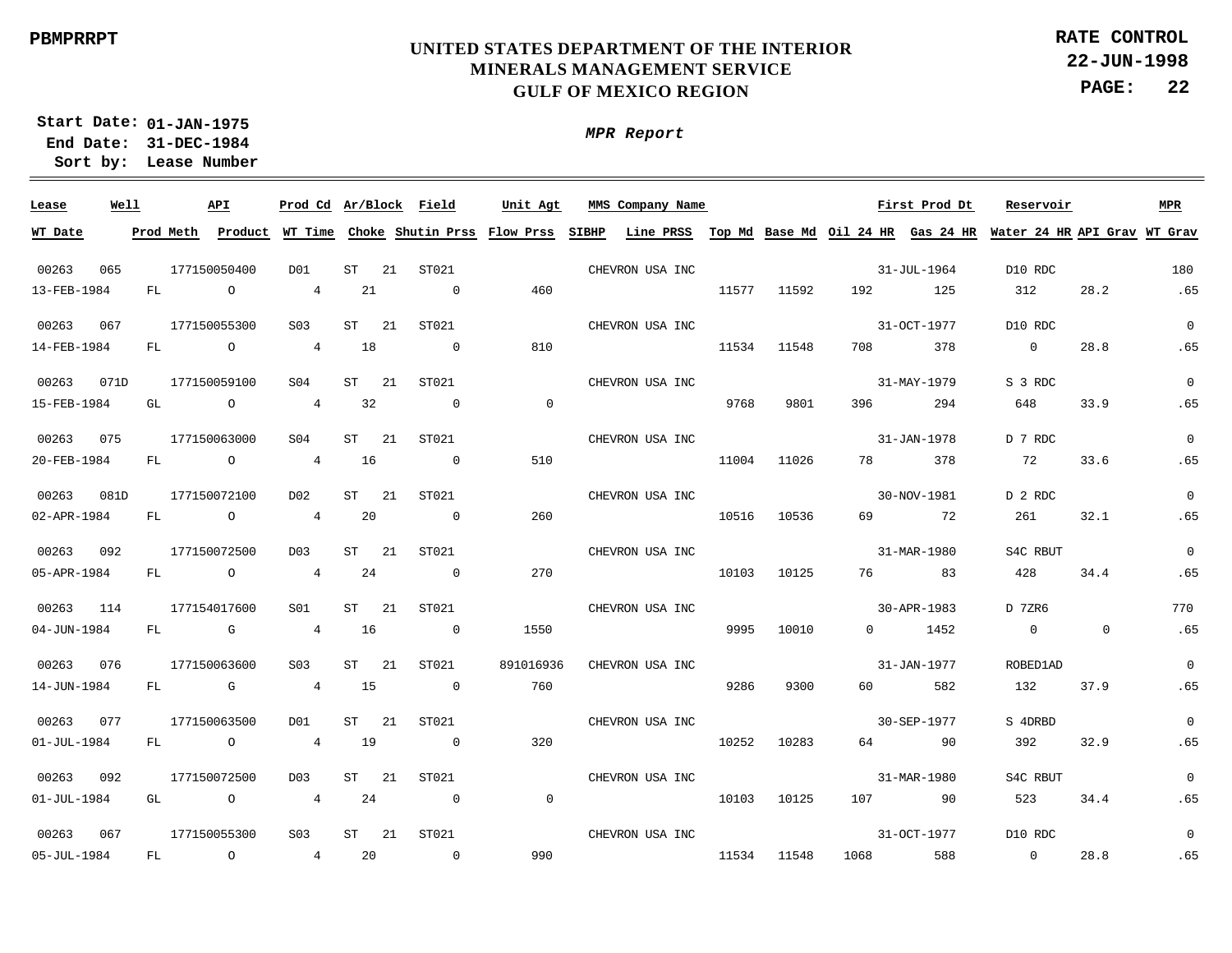**22-JUN-1998 PAGE: 23 RATE CONTROL**

**01-JAN-1975 Start Date: 31-DEC-1984 End Date: Lease Number Sort by:**

| Lease        | Well |           | API            | Prod Cd Ar/Block Field |         |              |                | Unit Agt                                    |       | MMS Company Name                             |       |       |     | First Prod Dt | Reservoir                    |                | MPR            |
|--------------|------|-----------|----------------|------------------------|---------|--------------|----------------|---------------------------------------------|-------|----------------------------------------------|-------|-------|-----|---------------|------------------------------|----------------|----------------|
| WT Date      |      | Prod Meth |                |                        |         |              |                | Product WT Time Choke Shutin Prss Flow Prss | SIBHP | Line PRSS Top Md Base Md Oil 24 HR Gas 24 HR |       |       |     |               | Water 24 HR API Grav WT Grav |                |                |
| 00263        | 091  |           | 177150068700   | DO1                    | ST      | 21<br>ST021  |                |                                             |       | CHEVRON USA INC                              |       |       |     | 29-FEB-1972   | D10 RDC                      |                | $\overline{0}$ |
|              |      |           |                |                        |         |              |                |                                             |       |                                              |       |       |     |               |                              |                |                |
| 08-JUL-1984  |      | FL        | $\circ$        | $4\overline{ }$        | 19      |              | $\overline{0}$ | 1100                                        |       |                                              | 11536 | 11556 | 978 | 720           | $\overline{0}$               | 28.5           | .65            |
| 00263        | 077D |           | 177150063500   | D <sub>0</sub> 3       | ST      | -21          | ST021          |                                             |       | CHEVRON USA INC                              |       |       |     | 31-AUG-1970   | S 3 RAD                      |                | 54             |
| 12-AUG-1984  |      | FL        | $\overline{O}$ | $\overline{4}$         | 18      |              | $\sim$ 0       | 400                                         |       |                                              | 9882  | 9889  | 69  | 96            | 459                          | 34             | .65            |
| 00263        | 092  |           | 177150072500   | D <sub>0</sub> 3       | ST      | -21          | ST021          |                                             |       | CHEVRON USA INC                              |       |       |     | 31-MAR-1980   | S4C RBUT                     |                | $\Omega$       |
| 10-SEP-1984  |      | GL        | $\overline{a}$ | $\overline{4}$         | 26      |              | $\overline{0}$ | $\overline{0}$                              |       |                                              | 10103 | 10125 | 136 | 114           | 620                          | 34.4           | .65            |
|              |      |           |                |                        |         |              |                |                                             |       |                                              |       |       |     |               |                              |                |                |
| 00263        | 082D |           | 177150085700   | D02                    | ST      | 21           | ST021          |                                             |       | CHEVRON USA INC                              |       |       |     | 31-MAY-1967   | D 2 RDC                      |                | $\mathbf 0$    |
| 13-SEP-1984  |      | FL        | $\overline{a}$ | $\overline{4}$         | 20      |              | $\overline{0}$ | 500                                         |       |                                              | 10546 | 10552 | 216 | 220           | 504                          | 34.9           | .65            |
| 00263        | 122  |           | 177154057300   | S01                    | ST      | 21           | ST021          |                                             |       | CHEVRON USA INC                              |       |       |     | 31-OCT-1984   | D10 RDC                      |                | 312            |
| 20-SEP-1984  |      | FL        | $\overline{a}$ | $\overline{4}$         | 11      |              | $\overline{0}$ | 3050                                        |       |                                              | 12151 | 12187 | 168 | 1902          | $\overline{0}$               | 32.9           | $\overline{0}$ |
|              |      |           |                |                        |         |              |                |                                             |       |                                              |       |       |     |               |                              |                |                |
| 00263        | 122  |           | 177154057300   | S01                    | ST      | -21<br>ST021 |                |                                             |       | CHEVRON USA INC                              |       |       |     | 31-OCT-1984   | D10 RDC                      |                | 312            |
| 20-SEP-1984  |      | FL        | $\overline{a}$ | $\overline{4}$         | 11      |              | $\sim$ 0       | 2900                                        |       |                                              | 12151 | 12187 | 168 | 1902          | $\overline{0}$               | $\overline{0}$ | .65            |
| 00263        | 056  |           | 177150029500   | DO1                    | ST      | - 21         | ST021          |                                             |       | CHEVRON USA INC                              |       |       |     | 30-NOV-1963   | D12 RBSU                     |                | $\mathbf 0$    |
| 01-NOV-1984  |      | FL        | $\overline{O}$ | $\overline{4}$         | 16      |              | $\sim$ 0       | 940                                         |       |                                              | 11634 | 11650 | 624 | 324           | $\overline{0}$               | 27             | .65            |
|              |      |           |                |                        |         |              |                |                                             |       |                                              |       |       |     |               |                              |                |                |
| 00263        | 122  |           | 177154057300   | S01                    | ST      | 21           | ST021          |                                             |       | CHEVRON USA INC                              |       |       |     | 31-OCT-1984   | D10 RDC                      |                | 312            |
| 03-NOV-1984  |      | FL        | $\overline{a}$ | $\overline{4}$         | 16      |              | $\sim$ 0       | 2100                                        |       |                                              | 12151 | 12187 |     | 654 1272      | $\overline{0}$               | 29             | .65            |
| 00263        | 087  |           | 177150068100   | S <sub>03</sub>        | $ST$ 21 |              | ST021          |                                             |       | CHEVRON USA INC                              |       |       |     | 30-NOV-1984   | D12 B2B1                     |                | 145            |
| 10-NOV-1984  |      | FL        | $\overline{a}$ | $\overline{4}$         | 6       |              | $\overline{0}$ | 2900                                        |       |                                              | 11924 | 11934 | 204 | 156           | $\overline{0}$               | 29.6           | .65            |
|              |      |           |                |                        |         |              |                |                                             |       |                                              |       |       |     |               |                              |                |                |
| 00392 CO008A |      |           | 177170039500   | S <sub>02</sub>        | GI      | 37           | BM002          | 891003915                                   |       | CHEVRON USA INC                              |       |       |     | 31-JUL-1976   | 9200 RA                      |                | $\mathbf 0$    |
| 18-MAY-1976  |      | FL        | $\circ$        | $\overline{4}$         | 31      |              | $\sim$ 0       | 350                                         |       |                                              | 11153 | 11212 | 600 | $\sim$ 0      | $\overline{0}$               | 28.4           | .6             |
| 00457 J004   |      |           | 177152005600   | DO1                    | ST 131  | ST131        |                |                                             |       | CHEVRON USA INC                              |       |       |     | 31-JAN-1972   | D4 RF                        |                |                |
| 02-NOV-1980  |      | FL        | $\circ$        | 24                     | 13      |              | $\sim$ 0       | 600                                         |       |                                              | 7268  | 7292  | 54  | 45            | $\overline{0}$               | $\mathbf{0}$   | $\Omega$       |
|              |      |           |                |                        |         |              |                |                                             |       |                                              |       |       |     |               |                              |                |                |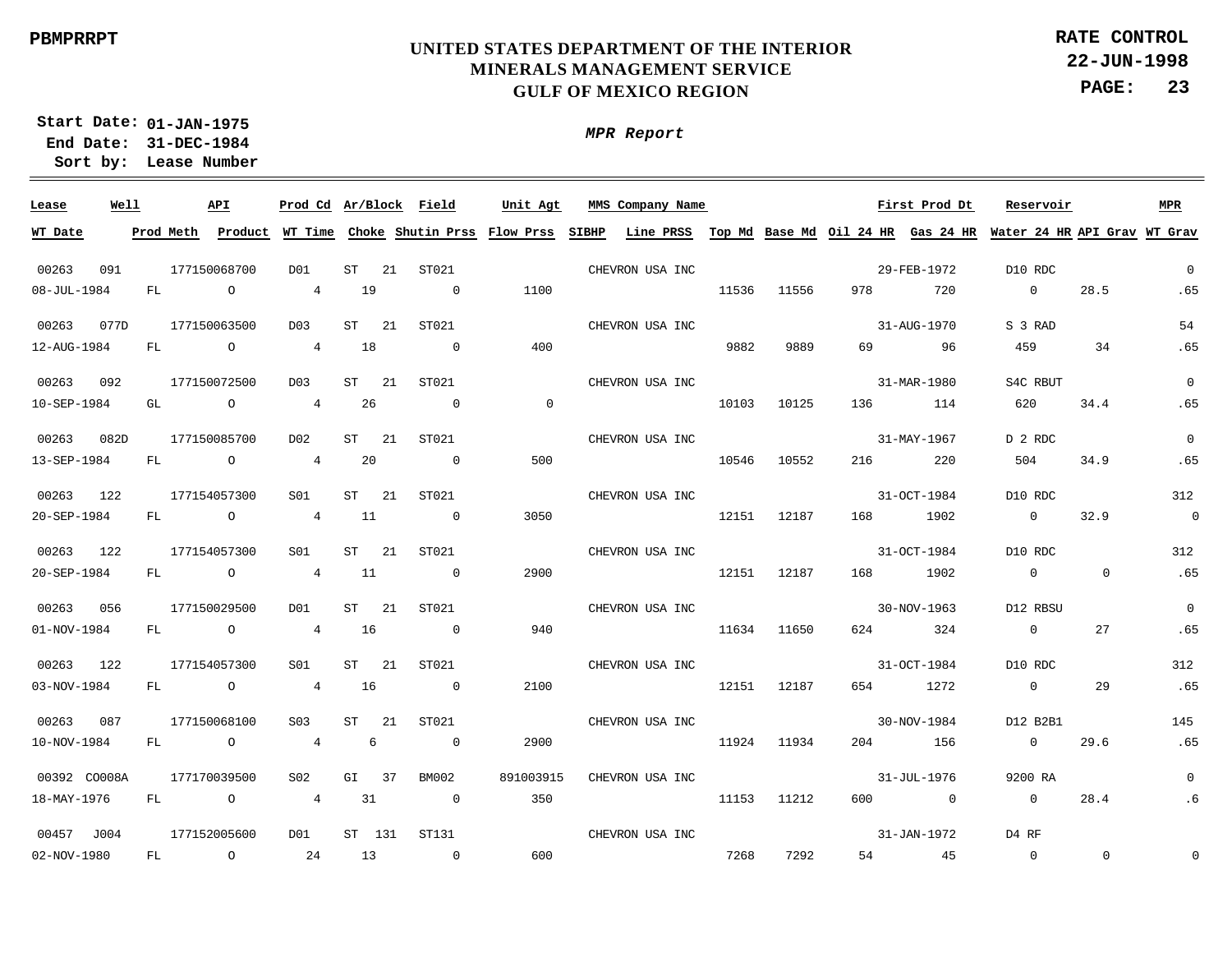*MPR Report*

**22-JUN-1998 PAGE: 24 RATE CONTROL**

**01-JAN-1975 Start Date: 31-DEC-1984 End Date:** 

**Lease Number Sort by:**

| Lease       | Well |    | API                                                                                                                                                                                                                            | Prod Cd Ar/Block Field |     |              |                | Unit Agt | MMS Company Name                                                                                                     |      |      |                                                                                                                | First Prod Dt | Reservoir                                                                                                                             |                | <b>MPR</b>     |
|-------------|------|----|--------------------------------------------------------------------------------------------------------------------------------------------------------------------------------------------------------------------------------|------------------------|-----|--------------|----------------|----------|----------------------------------------------------------------------------------------------------------------------|------|------|----------------------------------------------------------------------------------------------------------------|---------------|---------------------------------------------------------------------------------------------------------------------------------------|----------------|----------------|
| WT Date     |      |    |                                                                                                                                                                                                                                |                        |     |              |                |          |                                                                                                                      |      |      |                                                                                                                |               | Prod Meth Product WT Time Choke Shutin Prss Flow Prss SIBHP Line PRSS Top Md Base Md Oil 24 HR Gas 24 HR Water 24 HR API Grav WT Grav |                |                |
| G01036 B002 |      |    | 177124003500                                                                                                                                                                                                                   | S02                    |     | SS 269       | SS274          |          | UNION OIL COMPANY OF CALIFOR                                                                                         |      |      |                                                                                                                | 31-DEC-1974   | B6 RA                                                                                                                                 |                | 664            |
| 19-JUN-1984 |      | FL | G                                                                                                                                                                                                                              | 24                     |     | $\mathbf{0}$ | 606            | 460      |                                                                                                                      | 4308 | 4318 | $\Omega$                                                                                                       | 539           | $\overline{0}$                                                                                                                        | $\overline{0}$ | $\overline{0}$ |
| G01036 A012 |      |    | 177120005500                                                                                                                                                                                                                   | S01                    |     | SS 269       | SS274          |          | UNION OIL COMPANY OF CALIFOR                                                                                         |      |      |                                                                                                                | 31-MAR-1975   | G RA                                                                                                                                  |                | $\mathbf{0}$   |
| 12-AUG-1984 |      | FL | $\overline{G}$                                                                                                                                                                                                                 | 24                     |     | $\mathbf 0$  | 1920           | 1740     |                                                                                                                      | 5960 | 5970 | $0 \qquad \qquad$                                                                                              | 2164          | $\overline{0}$                                                                                                                        | $\overline{0}$ | $\Omega$       |
| G01036 A005 |      |    | 177120003800                                                                                                                                                                                                                   | S01                    | SS  | 269          | SS274          |          | UNION OIL COMPANY OF CALIFOR                                                                                         |      |      |                                                                                                                | 30-NOV-1978   | CRS 4 RB                                                                                                                              |                | 7              |
| 16-SEP-1984 |      | FL | $\overline{O}$                                                                                                                                                                                                                 | 24                     | 999 |              | $\sim$ 0       | 60       |                                                                                                                      | 7462 | 7474 | 192 — 192 — 193 — 193 — 193 — 194 — 194 — 194 — 194 — 195 — 196 — 196 — 197 — 198 — 198 — 198 — 198 — 198 — 19 | 849           | 26                                                                                                                                    | $\overline{0}$ | $\mathbf 0$    |
| G01036 A010 |      |    | 177120005800                                                                                                                                                                                                                   | S05                    |     | SS 269       | SS274          |          | UNION OIL COMPANY OF CALIFOR                                                                                         |      |      |                                                                                                                | 31-MAY-1983   | CRS 3 RC                                                                                                                              |                | 417            |
| 03-OCT-1984 |      | FL | $\overline{O}$                                                                                                                                                                                                                 | 24                     |     | 18           | $\overline{0}$ | 1700     |                                                                                                                      | 6812 | 6824 | 326                                                                                                            | 1862          | $\overline{0}$                                                                                                                        | $\overline{0}$ | $\overline{0}$ |
| G01036 B007 |      |    | 177124004000                                                                                                                                                                                                                   | S01                    | SS  | 269          | SS274          |          | UNION OIL COMPANY OF CALIFOR                                                                                         |      |      |                                                                                                                | 31-OCT-1973   | B6 RA                                                                                                                                 |                | 921            |
| 03-OCT-1984 |      | FL | and the control of the control of the control of the control of the control of the control of the control of the control of the control of the control of the control of the control of the control of the control of the cont | 24                     |     | $\mathbf{0}$ | 431            | 400      |                                                                                                                      | 3290 | 3334 | $\Omega$                                                                                                       | 1852          | $\overline{0}$                                                                                                                        | $\Omega$       | $\overline{0}$ |
| G01036 A013 |      |    | 177120005400                                                                                                                                                                                                                   | S03                    |     | SS 269       | SS274          |          | UNION OIL COMPANY OF CALIFOR 30-NOV-1982                                                                             |      |      |                                                                                                                |               | CRS 3 RC                                                                                                                              |                | 111            |
| 05-OCT-1984 |      | FL | $\overline{0}$                                                                                                                                                                                                                 | 24                     |     | 26           | $\overline{0}$ | 870      |                                                                                                                      | 7000 | 7018 | 1113                                                                                                           | 1206          | $\overline{0}$                                                                                                                        | $\overline{0}$ | $\overline{0}$ |
| G01036 A008 |      |    | 177120004400                                                                                                                                                                                                                   | S <sub>03</sub>        |     | SS 269       | SS274          |          | UNION OIL COMPANY OF CALIFOR                                                                                         |      |      | $30 - NOV - 1978$                                                                                              |               | CRS 4BRA                                                                                                                              |                | 0              |
| 07-OCT-1984 |      |    | FL O                                                                                                                                                                                                                           | 24                     |     | 20           | $\overline{0}$ | 240      |                                                                                                                      | 7306 | 7330 |                                                                                                                | 271 148       | $\overline{0}$                                                                                                                        | $\overline{0}$ | $\overline{0}$ |
| G01036 A004 |      |    | 177120003901                                                                                                                                                                                                                   | S01                    |     | SS 269       | SS274          |          | UNION OIL COMPANY OF CALIFOR                                                                                         |      |      | $30 - APR - 1984$                                                                                              |               | CRS 7 RA                                                                                                                              |                | 15             |
| 30-OCT-1984 |      | GL | $\overline{a}$                                                                                                                                                                                                                 | 24                     | 999 |              | $\overline{0}$ | 58       |                                                                                                                      | 7666 | 7702 | 36                                                                                                             | 58            | $\Omega$                                                                                                                              | $\Omega$       | $\overline{0}$ |
| G01036 B010 |      |    | 177124006300                                                                                                                                                                                                                   | S01                    |     | SS 269       | SS274          |          | UNION OIL COMPANY OF CALIFOR                                                                                         |      |      |                                                                                                                | 31-OCT-1973   | B7 RA                                                                                                                                 |                | 219            |
| 10-DEC-1984 |      | FL | $\mathbb{G}$                                                                                                                                                                                                                   | 24                     |     | $\mathbf{0}$ | 474            | 460      |                                                                                                                      | 3380 | 3413 | $\Omega$                                                                                                       | 325           | $\Omega$                                                                                                                              | $\Omega$       | $\overline{0}$ |
| G01036 B011 |      |    | 177124006600                                                                                                                                                                                                                   | S01                    |     | SS 269       | SS274          |          | UNION OIL COMPANY OF CALIFOR                                                                                         |      |      |                                                                                                                | 31-OCT-1973   | B4 RB                                                                                                                                 |                | 24             |
| 10-DEC-1984 |      | FL | $\mathbf{G}$                                                                                                                                                                                                                   | 24                     |     | $\mathbf{0}$ | 807            | 470      |                                                                                                                      | 3178 | 3196 | $\Omega$                                                                                                       | 666           | $\overline{0}$                                                                                                                        | $\overline{0}$ | $\overline{0}$ |
| G01039 A016 |      |    | 177120010201                                                                                                                                                                                                                   | S01                    |     | SS 274       | SS274          |          | SHELL OFFSHORE INC                                                                                                   |      |      |                                                                                                                | 31-JUL-1968   | HO RA                                                                                                                                 |                | 242            |
| 22-MAY-1976 |      | FL | $\overline{O}$                                                                                                                                                                                                                 | $\overline{4}$         |     | 26           | $\sim$ 0       | 200      | <u>2369 maga beberapa sebagai sebagai sebagai sebagai sebagai sebagai sebagai sebagai sebagai sebagai sebagai se</u> |      | 7378 |                                                                                                                | 220 120       | $\overline{0}$                                                                                                                        | 38.3           | $\overline{0}$ |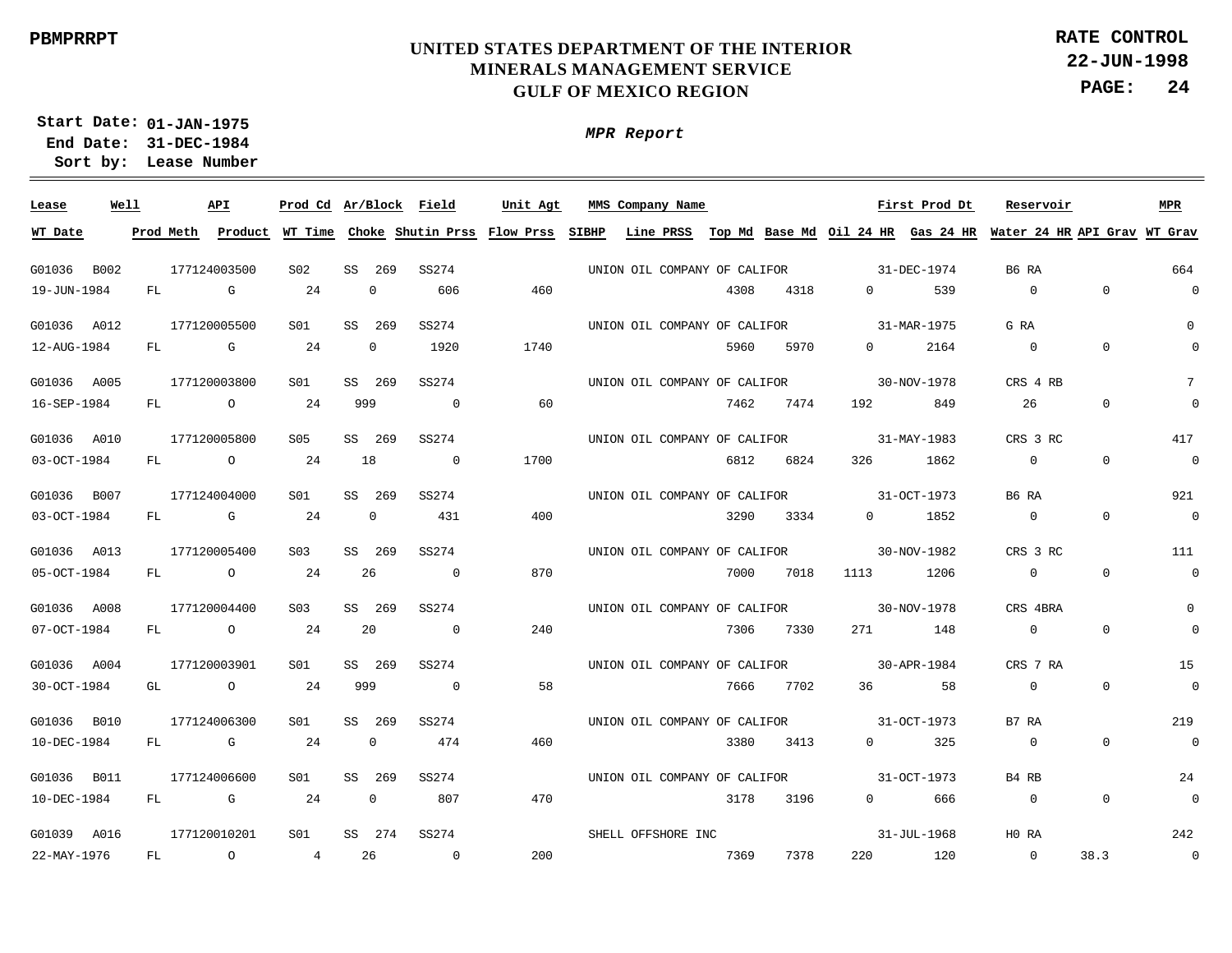*MPR Report*

**22-JUN-1998 PAGE: 25 RATE CONTROL**

**01-JAN-1975 Start Date: 31-DEC-1984 End Date:** 

**Lease Number Sort by:**

 $\frac{1}{2}$ **Lease Well API Ar/Block Prod Cd MMS Company Name Field Unit Agt First Prod Dt Reservoir MPR WT Date** <u>Prod Meth Product WT Time Choke Shutin Prss Flow Prss SIBHP Line PRSS Top Md Base Md Oil 24 HR Gas 24 HR Water 24 HR API Grav WT Grav</u> G01039 A004D 177120001800 D02 SS 274 SS274 SHELL OFFSHORE INC 31-AUG-1976 G1.5RA 289 51.4  $22 - 0$ CT-1977 FL. G 6 16  $\Omega$ 1550 6467 6471  $20$ 4312  $\Omega$ .65 177120001800 D02 SS274 31-AUG-1976 G1.5RA 289 G01039 A004D SS 274 SHELL OFFSHORE INC 12-OCT-1983 FL.  $G$ 8 9  $\Omega$ 920 6467 6471  $\Omega$ 579 270  $\Omega$  $\Omega$ 177120001700 S01 SS274 SHELL OFFSHORE INC 31-AUG-1980 I-I1 RA 693 G01039 A003 SS 274 12  $\Omega$ 02-NOV-1984 FL.  $\Omega$  $24$  $\Omega$ 650 7813 7860 183 117 4  $\Omega$ 31-JUL-1984 177124000802  $S<sub>01</sub>$ SS274 SHELL OFFSHORE INC G10 RA 0 G01039 B009 SS 274 17-NOV-1984 FL.  $\Omega$ 24 12  $\Omega$ 800 9300 9430 3 10 297  $\Omega$  $\Omega$ 177122003300 S02 SS274 SHELL OFFSHORE INC 31-AUG-1981 I4 RA 0 G01043 B003D SS 293 20-OCT-1984 GL  $\cap$ 24 22  $\Omega$ 340 9596 9618 44 126 108 0  $\Omega$ 177122004300 S01 SS274 SHELL OFFSHORE INC 30-NOV-1981 I6 RA 19 G01043 B007 SS 293 19-NOV-1984 FL.  $\Omega$  $24$  $24$  $\Omega$ 510 10092 10189 21 4 1029  $\Omega$  $\Omega$ 177074003700 SM009 31-JAN-1981 774 G01180 005A S04 SM 9 CHEVRON USA INC 15600 GC 26-NOV-1982 FL.  $G$ 24  $\Omega$  $\Omega$ 1000 15290 15305 3 704  $\Omega$  $\Omega$  $\Omega$ G01180 006 177074041600 S01 SM 9 SM009 CHEVRON USA INC 29-FEB-1984 15600 I 1201 23-SEP-1983 FL. O 12 12  $\Omega$ 1700 15741 15829 136 896  $\Omega$ 37.5 .6 177074041600 15600 I 1201 G01180 006  $S<sub>01</sub>$ SM 9 SM009 CHEVRON USA INC 29-FEB-1984 42.7 01-MAR-1984 FL G 24 10  $\Omega$ 1650 15741 15829 47 887  $\Omega$ .6 G01180 006 177074041600 S01 SM 9 SM009 CHEVRON USA INC 29-FEB-1984 15600 I 1201 18-MAR-1984 FL G 24 10  $\Omega$ 1625 15741 15829  $40$ 847  $\Omega$ 43.5  $\Omega$ 29-FEB-1984 G01180  $006$ 177074041600 S01**CM**  $\alpha$ SM009 15600 I 1201 CHEVRON USA INC 24  $\Omega$ 1625 40 834  $\Omega$  $\Omega$  $\Omega$ 18-MAR-1984 FL O 10 15741 15829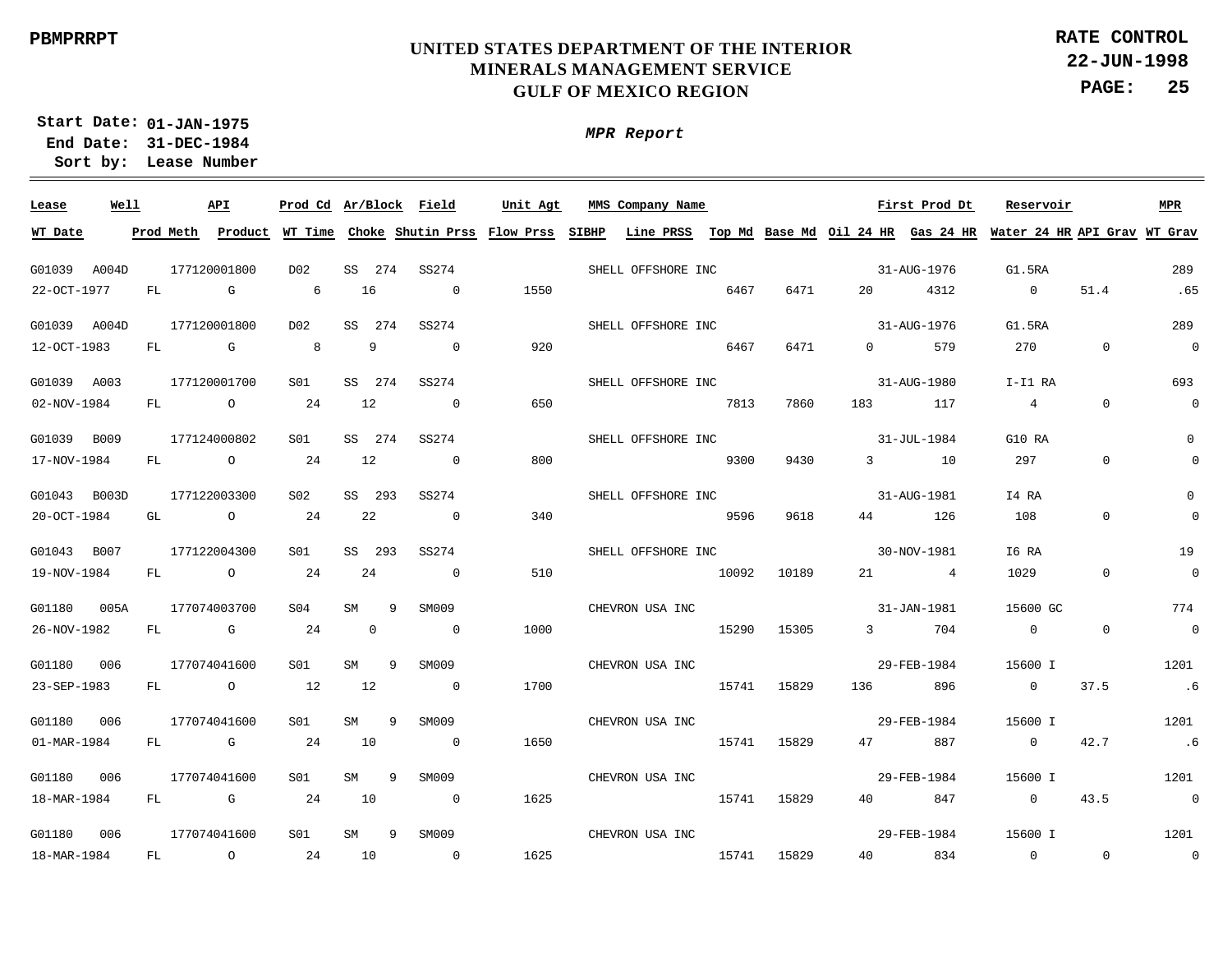**22-JUN-1998 PAGE: 26 RATE CONTROL**

**01-JAN-1975 Start Date: 31-DEC-1984 End Date: Lease Number Sort by:**

| Lease        | Well |    |                | API            | Prod Cd Ar/Block Field |              |    |                | Unit Agt       | MMS Company Name             |       |             |        | First Prod Dt | Reservoir                                                                                                                             |                | <b>MPR</b>               |
|--------------|------|----|----------------|----------------|------------------------|--------------|----|----------------|----------------|------------------------------|-------|-------------|--------|---------------|---------------------------------------------------------------------------------------------------------------------------------------|----------------|--------------------------|
| WT Date      |      |    |                |                |                        |              |    |                |                |                              |       |             |        |               | Prod Meth Product WT Time Choke Shutin Prss Flow Prss SIBHP Line PRSS Top Md Base Md Oil 24 HR Gas 24 HR Water 24 HR API Grav WT Grav |                |                          |
| G01180       | 006  |    | 177074041600   |                | S01                    | SM           | 9  | SM009          |                | CHEVRON USA INC              |       |             |        | 29-FEB-1984   | 15600 I                                                                                                                               |                | 1201                     |
|              |      |    |                |                |                        |              |    |                |                |                              |       |             |        |               |                                                                                                                                       |                | $\mathbf 0$              |
| 18-APR-1984  |      |    | $FL$ and $FL$  | G              | 24                     | $\mathbf{0}$ |    | $\overline{0}$ | 1420           |                              | 15741 | 15829       | 29     | 712           | $\overline{0}$                                                                                                                        | $\Omega$       |                          |
| G01217 B001  |      |    | 177084043300   |                | D01                    | SM 143       |    | SM142          |                | FOREST OIL CORPORATION       |       |             |        | 28-FEB-1981   | 4650 B                                                                                                                                |                |                          |
| 26-JUL-1980  |      |    | FL G           |                | 12                     | 20           |    | $\overline{0}$ | 1490           |                              | 5686  | 5692        |        | $0$ 2954      | $\overline{7}$                                                                                                                        | $\mathbf 0$    | $\Omega$                 |
| G01217 B001D |      |    | 177084043300   |                | D02                    | SM 143       |    | SM142          |                | FOREST OIL CORPORATION       |       |             |        | 28-FEB-1981   | 3800                                                                                                                                  |                |                          |
| 26-JUL-1980  |      |    | FL G           |                | 12                     | 20           |    | $\overline{0}$ | 1185           |                              | 4412  | 4420        |        | $0 \t 2794$   | $\overline{\phantom{a}}$                                                                                                              | $\overline{0}$ | $\cap$                   |
| G01294 B006  |      |    | 177230006900   |                | S01                    | $SP$ 62      |    | SP062          |                | SHELL FRONTIER OIL & GAS INC |       |             |        | 30-SEP-1981   | T4 RC                                                                                                                                 |                | $\mathbf 0$              |
| 25-SEP-1981  |      |    | FL O           |                | 24                     | 48           |    | $\overline{0}$ | 125            |                              | 8786  | 8830        |        | 230 301       | $\overline{7}$                                                                                                                        | 36.2           | $\mathbf 0$              |
| G01362 F009D |      |    | 177150069200   |                | D02                    | ST           | 28 | ST021          |                | CHEVRON USA INC              |       |             |        | 31-AUG-1971   | S 3 RDC                                                                                                                               |                | $\mathbf 0$              |
| 18-OCT-1976  |      |    | FL O           |                | $\overline{4}$         | 20           |    | $\sim$ 0       | 550            |                              | 10010 | 10018       |        | 190 260       | 542                                                                                                                                   | 29.3           | $\mathsf 0$              |
|              |      |    |                |                |                        |              |    |                |                |                              |       |             |        |               |                                                                                                                                       |                |                          |
| G01362 F011  |      |    | 177150068900   |                | S03                    | ST           | 28 | ST021          |                | CHEVRON USA INC              |       |             |        | 30-NOV-1971   | S 4ARDC                                                                                                                               |                | 48                       |
| 30-OCT-1976  |      |    | GL O           |                | $\overline{4}$         | 64           |    | $\overline{0}$ | $\overline{0}$ |                              | 10164 | 10170       |        | 67 0          | 17                                                                                                                                    | 34.4           | $\overline{\phantom{0}}$ |
| G01362 F012D |      |    | 177150070200   |                | D02                    | ST           | 28 | ST021          |                | CHEVRON USA INC              |       |             |        | 30-APR-1966   | D 2 RDC                                                                                                                               |                | 190                      |
| 31-OCT-1976  |      | FL |                | $\overline{O}$ | $\overline{4}$         | 18           |    | $\overline{0}$ | 520            |                              | 10838 | 10844       |        | 173 165       | 295                                                                                                                                   | 34.1           | $\overline{0}$           |
| G01362 003   |      |    | 177150051000   |                | DO1                    | ST           | 28 | ST021          |                | CHEVRON USA INC              |       |             |        | 31-JAN-1965   | D 9 RDC                                                                                                                               |                | 31                       |
| 07-MAR-1977  |      | FL | $\overline{O}$ |                | $\overline{4}$         | 16           |    | $\overline{0}$ | 225            |                              |       | 11734 11758 |        | 78 65         | $\overline{0}$                                                                                                                        | 34.2           | $\mathsf 0$              |
| G01362 003   |      |    | 177150051000   |                | D01                    | ST           | 28 | ST021          |                | CHEVRON USA INC              |       |             |        | 31-JAN-1965   | D 9 RDC                                                                                                                               |                | 31                       |
| 13-JUL-1978  |      | FL | $\overline{O}$ |                | 4 16                   |              |    | $\overline{0}$ | 350            |                              |       | 11734 11758 |        | 246 132       | $\overline{0}$                                                                                                                        | 34.2           | .65                      |
| G01362 F011  |      |    | 177150068900   |                | S <sub>03</sub>        | <b>ST</b>    | 28 | ST021          |                | CHEVRON USA INC              |       |             |        | 30-NOV-1971   | S 4ARDC                                                                                                                               |                | 48                       |
| 16-AUG-1978  |      |    | GL O           |                | $\overline{4}$         | 64           |    | $\overline{0}$ | $\overline{0}$ |                              |       | 10164 10170 |        | 36 36         | 18                                                                                                                                    | 34.4           | .6                       |
|              |      |    |                |                |                        |              |    |                |                |                              |       |             |        |               |                                                                                                                                       |                |                          |
| G01362 F009D |      |    | 177150069200   |                | D02                    | ST           | 28 | ST021          |                | CHEVRON USA INC              |       |             |        | 31-AUG-1971   | S 3 RDC                                                                                                                               |                | $\mathbf 0$              |
| 19-SEP-1978  |      | FL | $\overline{a}$ |                | $6\overline{6}$        | 20           |    | $\overline{0}$ | 530            |                              | 10010 | 10018       | 108 70 | 156           | 708                                                                                                                                   | 29.4           | .65                      |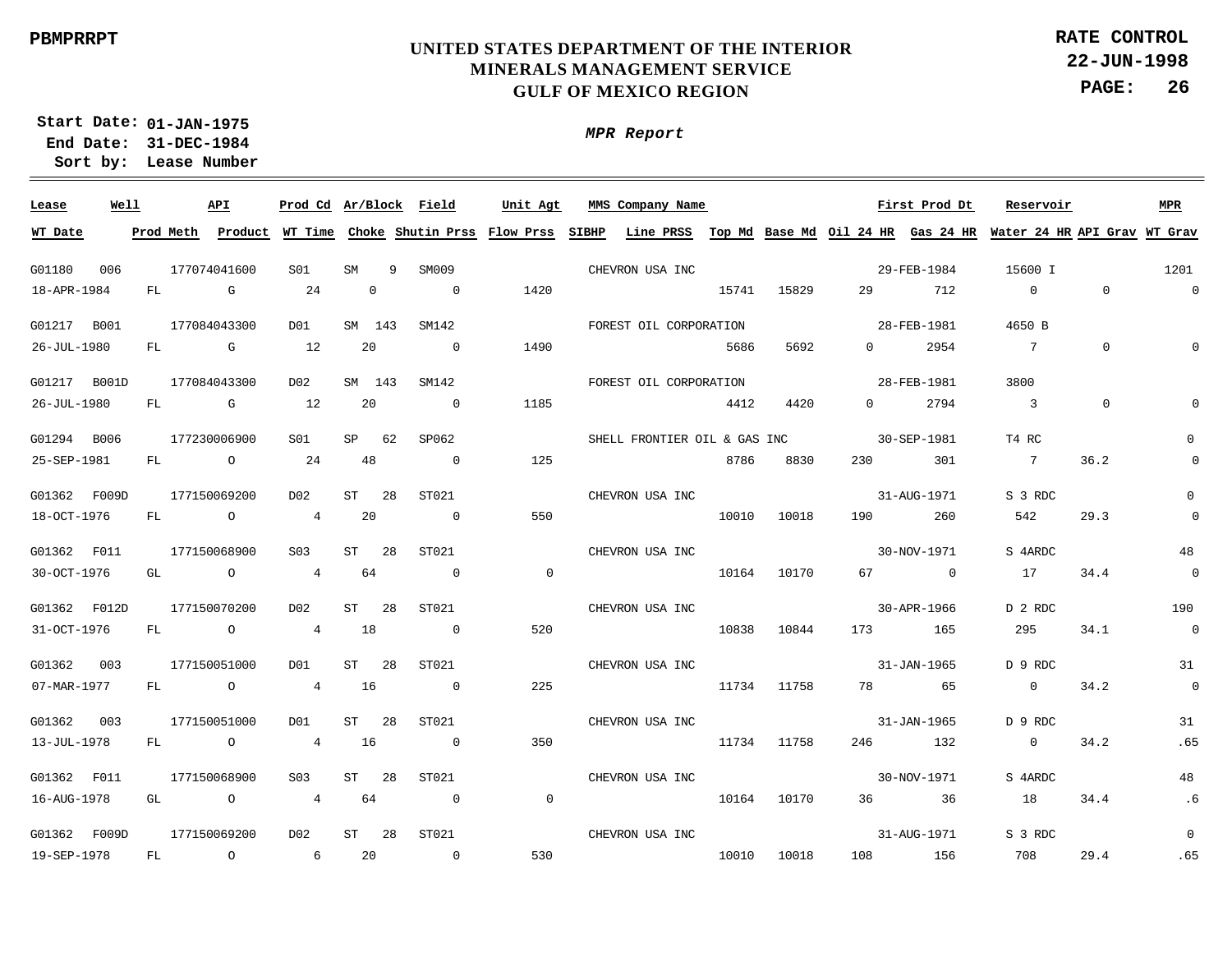**22-JUN-1998 PAGE: 27 RATE CONTROL**

**01-JAN-1975 Start Date: 31-DEC-1984 End Date: Lease Number Sort by:**

| Lease        | Well |           | API            |                  |                 | Prod Cd Ar/Block Field | Unit Agt       | MMS Company Name                                                                                                            |       |       | First Prod Dt |             | Reservoir      |      | <b>MPR</b>               |
|--------------|------|-----------|----------------|------------------|-----------------|------------------------|----------------|-----------------------------------------------------------------------------------------------------------------------------|-------|-------|---------------|-------------|----------------|------|--------------------------|
| WT Date      |      | Prod Meth |                |                  |                 |                        |                | Product WT Time Choke Shutin Prss Flow Prss SIBHP Line PRSS Top Md Base Md Oil 24 HR Gas 24 HR Water 24 HR API Grav WT Grav |       |       |               |             |                |      |                          |
| G01362       | 001  |           | 177150050800   | D <sub>0</sub> 1 | ST<br>28        | ST021                  |                | CHEVRON USA INC                                                                                                             |       |       |               | 31-OCT-1978 | D10 RDC        |      | $\overline{0}$           |
| 26-OCT-1978  |      | GL        | $\overline{a}$ | 4                | 24              | $\overline{0}$         | 10             |                                                                                                                             | 11727 | 11756 |               | 24          | 150            | 42.5 | $\overline{0}$           |
| G01362       | 001  |           | 177150050800   | D01              | ST<br>28        | ST021                  |                | CHEVRON USA INC                                                                                                             |       |       |               | 31-OCT-1978 | D10 RDC        |      | $\mathbf{0}$             |
| 26-OCT-1978  |      | FL        | $\overline{a}$ | 4                | 24              | $\overline{0}$         | 10             |                                                                                                                             | 11727 | 11756 |               | 24          | 132            | 42.5 | .65                      |
| G01362 F011  |      |           | 177150068900   | S <sub>03</sub>  | 28<br>ST        | ST021                  |                | CHEVRON USA INC                                                                                                             |       |       |               | 30-NOV-1971 | S 4ARDC        |      | 48                       |
| 20-NOV-1978  |      | GL        | $\overline{a}$ | 4                | 64              | $\overline{0}$         | $\overline{0}$ |                                                                                                                             | 10164 | 10170 | 66            | 60          | 18             | 34.4 | .65                      |
| G01362 F012D |      |           | 177150070200   | D02              | ST<br>28        | ST021                  |                | CHEVRON USA INC                                                                                                             |       |       |               | 28-FEB-1979 | D 2 RDC        |      | 54                       |
| 27-FEB-1979  |      | FL        | $\overline{O}$ | $\overline{4}$   | 16              | $\overline{0}$         | 10             |                                                                                                                             | 10816 | 10844 | 140           | 200         | 297            | 30.8 | $\overline{\phantom{0}}$ |
| G01362 F012D |      |           | 177150070200   | D02              | ST<br>28        | ST021                  |                | CHEVRON USA INC                                                                                                             |       |       |               | 28-FEB-1979 | D 2 RDC        |      | 54                       |
| 11-APR-1979  |      | FL        | $\overline{O}$ | $\overline{4}$   | 14              | $\overline{0}$         | 625            |                                                                                                                             | 10816 | 10844 | 222           | 234         | 420            | 34.1 | .65                      |
| G01362       | 003  |           | 177150051000   | D <sub>0</sub> 1 | ST<br>28        | ST021                  |                | CHEVRON USA INC                                                                                                             |       |       |               | 31-JAN-1965 | D 9 RDC        |      | 31                       |
| 27-MAY-1979  |      | GL        | $\overline{O}$ | $\overline{4}$   | 32              | $\Omega$               | $\sim$ 0       |                                                                                                                             | 11734 | 11758 | 96            | 54          | 90             | 34.2 | .65                      |
| G01362       | 001D |           | 177150050800   | D02              | ST<br>28        | ST021                  |                | CHEVRON USA INC                                                                                                             |       |       |               | 31-JAN-1965 | D 2 RDC        |      | $\Omega$                 |
| 12-JUN-1979  |      | FL        | $\overline{O}$ | $\overline{4}$   | 18              | $\overline{0}$         | 305            |                                                                                                                             | 10544 | 10556 | 108           | 228         | 228            | 30.4 | .65                      |
| G01362       | 001D |           | 177150050800   | D02              | ST<br>28        | ST021                  |                | CHEVRON USA INC                                                                                                             |       |       |               | 31-JAN-1965 | D 2 RDC        |      | $\overline{0}$           |
| 28-AUG-1979  |      | FL        | $\overline{O}$ | $\overline{4}$   | 18              | $\overline{0}$         | 375            |                                                                                                                             | 10544 | 10556 |               | 84 72       | 264            | 30.4 | .65                      |
| G01362 F009D |      |           | 177150069200   | D02              | ST<br>-28       | ST021                  |                | CHEVRON USA INC                                                                                                             |       |       |               | 31-AUG-1971 | S 3 RDC        |      | $\overline{0}$           |
| 20-NOV-1979  |      | FL.       | $\overline{a}$ | $\overline{4}$   | 20              | $\Omega$               | 550            |                                                                                                                             | 10010 | 10018 | 72 — 1        | 162         | 642            | 29.4 | .65                      |
| G01362 F009D |      |           | 177150069200   | D02              | ST<br>-28       | ST021                  |                | CHEVRON USA INC                                                                                                             |       |       |               | 31-AUG-1971 | S 3 RDC        |      | $\overline{0}$           |
| 09-APR-1980  |      | FL        | $\overline{O}$ | 24               | 20              | $\overline{0}$         | 530            |                                                                                                                             | 10010 | 10018 | 80            | 150         | 805            | 29.4 | .65                      |
| G01362       | 003  |           | 177150051000   | D01              | <b>ST</b><br>28 | ST021                  |                | CHEVRON USA INC                                                                                                             |       |       |               | 31-JAN-1965 | D 9 RDC        |      | 31                       |
| 19-APR-1980  |      | GL        | $\circ$        | $\overline{4}$   | 32              | $\overline{0}$         | $\overline{0}$ |                                                                                                                             | 11734 | 11758 | 30            | 18          | $\overline{0}$ | 34.2 | .65                      |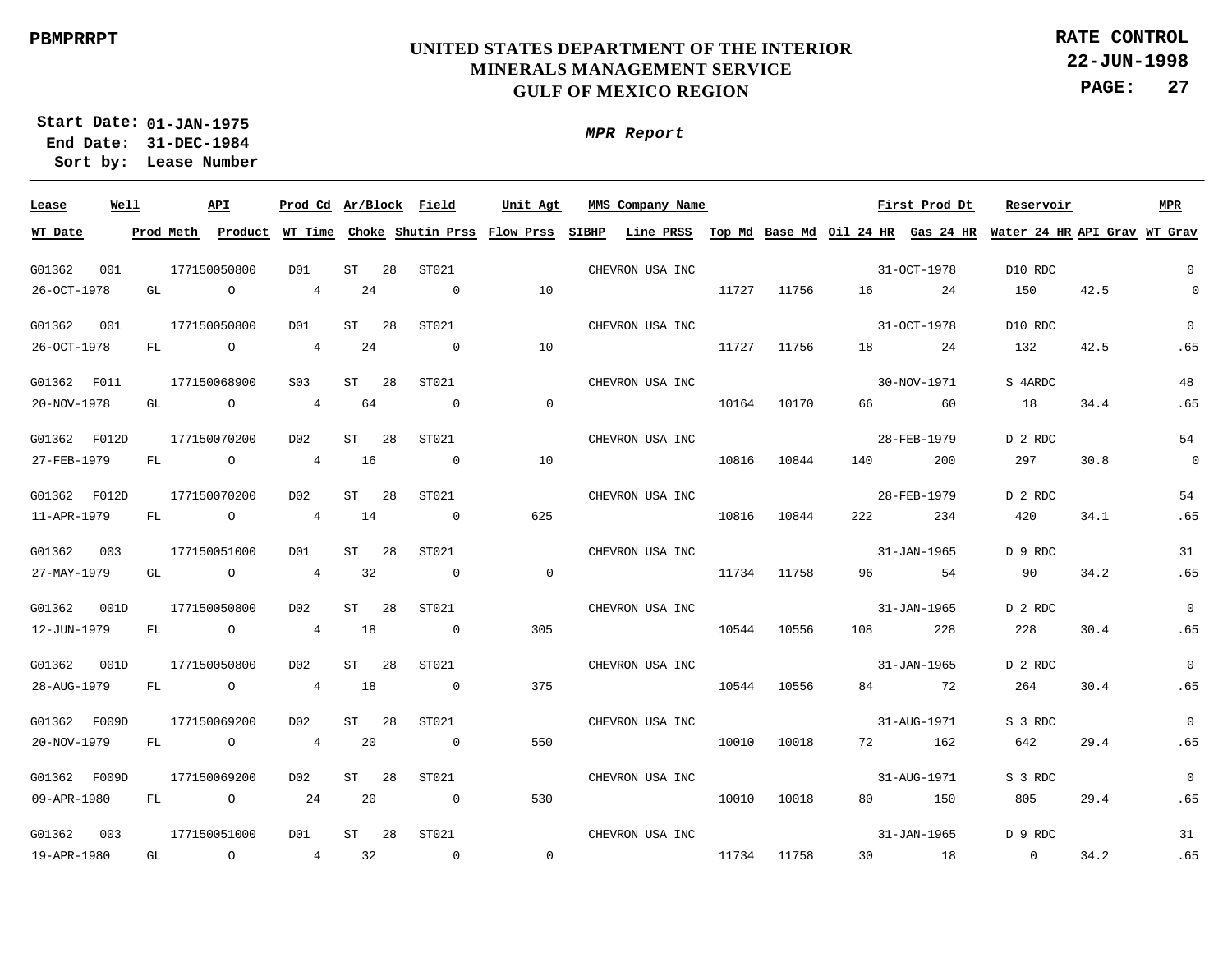**22-JUN-1998 PAGE: 28 RATE CONTROL**

**01-JAN-1975 Start Date: 31-DEC-1984 End Date: Lease Number Sort by:**

| Lease        | Well |    | API                                                                                                                                                                                                                                                                                                                                |                 |         | Prod Cd Ar/Block Field | Unit Agt       | MMS Company Name Company Name Company Name Company Name Company Name Company Service Service Service Service S                        |       |             |                   | Reservoir       |      | MPR            |
|--------------|------|----|------------------------------------------------------------------------------------------------------------------------------------------------------------------------------------------------------------------------------------------------------------------------------------------------------------------------------------|-----------------|---------|------------------------|----------------|---------------------------------------------------------------------------------------------------------------------------------------|-------|-------------|-------------------|-----------------|------|----------------|
| WT Date      |      |    |                                                                                                                                                                                                                                                                                                                                    |                 |         |                        |                | Prod Meth Product WT Time Choke Shutin Prss Flow Prss SIBHP Line PRSS Top Md Base Md Oil 24 HR Gas 24 HR Water 24 HR API Grav WT Grav |       |             |                   |                 |      |                |
| G01362       | 003  |    | 177150051000                                                                                                                                                                                                                                                                                                                       | D01             | $ST$ 28 | ST021                  |                | CHEVRON USA INC                                                                                                                       |       |             | 31-JAN-1965       | D 9 RDC         |      | 31             |
| 05-JUN-1980  |      |    | GL O                                                                                                                                                                                                                                                                                                                               | $\overline{4}$  | 32      | $\overline{0}$         | $\overline{0}$ |                                                                                                                                       |       | 11734 11758 | 30 18             | $6\overline{6}$ | 34.2 | .65            |
| G01362 F012D |      |    | 177150070200                                                                                                                                                                                                                                                                                                                       | D02             | ST 28   | ST021                  |                | CHEVRON USA INC                                                                                                                       |       |             | 28-FEB-1979       | D 2 RDC         |      | 54             |
| 11-AUG-1980  |      | FL | $\overline{O}$ and $\overline{O}$ and $\overline{O}$ and $\overline{O}$ and $\overline{O}$ and $\overline{O}$ and $\overline{O}$ and $\overline{O}$ and $\overline{O}$ and $\overline{O}$ and $\overline{O}$ and $\overline{O}$ and $\overline{O}$ and $\overline{O}$ and $\overline{O}$ and $\overline{O}$ and $\overline{O}$ and | 4 16            |         | $\overline{0}$         | 340            |                                                                                                                                       | 10816 | 10844       | 120 66            | 288             | 34.1 | .65            |
| G01362 F011  |      |    | 177150068900                                                                                                                                                                                                                                                                                                                       | S <sub>03</sub> | ST 28   | ST021                  |                | CHEVRON USA INC                                                                                                                       |       |             | 30-NOV-1971       | S 4ARDC         |      | 48             |
| 14-AUG-1980  |      |    | GL O                                                                                                                                                                                                                                                                                                                               | 4 64            |         | $\sim$ 0               | $\overline{0}$ |                                                                                                                                       | 10164 | 10170       | 60 54             | 18              | 34.4 | .65            |
| G01362 003   |      |    | 177150051000                                                                                                                                                                                                                                                                                                                       | DO1             | ST 28   | ST021                  |                | CHEVRON USA INC                                                                                                                       |       |             | 31-JAN-1965       | D 9 RDC         |      | 31             |
| 05-MAR-1981  |      | GL | $\overline{O}$                                                                                                                                                                                                                                                                                                                     | 24              | 32      | $\overline{0}$         | $\overline{0}$ |                                                                                                                                       | 11734 | 11758       | 75 75             | 4               | 34.2 | .65            |
| G01362       | 001D |    | 177150050800                                                                                                                                                                                                                                                                                                                       | D02             | ST 28   | ST021                  |                | CHEVRON USA INC                                                                                                                       |       |             | 31-JAN-1965       | D 2 RDC         |      | $\Omega$       |
| 08-MAR-1981  |      | FL | $\overline{a}$                                                                                                                                                                                                                                                                                                                     | 24              | 20      | $\overline{0}$         | 250            |                                                                                                                                       | 10544 | 10556       | 110 37            | 3700            | 30.4 | .65            |
| G01362 F011  |      |    | 177150068900                                                                                                                                                                                                                                                                                                                       | S <sub>03</sub> | ST 28   | ST021                  |                | CHEVRON USA INC                                                                                                                       |       |             | 30-NOV-1971       | S 4ARDC         |      | 48             |
| 26-NOV-1981  |      | GL | $\overline{O}$                                                                                                                                                                                                                                                                                                                     | $4\overline{4}$ | 64      | $\sim$ 0               | $\overline{0}$ |                                                                                                                                       | 10164 | 10170       | 426 300           | 150             | 34.4 | .65            |
| G01362 F012D |      |    | 177150070200                                                                                                                                                                                                                                                                                                                       | D02             | ST 28   | ST021                  |                | CHEVRON USA INC                                                                                                                       |       |             | 28-FEB-1979       | D 2 RDC         |      | 54             |
| 01-JAN-1982  |      | GL | $\overline{O}$                                                                                                                                                                                                                                                                                                                     | $\overline{4}$  | 20      | $\overline{0}$         | 10             |                                                                                                                                       |       | 10816 10844 | 132 112           | 426             | 34.1 | $\overline{0}$ |
| G01362       | 001D |    | 177150050800                                                                                                                                                                                                                                                                                                                       | DO2             | ST 28   | ST021                  |                | CHEVRON USA INC                                                                                                                       |       |             | $31 - JAN - 1965$ | D 2 RDC         |      | $\Omega$       |
| 06-APR-1982  |      |    | GL O                                                                                                                                                                                                                                                                                                                               | $\overline{4}$  | 24      | $\overline{0}$         | 10             |                                                                                                                                       |       | 10544 10556 | 90 65             | 558             | 30.4 | $\overline{0}$ |
| G01362       | 001D |    | 177150050800                                                                                                                                                                                                                                                                                                                       | D02             | ST 28   | ST021                  |                | CHEVRON USA INC                                                                                                                       |       |             | 31-JAN-1965       | D 2 RDC         |      | $\Omega$       |
| 20-APR-1982  |      |    | GL O                                                                                                                                                                                                                                                                                                                               | 24              | 24      | $\overline{0}$         | 10             |                                                                                                                                       |       | 10544 10556 | 157 114           | 628             | 30.4 | .65            |
| G01362 F012D |      |    | 177150070200                                                                                                                                                                                                                                                                                                                       | D02             | ST 28   | ST021                  |                | CHEVRON USA INC                                                                                                                       |       |             | 28-FEB-1979       | D 2 RDC         |      | 54             |
| 22-APR-1982  |      | GL | $\overline{O}$                                                                                                                                                                                                                                                                                                                     | 24              | 20      | $\overline{0}$         | 20000          |                                                                                                                                       | 10816 | 10844       | 127 108           | 404             | 34.1 | .65            |
| G01362 F009D |      |    | 177150069200                                                                                                                                                                                                                                                                                                                       | D02             | ST 28   | ST021                  |                | CHEVRON USA INC                                                                                                                       |       |             | 31-AUG-1971       | S 3 RDC         |      | $\Omega$       |
| 16-DEC-1982  |      |    | GL O                                                                                                                                                                                                                                                                                                                               | 4 32            |         | $\sim$ 0               | $\overline{0}$ |                                                                                                                                       | 10010 | 10018       | 36 24 702         |                 | 29.4 | .65            |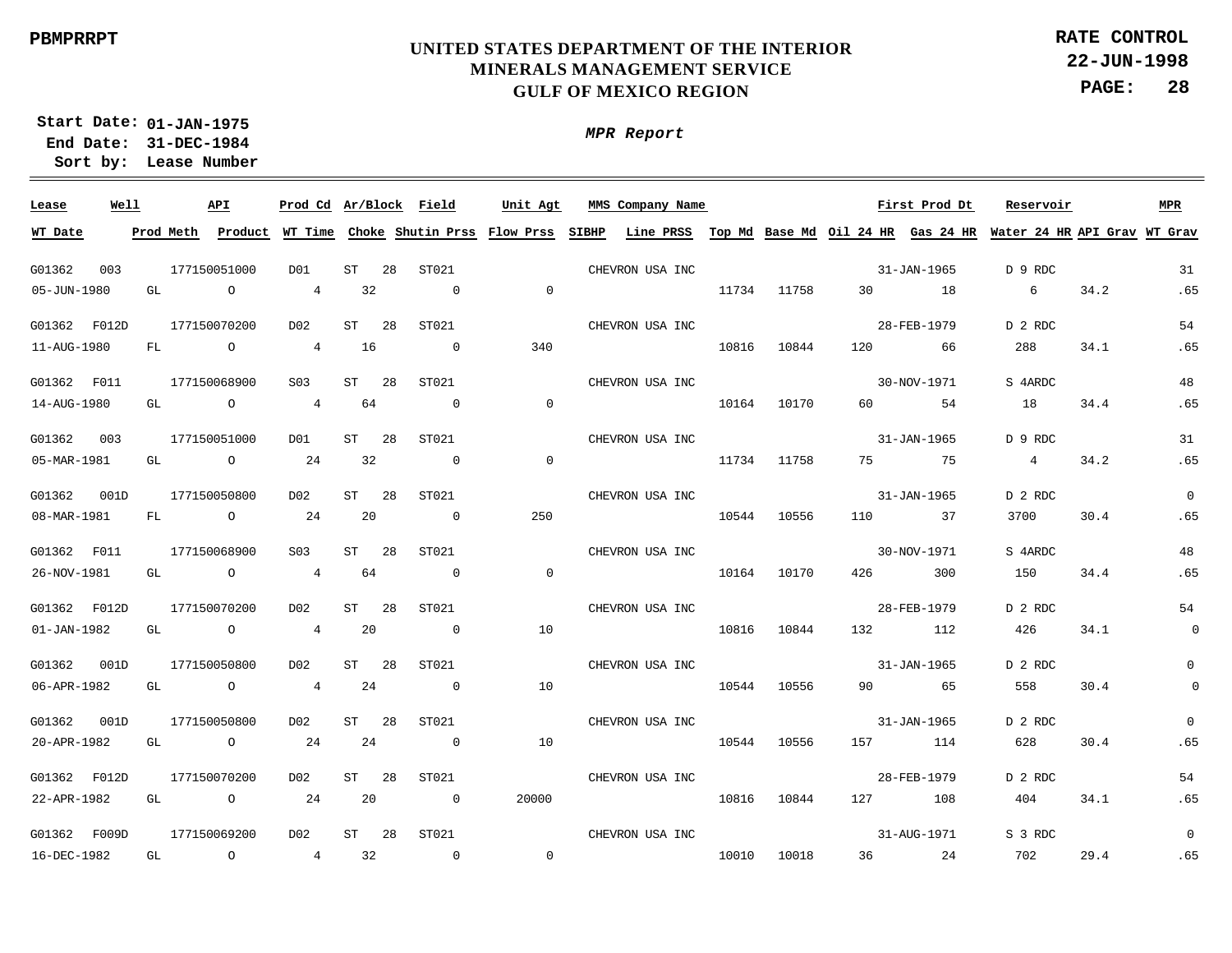**22-JUN-1998 PAGE: 29 RATE CONTROL**

**01-JAN-1975 Start Date: 31-DEC-1984 End Date: Lease Number Sort by:**

| Lease        | Well |    | API            |                 |           |     | Prod Cd Ar/Block Field   | Unit Agt       | MMS Company Name Company Name Company Name Company Name Company Name Company State Street Street Street Street |       |             |     |                                                                                                                                       | Reservoir      |      | MPR            |
|--------------|------|----|----------------|-----------------|-----------|-----|--------------------------|----------------|----------------------------------------------------------------------------------------------------------------|-------|-------------|-----|---------------------------------------------------------------------------------------------------------------------------------------|----------------|------|----------------|
| WT Date      |      |    |                |                 |           |     |                          |                |                                                                                                                |       |             |     | Prod Meth Product WT Time Choke Shutin Prss Flow Prss SIBHP Line PRSS Top Md Base Md Oil 24 HR Gas 24 HR Water 24 HR API Grav WT Grav |                |      |                |
| G01362 F011  |      |    | 177150068900   | S03             | ST 28     |     | ST021                    |                | CHEVRON USA INC                                                                                                |       |             |     | 30-NOV-1971                                                                                                                           | S 4ARDC        |      | 48             |
| 04-JAN-1983  |      | GL | $\overline{a}$ | 24              | 64        |     | $\sim$ 0                 | $\overline{0}$ |                                                                                                                | 10164 | 10170       |     | 55 46                                                                                                                                 | 39             | 34.4 | .65            |
| G01362 F012D |      |    | 177150070200   | D02             | ST        | 28  | ST021                    |                | CHEVRON USA INC                                                                                                |       |             |     | 28-FEB-1979                                                                                                                           | D 2 RDC        |      | 54             |
| 12-APR-1983  |      | GL | $\overline{O}$ | $\overline{4}$  | 20        |     | $\overline{0}$           | 20000          |                                                                                                                | 10816 | 10844       |     | 54 7<br>48                                                                                                                            | 312            | 34.1 | .65            |
| G01362 F009D |      |    | 177150069200   | D02             | <b>ST</b> | 28  | ST021                    |                | CHEVRON USA INC                                                                                                |       |             |     | 31-AUG-1971                                                                                                                           | S 3 RDC        |      | $\overline{0}$ |
| 05-SEP-1983  |      | GL | $\overline{O}$ | 24              | 28        |     | $\overline{\phantom{0}}$ | $\overline{0}$ |                                                                                                                | 10010 | 10018       |     | 82 and $\overline{a}$<br>55                                                                                                           | 503            | 29.4 | .65            |
| G01362 F012D |      |    | 177150070200   | D02             | ST        | 28  | ST021                    |                | CHEVRON USA INC                                                                                                |       |             |     | 28-FEB-1979                                                                                                                           | D 2 RDC        |      | 54             |
| 09-SEP-1983  |      | GL | $\overline{O}$ | 24              | 24        |     | $\overline{0}$           | 20000          |                                                                                                                | 10816 | 10844       |     | 80 68                                                                                                                                 | 453            | 34.1 | .65            |
| G01362 001D  |      |    | 177150050800   | D02             | ST        | 28  | ST021                    |                | CHEVRON USA INC                                                                                                |       |             |     | 31-JAN-1965                                                                                                                           | D 2 RDC        |      | $\overline{0}$ |
| 04-JAN-1984  |      | GL | $\overline{O}$ | $6\overline{6}$ | 24        |     | $\overline{0}$           | 10             |                                                                                                                | 10544 | 10556       |     | 64 — 10<br>44                                                                                                                         | 396            | 30.4 | .65            |
| G01362 F011  |      |    | 177150068900   | S03             | ST        | -28 | ST021                    |                | CHEVRON USA INC                                                                                                |       |             |     | 30-NOV-1971                                                                                                                           | S 4ARDC        |      | 48             |
| 08-FEB-1984  |      | GL | $\overline{O}$ | $6\overline{6}$ | 64        |     | $\overline{0}$           | $\overline{0}$ |                                                                                                                | 10164 | 10170       |     | 40 — 10<br>3620                                                                                                                       | 24             | 34.4 | .65            |
| G01362 F009D |      |    | 177150069200   | D02             | ST        | 28  | ST021                    |                | CHEVRON USA INC                                                                                                |       |             |     | 31-AUG-1971                                                                                                                           | S 3 RDC        |      | $\overline{0}$ |
| 04-MAR-1984  |      | GL | $\overline{O}$ | $\overline{4}$  | 28        |     | $\overline{0}$           | $\overline{0}$ |                                                                                                                |       | 10010 10018 |     | 90 58                                                                                                                                 | 603            | 29.4 | .65            |
| G01442 D006  |      |    | 177150097700   | S03             | $ST$ 27   |     | ST021                    |                | CHEVRON USA INC                                                                                                |       |             |     | 31-MAY-1975                                                                                                                           | $D-2III-B$     |      | 496            |
| 28-MAR-1975  |      |    | FL O           | 8 <sup>8</sup>  | 8         |     | $\overline{0}$           | 1050           |                                                                                                                |       | 10354 10362 |     | 174 115                                                                                                                               | $\overline{0}$ | 32.4 | $\sim$ 0       |
| G01442 D006  |      |    | 177150097700   | S03             | $ST$ 27   |     | ST021                    |                | CHEVRON USA INC                                                                                                |       |             |     | 31-MAY-1975                                                                                                                           | D-2III-B       |      | 496            |
| 22-JAN-1976  |      |    | FL O           | 24              | 15        |     | $\overline{0}$           | 1250           |                                                                                                                |       | 10354 10362 | 556 | 390                                                                                                                                   | $\overline{0}$ | 35.6 | $\overline{0}$ |
| G01442 D006  |      |    | 177150097700   | S03             | $ST$ 27   |     | ST021                    |                | CHEVRON USA INC                                                                                                |       |             |     | 31-MAY-1975                                                                                                                           | $D-2III-B$     |      | 496            |
| 05-JUN-1976  |      |    | FL O           | 24              | 15        |     | $\overline{0}$           | 1140           |                                                                                                                |       | 10354 10362 |     | 597 350                                                                                                                               | $\overline{0}$ | 34.6 | $\sim$ 0       |
| G01442 D006  |      |    | 177150097700   | S <sub>03</sub> | $ST$ 27   |     | ST021                    |                | CHEVRON USA INC                                                                                                |       |             |     | 31-MAY-1975                                                                                                                           | $D-2III-B$     |      | 496            |
| 05-MAR-1977  |      | FL | $\overline{O}$ | 24              | 15        |     | $\sim$ 0                 | 1100           |                                                                                                                | 10354 | 10362       |     | 565 300<br>300                                                                                                                        | $\sim$ 0       | 34.4 | $\overline{a}$ |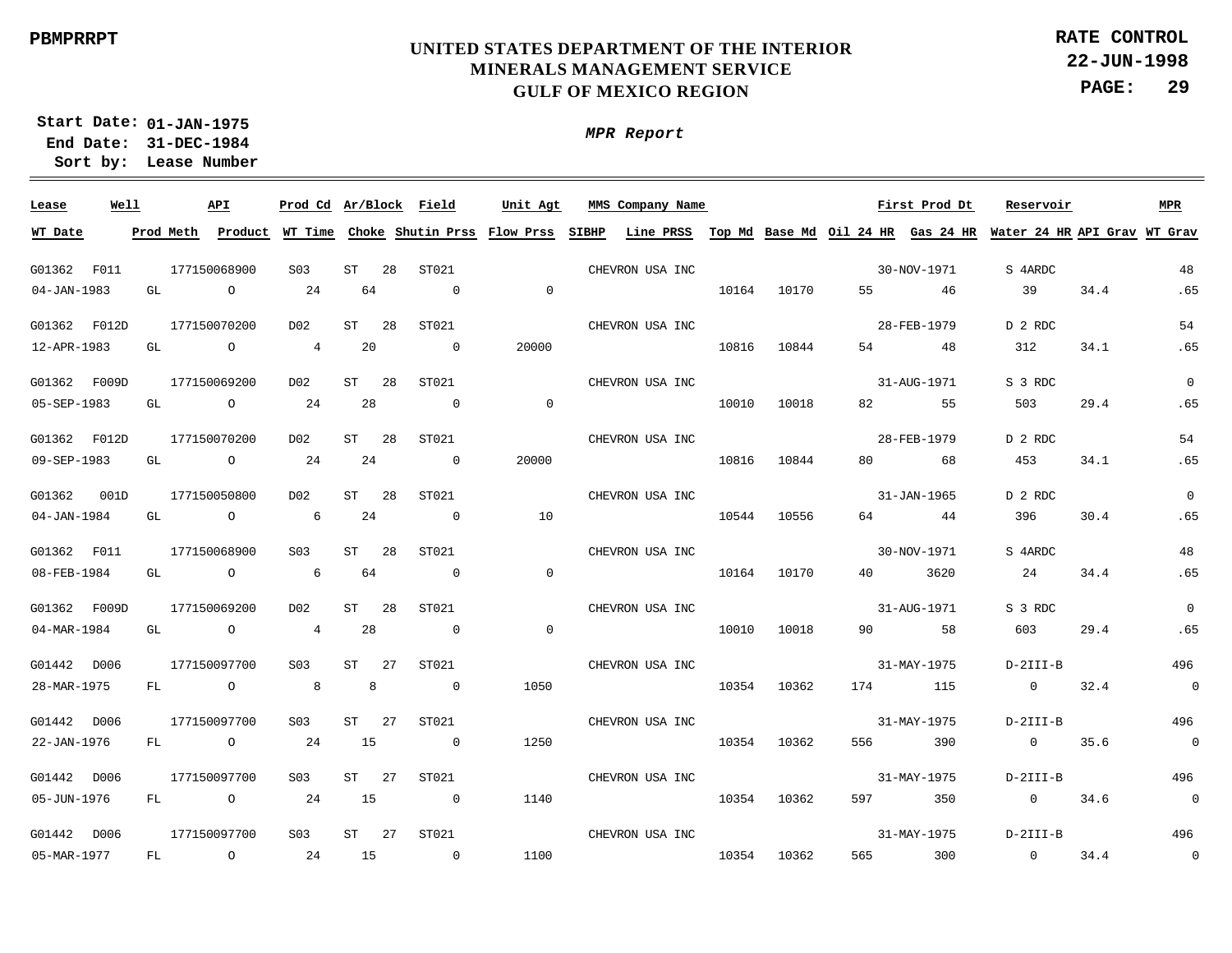**22-JUN-1998 PAGE: 30 RATE CONTROL**

**01-JAN-1975 Start Date: 31-DEC-1984 End Date: Lease Number Sort by:**

| Lease       | Well |           | API            |                 |    | Prod Cd Ar/Block Field                            | Unit Agt | MMS Company Name |       |             |         | First Prod Dt | Reservoir                                                                 |      | MPR            |
|-------------|------|-----------|----------------|-----------------|----|---------------------------------------------------|----------|------------------|-------|-------------|---------|---------------|---------------------------------------------------------------------------|------|----------------|
| WT Date     |      | Prod Meth |                |                 |    | Product WT Time Choke Shutin Prss Flow Prss SIBHP |          |                  |       |             |         |               | Line PRSS Top Md Base Md Oil 24 HR Gas 24 HR Water 24 HR API Grav WT Grav |      |                |
|             |      |           |                |                 |    |                                                   |          |                  |       |             |         |               |                                                                           |      |                |
| G01442 D006 |      |           | 177150097700   | S <sub>03</sub> | ST | 27<br>ST021                                       |          | CHEVRON USA INC  |       |             |         | 31-MAY-1975   | D-2III-B                                                                  |      | 496            |
| 25-APR-1977 |      | FL        | $\overline{a}$ | 24              | 15 | $\overline{0}$                                    | 1100     |                  | 10354 | 10362       | 634 634 | 308           | $\overline{0}$                                                            | 34.2 | $\overline{0}$ |
| G01442 D006 |      |           | 177150097700   | S03             | ST | ST021<br>27                                       |          | CHEVRON USA INC  |       |             |         | 31-MAY-1975   | $D-2III-B$                                                                |      | 496            |
| 22-NOV-1983 |      | FL        | $\overline{a}$ | 24              | 20 | $\overline{0}$                                    | 775      |                  | 10354 | 10362       | 451     | 295           | 520                                                                       | 31.9 | $\overline{0}$ |
| G01442 D006 |      |           | 177150097700   | S03             | ST | ST021<br>27                                       |          | CHEVRON USA INC  |       |             |         | 31-MAY-1984   | D2FIIIB                                                                   |      | $\mathbf 0$    |
| 23-MAY-1984 |      | GL        | $\overline{a}$ | 24              | 20 | $\overline{0}$                                    | 950      |                  | 10336 | 10355       |         | 508           | 74                                                                        | 31.8 | $\overline{0}$ |
| G01442 D006 |      |           | 177150097700   | S <sub>03</sub> | ST | 27<br>ST021                                       |          | CHEVRON USA INC  |       |             |         | 31-MAY-1984   | D2FIIIB                                                                   |      | $\Omega$       |
| 27-AUG-1984 |      | FL        | $\overline{O}$ | 15              | 26 | $\overline{0}$                                    | 320      |                  | 10336 | 10355       | 496     | 310           | 66                                                                        | 33   | $\Omega$       |
| G01442 D006 |      |           | 177150097700   | S <sub>03</sub> | ST | 27<br>ST021                                       |          | CHEVRON USA INC  |       |             |         | 31-MAY-1984   | D2FIIIB                                                                   |      | $\cap$         |
| 28-AUG-1984 |      | FL        | $\overline{O}$ | 15              | 26 | $\overline{0}$                                    | 320      |                  | 10336 | 10355       | 496     | 310           | 66                                                                        | 33   |                |
| G01442 D006 |      |           | 177150097700   | S <sub>03</sub> | ST | 27<br>ST021                                       |          | CHEVRON USA INC  |       |             |         | 31-MAY-1984   | D2FIIIB                                                                   |      |                |
| 19-NOV-1984 |      | GL        | $\overline{O}$ | 24              | 48 | 1240                                              | 120      |                  | 10336 | 10355       | 275     | 210           | 95                                                                        | 33.3 | $\Omega$       |
| G01442 D006 |      |           | 177150097700   | S <sub>03</sub> | ST | 27<br>ST021                                       |          | CHEVRON USA INC  |       |             |         | 31-MAY-1984   | D2FIIIB                                                                   |      | $\Omega$       |
| 02-DEC-1984 |      | FL        | $\circ$        | 8               | 18 | $\overline{0}$                                    | 760      |                  | 10336 | 10355       | 399     | 252           | 176 —                                                                     | 35.1 | $\mathbf 0$    |
| G01443      | 022  |           | 177154006900   | S01             | ST | ST021<br>27                                       |          | CHEVRON USA INC  |       |             |         | 31-OCT-1973   | D 6 RC1C                                                                  |      | $\Omega$       |
| 16-AUG-1978 |      | FL        | $\overline{O}$ | 4               | 10 | $\overline{0}$                                    | 1500     |                  |       | 12447 12466 | 258     | 210           | $\overline{0}$                                                            | 36.8 | . 6            |
| G01443      | 007  |           | 177150080900   | D01             | ST | 27<br>ST021                                       |          | CHEVRON USA INC  |       |             |         | 31-JAN-1967   | D12 ARDC                                                                  |      |                |
| 28-AUG-1979 |      | FL        | $\overline{a}$ | $\overline{4}$  | 14 | $\overline{0}$                                    | 1490     |                  |       | 12132 12136 | 48      | 138           | 876 — 10                                                                  | 26   | .65            |
| G01443      | 022  |           | 177154006900   | S01             | ST | ST021<br>27                                       |          | CHEVRON USA INC  |       |             |         | 31-OCT-1973   | D 6 RC1C                                                                  |      | $\overline{0}$ |
| 14-APR-1980 |      | FL .      | $\overline{a}$ | 24              | 12 | $\overline{0}$                                    | 520      |                  |       | 12447 12466 | 135     | 62            | 125                                                                       | 36.8 | .65            |
| G01443      | 007  |           | 177150080900   | DO1             | ST | ST021<br>27                                       |          | CHEVRON USA INC  |       |             |         | 31-JAN-1967   | D12 ARDC                                                                  |      |                |
| 23-APR-1980 |      | FL        | $\overline{a}$ | $\overline{4}$  | 14 | $\overline{0}$                                    | 1480     |                  |       | 12132 12136 |         | 42 96         | 1008                                                                      | 26   | .65            |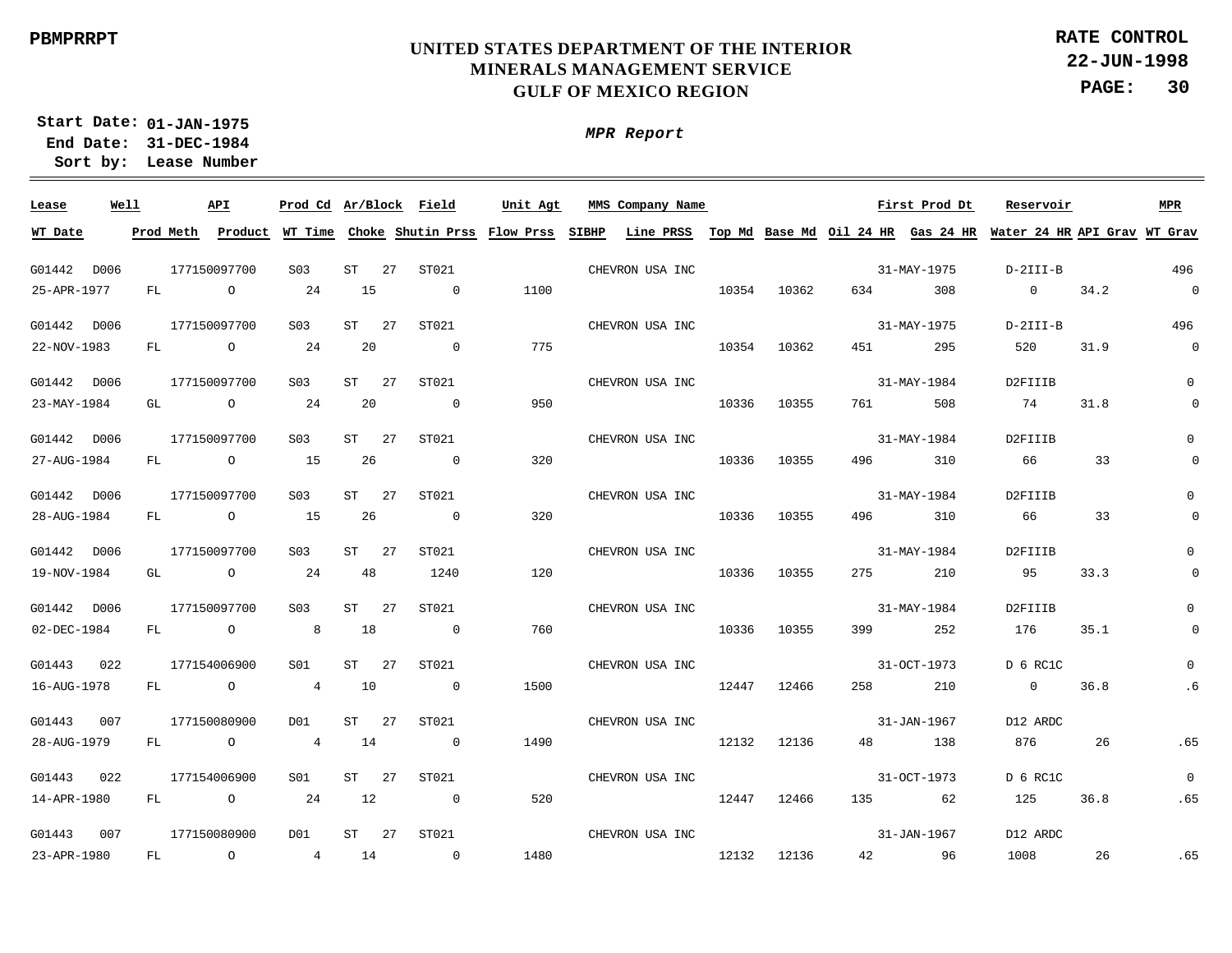**22-JUN-1998 PAGE: 31 RATE CONTROL**

**01-JAN-1975 Start Date: 31-DEC-1984 End Date: Lease Number Sort by:**

| Lease       | Well |      | API            | Prod Cd Ar/Block Field |                |    |                          | Unit Agt       | MMS Company Name                                                                                                                      |       |             |          | First Prod Dt     | Reservoir       |                | MPR                      |
|-------------|------|------|----------------|------------------------|----------------|----|--------------------------|----------------|---------------------------------------------------------------------------------------------------------------------------------------|-------|-------------|----------|-------------------|-----------------|----------------|--------------------------|
| WT Date     |      |      |                |                        |                |    |                          |                | Prod Meth Product WT Time Choke Shutin Prss Flow Prss SIBHP Line PRSS Top Md Base Md Oil 24 HR Gas 24 HR Water 24 HR API Grav WT Grav |       |             |          |                   |                 |                |                          |
| G01443      | 022  |      | 177154006900   | S01                    | ST 27          |    | ST021                    |                | CHEVRON USA INC                                                                                                                       |       |             |          | 31-OCT-1973       | D 6 RC1C        |                | $\Omega$                 |
| 05-JUN-1980 |      | FL   | $\overline{a}$ | 4                      | 12             |    | $\sim$ 0                 | 550            |                                                                                                                                       | 12447 | 12466       |          | 144 66            | 120             | 36.8           | .65                      |
| G01443 022  |      |      | 177154006900   | S01                    | $ST$ 27        |    | ST021                    |                | CHEVRON USA INC                                                                                                                       |       |             |          | $31 - OCT - 1973$ | D 6 RC1C        |                | $\overline{0}$           |
| 23-JUL-1980 |      | FL   | $\overline{a}$ | $\overline{4}$         | 12             |    | $\overline{\phantom{0}}$ | 540            |                                                                                                                                       | 12447 | 12466       |          | 150 60            | 126             | 36.8           | .65                      |
| G01443 022  |      |      | 177154006900   | S01                    | ST             | 27 | ST021                    |                | CHEVRON USA INC                                                                                                                       |       |             |          | 31-OCT-1973       | D 6 RC1C        |                | $\overline{0}$           |
| 03-JUN-1982 |      | FL   | $\overline{O}$ | 4 12                   |                |    | $\overline{0}$           | 350            |                                                                                                                                       | 12447 | 12466       |          | 72 60             | 108             | 36.8           | .65                      |
| G01443 007  |      |      | 177150080900   | DO1                    | ST             | 27 | ST021                    |                | CHEVRON USA INC                                                                                                                       |       |             |          | 31-JAN-1967       | D12 ARDC        |                |                          |
| 05-JUN-1982 |      | FL   | $\overline{O}$ | 4 12                   |                |    | $\overline{0}$           | 1575           |                                                                                                                                       | 12132 | 12136       |          | 42 96             | 708             | 26             | .65                      |
| G01443 022  |      |      | 177154006900   | S01                    | $ST$ 27        |    | ST021                    |                | CHEVRON USA INC                                                                                                                       |       |             |          | 31-OCT-1973       | D 6 RC1C        |                | $\overline{0}$           |
| 10-JUL-1983 |      | GL   | $\circ$        | $6\overline{6}$        | 32             |    | $\overline{0}$           | $\overline{0}$ |                                                                                                                                       | 12447 | 12466       |          | 88 108            | 312             | 36.8           | .65                      |
| G01443 022  |      |      | 177154006900   | S01                    | $ST$ 27        |    | ST021                    |                | CHEVRON USA INC                                                                                                                       |       |             |          | 31-OCT-1973       | D 6 RC1C        |                | $\overline{0}$           |
| 13-SEP-1983 |      |      | GL O           | $\overline{4}$         | 32             |    | $\overline{0}$           | $\overline{0}$ |                                                                                                                                       |       | 12447 12466 |          | 144 173           | 336             | 36.8           | .65                      |
| G01443 022  |      |      | 177154006900   | S01                    | $ST$ 27        |    | ST021                    |                | CHEVRON USA INC                                                                                                                       |       |             |          | 31-OCT-1973       | D 6 RC1C        |                | $\overline{0}$           |
| 21-FEB-1984 |      |      | GL O           | $\overline{4}$         | 32             |    | $\overline{0}$           | $\Omega$       |                                                                                                                                       |       | 12447 12466 |          | 150 183           | 390             | 36.8           | .65                      |
| G01569 B006 |      |      | 177154028200   | S02                    | ST 185         |    | ST185                    | 891012335      | LLECO HOLDINGS INC.                                                                                                                   |       |             |          | 30-SEP-1981       | $B-6$           |                | 443                      |
| 28-SEP-1981 |      | FL . | $\mathbb{G}$   | 2.4                    | 64             |    | $\overline{0}$           | 2150           |                                                                                                                                       |       | 11043 11063 | $\Omega$ | 2700              | $\overline{9}$  | $\Omega$       | $\overline{\phantom{0}}$ |
| G01569 B005 |      |      | 177154027600   | S01                    | ST 185         |    | ST185                    | 891012335      | LLECO HOLDINGS INC.                                                                                                                   |       |             |          | 29-FEB-1980       | C <sub>1</sub>  |                | $\mathbf{0}$             |
| 10-OCT-1983 |      | FL   | <b>G</b>       | 24                     | $\overline{0}$ |    | 2200                     | 1650           |                                                                                                                                       | 9495  | 9592        | 25       | 8000              | $6\overline{6}$ | $\overline{0}$ | $\overline{0}$           |
| G01569 B002 |      |      | 177154026500   | S01                    | ST 185         |    | ST185                    | 891012335      | LLECO HOLDINGS INC.                                                                                                                   |       |             |          | $31 - DEC - 1979$ | C <sub>1</sub>  |                | 3486                     |
| 01-NOV-1983 |      | FL   | $\mathbb G$    | 24                     | $\overline{0}$ |    | 2000                     | 1750           |                                                                                                                                       | 9582  | 9713        | 70       | 12000             | $\sim$ 0        | $\overline{0}$ | $\overline{0}$           |
| G01569 B003 |      |      | 177154027000   | S01                    | ST 185         |    | ST185                    | 891012335      | LLECO HOLDINGS INC.                                                                                                                   |       |             |          | 31-DEC-1979       | C <sub>1</sub>  |                | $\Omega$                 |
| 05-NOV-1983 |      |      | FL G           | 24                     | $\overline{0}$ |    | 2200                     | 2100           | 10006 10113                                                                                                                           |       |             |          | 25 7300           | $\sim$ 0        | $\Omega$       | $\mathbf 0$              |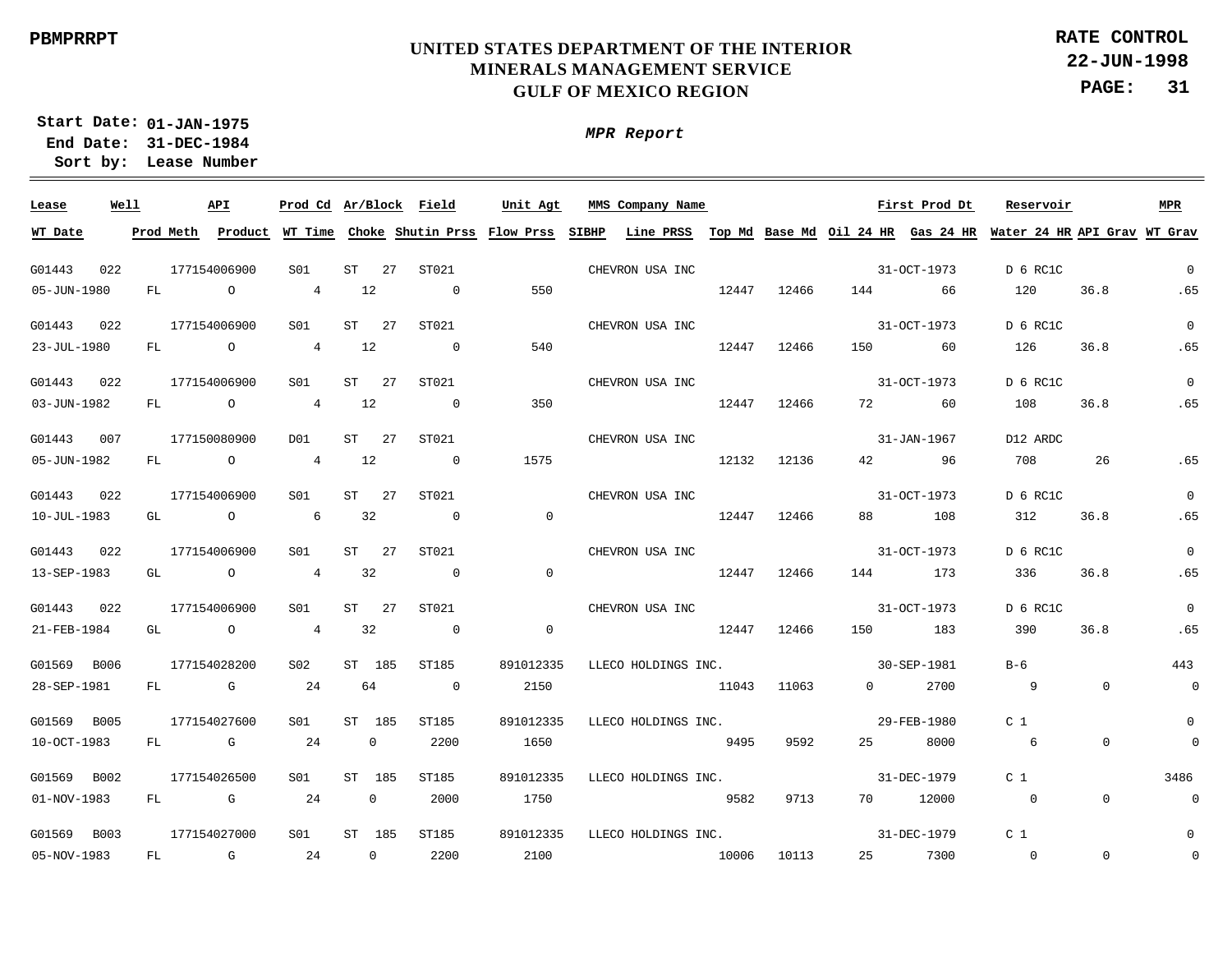**22-JUN-1998 PAGE: 32 RATE CONTROL**

**01-JAN-1975 Start Date: 31-DEC-1984 End Date: Lease Number Sort by:**

*MPR Report*

<u> 1989 - Andrea Andrea Andrea Andrea Andrea Andrea Andrea Andrea Andrea Andrea Andrea Andrea Andrea Andrea Andr</u>

| Lease       | Well |      | API          |     |                | Prod Cd Ar/Block Field | Unit Agt  | MMS Company Name                                                                                                                      |             |             |    | First Prod Dt     | Reservoir       |                | <b>MPR</b>               |
|-------------|------|------|--------------|-----|----------------|------------------------|-----------|---------------------------------------------------------------------------------------------------------------------------------------|-------------|-------------|----|-------------------|-----------------|----------------|--------------------------|
| WT Date     |      |      |              |     |                |                        |           | Prod Meth Product WT Time Choke Shutin Prss Flow Prss SIBHP Line PRSS Top Md Base Md Oil 24 HR Gas 24 HR Water 24 HR API Grav WT Grav |             |             |    |                   |                 |                |                          |
| G01569 B004 |      |      | 177154027300 | S01 | ST 185         | ST185                  | 891012335 | LLECO HOLDINGS INC.                                                                                                                   |             |             |    | 29-FEB-1980       | C <sub>1</sub>  |                | 2259                     |
| 10-NOV-1983 |      | FL   | G            | 24  | $\mathbf{0}$   | 2200                   | 2000      |                                                                                                                                       | 9358        | 9421        | 35 | 11000             | 24              | $\Omega$       | $\overline{\phantom{0}}$ |
| G01569 A004 |      |      | 177154007101 | S01 | ST 185         | ST185                  | 891012335 | LLECO HOLDINGS INC.                                                                                                                   |             |             |    | $30 - NOV - 1975$ | 12500           |                | $\overline{0}$           |
| 11-NOV-1983 |      | FL G |              | 24  | $\mathbf{0}$   | 3400                   | 3200      |                                                                                                                                       |             | 12510 12574 |    | 12 1210           | 12              | $\overline{0}$ | $\overline{0}$           |
| G01569 B007 |      |      | 177154030500 | S01 | ST 185         | ST185                  | 891012335 | LLECO HOLDINGS INC.                                                                                                                   |             |             |    | 31-DEC-1979       | B 6             |                | $\mathbf 0$              |
| 11-NOV-1983 |      | FL G |              | 24  | $\overline{0}$ | 3300                   | 3000      |                                                                                                                                       |             | 11012 11052 |    | 20 4500           | $\overline{0}$  | $\Omega$       | $\overline{0}$           |
| G01569 B006 |      |      | 177154028200 | S02 | ST 185         | ST185                  | 891012335 | LLECO HOLDINGS INC.                                                                                                                   |             |             |    | 30-SEP-1981       | $B-6$           |                | 443                      |
| 12-NOV-1983 |      |      | FL G         | 24  | $\overline{0}$ | 2000                   | 1600      |                                                                                                                                       | 11043 11063 |             |    | 20 2750           | $\overline{0}$  | $\overline{0}$ | $\overline{\phantom{0}}$ |
| G01569 B001 |      |      | 177154018000 | DO1 | ST 185         | ST185                  | 891012335 | LLECO HOLDINGS INC.                                                                                                                   |             |             |    | 31-DEC-1979       | C <sub>1</sub>  |                | 2804                     |
| 12-DEC-1983 |      |      | FL G         | 24  | $\overline{0}$ | 2000                   | 1800      |                                                                                                                                       | 9102        | 9197        |    | 10 1900           | $\overline{0}$  | $\Omega$       | $\overline{\phantom{0}}$ |
| G01569 B002 |      |      | 177154026500 | S01 | ST 185         | ST185                  | 891012335 | LLECO HOLDINGS INC.                                                                                                                   |             |             |    | 31-DEC-1979       | C <sub>1</sub>  |                | 3486                     |
| 01-MAY-1984 |      | FL   | $\mathbb G$  | 24  | $\overline{0}$ | 2000                   | 1750      |                                                                                                                                       | 2582        | 9713        |    | 70 12000          | $\overline{0}$  | $\overline{0}$ | $\overline{\phantom{0}}$ |
| G01569 B003 |      |      | 177154027000 | S01 | ST 185         | ST185                  | 891012335 | LLECO HOLDINGS INC.                                                                                                                   |             |             |    | 31-DEC-1979       | C <sub>1</sub>  |                | $\Omega$                 |
| 05-MAY-1984 |      | FL   | $\mathbf G$  | 24  | $\Omega$       | 2200                   | 2100      |                                                                                                                                       | 10006       | 10113       | 25 | 7300              | $\overline{0}$  | $\Omega$       | $\overline{0}$           |
| G01569 B004 |      |      | 177154027300 | SO1 | ST 185         | ST185                  | 891012335 | LLECO HOLDINGS INC.                                                                                                                   |             |             |    | 29-FEB-1980       | C <sub>1</sub>  |                | 2259                     |
| 10-MAY-1984 |      | FL   | $\mathbb G$  | 24  | $\overline{0}$ | 2200                   | 2000      |                                                                                                                                       | 5358        | 9421        | 35 | 11000             | 24              | $\overline{0}$ | $\mathbf 0$              |
| G01569 B005 |      |      | 177154027600 | S01 | ST 185         | ST185                  | 891012335 | LLECO HOLDINGS INC.                                                                                                                   |             |             |    | 29-FEB-1980       | C <sub>1</sub>  |                | 0                        |
| 10-MAY-1984 |      | FL   | $\mathbb G$  | 24  | $\overline{0}$ | 2200                   | 1650      |                                                                                                                                       | 9495 9592   |             | 25 | 8000              | $6\overline{6}$ | $\Omega$       |                          |
| G01569 A004 |      |      | 177154007101 | S01 | ST 185         | ST185                  | 891012335 | LLECO HOLDINGS INC.                                                                                                                   |             |             |    | 30-NOV-1975       | 12500           |                | 0                        |
| 11-MAY-1984 |      |      | FL G         | 24  | $\overline{0}$ | 3400                   | 3200      |                                                                                                                                       | 12510 12574 |             |    | 12 1210           | 12              | $\overline{0}$ |                          |
| G01569 B007 |      |      | 177154030500 | SO1 | ST 185         | ST185                  | 891012335 | LLECO HOLDINGS INC.                                                                                                                   |             |             |    | 31-DEC-1979       | B 6             |                | $\Omega$                 |
| 11-MAY-1984 |      |      | FL G 24      |     | $\overline{0}$ | 3300                   | 3000      |                                                                                                                                       | 11012 11052 |             |    | 20 4500           | $\overline{0}$  | $\overline{0}$ | 0                        |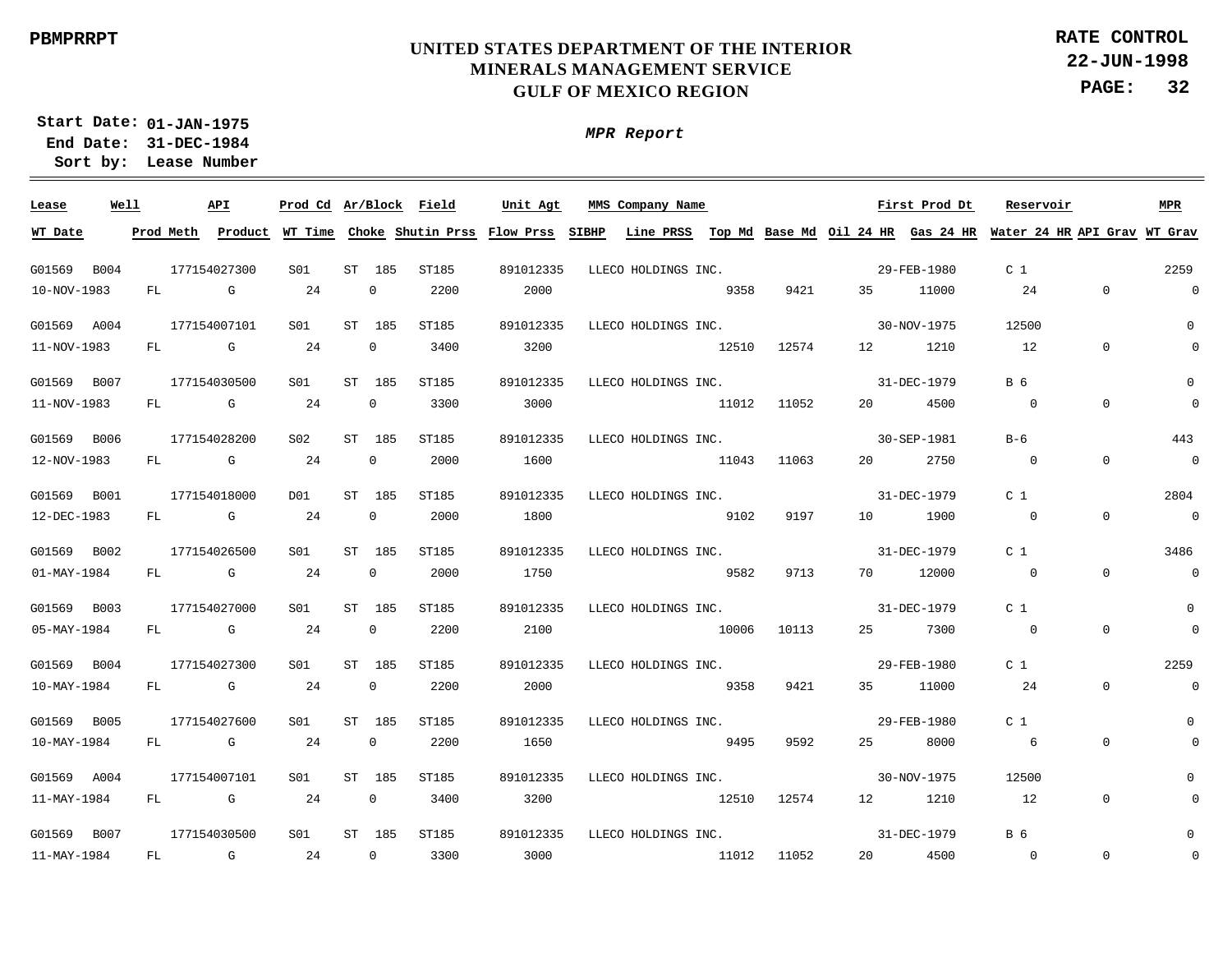**22-JUN-1998 PAGE: 33 RATE CONTROL**

**01-JAN-1975 Start Date: 31-DEC-1984 End Date: Lease Number Sort by:**

*MPR Report*

<u> 1989 - Andrea Andrea Andrea Andrea Andrea Andrea Andrea Andrea Andrea Andrea Andrea Andrea Andrea Andrea Andr</u>

| Lease       | Well |              | API          |     |                | Prod Cd Ar/Block Field | Unit Agt  | MMS Company Name                                                                                                                      |             |             |        | First Prod Dt | Reservoir      |                | <b>MPR</b>               |
|-------------|------|--------------|--------------|-----|----------------|------------------------|-----------|---------------------------------------------------------------------------------------------------------------------------------------|-------------|-------------|--------|---------------|----------------|----------------|--------------------------|
| WT Date     |      |              |              |     |                |                        |           | Prod Meth Product WT Time Choke Shutin Prss Flow Prss SIBHP Line PRSS Top Md Base Md Oil 24 HR Gas 24 HR Water 24 HR API Grav WT Grav |             |             |        |               |                |                |                          |
| G01569 B001 |      |              | 177154018000 | D01 | ST 185         | ST185                  | 891012335 | LLECO HOLDINGS INC. 31-DEC-1979                                                                                                       |             |             |        |               | C <sub>1</sub> |                | 2804                     |
| 12-MAY-1984 |      |              | FL G         | 24  | $\overline{0}$ | 2000                   | 1800      |                                                                                                                                       | 9102        | 9197        |        | 10 1900       | $\overline{0}$ | $\Omega$       | $\overline{0}$           |
| G01569 B006 |      | 177154028200 |              | S02 | ST 185         | ST185                  | 891012335 | LLECO HOLDINGS INC.                                                                                                                   |             |             |        | 30-SEP-1981   | $B-6$          |                | 443                      |
| 12-MAY-1984 |      |              | FL G         | 24  | $\overline{0}$ | 2000                   | 1600      |                                                                                                                                       |             | 11043 11063 |        | 20 2750       | $\overline{0}$ | $\Omega$       | $\overline{\phantom{0}}$ |
| G01569 B001 |      | 177154018000 |              | DO1 | ST 185         | ST185                  | 891012335 | LLECO HOLDINGS INC.                                                                                                                   |             |             |        | 31-DEC-1979   | C <sub>1</sub> |                | 2804                     |
| 14-SEP-1984 |      |              | FL G         | 24  | $\overline{0}$ | 2000                   | 1750      |                                                                                                                                       | 9102        | 9197        |        | 6 1500        | $\overline{0}$ | $\Omega$       | $\overline{\phantom{0}}$ |
| G01569 B002 |      |              | 177154026500 | S01 | ST 185         | ST185                  | 891012335 | LLECO HOLDINGS INC.                                                                                                                   |             |             |        | 31-DEC-1979   | C <sub>1</sub> |                | 3486                     |
| 14-SEP-1984 |      |              | FL G         | 24  | $\overline{0}$ | 2000                   | 2000      |                                                                                                                                       | 5582        | 9713        |        | 43 7600       | $\overline{0}$ | $\overline{0}$ | $\overline{\phantom{0}}$ |
| G01569 B003 |      |              | 177154027000 | S01 | ST 185         | ST185                  | 891012335 | LLECO HOLDINGS INC.                                                                                                                   |             |             |        | 31-DEC-1979   | C <sub>1</sub> |                | $\overline{0}$           |
| 15-SEP-1984 |      |              | FL G         | 24  | $\overline{0}$ | 2200                   | 1700      | 10006 10113                                                                                                                           |             |             |        | 14 5600       | $\overline{0}$ | $\overline{0}$ | $\overline{\mathbf{0}}$  |
| G01569 B004 |      |              | 177154027300 | S01 | ST 185         | ST185                  | 891012335 | LLECO HOLDINGS INC.                                                                                                                   |             |             |        | 29-FEB-1980   | C <sub>1</sub> |                | 2259                     |
| 15-SEP-1984 |      | FL           | $\mathbf G$  | 24  | $\overline{0}$ | 2200                   | 1900      | 9358                                                                                                                                  |             | 9421        |        | 94 4400       | $\overline{0}$ | $\Omega$       | $\overline{0}$           |
| G01569 B005 |      |              | 177154027600 | S01 | ST 185         | ST185                  | 891012335 | LLECO HOLDINGS INC.                                                                                                                   |             |             |        | 29-FEB-1980   | C <sub>1</sub> |                | $\Omega$                 |
| 16-SEP-1984 |      | FL           | $\mathbf G$  | 24  | $\overline{0}$ | 2200                   | 1500      | 9495                                                                                                                                  |             | 9592        |        | 18 4200       | $\overline{0}$ | $\Omega$       | $\overline{0}$           |
| G01569 B006 |      |              | 177154028200 | S02 | ST 185         | ST185                  | 891012335 | LLECO HOLDINGS INC.                                                                                                                   |             |             |        | 30-SEP-1981   | $B-6$          |                | 443                      |
| 16-SEP-1984 |      | FL           | $\mathbf G$  | 24  | $\overline{0}$ | 2000                   | 1250      | 11043 11063                                                                                                                           |             |             |        | 14 2000       | $\overline{0}$ | $\Omega$       | $\mathbf 0$              |
| G01569 A004 |      |              | 177154007101 | S01 | ST 185         | ST185                  | 891012335 | LLECO HOLDINGS INC.                                                                                                                   |             |             |        | 30-NOV-1975   | 12500          |                | $\mathbf{0}$             |
| 17-SEP-1984 |      |              | FL G         | 24  | $\overline{0}$ | 3500                   | 3300      |                                                                                                                                       | 12510 12574 |             |        | 10 1000       | $\sim$ 0       | $\overline{0}$ | $\overline{0}$           |
| G01569 B007 |      |              | 177154030500 | S01 | ST 185         | ST185                  | 891012335 | LLECO HOLDINGS INC.                                                                                                                   |             |             |        | 31-DEC-1979   | B 6            |                | 0                        |
| 17-SEP-1984 |      |              | FL G         | 24  | $\overline{0}$ | 3300                   | 2550      |                                                                                                                                       | 11012 11052 |             |        | 12 3000       | $\overline{0}$ | $\overline{0}$ |                          |
| G01901 B021 |      |              | 177254003300 | SO1 | SP 64          | SP065                  | 891012332 | OCEAN ENERGY INC                                                                                                                      |             |             |        | 31-JUL-1981   | G-G1 RASU      |                | 0                        |
| 23-JUN-1981 |      |              | FL 0 24      |     | 40             | $\sim$ 0               | 175       |                                                                                                                                       | 8440        | 8446        | 62 — 1 | 278           | 116            | 27.8           | $\overline{0}$           |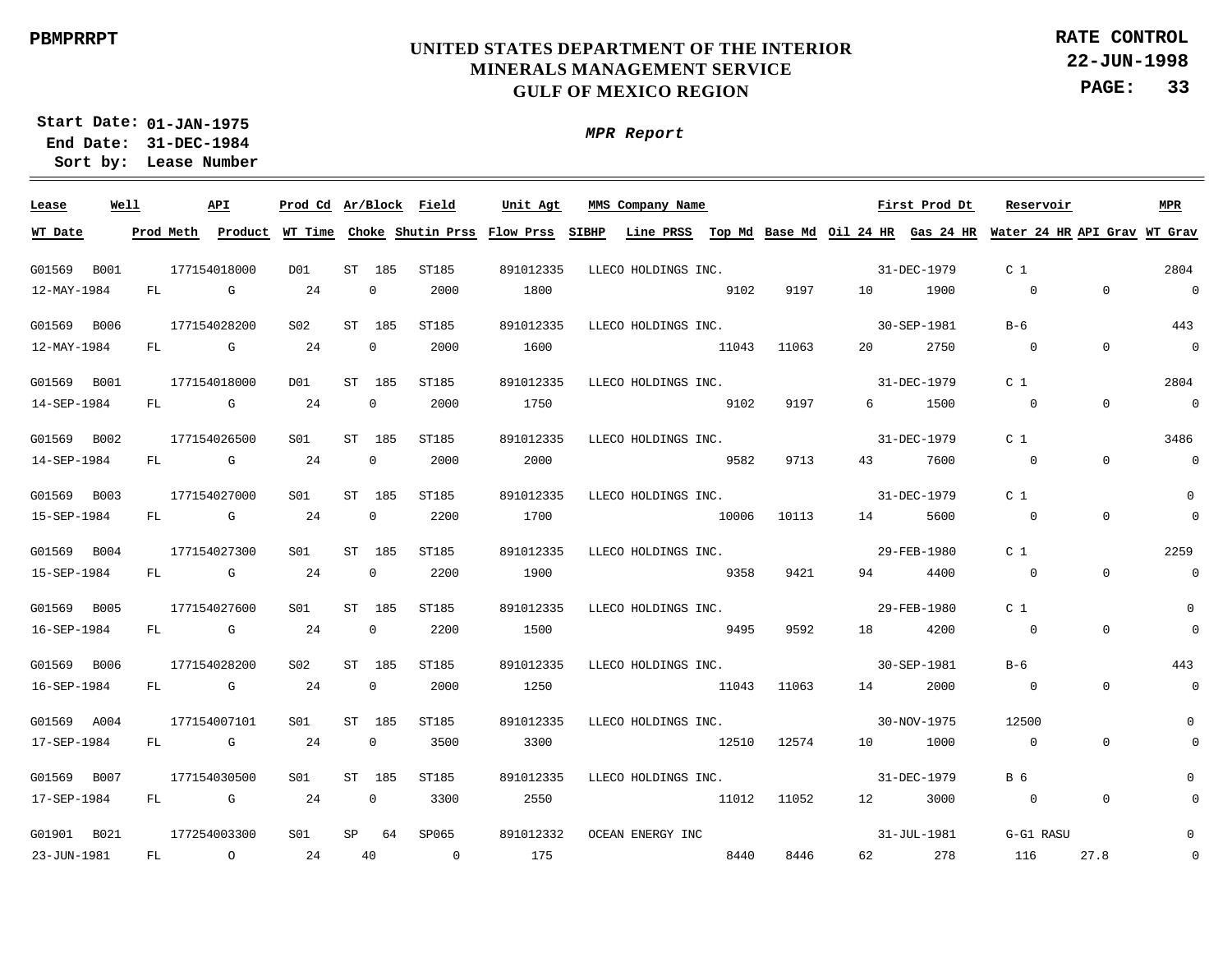*MPR Report*

**22-JUN-1998 PAGE: 34 RATE CONTROL**

**01-JAN-1975 Start Date: 31-DEC-1984 End Date:** 

**Lease Number Sort by:**

| Lease        | Well |           | API                                                                                                                                                                                                                            | Prod Cd Ar/Block |    |                | Field | Unit Agt | MMS Company Name |       |             |     | First Prod Dt                                                                                                               | Reservoir       |                | <b>MPR</b>               |
|--------------|------|-----------|--------------------------------------------------------------------------------------------------------------------------------------------------------------------------------------------------------------------------------|------------------|----|----------------|-------|----------|------------------|-------|-------------|-----|-----------------------------------------------------------------------------------------------------------------------------|-----------------|----------------|--------------------------|
| WT Date      |      | Prod Meth |                                                                                                                                                                                                                                |                  |    |                |       |          |                  |       |             |     | Product WT Time Choke Shutin Prss Flow Prss SIBHP Line PRSS Top Md Base Md Oil 24 HR Gas 24 HR Water 24 HR API Grav WT Grav |                 |                |                          |
| G01960 A001D |      |           | 177154009400                                                                                                                                                                                                                   | D02              |    | ST 148         | ST176 |          | CHEVRON USA INC  |       |             |     | 30-JUN-1979                                                                                                                 | $K2/K4$ FBB     |                | $\overline{0}$           |
| 03-NOV-1983  |      | FL        | G                                                                                                                                                                                                                              | 24               |    | $\mathbf{0}$   | 3000  | 2400     |                  | 14984 | 15000       | 115 | 5800                                                                                                                        | $\mathbf 0$     | $\overline{0}$ | $\overline{0}$           |
| G01960 A004  |      |           | 177154039700                                                                                                                                                                                                                   | S01              |    | ST 148         | ST176 |          | CHEVRON USA INC  |       |             |     | 31-DEC-1981                                                                                                                 | $K2/K4$ FB3     |                | 9142                     |
| 03-NOV-1983  |      | FL        | <b>G</b> G                                                                                                                                                                                                                     | 24               |    | 0              | 2800  | 2200     |                  | 15724 | 16164       | 200 | 11200                                                                                                                       | $\overline{0}$  | $\overline{0}$ | $\overline{0}$           |
| G01960 A005  |      |           | 177154041100                                                                                                                                                                                                                   | S01              | ST | 148            | ST176 |          | CHEVRON USA INC  |       |             |     | 31-DEC-1981                                                                                                                 | K2 FB2          |                | 167                      |
| 04-NOV-1983  |      | FL        | <b>G</b> G                                                                                                                                                                                                                     | 24               |    | $\mathbf 0$    | 3000  | 2400     |                  | 15669 | 15740       | 250 | 14800                                                                                                                       | $\overline{0}$  | $\overline{0}$ | $\overline{\phantom{0}}$ |
| G01960 A002  |      |           | 177154013200                                                                                                                                                                                                                   | S01              | ST | 148            | ST176 |          | CHEVRON USA INC  |       |             |     | 28-FEB-1979                                                                                                                 | J FBD           |                | 4085                     |
| 06-NOV-1983  |      | FL        | discovered the control of the control of the control of the control of the control of the control of the control of the control of the control of the control of the control of the control of the control of the control of t | 24               |    | $\mathbf{0}$   | 4500  | 4150     |                  | 14264 | 14274       | 150 | 12200                                                                                                                       | $\overline{0}$  | $\overline{0}$ | $\overline{0}$           |
| G01960 A003  |      |           | 177154015800                                                                                                                                                                                                                   | S01              | ST | 148            | ST176 |          | CHEVRON USA INC  |       |             |     | 28-FEB-1979                                                                                                                 | $K2/K4$ FB3     |                | 3530                     |
| 07-NOV-1983  |      | FL        | $\mathbb G$                                                                                                                                                                                                                    | 24               |    | 0              | 2200  | 1500     |                  | 15220 | 15247       | 65  | 12700                                                                                                                       | $\overline{0}$  | $\overline{0}$ | $\overline{0}$           |
| G01960 A001D |      |           | 177154009400                                                                                                                                                                                                                   | D02              |    | ST 148         | ST176 |          | CHEVRON USA INC  |       |             |     | 30-JUN-1979                                                                                                                 | $K2/K4$ FBB     |                | $\mathbf{0}$             |
| 03-MAY-1984  |      | FL        | $\mathbb G$ and $\mathbb G$                                                                                                                                                                                                    | 24               |    | $\mathbf 0$    | 3000  | 2400     |                  | 14984 | 15000       | 115 | 5800                                                                                                                        | $\overline{0}$  | $\overline{0}$ | $\overline{0}$           |
| G01960 A004  |      |           | 177154039700                                                                                                                                                                                                                   | S01              |    | ST 148         | ST176 |          | CHEVRON USA INC  |       |             |     | 31-DEC-1981                                                                                                                 | $K2/K4$ FB3     |                | 9142                     |
| 03-MAY-1984  |      | FL        | <b>G</b> G                                                                                                                                                                                                                     | 24               |    | $\mathbf{0}$   | 2800  | 2200     |                  |       | 15724 16164 | 200 | 11200                                                                                                                       | $\overline{0}$  | $\overline{0}$ | $\overline{0}$           |
| G01960 A005  |      |           | 177154041100                                                                                                                                                                                                                   | SO1              |    | ST 148         | ST176 |          | CHEVRON USA INC  |       |             |     | 31-DEC-1981                                                                                                                 | K2 FB2          |                | 167                      |
| 04-MAY-1984  |      | FL        | $\mathbb{G}$                                                                                                                                                                                                                   | 24               |    | 0              | 3000  | 2400     |                  | 15669 | 15740       | 250 | 14800                                                                                                                       | $\overline{0}$  | $\overline{0}$ | $\overline{0}$           |
| G01960 A002  |      |           | 177154013200                                                                                                                                                                                                                   | S01              | ST | 148            | ST176 |          | CHEVRON USA INC  |       |             |     | 28-FEB-1979                                                                                                                 | J FBD           |                | 4085                     |
| 06-MAY-1984  |      | FL.       | G                                                                                                                                                                                                                              | 24               |    | $\mathbf 0$    | 4500  | 4150     |                  | 14264 | 14274       | 150 | 12200                                                                                                                       | $\overline{0}$  | $\Omega$       | $\sim$ 0                 |
| G01960 A003  |      |           | 177154015800                                                                                                                                                                                                                   | S01              |    | ST 148         | ST176 |          | CHEVRON USA INC  |       |             |     | 28-FEB-1979                                                                                                                 | $K2/K4$ FB3     |                | 3530                     |
| 07-MAY-1984  |      | FL        | G                                                                                                                                                                                                                              | 24               |    | 0              | 2200  | 1500     |                  | 15220 | 15247       | 65  | 12700                                                                                                                       | $\overline{0}$  | $\overline{0}$ | $\overline{0}$           |
| G01960 A001D |      |           | 177154009400                                                                                                                                                                                                                   | D02              |    | ST 148         | ST176 |          | CHEVRON USA INC  |       |             |     | 30-JUN-1979                                                                                                                 | $K2/K4$ FBB     |                | $\mathsf{O}\xspace$      |
| 27-OCT-1984  |      | FL        | $\mathbb G$                                                                                                                                                                                                                    | 24               |    | $\overline{0}$ | 2550  | 1775     |                  | 14984 | 15000       |     | 61 2300                                                                                                                     | $7\overline{ }$ | $\mathbf 0$    | $\,0\,$                  |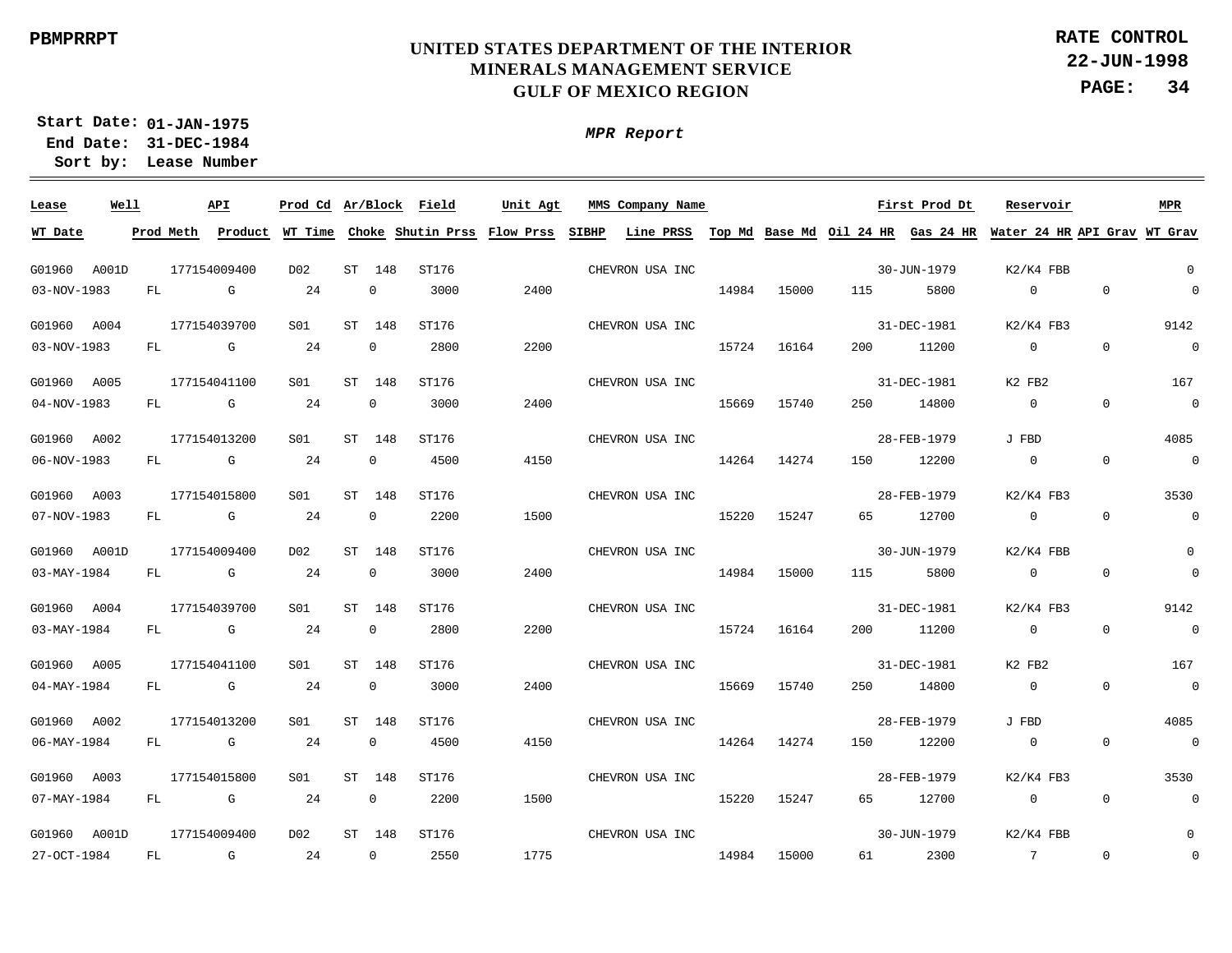**22-JUN-1998 PAGE: 35 RATE CONTROL**

**01-JAN-1975 Start Date: 31-DEC-1984 End Date: Lease Number Sort by:**

| Lease        | Well |           | API                                                                                                                                                                                                                            |                 |              | Prod Cd Ar/Block Field              | Unit Agt | MMS Company Name                                                                |       |             |          | First Prod Dt | Reservoir      |                | MPR                      |
|--------------|------|-----------|--------------------------------------------------------------------------------------------------------------------------------------------------------------------------------------------------------------------------------|-----------------|--------------|-------------------------------------|----------|---------------------------------------------------------------------------------|-------|-------------|----------|---------------|----------------|----------------|--------------------------|
| WT Date      |      | Prod Meth | Product                                                                                                                                                                                                                        |                 |              | WT Time Choke Shutin Prss Flow Prss |          | SIBHP Line PRSS Top Md Base Md Oil 24 HR Gas 24 HR Water 24 HR API Grav WT Grav |       |             |          |               |                |                |                          |
| G01960 A002  |      |           | 177154013200                                                                                                                                                                                                                   | S01             | ST 148       | ST176                               |          | CHEVRON USA INC                                                                 |       |             |          | 28-FEB-1979   | J FBD          |                | 4085                     |
| 07-NOV-1984  |      | FL        | G                                                                                                                                                                                                                              | 24              | 0            | 4150                                | 1600     |                                                                                 | 14264 | 14274       | 207      | 10000         | $\overline{3}$ | $\Omega$       | $\overline{0}$           |
| G01960 A003  |      |           | 177154015800                                                                                                                                                                                                                   | S01             | ST 148       | ST176                               |          | CHEVRON USA INC                                                                 |       |             |          | 28-FEB-1979   | $K2/K4$ FB3    |                | 3530                     |
| 07-NOV-1984  |      | FL        | G                                                                                                                                                                                                                              | 24              | $\mathbf 0$  | 1325                                | 1050     |                                                                                 | 15220 | 15247       | 42       | 2838          | $\overline{3}$ | $\Omega$       | $\overline{0}$           |
| G01960 A005  |      |           | 177154041100                                                                                                                                                                                                                   | S01             | ST 148       | ST176                               |          | CHEVRON USA INC                                                                 |       |             |          | 31-DEC-1981   | K2 FB2         |                | 167                      |
| 07-NOV-1984  |      | FL        | and the control of the control of the control of the control of the control of the control of the control of the control of the control of the control of the control of the control of the control of the control of the cont | 24              | $\mathbf{0}$ | 1550                                | 1250     |                                                                                 | 15669 | 15740       | 103      | 7265          | 23             | $\Omega$       | $\overline{0}$           |
| G01960 A004  |      |           | 177154039700                                                                                                                                                                                                                   | S <sub>01</sub> | ST 148       | ST176                               |          | CHEVRON USA INC                                                                 |       |             |          | 31-DEC-1981   | $K2/K4$ FB3    |                | 9142                     |
| 17-NOV-1984  |      | FL        | <b>G</b>                                                                                                                                                                                                                       | 24              | 0            | 5500                                | 5350     |                                                                                 | 15724 | 16164       | 140      | 4730          | $\overline{7}$ | $\mathbf{0}$   | $\overline{0}$           |
| G02115 B017D |      |           | 177104030400                                                                                                                                                                                                                   | D02             | EI 330       | EI330                               |          | PENNZOIL EXPLORATION AND PRO                                                    |       |             |          | 30-NOV-1974   | $HB-1$         |                | 46                       |
| 07-MAY-1981  |      | GL        | $\overline{a}$                                                                                                                                                                                                                 | 24              | 64           | $\overline{0}$                      | 150      |                                                                                 | 5266  | 5274        |          | 51            | 380            | $\overline{0}$ | $\overline{0}$           |
| G02315       | 001  |           | 177074013300                                                                                                                                                                                                                   | S01             | SM 287       | SM009                               |          | CHEVRON USA INC                                                                 |       |             |          | 31-JUL-1976   | 17800          |                | 116                      |
| 05-AUG-1975  |      | FL        | $\mathbb G$                                                                                                                                                                                                                    | 2               | 999          | $\overline{0}$                      | 8490     |                                                                                 | 16514 | 16640       | 9648     | 110832        | $\overline{0}$ | 46.9           | $\overline{0}$           |
| G02315       | 001  |           | 177074013300                                                                                                                                                                                                                   | S01             | SM 287       | SM009                               |          | CHEVRON USA INC                                                                 |       |             |          | 31-JUL-1976   | 17800          |                | 116                      |
| 17-JUL-1979  |      | FL        | $\mathbf G$                                                                                                                                                                                                                    | $\overline{4}$  | 18           | $\overline{0}$                      | 5200     |                                                                                 | 16514 | 16640       | 378      | 6306          | 20             | 47.4           | .6                       |
| G02315       | 001  |           | 177074013300                                                                                                                                                                                                                   | S01             | SM 287       | SM009                               |          | CHEVRON USA INC                                                                 |       |             |          | 31-JUL-1976   | 17800          |                | 116                      |
| 29-JUL-1979  |      | FL        | <b>G</b>                                                                                                                                                                                                                       | $\overline{4}$  | 14           | $\overline{0}$                      | 8360     |                                                                                 | 16514 | 16640       | 570      | 6594          | $\overline{0}$ | 46.5           | $\overline{0}$           |
| G02315       | 001  |           | 177074013300                                                                                                                                                                                                                   | S01             | SM 287       | SM009                               |          | CHEVRON USA INC                                                                 |       |             |          | 31-JUL-1976   | 17800          |                | 116                      |
| 09-NOV-1980  |      | FL        | <b>G</b> G                                                                                                                                                                                                                     | 24              | 10           | $\overline{\phantom{0}}$            | 8810     |                                                                                 |       | 16514 16640 | 288 — 10 | 3839          | 60             | 43.9           | $\overline{\phantom{0}}$ |
| G02315       | 001  |           | 177074013300                                                                                                                                                                                                                   | S <sub>01</sub> | SM 287       | SM009                               |          | CHEVRON USA INC                                                                 |       |             |          | 31-JUL-1976   | 17800          |                | 116                      |
| 19-JAN-1981  |      | FL        | $\overline{G}$                                                                                                                                                                                                                 | $4\overline{ }$ | 13           | $\overline{\phantom{0}}$            | 7800     |                                                                                 |       | 16514 16640 |          | 5826          | $\overline{0}$ | 45.8           | .6                       |
| G02315       | 001  |           | 177074013300                                                                                                                                                                                                                   | SO1             | SM 287       | SM009                               |          | CHEVRON USA INC                                                                 |       |             |          | 31-JUL-1976   | 17800          |                | 116                      |
| 15-MAR-1982  |      | FL        | $\mathbb G$                                                                                                                                                                                                                    | $\overline{4}$  | 15           | $\overline{0}$                      | 4500     |                                                                                 | 16514 | 16640       | 294      | 5670          | $\overline{0}$ | 46.9           | .6                       |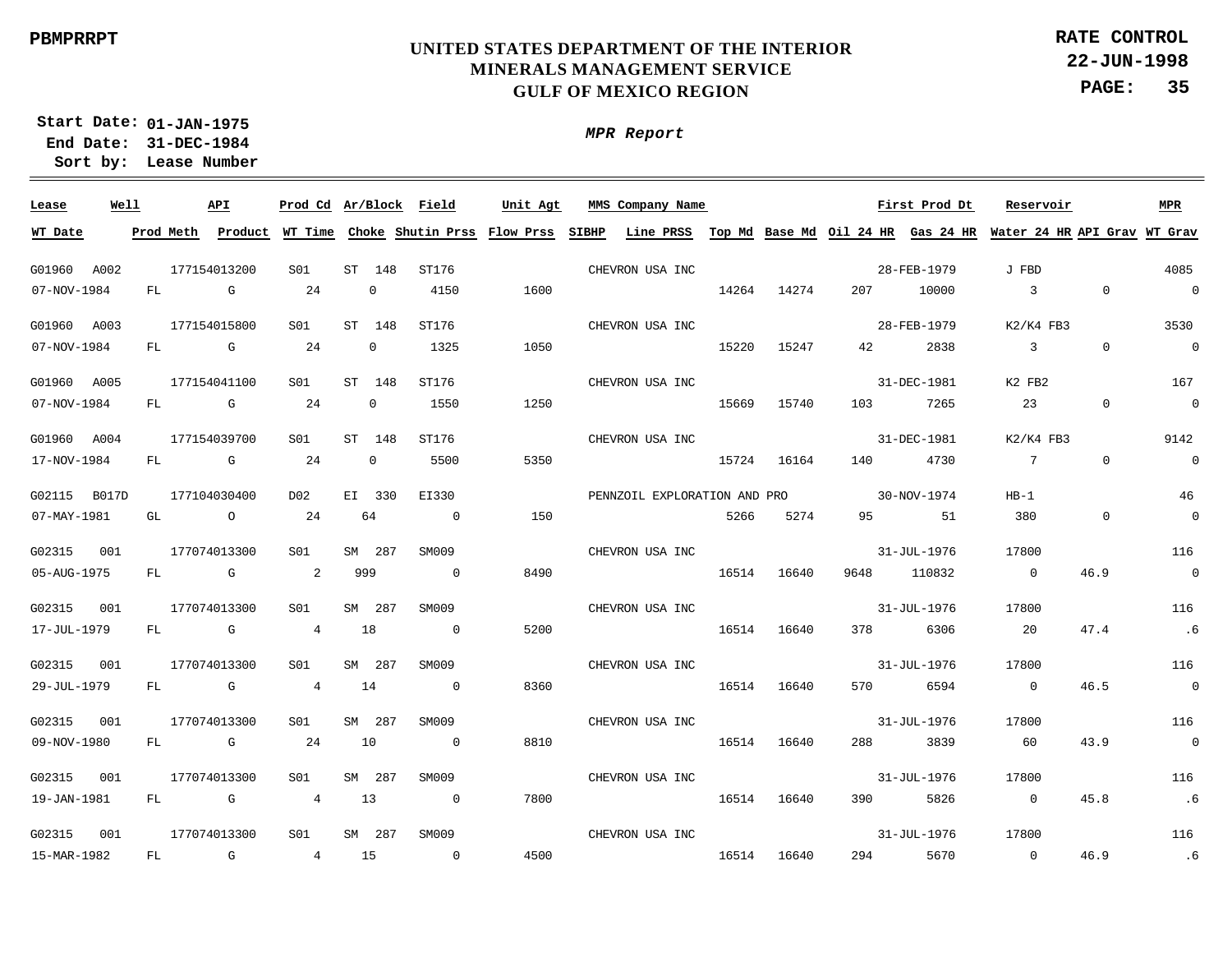**22-JUN-1998 PAGE: 36 RATE CONTROL**

**01-JAN-1975 Start Date: 31-DEC-1984 End Date: Lease Number Sort by:**

| Lease        | Well |           | API            | Prod Cd Ar/Block Field |        |                |                          | Unit Agt                                    | MMS Company Name                                                                   |       |       |         | First Prod Dt | Reservoir                  |             | <b>MPR</b>               |
|--------------|------|-----------|----------------|------------------------|--------|----------------|--------------------------|---------------------------------------------|------------------------------------------------------------------------------------|-------|-------|---------|---------------|----------------------------|-------------|--------------------------|
| WT Date      |      | Prod Meth |                |                        |        |                |                          | Product WT Time Choke Shutin Prss Flow Prss | SIBHP<br>Line PRSS Top Md Base Md Oil 24 HR Gas 24 HR Water 24 HR API Grav WT Grav |       |       |         |               |                            |             |                          |
| G02315       | 001  |           | 177074013300   | S01                    | SM 287 |                | SM009                    |                                             | CHEVRON USA INC                                                                    |       |       |         | 31-JUL-1976   | 17800                      |             | 116                      |
| 27-NOV-1982  |      | FL        | G              | 24                     |        | $\mathbf 0$    | $\overline{0}$           | 3860                                        |                                                                                    | 16514 | 16640 | 255     | 5942          | $\Omega$                   | $\mathbf 0$ | $\overline{0}$           |
| G02315       | 001  |           | 177074013300   | S01                    | SM 287 |                | SM009                    |                                             | CHEVRON USA INC                                                                    |       |       |         | 31-JUL-1976   | 17800                      |             | 116                      |
| 30-APR-1983  |      | FL        | G              | 24                     |        | $\mathbf{0}$   | $\overline{0}$           | 3500                                        |                                                                                    | 16514 | 16640 | 168     | 4609          | $\Omega$                   | $\mathbf 0$ | $\overline{0}$           |
| G02315       | 001  |           | 177074013300   | S01                    | SM 287 |                | SM009                    |                                             | CHEVRON USA INC                                                                    |       |       |         | 31-JUL-1976   | 17800                      |             | 116                      |
| 31-OCT-1983  |      | FL        | <b>G</b> G     | 24                     |        | 0              | $\overline{0}$           | 2050                                        |                                                                                    | 16514 | 16640 | 188     | 6848          | 12                         | $\mathbf 0$ | $\overline{0}$           |
| G02315       | 001  |           | 177074013300   | S01                    | SM 287 |                | SM009                    |                                             | CHEVRON USA INC                                                                    |       |       |         | 31-JUL-1976   | 17800                      |             | 116                      |
| 29-DEC-1983  |      | FL        | $\mathbb G$    | $4\overline{ }$        | 26     |                | $\overline{\phantom{0}}$ | 2050                                        |                                                                                    | 16514 | 16640 | 186 180 | 6846          | $\overline{0}$             | 46.9        | .6                       |
| G02315       | 001  |           | 177074013300   | S01                    | SM 287 |                | SM009                    |                                             | CHEVRON USA INC                                                                    |       |       |         | 31-JUL-1976   | 17800                      |             | 116                      |
| 17-APR-1984  |      | FL        | $\mathbb G$    | 24                     |        | $\overline{0}$ | $\overline{0}$           | 1590                                        |                                                                                    | 16514 | 16640 | 120     | 5885          | 15                         | $\mathbf 0$ | $\overline{0}$           |
| G02316 CA003 |      |           | 177074027700   | DO1                    | SM 288 |                | SM009                    |                                             | CHEVRON USA INC                                                                    |       |       |         | 31-MAY-1979   | 16100 SD                   |             | 369                      |
| 12-OCT-1978  |      | FL        | $\overline{a}$ | 2                      | 999    |                | $\overline{0}$           | 1935                                        |                                                                                    | 13940 | 13970 | 199     | 115           | $\overline{0}$             | 37.1        | $\overline{0}$           |
| G02316 CA002 |      |           | 177074009500   | S01                    | SM 288 |                | SM009                    |                                             | CHEVRON USA INC                                                                    |       |       |         | 31-MAY-1979   | 17800                      |             | 3695                     |
| 13-MAR-1979  |      | FL        | $\mathbb G$    | 2                      | 999    |                | $\overline{0}$           | 5560                                        |                                                                                    | 15889 | 16007 | 372     | 7562          | $\overline{0}$             | 44.3        | .6                       |
| G02316 CA003 |      |           | 177074027700   | D01                    | SM 288 |                | SM009                    |                                             | CHEVRON USA INC                                                                    |       |       |         | 31-MAY-1979   | 16100 SD                   |             | 369                      |
| 21-MAY-1979  |      | FL        | $\circ$        | $4\overline{ }$        |        | 8              | $\overline{0}$           | 1740                                        |                                                                                    | 13940 | 13970 | 190     | 210           | 10                         | 45.7        | $\overline{\phantom{0}}$ |
| G02316 CA003 |      |           | 177074027700   | D01                    | SM 288 |                | SM009                    |                                             | CHEVRON USA INC                                                                    |       |       |         | 31-MAY-1979   | 16100 SD                   |             | 369                      |
| 28-MAY-1979  |      | FL        | $\overline{a}$ | $4\overline{ }$        |        | 8              | $\overline{0}$           | 2100                                        |                                                                                    | 13940 | 13970 | 2370    | 480           | $\overline{\phantom{a}}$ 3 | 36.5        | $\overline{0}$           |
| G02316 CA002 |      |           | 177074009500   | S01                    | SM 288 |                | SM009                    |                                             | CHEVRON USA INC                                                                    |       |       |         | 31-MAY-1979   | 17800                      |             | 3695                     |
| 29-MAY-1979  |      | FL        | $\mathbb G$    | $4\overline{ }$        | 32     |                | $\overline{0}$           | 3800                                        |                                                                                    | 15889 | 16007 |         | 570 10872     | 50                         | 46.2        | .6                       |
| G02316 CA003 |      |           | 177074027700   | DO1                    | SM 288 |                | SM009                    |                                             | CHEVRON USA INC                                                                    |       |       |         | 31-MAY-1979   | 16100 SD                   |             | 369                      |
| 09-DEC-1979  |      | FL        | $\circ$        | $4\overline{ }$        | 12     |                | $\overline{0}$           | 3200                                        |                                                                                    | 13940 | 13970 | 213     | 3120          | 498                        | 34.5        | $\overline{0}$           |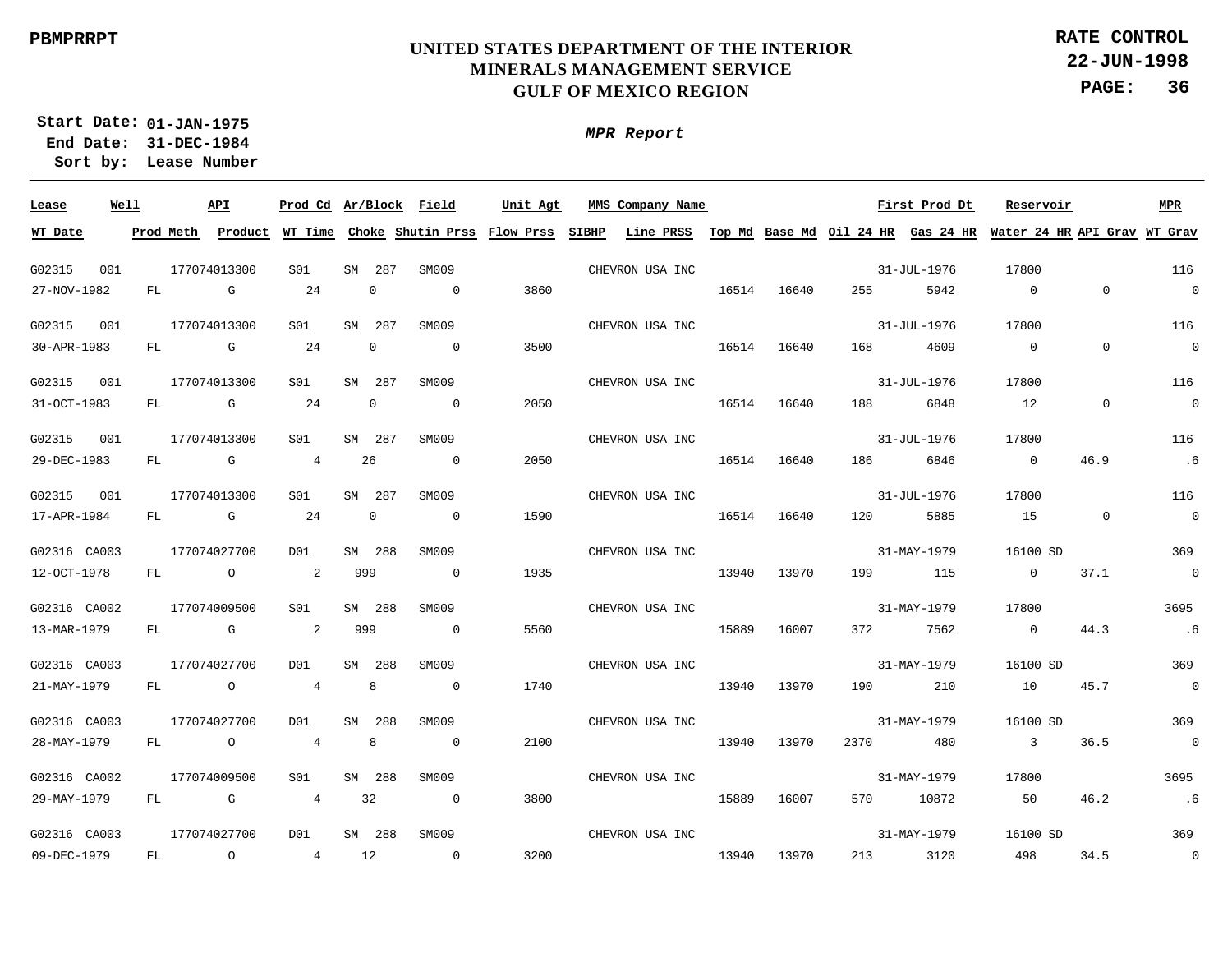*MPR Report*

**22-JUN-1998 PAGE: 37 RATE CONTROL**

**01-JAN-1975 Start Date: 31-DEC-1984 End Date:** 

**Lease Number Sort by:**

G02316 CA002 G02316 CA002 G02316 CA003 G02316 CA002 G02316 CB001 G02316 CB001 G02316 CA002 G02316 CB001 G02316 CA002 G02316 CA002 G02316 CB001 **Lease Well** 177074009500 177074009500 177074027700 177074009500 177074032200 177074032200 177074009500 177074032200 177074009500 177074009500 177074032200 **API** SM 288 SM 288 SM 288  $<sub>SM</sub>$ </sub> SM 288 SM 288 SM SM  $<sub>cm</sub>$ </sub> SM **CM Ar/Block Prod Cd MMS Company Name** 288 288 288 288 288 288 SM009 SM009 SM009 SM009 SM009 SM009 SM009 SM009 SM009 SM009 SM009 **Field Unit Agt** 31-MAY-1979 31-MAY-1979 31-MAY-1979 31-MAY-1979 31-MAR-1982 31-MAR-1982 31-MAY-1979 31-MAR-1982 31-MAY-1979 31-MAY-1979 31-MAR-1982 **First Prod Dt** 17800 17800 16100 SD 17800 12200 A 12200 A 17800 12200 A 17800 17800 12200 A **Reservoir** 3695 3695 369 3695 1558 1558 3695 1558 3695 3695 1558 **MPR**  $01 - JAN - 1980$ 23-NOV-1980 07-APR-1981 11-MAR-1982 21-JUL-1982 06-NOV-1982 21-NOV-1982 13-MAY-1983 07-JUN-1983 13-OCT-1983 14-OCT-1983 **WT Date** FL. FL. FL. FL. FL FL. FL. FL. FL FL FL **Prod Meth Product** G  $\Gamma$  $\Omega$ G G G  $G$ G G G G 4 4 4 4 4  $24$ 24  $24$ 24 24 24 **WT Time Choke Shutin Prss Flow Prss SIBHP Line PRSS Top Md Base Md Oil 24 HR Gas 24 HR Water 24 HR API Grav WT Grav** 999 32 999 26 12  $\Omega$  $\Omega$  $\Omega$ 0 0 0  $\Omega$  $\Omega$  $\Omega$  $\Omega$  $\Omega$  $\Omega$ 2600  $\Omega$  $\Omega$  $\Omega$  $\Omega$ 3250 1600 2950 1800 3950 3650 1540 3725 1520 1510 3475 15889 15889 13940 15889 12300 12300 15889 12300 15889 15889 12300 16007 16007 13970 16007 12366 12366 16007 12366 16007 16007 12366 444 204 335 155 78 50 130 59 129 102 65 8706 9048 2832 5970 4320 3560 5203 3550 5174 4801 3517 12 24 781 10 30  $25$ 11 3 12 5  $\Omega$  $50$ 54.4 34.6 51.4 45.3  $\Omega$  $\Omega$  $\Omega$  $\Omega$  $\Omega$  $\Omega$ .6 .6  $\Omega$ .6 .6  $\Omega$  $\Omega$  $\Omega$  $\Omega$  $\Omega$  $\Omega$ CHEVRON USA INC CHEVRON USA INC CHEVRON USA INC CHEVRON USA INC CHEVRON USA INC CHEVRON USA INC CHEVRON USA INC CHEVRON USA INC CHEVRON USA INC CHEVRON USA INC CHEVRON USA INC S01 S01 D01  $S<sub>01</sub>$ S01 S01 S01  $S<sub>01</sub>$ S01 S01 S01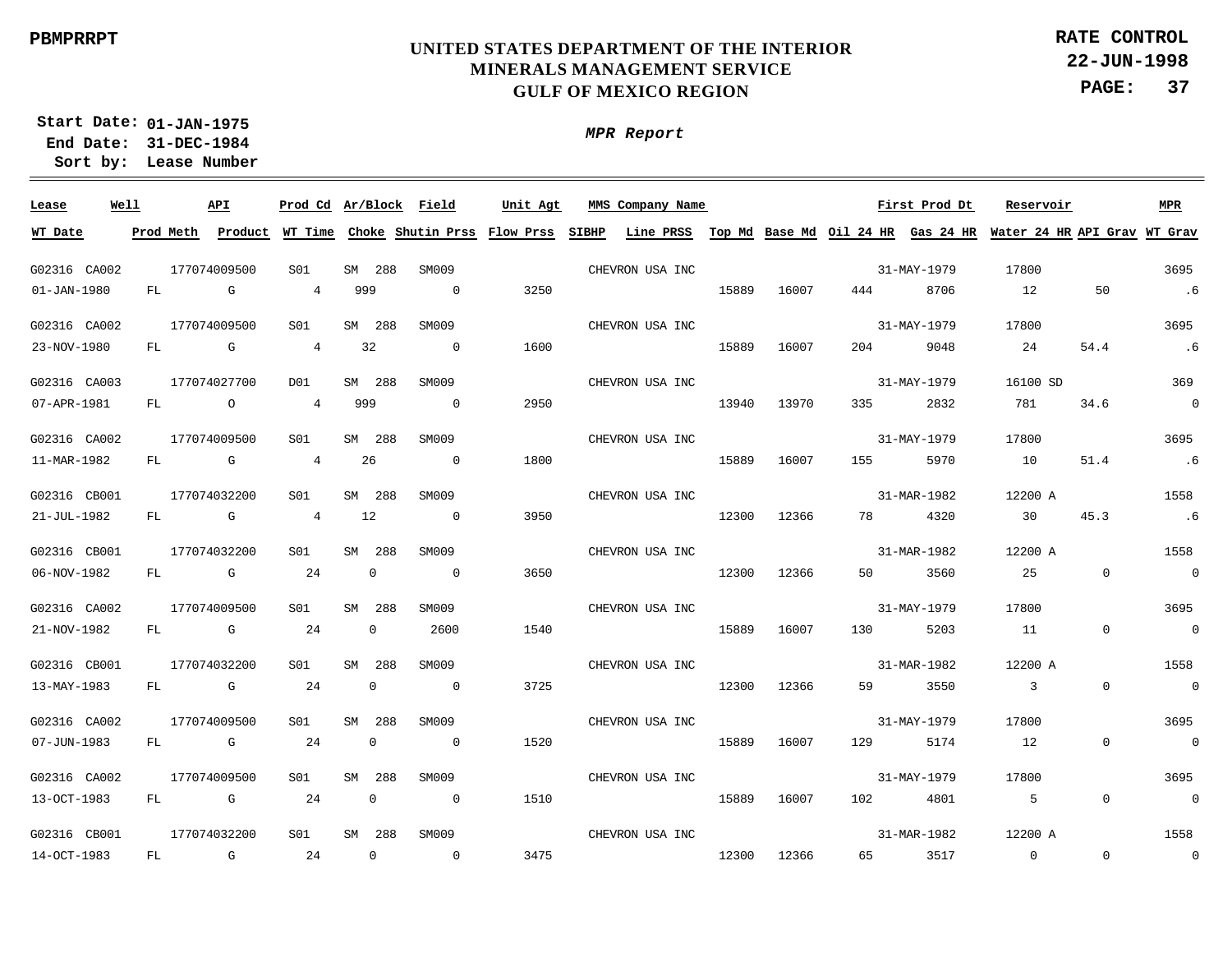**22-JUN-1998 PAGE: 38 RATE CONTROL**

**01-JAN-1975 Start Date: 31-DEC-1984 End Date: Lease Number Sort by:**

*MPR Report*

| Lease        | Well |           |                | API            |                |                |                | Prod Cd Ar/Block Field                                                                                              | Unit Agt  |  | MMS Company Name             |       |                              |                                                                                                                                                                                                                                 |                                | First Prod Dt     |                | Reservoir                      |                | <b>MPR</b>               |
|--------------|------|-----------|----------------|----------------|----------------|----------------|----------------|---------------------------------------------------------------------------------------------------------------------|-----------|--|------------------------------|-------|------------------------------|---------------------------------------------------------------------------------------------------------------------------------------------------------------------------------------------------------------------------------|--------------------------------|-------------------|----------------|--------------------------------|----------------|--------------------------|
| WT Date      |      | Prod Meth |                | Product        |                |                |                | WT Time Choke Shutin Prss Flow Prss SIBHP Line PRSS Top Md Base Md Oil 24 HR Gas 24 HR Water 24 HR API Grav WT Grav |           |  |                              |       |                              |                                                                                                                                                                                                                                 |                                |                   |                |                                |                |                          |
| G02316 CB001 |      |           |                | 177074032200   | S01            |                | SM 288         | SM009                                                                                                               |           |  | CHEVRON USA INC              |       |                              |                                                                                                                                                                                                                                 |                                | 31-MAR-1982       | 12200 A        |                                |                | 1558                     |
| 25-MAY-1984  |      | FL.       |                | G              | 24             |                | $\Omega$       | $\Omega$                                                                                                            | 3125      |  |                              | 12300 | 12366                        |                                                                                                                                                                                                                                 | 65 — 1                         | 3758              | $5^{\circ}$    |                                | $\Omega$       | $\sim$ 0                 |
| G02316 CA002 |      |           |                | 177074009500   | S01            |                | SM 288         | SM009                                                                                                               |           |  | CHEVRON USA INC              |       |                              |                                                                                                                                                                                                                                 |                                | 31-MAY-1979       | 17800          |                                |                | 3695                     |
| 26-MAY-1984  |      | FL        | $\mathbb G$    |                | 24             |                | $\mathbf 0$    | $\Omega$                                                                                                            | 1400      |  |                              | 15889 | 16007                        | 118                                                                                                                                                                                                                             |                                | 4395              | 15             |                                | $\overline{0}$ | $\sim$ 0                 |
| G02549 A003D |      |           |                | 177024020100   | D02            | WС             | 507            | WC507                                                                                                               |           |  | AVIARA ENERGY CORPORATION    |       |                              |                                                                                                                                                                                                                                 |                                | 31-DEC-1980       | $J-3$          |                                |                | 3630                     |
| 29-DEC-1980  |      | FL        | $\mathbb G$    |                | 24             | 64             |                | $\overline{0}$                                                                                                      | 1900      |  |                              | 10027 | 10045                        |                                                                                                                                                                                                                                 | $2 \left( \frac{1}{2} \right)$ | 1500              | $\overline{a}$ |                                | 50.2           | $\overline{\phantom{0}}$ |
| G02638 A060  |      |           |                | 608174016500   | S01            | МC             | 194            | MC194                                                                                                               | 891016931 |  | SHELL OFFSHORE INC           |       |                              |                                                                                                                                                                                                                                 |                                | 30-JUN-1982       | M RBC          |                                |                | 164                      |
| 27-DEC-1982  |      | FL        | $\mathbb G$    |                | $\overline{4}$ | 26             |                | $\overline{0}$                                                                                                      | 2875      |  | 9708                         |       | 9762                         | 840 — 100 — 100 — 100 — 100 — 100 — 100 — 100 — 100 — 100 — 100 — 100 — 100 — 100 — 100 — 100 — 100 — 100 — 100 — 100 — 100 — 100 — 100 — 100 — 100 — 100 — 100 — 100 — 100 — 100 — 100 — 100 — 100 — 100 — 100 — 100 — 100 — 1 |                                | 8328              | $\overline{0}$ |                                | 34.8           | $\overline{0}$           |
| G02638 A026  |      |           |                | 608174012500   | S01            | МC             | 194            | MC194                                                                                                               | 891016931 |  | SHELL OFFSHORE INC           |       |                              |                                                                                                                                                                                                                                 |                                | 31-MAR-1983       | J/J1           |                                |                | 188                      |
| 26-MAR-1983  |      |           | FL O           |                | $\overline{4}$ | 22             |                | $\overline{0}$                                                                                                      | 550       |  |                              | 10270 | 10402                        | 2646                                                                                                                                                                                                                            |                                | 2766              | $\overline{0}$ |                                | 37.5           | $\overline{0}$           |
| G02696 A011  |      |           |                | 427094031100   | S01            | HIA 531        |                | HI537A                                                                                                              |           |  | NEWFIELD EXPLORATION COMPANY |       |                              |                                                                                                                                                                                                                                 |                                | 31-AUG-1978       |                | BP-1 FBB                       |                | 37                       |
| 08-AUG-1978  |      | FL        | $\overline{O}$ |                | 24             |                | 9              | 2370                                                                                                                | 2186      |  |                              | 7979  | 8088                         |                                                                                                                                                                                                                                 |                                | 307 346           |                | $\overline{0}$                 | $\overline{0}$ | $\overline{\phantom{0}}$ |
| G02696 A012  |      |           |                | 427094027501   | SO1            |                | HIA 531        | HI537A                                                                                                              |           |  | NEWFIELD EXPLORATION COMPANY |       |                              |                                                                                                                                                                                                                                 |                                | 31-AUG-1990       |                | TP4 FBD1                       |                | 1200                     |
| 20-SEP-1978  |      |           |                | FL G           | 24             |                | 23             | $\overline{0}$                                                                                                      | 4300      |  |                              | 7907  | 8022                         | 384                                                                                                                                                                                                                             |                                | 17600             |                | $\overline{0}$                 | $\overline{0}$ | .5                       |
| G02696 A001  |      |           |                | 427094020700   | S01            |                | <b>HIA 531</b> | HI537A                                                                                                              |           |  |                              |       | NEWFIELD EXPLORATION COMPANY |                                                                                                                                                                                                                                 |                                | 30-NOV-1979       |                | BP-1 FBB                       |                | 396                      |
| 01-DEC-1979  |      | FL        | $\overline{0}$ |                | 24             | 18             |                | $\overline{0}$                                                                                                      | 750       |  |                              | 8059  | 8106                         | 243                                                                                                                                                                                                                             |                                | 210               |                | 24                             | 33.4           | $\sim$ 0                 |
| G02696 A011  |      |           |                | 427094031100   | S01            |                | <b>HIA 531</b> | HI537A                                                                                                              |           |  | NEWFIELD EXPLORATION COMPANY |       |                              |                                                                                                                                                                                                                                 |                                | 31-AUG-1978       |                | BP-1 FBB                       |                | 37                       |
| 25-DEC-1979  |      | FL        | $\overline{O}$ |                | 24             | 18             |                | $\overline{0}$                                                                                                      | 2000      |  |                              | 7979  | 8088                         | 1176                                                                                                                                                                                                                            |                                | 1050              |                | $\sim$ 1                       | 33             | .6                       |
| G02696 A011  |      |           |                | 427094031100   | S01            |                | <b>HIA 531</b> | HI537A                                                                                                              |           |  | NEWFIELD EXPLORATION COMPANY |       |                              |                                                                                                                                                                                                                                 |                                | 31-AUG-1978       |                | BP-1 FBB                       |                | 37                       |
| 28-DEC-1979  |      | FL        |                | $\overline{O}$ | 23             | 18             |                | $\sim$ 0                                                                                                            | 1925      |  |                              | 7979  | 8088                         | 1124                                                                                                                                                                                                                            |                                | 940               |                | 1                              | 34             | $\mathbf 0$              |
| G02696 A001  |      |           |                | 427094020700   | S01            |                | <b>HIA 531</b> | HI537A                                                                                                              |           |  | NEWFIELD EXPLORATION COMPANY |       |                              |                                                                                                                                                                                                                                 |                                | $30 - NOV - 1979$ |                | BP-1 FBB                       |                | 396                      |
| 04-FEB-1980  |      | FL        | $\overline{a}$ |                | 24             | $\overline{7}$ |                | $\overline{0}$                                                                                                      | 2200      |  | 8059                         |       | 8106                         | 137                                                                                                                                                                                                                             |                                | 250               |                | $2 \left( \frac{1}{2} \right)$ | 46.2           | .6                       |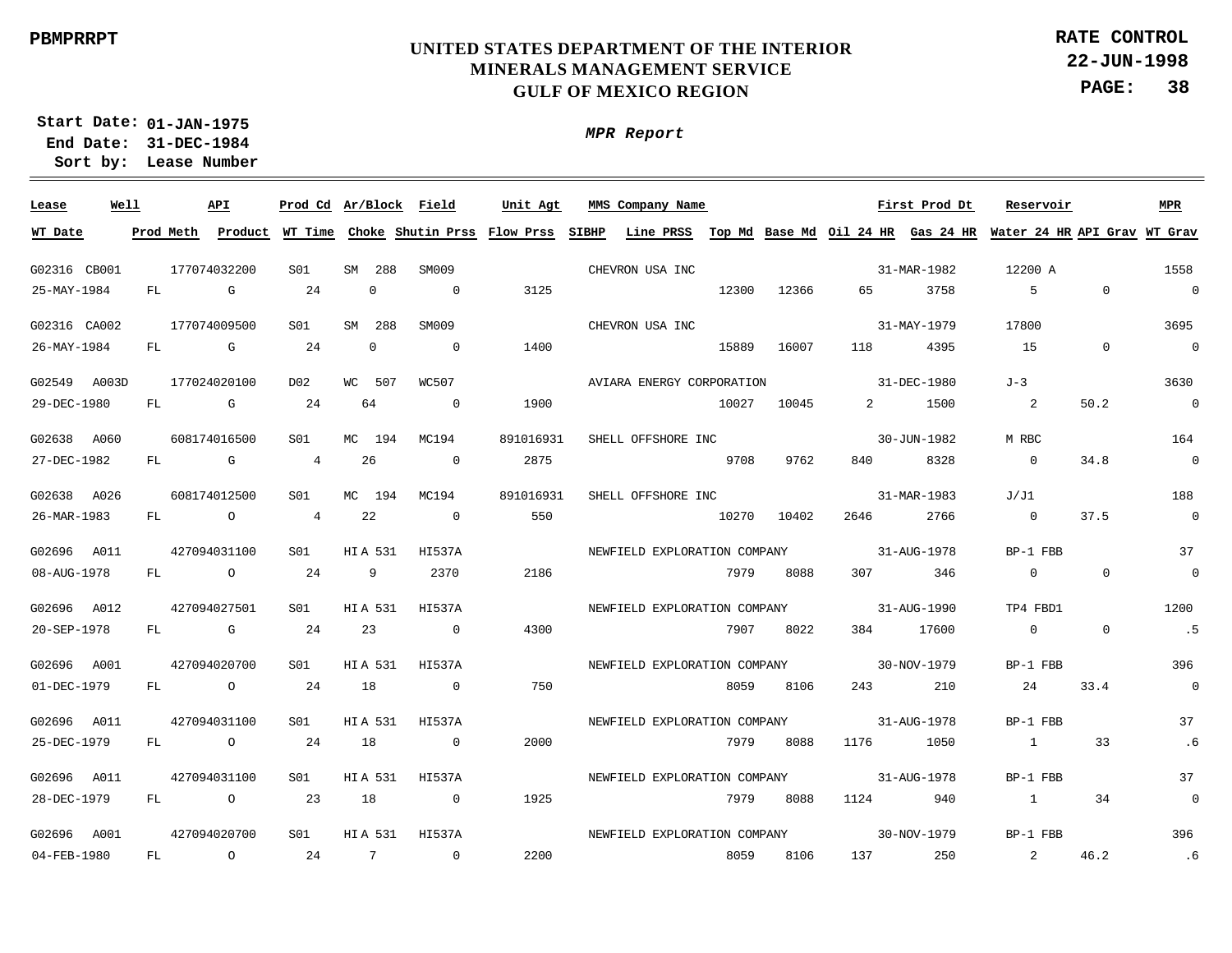*MPR Report*

**22-JUN-1998 PAGE: 39 RATE CONTROL**

**01-JAN-1975 Start Date: 31-DEC-1984 End Date:** 

**Lease Number Sort by:**

 $\frac{1}{2}$ **Lease Well API Ar/Block Prod Cd MMS Company Name Field Unit Agt First Prod Dt Reservoir MPR WT Date** <u>Prod Meth Product WT Time Choke Shutin Prss Flow Prss SIBHP Line PRSS Top Md Base Md Oil 24 HR Gas 24 HR Water 24 HR API Grav WT Grav</u> G02696 A001 427094020700 S01 HI A 531 HI537A NEWFIELD EXPLORATION COMPANY 30-NOV-1979 BP-1 FBB 396 35.5 30-MAR-1980  $FT.$ G  $24$ 11 3350 2810 8059 8106 516 1500  $\cap$  $\Omega$ 427094020700  $S<sub>01</sub>$ HI537A 30-NOV-1979 BP-1 FBB 396 G02696 A001 HI A 531 NEWFIELD EXPLORATION COMPANY 04-APR-1980 FL. O 10 13  $\Omega$ 2725 8059 8106 360 1875 1 34.5 .6 427094027501 S01 HI537A NEWFIELD EXPLORATION COMPANY 31-AUG-1990 TP4 FBD1 1200 G02696 A012 HI A 531 12-MAY-1980 FL. G  $24$ 18  $\Omega$ 4200 7907 8022  $\Omega$ 10000  $\Omega$  $\Omega$ .5 427094027501  $SO1$ HI537A NEWFIELD EXPLORATION COMPANY 31-AUG-1990 TP4 FBD1 1200 G02696 A012 HI A 531 19-MAY-1980 FL. G 12 999  $\Omega$ 4175 7907 8022 162 13100 8 50.4 .6 427094031100 S01 HI537A NEWFIELD EXPLORATION COMPANY 31-AUG-1978 BP-1 FBB 37 G02696 A011 HI A 531 24-AUG-1980 19.3  $24$  $\Omega$ 900 7979 8088 1041 995 88 29.9 FL.  $\cap$ .6 427094027501 S01 HI537A NEWFIELD EXPLORATION COMPANY 31-AUG-1990 TP4 FBD1 1200 G02696 A012 HI A 531 02-SEP-1980 FL. G 16 19  $\Omega$ 4000 7907 8022 158 9000  $\Omega$ 48.1 .6 31-AUG-1978 G02696 A011 427094031100  $S<sub>01</sub>$ HI A 531 HI537A NEWFIELD EXPLORATION COMPANY BP-1 FBB 37 04-SEP-1980 FL.  $\Omega$ 24 13 1500 1350 7979 8088 488 320  $\Omega$  $\Omega$  $\Omega$ 427094027501  $S<sub>01</sub>$ HI537A NEWFIELD EXPLORATION COMPANY  $31 - \Delta TIG - 1990$ TP4 FBD1 1200 G02696 A012 HI A 531 22-SEP-1980 FL. G 16  $26$  $\Omega$ 3400 7907 8022 309 13200  $\Omega$ 41.8 .6 G02696 A011 427094031100  $S<sub>01</sub>$ HI A 531 HI537A NEWFIELD EXPLORATION COMPANY 31-AUG-1978 BP-1 FBB 37 02-JUL-1981 FL  $\Omega$ 12 15  $\Omega$ 1150 7979 8088 480 360 6 32.8 .6 G02696 A001 427094020700 S01 HI A 531 HI537A NEWFIELD EXPLORATION COMPANY 30-JUN-1981 BP-1 FBB  $\Omega$ 16-JUL-1981 FL. O 4 10  $\Omega$ 2000 8065 8106 102 678 102 36.6 .6 31-AUG-1990 427094027501 S01HI537A NEWFIELD EXPLORATION COMPANY TP4 FBD1 1200 G02696 A012 HI A 531 25-JUL-1981 G 10 32  $\Omega$ 3700 7907 8022 100 4800  $\overline{0}$ 41 FL. .6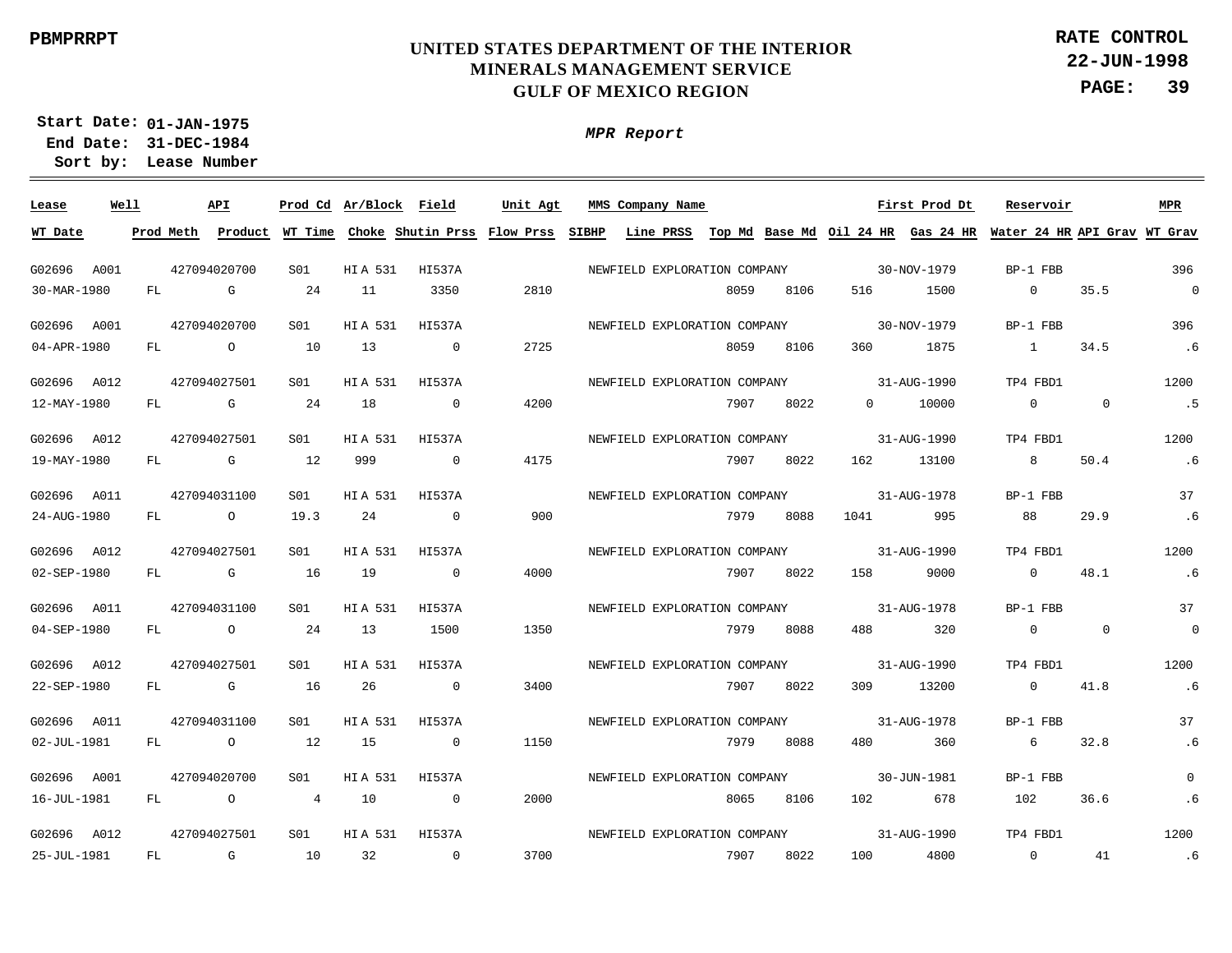*MPR Report*

**22-JUN-1998 PAGE: 40 RATE CONTROL**

**01-JAN-1975 Start Date: 31-DEC-1984 End Date:** 

**Lease Number Sort by:**

| Lease       | Well | <b>API</b> |              |                 |          |                | Prod Cd Ar/Block Field Unit Agt | MMS Company Name Tirst Prod Dt           |      |      |                     |                                       | Reservoir                                                                                                                             |      | MPR         |
|-------------|------|------------|--------------|-----------------|----------|----------------|---------------------------------|------------------------------------------|------|------|---------------------|---------------------------------------|---------------------------------------------------------------------------------------------------------------------------------------|------|-------------|
| WT Date     |      |            |              |                 |          |                |                                 |                                          |      |      |                     |                                       | Prod Meth Product WT Time Choke Shutin Prss Flow Prss SIBHP Line PRSS Top Md Base Md Oil 24 HR Gas 24 HR Water 24 HR API Grav WT Grav |      |             |
| G02696 A011 |      |            |              | S <sub>01</sub> |          |                |                                 |                                          |      |      |                     | 31-AUG-1978                           | BP-1 FBB                                                                                                                              |      | 37          |
|             |      |            | 427094031100 |                 |          | HIA 531 HI537A |                                 | NEWFIELD EXPLORATION COMPANY             |      |      |                     |                                       |                                                                                                                                       |      | .6          |
| 26-JUL-1981 |      |            | $FL$ 0       | $6\overline{6}$ | 15       | $\sim$ 0       | 1050                            |                                          | 7979 | 8088 | 380 380             | 400                                   | 16 33.9                                                                                                                               |      |             |
| G02696 A012 |      |            | 427094027501 | S01             | HIA 531  | HI537A         |                                 | NEWFIELD EXPLORATION COMPANY 31-AUG-1990 |      |      |                     |                                       | TP4 FBD1                                                                                                                              |      | 1200        |
| 07-AUG-1981 |      |            | $FL$ G       | 24              | 26       | $\overline{0}$ | 3100                            |                                          | 7907 | 8022 | 350 350             | 14000                                 | $0 \qquad \qquad 45$                                                                                                                  |      | .6          |
| G02696 A011 |      |            | 427094031100 | S01             | HIA 531  | HI537A         |                                 | NEWFIELD EXPLORATION COMPANY 31-AUG-1978 |      |      |                     |                                       | BP-1 FBB                                                                                                                              |      | 37          |
| 12-DEC-1981 |      |            | $FL$ 0       | 8 <sup>8</sup>  | 15       | $\overline{0}$ | 1225                            |                                          | 7979 | 8088 |                     | 558 189                               | 21 33.5                                                                                                                               |      | .6          |
| G02696 A011 |      |            | 427094031100 | S01             | HIA 531  | HI537A         |                                 | NEWFIELD EXPLORATION COMPANY 31-AUG-1978 |      |      |                     |                                       | BP-1 FBB                                                                                                                              |      | 37          |
| 22-APR-1982 |      |            | FL O         | 2.2             | 15       | $\overline{0}$ | 1060                            |                                          | 7979 | 8088 |                     | 384 320                               | 36 33.4                                                                                                                               |      | .6          |
| G02696 A012 |      |            | 427094027501 | S01             | HIA 531  | HI537A         |                                 | NEWFIELD EXPLORATION COMPANY 31-AUG-1990 |      |      |                     |                                       | TP4 FBD1                                                                                                                              |      | 1200        |
| 29-APR-1982 |      |            | $FL$ G $G$   | 12              | 20       | $\sim$ 0       | 3150                            |                                          | 7907 | 8022 |                     | 332 10300                             | 284 42.6                                                                                                                              |      | .6          |
| G02696 A001 |      |            | 427094020700 | S01             |          | HIA 531 HI537A |                                 | NEWFIELD EXPLORATION COMPANY 30-JUN-1981 |      |      |                     |                                       | BP-1 FBB                                                                                                                              |      | $\Omega$    |
| 16-OCT-1982 |      |            | FL O         | 21              | 14       | $\overline{0}$ | 1425                            |                                          | 8065 | 8106 | 70 — 20             | 800                                   | 0 37.9                                                                                                                                |      | .6          |
| G02696 A011 |      |            | 427094031100 | SO1             | HI A 531 | HI537A         |                                 | NEWFIELD EXPLORATION COMPANY             |      |      |                     | 31-AUG-1978                           | BP-1 FBB                                                                                                                              |      | 37          |
| 18-FEB-1983 |      | FL O       |              | 17              | 22       | $\overline{0}$ | 400                             |                                          | 7979 | 8088 | 429                 | 250                                   | 64 33.4                                                                                                                               |      | .6          |
| G02696 A012 |      |            | 427094027501 | S <sub>01</sub> | HIA 531  | HI537A         |                                 | NEWFIELD EXPLORATION COMPANY             |      |      |                     | $31 - \text{A} \cdot \text{I} - 1990$ | TP4 FBD1                                                                                                                              |      | 1200        |
| 15-MAY-1983 |      |            | FL G         | 24              | 30       | $\overline{0}$ | 2500                            |                                          | 7907 | 8022 |                     | 218 12500                             | $\overline{0}$                                                                                                                        | 45.8 | .6          |
| G02696 A001 |      |            | 427094020700 | S <sub>01</sub> | HIA 531  | HI537A         |                                 | NEWFIELD EXPLORATION COMPANY             |      |      | $30 - J$ UN $-1981$ |                                       | BP-1 FBB                                                                                                                              |      | $\Omega$    |
| 07-SEP-1983 |      |            | FL O         | 17              | 11       | $\overline{0}$ | 1450                            |                                          | 8065 | 8106 |                     | 24 500                                | $0 \t38.5$                                                                                                                            |      | .6          |
| G02696 A011 |      |            | 427094031100 | S01             | HIA 531  | HI537A         |                                 | NEWFIELD EXPLORATION COMPANY             |      |      |                     | 31-AUG-1978                           | BP-1 FBB                                                                                                                              |      | 37          |
| 01-OCT-1983 |      |            | FL O 9       |                 | 17       | $\sim$ 0       | 350                             |                                          | 7979 | 8088 |                     | 209 98                                | 18 33.6                                                                                                                               |      | .6          |
| G02696 A001 |      |            | 427094020700 | S <sub>01</sub> |          | HIA 531 HI537A |                                 | NEWFIELD EXPLORATION COMPANY 30-JUN-1981 |      |      |                     |                                       | BP-1 FBB                                                                                                                              |      | $\mathbf 0$ |
| 29-NOV-1983 |      |            | FL O         | 21              |          | 11 0           | 1100                            | 8065 8106                                |      |      | 48 560              |                                       | $0 \t 38.3$                                                                                                                           |      | .6          |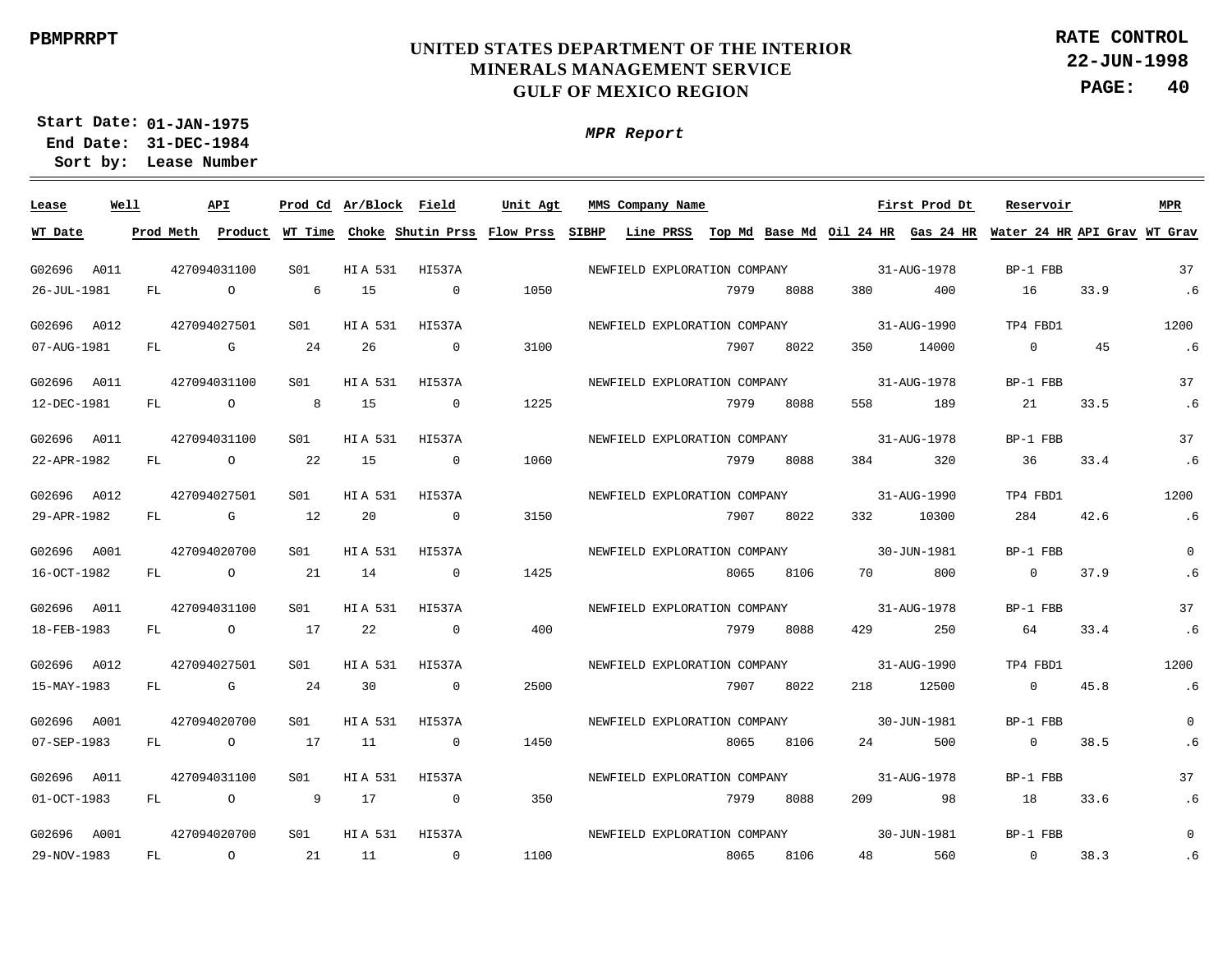**22-JUN-1998 PAGE: 41 RATE CONTROL**

**01-JAN-1975 Start Date: 31-DEC-1984 End Date: Lease Number Sort by:**

| Lease       | Well |           |                | API            | Prod Cd Ar/Block Field |                |        |                | Unit Agt                                    |       | MMS Company Name                             |       |       |       | First Prod Dt | Reservoir      |                              | <b>MPR</b>     |
|-------------|------|-----------|----------------|----------------|------------------------|----------------|--------|----------------|---------------------------------------------|-------|----------------------------------------------|-------|-------|-------|---------------|----------------|------------------------------|----------------|
| WT Date     |      | Prod Meth |                |                |                        |                |        |                | Product WT Time Choke Shutin Prss Flow Prss | SIBHP | Line PRSS Top Md Base Md Oil 24 HR Gas 24 HR |       |       |       |               |                | Water 24 HR API Grav WT Grav |                |
|             |      |           |                |                |                        |                |        |                |                                             |       |                                              |       |       |       |               |                |                              |                |
| G02696 A011 |      |           |                | 427094031100   | S01                    | <b>HIA 531</b> |        | HI537A         |                                             |       | NEWFIELD EXPLORATION COMPANY                 |       |       |       | 31-AUG-1978   | BP-1 FBB       |                              | 37             |
| 09-APR-1984 |      | FL        |                | $\overline{a}$ | 24                     | 64             |        | $\overline{0}$ | 420                                         |       |                                              | 7979  | 8088  | 223   | 100           | 43             | $\Omega$                     | $\Omega$       |
| G02696 A011 |      |           |                | 427094031100   | S01                    | <b>HIA 531</b> |        | HI537A         |                                             |       | NEWFIELD EXPLORATION COMPANY                 |       |       |       | 31-AUG-1978   | BP-1 FBB       |                              | 37             |
| 17-APR-1984 |      | GL        |                | $\overline{a}$ | 24                     | 64             |        | $\sim$ 0       | 385                                         |       |                                              | 7979  | 8088  | 187   | 90            | 38             | 34.3                         | .6             |
| G02696 A011 |      |           |                | 427094031100   | S01                    | <b>HIA 531</b> |        | HI537A         |                                             |       | NEWFIELD EXPLORATION COMPANY                 |       |       |       | 31-AUG-1978   | BP-1 FBB       |                              | 37             |
| 22-MAY-1984 |      | GL        | $\overline{O}$ |                | 12                     | 64             |        | $\sim$ 0       | 490                                         |       |                                              | 7979  | 8088  | 205   | 190           | 49             | 34                           | .6             |
|             |      |           |                |                |                        |                |        |                |                                             |       |                                              |       |       |       |               |                |                              |                |
| G02968 A003 |      |           |                | 608174008500   | S01                    | MC 311         |        | MC311          | 754390003                                   |       | SHELL OFFSHORE INC                           |       |       |       | 31-MAR-1980   | L2 RB          |                              | 9              |
| 02-APR-1980 |      | FL.       | $\overline{a}$ |                | $\overline{1}$         | 16             |        | $\overline{0}$ | 1800                                        |       |                                              | 11228 | 11338 | 1056  | 432           | $\overline{0}$ | 31.3                         | $\Omega$       |
| G02968 A003 |      |           |                | 608174008500   | S01                    | MC 311         |        | MC311          | 754390003                                   |       | SHELL OFFSHORE INC                           |       |       |       | 31-MAR-1980   | L2 RB          |                              | 9              |
| 08-APR-1980 |      |           | FL O           |                | $\overline{4}$         | 22             |        | $\overline{0}$ | 1785                                        |       |                                              | 11228 | 11338 | 12258 | 6336          | $\overline{0}$ | 30.1                         | .6             |
| G02968 A003 |      |           |                | 608174008500   | S01                    | MC 311         |        | MC311          | 754390003                                   |       | SHELL OFFSHORE INC                           |       |       |       | 31-MAR-1980   | L2 RB          |                              | 9              |
| 19-APR-1980 |      |           | FL O           |                | 12                     | 16             |        | $\overline{0}$ | 2400                                        |       |                                              | 11228 | 11338 | 2390  | 2192          | $\overline{0}$ | 35.6                         | $\Omega$       |
| G02968 A001 |      |           |                | 608174006500   | S01                    |                | MC 311 | MC311          |                                             |       | SHELL OFFSHORE INC                           |       |       |       | 30-APR-1980   | L3 RB          |                              | 4105           |
| 18-MAY-1980 |      | FL        | $\overline{O}$ |                | 6                      | 10             |        | $\overline{0}$ | 2250                                        |       |                                              | 11090 | 11216 | 304   | 424           | $\overline{0}$ | 36.1                         | $\overline{0}$ |
| G02968 A001 |      |           |                | 608174006500   |                        |                |        | MC311          |                                             |       |                                              |       |       |       | 30-APR-1980   |                |                              | 4105           |
|             |      |           |                |                | S01                    |                | MC 311 |                |                                             |       | SHELL OFFSHORE INC                           |       |       |       |               | L3 RB          |                              |                |
| 19-JUL-1980 |      | FL        | $\overline{a}$ |                | $\overline{4}$         | 14             |        | $\sim$ 0       | 2250                                        |       |                                              | 11090 | 11216 | 856   | 805           | $\overline{0}$ | 35                           | $\sim$ 0       |
| G02968 A003 |      |           |                | 608174008500   | S01                    | MC 311         |        | MC311          | 754390003                                   |       | SHELL OFFSHORE INC                           |       |       |       | 31-MAR-1980   | L2 RB          |                              | 9              |
| 01-AUG-1980 |      | FL        | $\overline{a}$ |                | 4                      | 28             |        | $\overline{0}$ | 1850                                        |       |                                              | 11228 | 11338 | 19026 | 14724         | $\overline{0}$ | 34                           | $\overline{0}$ |
| G02968 A001 |      |           |                | 608174006500   | S01                    | MC 311         |        | MC311          |                                             |       | SHELL OFFSHORE INC                           |       |       |       | 30-APR-1980   | L3 RB          |                              | 4105           |
| 08-AUG-1980 |      | FL        |                | $\circ$        | 6                      |                | 8      | $\overline{0}$ | 2150                                        |       |                                              | 11090 | 11216 | 636   | 788           | 12             | 32.9                         | $\sim$ 0       |
| G02968 A003 |      |           |                | 608174008500   | S01                    | MC 311         |        | MC311          | 754390003                                   |       | SHELL OFFSHORE INC                           |       |       |       | 31-MAR-1980   | L2 RB          |                              | 9              |
| 01-SEP-1980 |      | FL        |                | $\circ$        | 24                     |                | 8      | $\overline{0}$ | 2300                                        |       |                                              | 11228 | 11338 | 233   | 235           | $\overline{0}$ | 34.8                         | $\mathbf 0$    |
|             |      |           |                |                |                        |                |        |                |                                             |       |                                              |       |       |       |               |                |                              |                |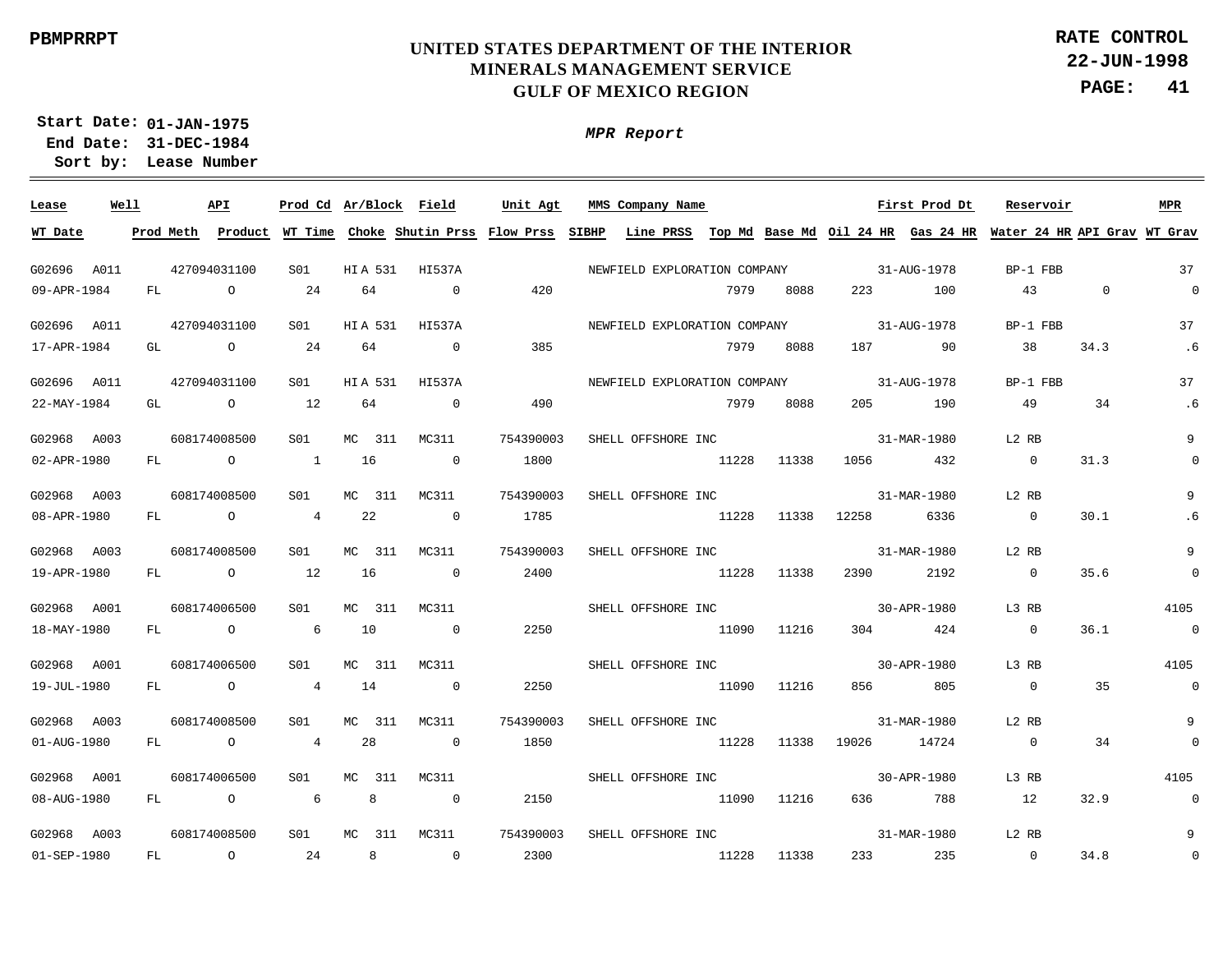**22-JUN-1998 PAGE: 42 RATE CONTROL**

**01-JAN-1975 Start Date: 31-DEC-1984 End Date: Lease Number Sort by:**

| Lease       | Well |              | API    |                 |                | Prod Cd Ar/Block Field | Unit Agt                                                                                                                              | MMS Company Name               |             |             |      | First Prod Dt | Reservoir         |                | MPR            |
|-------------|------|--------------|--------|-----------------|----------------|------------------------|---------------------------------------------------------------------------------------------------------------------------------------|--------------------------------|-------------|-------------|------|---------------|-------------------|----------------|----------------|
| WT Date     |      |              |        |                 |                |                        | Prod Meth Product WT Time Choke Shutin Prss Flow Prss SIBHP Line PRSS Top Md Base Md Oil 24 HR Gas 24 HR Water 24 HR API Grav WT Grav |                                |             |             |      |               |                   |                |                |
| G02968 A001 |      | 608174006500 |        | S01             |                | MC 311 MC311           |                                                                                                                                       | SHELL OFFSHORE INC             |             |             |      | 30-APR-1980   | L3 RB             |                | 4105           |
| 17-DEC-1980 |      | FL O         |        | $\overline{4}$  | 18             | $\overline{0}$         | 2650                                                                                                                                  |                                |             | 11090 11216 |      | 1116 3750     | $\overline{0}$    | 36.1           | $\overline{0}$ |
| G02968 A003 |      | 608174008500 |        | S01             | MC 311         | MC311                  | 754390003                                                                                                                             | SHELL OFFSHORE INC             |             |             |      | 31-MAR-1980   | L2 RB             |                | 9              |
| 23-JAN-1981 |      | FL O         |        | $\overline{4}$  | 29             | $\overline{0}$         | 1960                                                                                                                                  | 11228 11338                    |             |             |      | 3642 1656     | $\sim$ 0          | 30.1           | .6             |
| G02968 A004 |      | 608174006600 |        | S01             | MC 311         | MC311                  | 754390003                                                                                                                             | SHELL OFFSHORE INC 31-MAY-1980 |             |             |      |               | L2-L3 RBSU        |                | 653            |
| 16-MAY-1981 |      |              | FL G   | $\overline{4}$  | 26             | $\sim$ 0               | 4530                                                                                                                                  | 11412 11461                    |             |             |      | 27 15108      | $\Omega$          | $\Omega$       | $\overline{0}$ |
| G02968 A004 |      | 608174006600 |        | S01             | MC 311         | MC311                  | 754390003                                                                                                                             | SHELL OFFSHORE INC             |             |             |      | 31-MAY-1980   | L2-L3 RBSU        |                | 653            |
| 12-JUN-1981 |      | FL G         |        | $\overline{4}$  | 999            | $\sim$ 0               | 4310                                                                                                                                  | 11412 11461                    |             |             | 549  | 20844         | $\overline{0}$    | $\overline{0}$ | $\overline{0}$ |
| G02968 A011 |      | 608174014200 |        | S01             | MC 311         | MC311                  |                                                                                                                                       | SHELL OFFSHORE INC             |             |             |      | 30-SEP-1981   | L3 RA             |                | $\Omega$       |
| 25-SEP-1981 |      | FL O         |        | $\overline{4}$  | 8 <sup>1</sup> | $\sim$ 0               | 2550                                                                                                                                  | 11410                          |             | 11609       |      | 480 594       | $\overline{0}$    | 34             | $\mathbf 0$    |
| G02968 A011 |      | 608174014200 |        | S01             | MC 311         | MC311                  |                                                                                                                                       | SHELL OFFSHORE INC             |             |             |      | 30-SEP-1981   | L3 RA             |                | $\Omega$       |
| 23-OCT-1981 |      |              | FL O   | 4 16            |                | $\sim$ 0               | 2600                                                                                                                                  | 11410                          |             | 11609       |      | 1380 1092     | $\overline{0}$    | 33.2           | $\mathbf 0$    |
| G02968 A011 |      | 608174014200 |        | S01             | MC 311         | MC311                  |                                                                                                                                       | SHELL OFFSHORE INC 30-SEP-1981 |             |             |      |               | L3 RA             |                |                |
| 12-FEB-1982 |      |              | $FL$ 0 | $4\overline{ }$ | -26            | $\overline{0}$         | 2300                                                                                                                                  | 11410 11609                    |             |             |      | 2784 2133     | $\overline{0}$    | 33.2           | $\mathbf 0$    |
| G02968 A011 |      | 608174014200 |        | S01             | MC 311         | MC311                  |                                                                                                                                       | SHELL OFFSHORE INC             |             |             |      | 30-SEP-1981   | L3 RA             |                | $\mathbf{0}$   |
| 12-JUN-1982 |      |              | FL O   | $6\overline{6}$ | 22             | $\overline{0}$         | 1950                                                                                                                                  | 11410 11609                    |             |             | 2928 | 2080          | $\overline{0}$    | 33.2           | $\mathbf 0$    |
| G02968 A003 |      | 608174008500 |        | S01             | MC 311         | MC311                  | 754390003                                                                                                                             | SHELL OFFSHORE INC             |             |             |      | 31-MAR-1980   | L2 RB             |                | 9              |
| 18-DEC-1982 |      |              | FL O   | $\overline{4}$  | 30             | $\sim$ 0               | 750                                                                                                                                   |                                | 11228 11338 |             |      | 1650 1020     | $\overline{0}$    | 35.1           | $\mathbf 0$    |
| G02968 A001 |      | 608174006500 |        | S01             | MC 311         | MC311                  |                                                                                                                                       | SHELL OFFSHORE INC             |             |             |      | 30-APR-1980   | L3 RB             |                | 4105           |
| 21-DEC-1982 |      |              | FL O   | $\overline{4}$  | 16             | $\sim$ 0               | 2100                                                                                                                                  |                                | 11090 11216 |             |      | 3732 14910    | $\overline{0}$    | 35.8           | $\overline{0}$ |
| G02968 A003 |      | 608174008500 |        | S01             |                | MC 311 MC311           | 754390003                                                                                                                             | SHELL OFFSHORE INC             |             |             |      | 31-MAR-1980   | L <sub>2</sub> RB |                | 9              |
| 21-DEC-1982 |      | FL O         |        | 4 16            |                | $\overline{0}$         | 2100                                                                                                                                  | 11228                          |             | 11338       |      | 3732 14910    | $\overline{0}$    | 35.6           | $\mathbf 0$    |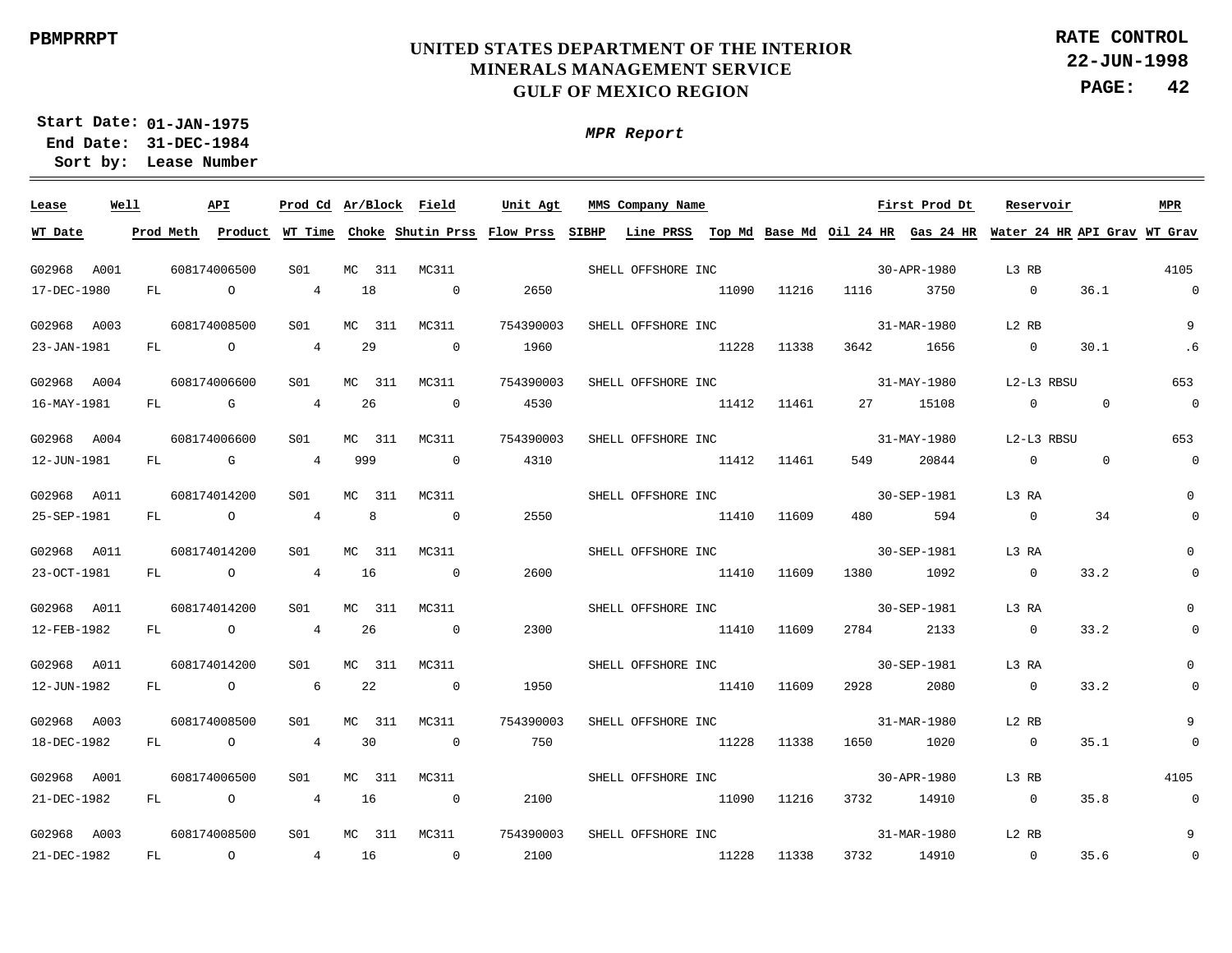**22-JUN-1998 PAGE: 43 RATE CONTROL**

**01-JAN-1975 Start Date: 31-DEC-1984 End Date: Lease Number Sort by:**

| Lease             | Well | API            |                 |        |        |                | Prod Cd Ar/Block Field Unit Agt | MMS Company Name Tirst Prod Dt |             |       |             |                                                                                                                                       | Reservoir      |                | MPR                     |
|-------------------|------|----------------|-----------------|--------|--------|----------------|---------------------------------|--------------------------------|-------------|-------|-------------|---------------------------------------------------------------------------------------------------------------------------------------|----------------|----------------|-------------------------|
| WT Date           |      |                |                 |        |        |                |                                 |                                |             |       |             | Prod Meth Product WT Time Choke Shutin Prss Flow Prss SIBHP Line PRSS Top Md Base Md Oil 24 HR Gas 24 HR Water 24 HR API Grav WT Grav |                |                |                         |
| G02968 A011       |      | 608174014200   | SO1             |        |        | MC 311 MC311   |                                 | SHELL OFFSHORE INC             |             |       |             | 30-SEP-1981                                                                                                                           | L3 RA          |                | $\overline{0}$          |
| 02-JAN-1983       |      | FL O           | $\overline{4}$  | 30     |        | $\sim$ 0       | 1850                            |                                | 11410       | 11609 | 3120 2705   |                                                                                                                                       | $\sim$ 0       | 34             | $\overline{0}$          |
| G02968 A013       |      | 608174015600   | S01             |        | MC 311 | MC311          |                                 | SHELL OFFSHORE INC             |             |       |             | 31-DEC-1982                                                                                                                           | L2 RB          |                | 57                      |
| 02-JAN-1983       | FL   | $\overline{a}$ | $4\overline{ }$ | 16     |        | $\overline{0}$ | 450                             |                                | 11530       | 11704 | 1500        | 1176                                                                                                                                  | $\overline{0}$ | $\overline{0}$ | $\overline{0}$          |
| G02968 A013       |      | 608174015600   | S01             |        | MC 311 | MC311          |                                 | SHELL OFFSHORE INC             |             |       |             | 31-DEC-1982                                                                                                                           | L2 RB          |                | 57                      |
| 09-JAN-1983       | FL   | $\overline{a}$ | $\overline{4}$  | 18     |        | $\overline{0}$ | $\overline{\phantom{0}}$        |                                | 11530       | 11704 | 288         | 201                                                                                                                                   | $\overline{0}$ | 27.9           | $\overline{0}$          |
| G02968 A012       |      | 608174015000   | S01             |        | MC 311 | MC311          |                                 | SHELL OFFSHORE INC             |             |       |             | 30-APR-1983                                                                                                                           | J-J1 RA        |                | $\Omega$                |
| $01 - APR - 1983$ | FL   | $\overline{O}$ | 6 <sup>6</sup>  | 12     |        | $\overline{0}$ | 2650                            | 9824                           |             | 10020 | 3136        | 14976                                                                                                                                 | $\Omega$       | 32.4           | $\overline{0}$          |
| G02968 A014       |      | 608174016200   | S01             | MC 311 |        | MC311          |                                 | SHELL OFFSHORE INC             |             |       |             | 30-APR-1983                                                                                                                           | L RA           |                | 14988                   |
| 09-APR-1983       | FL   | $\mathbb G$    | $6\overline{6}$ |        | 8      | $\overline{0}$ | 2550                            | 10710                          |             | 10856 |             | 5 1464                                                                                                                                | $\overline{0}$ | $\overline{0}$ | $\overline{0}$          |
| G02968 A010       |      | 608174013400   | S01             | MC 311 |        | MC311          |                                 | SHELL OFFSHORE INC             |             |       |             | 30-APR-1983                                                                                                                           | L RA           |                | 2306                    |
| 13-APR-1983       | FL   | $\mathbb G$    | 6 <sup>6</sup>  |        | 8      | $\overline{0}$ | 4300                            | 10401 10452                    |             |       |             | 2 1484                                                                                                                                | $\sim$ 0       | 50.5           | $\overline{0}$          |
| G02968 A012       |      | 608174015000   | S01             | MC 311 |        | MC311          |                                 | SHELL OFFSHORE INC             |             |       |             | 30-APR-1983                                                                                                                           | J-J1 RA        |                | $\Omega$                |
| 18-APR-1983       | FL   | $\overline{O}$ | $6\overline{6}$ | 22     |        | $\overline{0}$ | 2350                            | 9824 10020                     |             |       |             | 1130 3961                                                                                                                             | $\overline{0}$ | 34.2           | $\overline{\mathbf{0}}$ |
| G02968 A007       |      | 608174012700   | S01             |        | MC 311 | MC311          |                                 | SHELL OFFSHORE INC             |             |       | 30-APR-1983 |                                                                                                                                       | L RA           |                | 15190                   |
| 20-APR-1983       |      | FL G           | - 6             |        | 8      | $\overline{0}$ | 3950                            |                                | 10504 10622 |       |             | 18 1400                                                                                                                               | 10             | $\Omega$       | $\sim$ 0                |
| G02968 A017       |      | 608174016800   | S01             | MC 311 |        | MC311          |                                 | SHELL OFFSHORE INC             |             |       |             | 31-MAY-1983                                                                                                                           | K RA           |                | 1707                    |
| $01 - MAX - 1983$ |      | FL O           | $6\overline{6}$ |        | 8      | $\overline{0}$ | 1800                            |                                | 10967 11110 |       | 246         | 153                                                                                                                                   | $\overline{0}$ | 25.8           | $\sim$ 0                |
| G02968 A010       |      | 608174013400   | S01             |        | MC 311 | MC311          |                                 | SHELL OFFSHORE INC             |             |       |             | 30-APR-1983                                                                                                                           | L RA           |                | 2306                    |
| $03 - MAX - 1983$ |      | FL G           | $\overline{4}$  | 18     |        | $\overline{0}$ | 4100                            |                                | 10401 10452 |       |             | 0 7872                                                                                                                                | $\overline{0}$ | $\Omega$       | $\sim$ 0                |
| G02968 A007       |      | 608174012700   | S01             |        | MC 311 | MC311          |                                 | SHELL OFFSHORE INC             |             |       |             | 30-APR-1983                                                                                                                           | L RA           |                | 15190                   |
| 06-MAY-1983       | FL   | $\mathbb G$    | 4 14            |        |        | $\overline{0}$ | 4350                            |                                | 10504       | 10622 |             | 0 45246                                                                                                                               | $\overline{0}$ | $\overline{0}$ | $\overline{0}$          |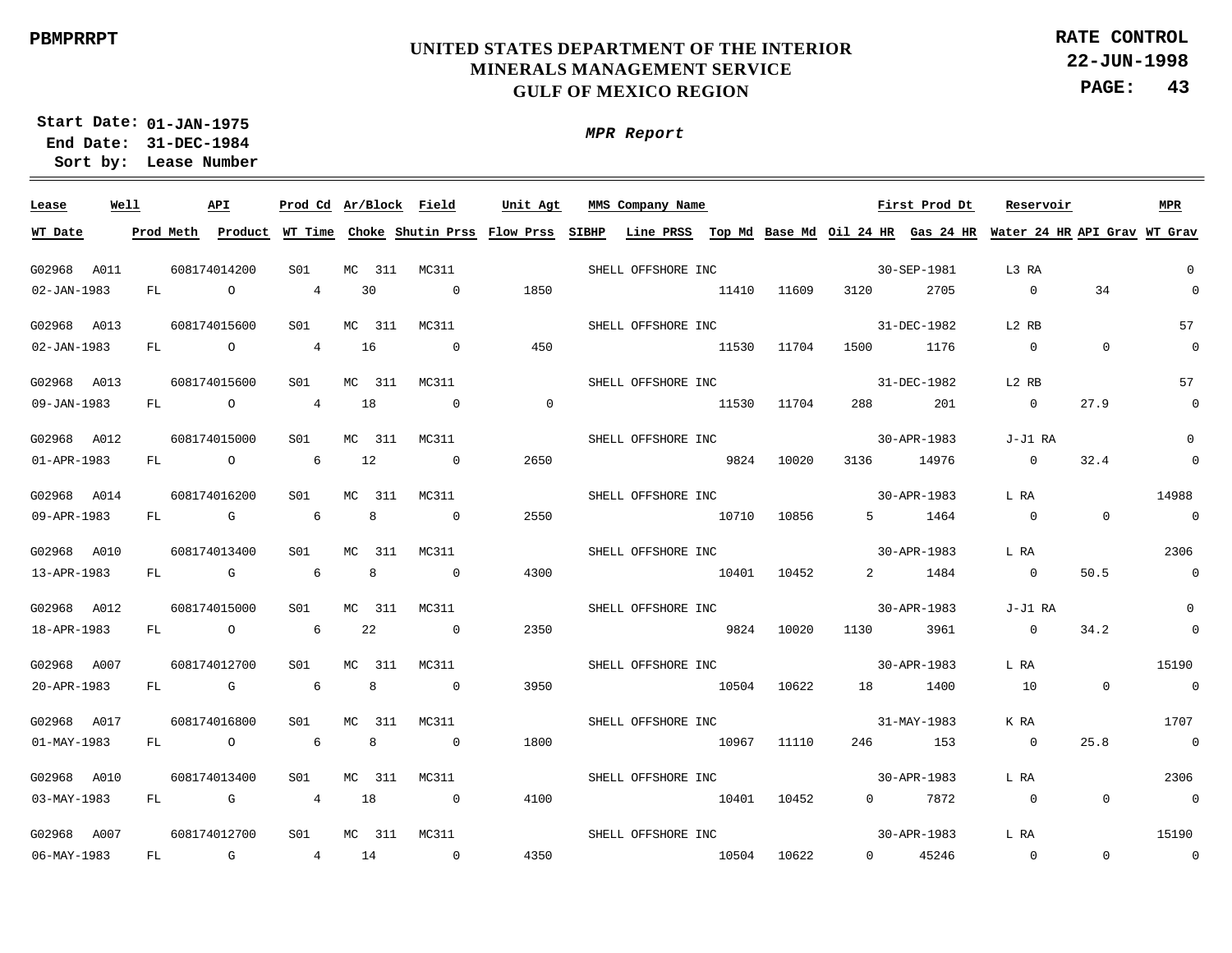**22-JUN-1998 PAGE: 44 RATE CONTROL**

**01-JAN-1975 Start Date: 31-DEC-1984 End Date: Lease Number Sort by:**

| Lease       | Well | API |              |                 |                |        |                | Prod Cd Ar/Block Field Unit Agt | MMS Company Name <b>Eirst</b> Prod Dt |             |       |             |             | Reservoir                                                                                                                             |                | <b>MPR</b>               |
|-------------|------|-----|--------------|-----------------|----------------|--------|----------------|---------------------------------|---------------------------------------|-------------|-------|-------------|-------------|---------------------------------------------------------------------------------------------------------------------------------------|----------------|--------------------------|
| WT Date     |      |     |              |                 |                |        |                |                                 |                                       |             |       |             |             | Prod Meth Product WT Time Choke Shutin Prss Flow Prss SIBHP Line PRSS Top Md Base Md Oil 24 HR Gas 24 HR Water 24 HR API Grav WT Grav |                |                          |
| G02968 A014 |      |     | 608174016200 | S01             |                |        | MC 311 MC311   |                                 | SHELL OFFSHORE INC                    |             |       |             | 30-APR-1983 | L RA                                                                                                                                  |                | 14988                    |
| 07-MAY-1983 |      |     | $FL$ G       | $\overline{4}$  |                | 22     | $\sim$ 0       | 2200                            | 10710 10856                           |             |       | 0 5940      |             | $\sim$ 0                                                                                                                              | $\Omega$       | $\sim$ 0                 |
| G02968 A016 |      |     | 608174016300 | S01             |                | MC 311 | MC311          |                                 | SHELL OFFSHORE INC                    |             |       |             | 31-MAY-1983 | L2 RC                                                                                                                                 |                | 156                      |
| 27-MAY-1983 |      |     | FL O         | $6\overline{6}$ | 8 <sup>8</sup> |        | $\sim$ 0       | 1600                            | 11554 11684                           |             |       |             | 156 164     | $\overline{\phantom{0}}$                                                                                                              | 32.7           | $\sim$ 0                 |
| G02968 A017 |      |     | 608174016800 | S01             |                | MC 311 | MC311          |                                 | SHELL OFFSHORE INC                    |             |       |             | 31-MAY-1983 | K RA                                                                                                                                  |                | 1707                     |
| 30-MAY-1983 |      |     | FL O         | 4 18            |                |        | $\sim$ 0       | 2300                            | 10967                                 |             | 11110 | 1379 1250   |             | $\overline{0}$                                                                                                                        | 31.3           | $\sim$ 0                 |
| G02968 A016 |      |     | 608174016300 | S01             |                | MC 311 | MC311          |                                 | SHELL OFFSHORE INC                    |             |       | 31-MAY-1983 |             | L2 RC                                                                                                                                 |                | 156                      |
| 20-JUN-1983 |      |     | FL O         | 4 18            |                |        | $\overline{0}$ | 7000                            | 11554                                 |             | 11684 | 1170 1254   |             | $\overline{0}$                                                                                                                        | 33.2           | $\sim$ 0                 |
| G02968 A010 |      |     | 608174013400 | SO1             |                | MC 311 | MC311          |                                 | SHELL OFFSHORE INC 30-APR-1983        |             |       |             |             | L RA                                                                                                                                  |                | 2306                     |
| 04-JUL-1983 |      |     | FL G         | 4 30            |                |        | $\sim$ 0       | 3100                            | 10401 10452                           |             |       |             | 0 15396     | $\overline{0}$                                                                                                                        | $\overline{0}$ | $\sim$ 0                 |
| G02968 A014 |      |     | 608174016200 | S01             |                | MC 311 | MC311          |                                 | SHELL OFFSHORE INC                    |             |       |             | 30-APR-1983 | L RA                                                                                                                                  |                | 14988                    |
| 04-JUL-1983 |      |     | FL G         | 4 22            |                |        | $\overline{0}$ | 2600                            | 10710 10856                           |             |       |             | 0 6762      | $\overline{0}$                                                                                                                        | $\Omega$       | $\overline{0}$           |
| G02968 A007 |      |     | 608174012700 | SO1             |                | MC 311 | MC311          |                                 | SHELL OFFSHORE INC                    |             |       |             | 30-APR-1983 | L RA                                                                                                                                  |                | 15190                    |
| 13-JUL-1983 |      |     | FL G         | $6\overline{6}$ |                | 28     | $\overline{0}$ | 3350                            | 10504 10622                           |             |       | $\Omega$    | 59956       | $\overline{0}$                                                                                                                        | $\overline{0}$ | $\overline{0}$           |
| G02968 A013 |      |     | 608174015600 | S01             |                | MC 311 | MC311          |                                 | SHELL OFFSHORE INC                    |             |       |             | 31-DEC-1982 | L2 RB                                                                                                                                 |                | 57                       |
| 21-JUL-1983 |      |     | GL O         | $\overline{4}$  | 38             |        | $\overline{0}$ | 580                             |                                       | 11530 11704 |       | 1637 1211   |             | $\overline{0}$                                                                                                                        | 35.2           | $\overline{\phantom{0}}$ |
| G02968 A017 |      |     | 608174016800 | S01             |                | MC 311 | MC311          |                                 | SHELL OFFSHORE INC                    |             |       |             | 31-MAY-1983 | K RA                                                                                                                                  |                | 1707                     |
| 21-JUL-1983 |      |     | FL O         | $\overline{4}$  |                | 26     | $\sim$ 0       | 1875                            |                                       | 10967 11110 |       | 2078 2005   |             | $\sim$ 0                                                                                                                              | 31.4           | $\overline{\phantom{0}}$ |
| G02968 A016 |      |     | 608174016300 | SO1             |                | MC 311 | MC311          |                                 | SHELL OFFSHORE INC                    |             |       |             | 31-MAY-1983 | L2 RC                                                                                                                                 |                | 156                      |
| 21-AUG-1983 |      |     | FL O         | $\overline{4}$  |                | 24     | $\sim$ 0       | 200                             |                                       | 11554 11684 |       | 1766 1950   |             | $\sim$ 0                                                                                                                              | 34.1           | $\overline{0}$           |
| G02968 A011 |      |     | 608174014200 | SO1             |                | MC 311 | MC311          |                                 | SHELL OFFSHORE INC                    |             |       |             | 30-SEP-1981 | L3 RA                                                                                                                                 |                | $\mathbf{0}$             |
| 07-OCT-1983 |      |     | FL O         | 4 34            |                |        | $\sim$ 0       | 1500                            | 11410 11609                           |             |       | 3534 2694   |             | $\overline{\phantom{0}}$                                                                                                              | 32             | $\mathbf 0$              |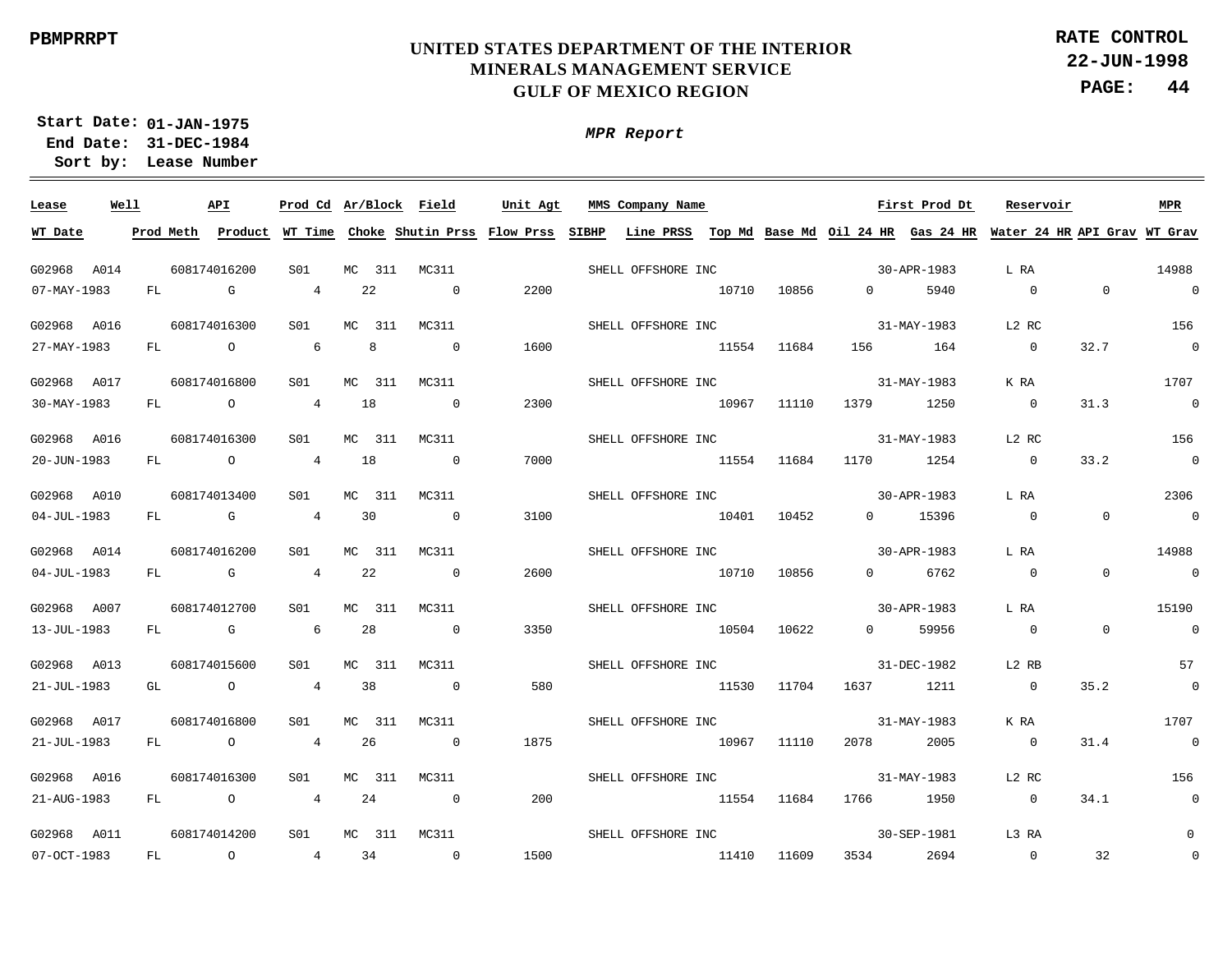**22-JUN-1998 PAGE: 45 RATE CONTROL**

**01-JAN-1975 Start Date: 31-DEC-1984 End Date: Lease Number Sort by:**

*MPR Report*

| Lease       | Well |    | API                                                                                                                                                                                                                            |         | Prod Cd Ar/Block Field |              |     |                | Unit Agt  | MMS Company Name               |             |       |                       | First Prod Dt | Reservoir                                                                                                           |                | <b>MPR</b>               |
|-------------|------|----|--------------------------------------------------------------------------------------------------------------------------------------------------------------------------------------------------------------------------------|---------|------------------------|--------------|-----|----------------|-----------|--------------------------------|-------------|-------|-----------------------|---------------|---------------------------------------------------------------------------------------------------------------------|----------------|--------------------------|
| WT Date     |      |    | Prod Meth Product                                                                                                                                                                                                              |         |                        |              |     |                |           |                                |             |       |                       |               | WT Time Choke Shutin Prss Flow Prss SIBHP Line PRSS Top Md Base Md Oil 24 HR Gas 24 HR Water 24 HR API Grav WT Grav |                |                          |
| G02968 A013 |      |    | 608174015600                                                                                                                                                                                                                   |         | S01                    | MC 311       |     | MC311          |           | SHELL OFFSHORE INC             |             |       |                       | 31-DEC-1982   | L2 RB                                                                                                               |                | 57                       |
| 08-OCT-1983 |      | GL |                                                                                                                                                                                                                                | $\circ$ | $\overline{4}$         | 64           |     | $\Omega$       | 300       |                                | 11530       | 11704 | 2172                  | 2028          | $\overline{0}$                                                                                                      | 34.3           | $\sim$ 0                 |
|             |      |    |                                                                                                                                                                                                                                |         |                        |              |     |                |           |                                |             |       |                       |               |                                                                                                                     |                |                          |
| G02968 A010 |      |    | 608174013400                                                                                                                                                                                                                   |         | S01                    | MC 311       |     | MC311          |           | SHELL OFFSHORE INC             |             |       |                       | 30-APR-1983   | L RA                                                                                                                |                | 2306                     |
| 08-NOV-1983 |      | FL | <b>G</b> G                                                                                                                                                                                                                     |         | 12                     | 14           |     | $\sim$ 0       | 2100      |                                | 10401       | 10452 | 12 and $\overline{a}$ | 3426          | $\overline{0}$                                                                                                      | 44             | $\overline{0}$           |
| G02968 A012 |      |    | 608174015000                                                                                                                                                                                                                   |         | S01                    | MC 311       |     | MC311          |           | SHELL OFFSHORE INC             |             |       |                       | 30-APR-1983   | J-J1 RA                                                                                                             |                | $\mathsf 0$              |
| 12-NOV-1983 |      |    | FL O                                                                                                                                                                                                                           |         | 24                     | 22           |     | $\sim$ 0       | 2600      |                                | 9824 10020  |       | 502 702               | 5710          | $\sim$ 1                                                                                                            | $\mathbf{0}$   | $\overline{0}$           |
| G02968 A016 |      |    | 608174016300                                                                                                                                                                                                                   |         | S01                    | МC           | 311 | MC311          |           | SHELL OFFSHORE INC             |             |       |                       | 31-MAY-1983   | L2 RC                                                                                                               |                | 156                      |
| 12-NOV-1983 |      |    | FL O                                                                                                                                                                                                                           |         | 24                     | 26           |     | $\sim$ 0       | 2360      | 11554                          |             | 11684 | 1522                  | 3517          | $\overline{\phantom{a}}$ 2                                                                                          | $\overline{0}$ | $\overline{0}$           |
| G02968 A005 |      |    | 608174011700                                                                                                                                                                                                                   |         | S01                    | MC           | 311 | MC311          |           | SHELL OFFSHORE INC             |             |       |                       | 30-JUN-1983   | L5 RA                                                                                                               |                | 4866                     |
| 15-NOV-1983 |      | FL | $\mathbb G$                                                                                                                                                                                                                    |         | 24                     | $\mathbf 0$  |     | 4900           | 4575      | 10818                          |             | 10994 | 60 000                | 3755          | $\overline{0}$                                                                                                      | $\overline{0}$ | $\overline{\phantom{0}}$ |
| G02968 A007 |      |    | 608174012700                                                                                                                                                                                                                   |         | S01                    | MC           | 311 | MC311          |           | SHELL OFFSHORE INC             |             |       |                       | 30-APR-1983   | L RA                                                                                                                |                | 15190                    |
| 15-NOV-1983 |      | FL |                                                                                                                                                                                                                                |         | 24                     | $\mathbf 0$  |     | 4800           | 2100      | 10504                          |             | 10622 | 464                   | 22449         | $\overline{0}$                                                                                                      | $\overline{0}$ | $\overline{0}$           |
| G02968 A014 |      |    | 608174016200                                                                                                                                                                                                                   |         | S01                    | MC           | 311 | MC311          |           | SHELL OFFSHORE INC 30-APR-1983 |             |       |                       |               | L RA                                                                                                                |                | 14988                    |
| 15-NOV-1983 |      | FL | discovered the control of the control of the control of the control of the control of the control of the control of the control of the control of the control of the control of the control of the control of the control of t |         | 24                     | $\mathbf{0}$ |     | 4000           | 2050      | 10710 10856                    |             |       | 153                   | 7827          | $\overline{0}$                                                                                                      | $\overline{0}$ | $\overline{0}$           |
|             |      |    |                                                                                                                                                                                                                                |         |                        |              |     |                |           |                                |             |       |                       |               |                                                                                                                     |                |                          |
| G02968 A010 |      |    | 608174013400                                                                                                                                                                                                                   |         | S01                    | МC           | 311 | MC311          |           | SHELL OFFSHORE INC             |             |       |                       | 30-APR-1983   | L RA                                                                                                                |                | 2306                     |
| 16-NOV-1983 |      | FL | <b>G</b>                                                                                                                                                                                                                       |         | 24                     | 0            |     | 4800           | 2200      | 10401 10452                    |             |       | 441                   | 20283         | $\overline{\phantom{0}}$                                                                                            | $\overline{0}$ | $\sim$ 0                 |
| G02968 A009 |      |    | 608174012200                                                                                                                                                                                                                   |         | SO1                    | MC 311       |     | MC311          |           | SHELL OFFSHORE INC             |             |       |                       | 31-MAY-1983   | L2 RC                                                                                                               |                | 224                      |
| 17-NOV-1983 |      | FL | $\overline{a}$                                                                                                                                                                                                                 |         | 24                     | 30           |     | $\overline{0}$ | 450       |                                | 12292 12426 |       | 740 740               | 582           | 317                                                                                                                 | $\overline{0}$ | $\overline{0}$           |
| G02968 A003 |      |    | 608174008500                                                                                                                                                                                                                   |         | S01                    | MC 311       |     | MC311          | 754390003 | SHELL OFFSHORE INC             |             |       |                       | 31-MAR-1980   | L2 RB                                                                                                               |                | 9                        |
| 18-NOV-1983 |      |    | FL O                                                                                                                                                                                                                           |         | 24                     | 18           |     | $\sim$ 0       | 1675      |                                | 11228 11338 |       |                       | 612 1400      | $\sim$ 1                                                                                                            | $\overline{0}$ | $\mathbf 0$              |
| G02968 A017 |      |    | 608174016800                                                                                                                                                                                                                   |         | S01                    | MC 311       |     | MC311          |           | SHELL OFFSHORE INC             |             |       |                       | 31-MAY-1983   | K RA                                                                                                                |                | 1707                     |
| 18-NOV-1983 |      | FL | $\overline{a}$                                                                                                                                                                                                                 |         | 24                     | 26           |     | $\sim$ 0       | 1450      |                                | 10967       | 11110 |                       | 1758 1638     | 138                                                                                                                 | $\overline{0}$ | $\overline{\phantom{0}}$ |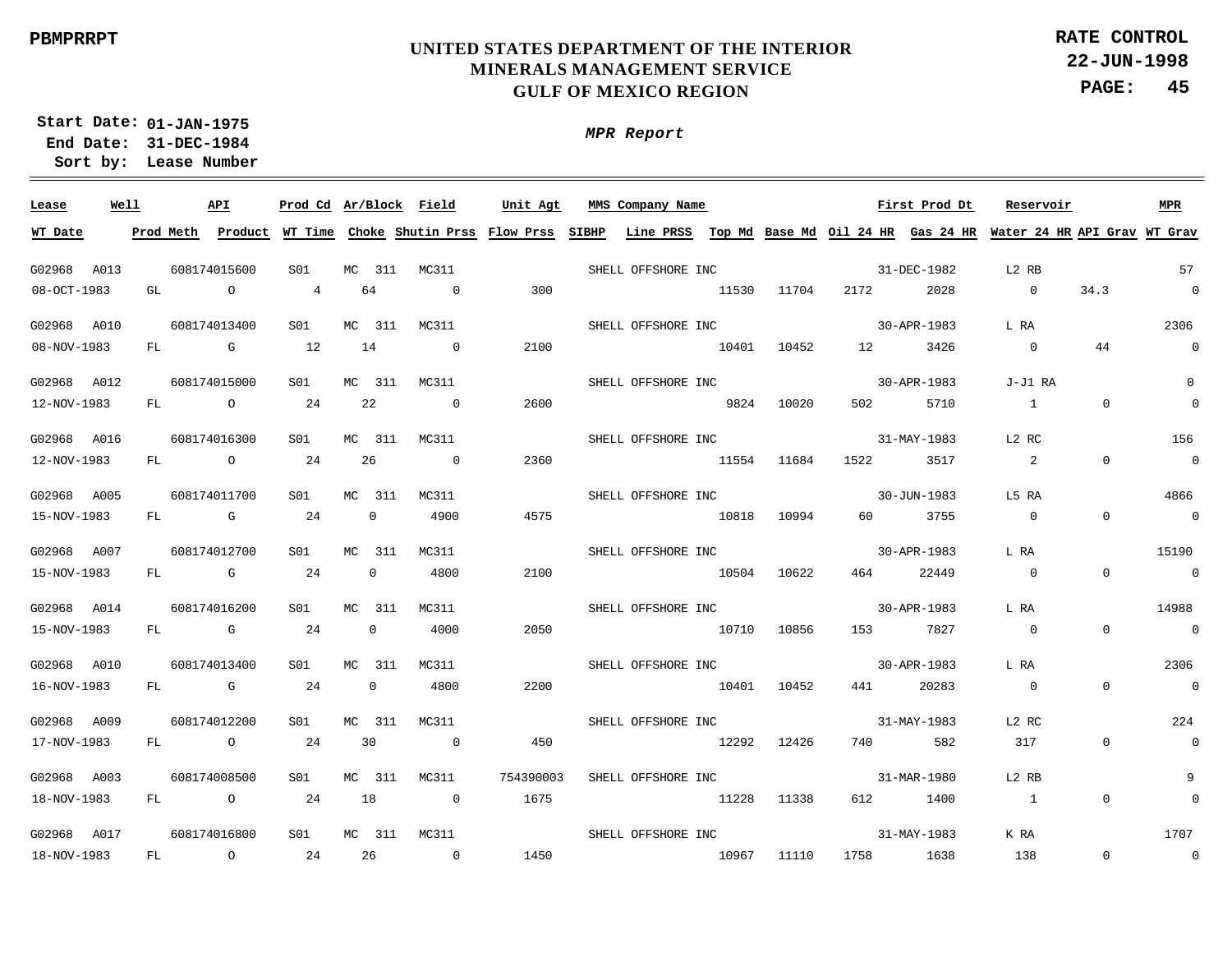**22-JUN-1998 PAGE: 46 RATE CONTROL**

**01-JAN-1975 Start Date: 31-DEC-1984 End Date: Lease Number Sort by:**

| Lease       | Well      | API            |                 | Prod Cd Ar/Block Field |                                     | Unit Agt  |       | MMS Company Name   |       |             |           | First Prod Dt | Reservoir                                                                 |             | <b>MPR</b>     |
|-------------|-----------|----------------|-----------------|------------------------|-------------------------------------|-----------|-------|--------------------|-------|-------------|-----------|---------------|---------------------------------------------------------------------------|-------------|----------------|
| WT Date     | Prod Meth | Product        |                 |                        | WT Time Choke Shutin Prss Flow Prss |           | SIBHP |                    |       |             |           |               | Line PRSS Top Md Base Md Oil 24 HR Gas 24 HR Water 24 HR API Grav WT Grav |             |                |
| G02968 A004 |           | 608174006600   | S01             | MC.<br>311             | MC311                               | 754390003 |       | SHELL OFFSHORE INC |       |             |           | 31-MAY-1980   | L2-L3 RBSU                                                                |             | 653            |
| 18-NOV-1983 | GL        | $\overline{O}$ | 24              | 64                     | $\overline{0}$                      | 220       |       |                    | 11412 | 11461       | 1604      | 983           | 2                                                                         | $\Omega$    | $\Omega$       |
| G02968 A013 |           | 608174015600   | S <sub>01</sub> | 311<br>MC.             | MC311                               |           |       | SHELL OFFSHORE INC |       |             |           | 31-DEC-1982   | L2 RB                                                                     |             | 57             |
| 18-NOV-1983 | GL        | $\overline{a}$ | 24              | 64                     | $\overline{0}$                      | 260       |       |                    | 11530 | 11704       | 1886      | 1309          | 2                                                                         | $\Omega$    |                |
| G02968 A011 |           | 608174014200   | S <sub>01</sub> | MC.<br>311             | MC311                               |           |       | SHELL OFFSHORE INC |       |             |           | 30-SEP-1981   | L3 RA                                                                     |             |                |
| 18-NOV-1983 | FL        | $\overline{a}$ | 24              | 38                     | $\overline{\phantom{0}}$            | 1290      |       |                    | 11410 | 11609       | 3816      | 2919          | $4\overline{ }$                                                           | $\mathbf 0$ |                |
| G02968 A004 |           | 608174006600   | S01             | МC<br>311              | MC311                               | 754390003 |       | SHELL OFFSHORE INC |       |             |           | 31-MAY-1980   | L2-L3 RBSU                                                                |             | 653            |
| 23-NOV-1983 | FL        | $\mathbb G$    | $\overline{4}$  | 29                     | $\overline{\phantom{0}}$            | 4270      |       |                    | 11412 | 11461       | 436       | 16662         | $\overline{0}$                                                            | 48.8        | .65            |
| G02968 A014 |           | 608174016200   | S01             | МC<br>311              | MC311                               |           |       | SHELL OFFSHORE INC |       |             |           | 30-APR-1983   | L RA                                                                      |             | 14988          |
| 03-DEC-1983 | FL        | $\mathbb G$    | 6               | 28                     | $\sim$ 0                            | 2000      |       |                    | 10710 | 10856       | 152       | 7924          | $\overline{\phantom{0}}$                                                  | 46          | $\overline{0}$ |
| G02968 A007 |           | 608174012700   | S01             | 311<br>МC              | MC311                               |           |       | SHELL OFFSHORE INC |       |             |           | 30-APR-1983   | L RA                                                                      |             | 15190          |
| 04-DEC-1983 | FL        | $\overline{G}$ | 6               | 30                     | $\overline{0}$                      | 3650      |       |                    | 10504 | 10622       | 364       | 16100         | $\overline{0}$                                                            | 41          | $\Omega$       |
| G02968 A012 |           | 608174015000   | S01             | MC 311                 | MC311                               |           |       | SHELL OFFSHORE INC |       |             |           | 30-APR-1983   | J-J1 RA                                                                   |             | $\Omega$       |
| 05-FEB-1984 | FL        | $\overline{a}$ | 24              | 22                     | $\overline{0}$                      | 2500      |       |                    | 9824  | 10020       | 458       | 5533          | $\overline{0}$                                                            | $\Omega$    | $\Omega$       |
| G02968 A009 |           | 608174012200   | S01             | MC 311                 | MC311                               |           |       | SHELL OFFSHORE INC |       |             |           | 31-MAY-1983   | L2 RC                                                                     |             | 224            |
| 11-FEB-1984 | GL        | $\overline{a}$ | 24              | 999                    | $\overline{0}$                      | 120       |       |                    | 12292 | 12426       | 442       | 354           | 663                                                                       | $\mathbf 0$ | $\overline{0}$ |
| G02968 A016 |           | 608174016300   | S01             | MC 311                 | MC311                               |           |       | SHELL OFFSHORE INC |       |             |           | 31-MAY-1983   | L2 RC                                                                     |             | 156            |
| 12-FEB-1984 | FL        | $\overline{a}$ | 24              | 26                     | $\sim$ 0                            | 1660      |       |                    |       | 11554 11684 | 1391      | 3345          | $\overline{\phantom{a}}$                                                  | $\Omega$    | $\overline{0}$ |
| G02968 A013 |           | 608174015600   | S01             | MC 311                 | MC311                               |           |       | SHELL OFFSHORE INC |       |             |           | 31-DEC-1982   | L2 RB                                                                     |             | 57             |
| 14-FEB-1984 | GL        | $\overline{a}$ | 24              | 64                     | $\sim$ 0                            | 220       |       |                    |       | 11530 11704 | 1821 1342 |               | $5^{\circ}$                                                               | $\Omega$    |                |
| G02968 A011 |           | 608174014200   | S01             | MC 311                 | MC311                               |           |       | SHELL OFFSHORE INC |       |             |           | 30-SEP-1981   | L3 RA                                                                     |             |                |
| 19-FEB-1984 | FL        | $\overline{a}$ | 24              | 44                     | $\overline{0}$                      | 1200      |       |                    | 11410 | 11609       | 3828      | 2798          | $\overline{4}$                                                            | $\Omega$    |                |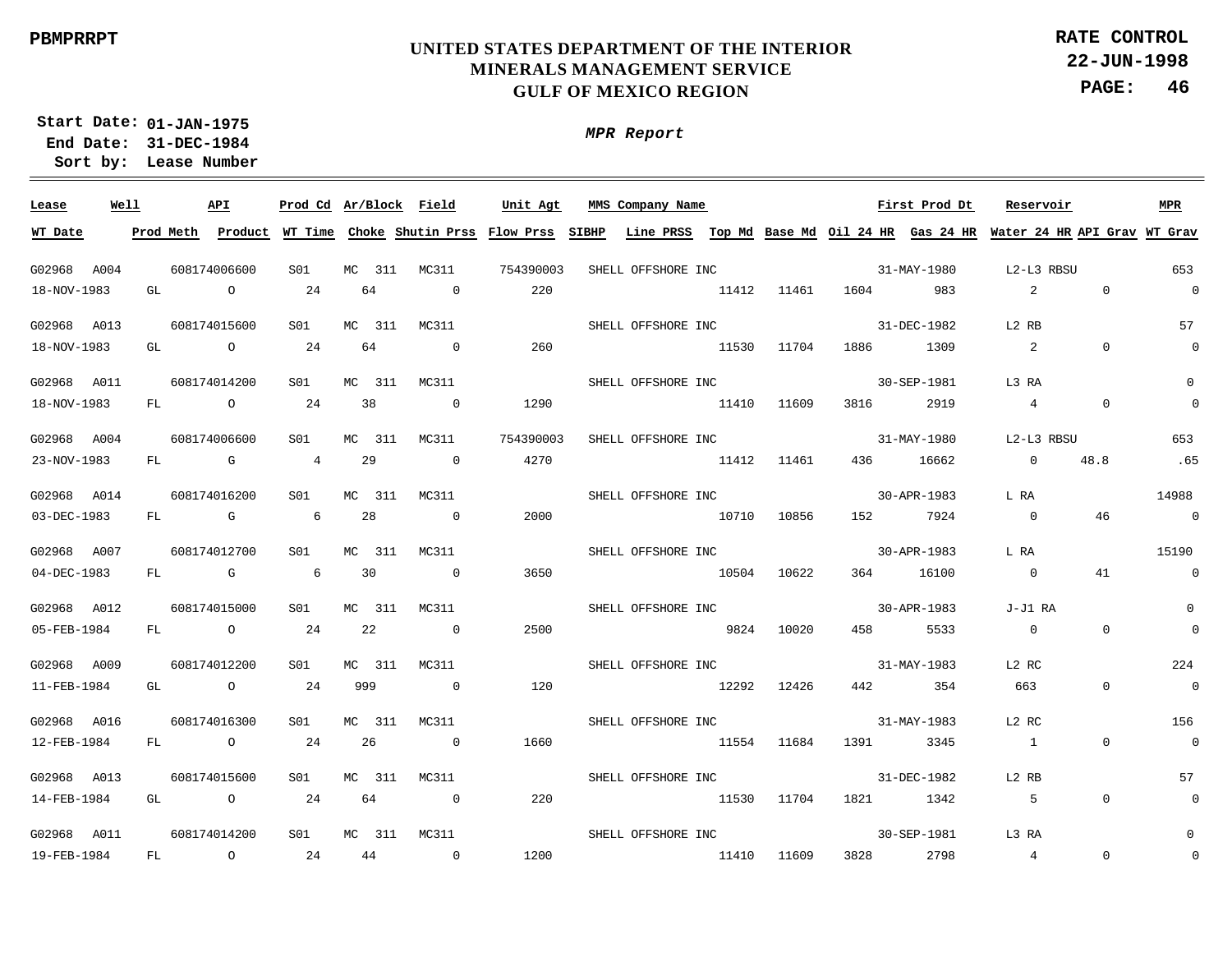**22-JUN-1998 PAGE: 47 RATE CONTROL**

**01-JAN-1975 Start Date: 31-DEC-1984 End Date: Lease Number Sort by:**

*MPR Report*

| Lease       | Well |    | API                                                                                                                                                                                                                            |     |              | Prod Cd Ar/Block Field                                                                                              | Unit Agt  | MMS Company Name               |       |             |          | First Prod Dt | Reservoir                |                | <b>MPR</b>               |
|-------------|------|----|--------------------------------------------------------------------------------------------------------------------------------------------------------------------------------------------------------------------------------|-----|--------------|---------------------------------------------------------------------------------------------------------------------|-----------|--------------------------------|-------|-------------|----------|---------------|--------------------------|----------------|--------------------------|
| WT Date     |      |    | Prod Meth Product                                                                                                                                                                                                              |     |              | WT Time Choke Shutin Prss Flow Prss SIBHP Line PRSS Top Md Base Md Oil 24 HR Gas 24 HR Water 24 HR API Grav WT Grav |           |                                |       |             |          |               |                          |                |                          |
| G02968 A017 |      |    | 608174016800                                                                                                                                                                                                                   | S01 | MC 311       | MC311                                                                                                               |           | SHELL OFFSHORE INC             |       |             |          | 31-MAY-1983   | K RA                     |                | 1707                     |
| 24-FEB-1984 |      | FL | $\circ$                                                                                                                                                                                                                        | 24  | 30           | $\overline{0}$                                                                                                      | 1150      |                                | 10967 | 11110       | 1734     | 1803          | 35                       | $\overline{0}$ | $\sim$ 0                 |
| G02968 A014 |      |    | 608174016200                                                                                                                                                                                                                   | S01 | MC 311       | MC311                                                                                                               |           | SHELL OFFSHORE INC             |       |             |          | 30-APR-1983   | L RA                     |                | 14988                    |
| 01-MAY-1984 |      |    | $FL$ G                                                                                                                                                                                                                         | 24  | $\mathbf 0$  | 4000                                                                                                                | 2050      | 10710                          |       | 10856       | 151 7    | 8165          | $\overline{0}$           | $\overline{0}$ | $\overline{\phantom{0}}$ |
| G02968 A003 |      |    | 608174008500                                                                                                                                                                                                                   | S01 | 311<br>МC    | MC311                                                                                                               | 754390003 | SHELL OFFSHORE INC             |       |             |          | 31-MAR-1980   | L2 RB                    |                | $\overline{9}$           |
| 04-MAY-1984 |      |    | FL O                                                                                                                                                                                                                           | 24  | 18           | $\sim$ 0                                                                                                            | 2250      | 11228                          |       | 11338       | 309      | 3118          | $\overline{0}$           | $\overline{0}$ | $\overline{0}$           |
| G02968 A005 |      |    | 608174011700                                                                                                                                                                                                                   | S01 | MC<br>311    | MC311                                                                                                               |           | SHELL OFFSHORE INC             |       |             |          | 30-JUN-1983   | L5 RA                    |                | 4866                     |
| 16-MAY-1984 |      | FL | <b>G</b>                                                                                                                                                                                                                       | 24  | 0            | 4700                                                                                                                | 4250      | 10818                          |       | 10994       | 122      | 5978          | $\overline{\phantom{0}}$ | $\overline{0}$ | $\overline{0}$           |
| G02968 A010 |      |    | 608174013400                                                                                                                                                                                                                   | S01 | MC<br>311    | MC311                                                                                                               |           | SHELL OFFSHORE INC             |       |             |          | 30-APR-1983   | L RA                     |                | 2306                     |
| 16-MAY-1984 |      | FL | and the control of the control of the control of the control of the control of the control of the control of the control of the control of the control of the control of the control of the control of the control of the cont | 24  | $\mathbf 0$  | 4500                                                                                                                | 3400      | 10401                          |       | 10452       | 293      | 13707         | $\overline{0}$           | $\overline{0}$ | $\sim$ 0                 |
| G02968 A007 |      |    | 608174012700                                                                                                                                                                                                                   | S01 | MC.<br>311   | MC311                                                                                                               |           | SHELL OFFSHORE INC             |       |             |          | 30-APR-1983   | L RA                     |                | 15190                    |
| 16-MAY-1984 |      | FL | G GO COMPUTE                                                                                                                                                                                                                   | 24  | $\mathbf{0}$ | 4500                                                                                                                | 2750      | 10504                          |       | 10622       | 393      | 18124         | $\overline{0}$           | $\overline{0}$ | $\overline{0}$           |
| G02968 A004 |      |    | 608174006600                                                                                                                                                                                                                   | S01 | 311<br>МC    | MC311                                                                                                               | 754390003 | SHELL OFFSHORE INC 31-MAY-1980 |       |             |          |               | L2-L3 RBSU               |                | 653                      |
| 18-MAY-1984 |      | GL | $\overline{O}$                                                                                                                                                                                                                 | 24  | 999          | $\sim$ 0                                                                                                            | 150       | 11412 11461                    |       |             | 1602 160 | 904           | 2                        | $\Omega$       | $\sim$ 0                 |
| G02968 A009 |      |    | 608174012200                                                                                                                                                                                                                   | S01 | МC<br>311    | MC311                                                                                                               |           | SHELL OFFSHORE INC 31-MAY-1983 |       |             |          |               | L2 RC                    |                | 224                      |
| 18-MAY-1984 |      |    | GL O                                                                                                                                                                                                                           | 24  | 999          | $\overline{0}$                                                                                                      | 120       | 12292 12426                    |       |             |          | 204 199       | 414                      | $\overline{0}$ | $\overline{0}$           |
| G02968 A013 |      |    | 608174015600                                                                                                                                                                                                                   | S01 | MC 311       | MC311                                                                                                               |           | SHELL OFFSHORE INC             |       |             |          | 31-DEC-1982   | L2 RB                    |                | 57                       |
| 18-MAY-1984 |      |    | GL O                                                                                                                                                                                                                           | 24  | 999          | $\overline{0}$                                                                                                      | 130       | 11530 11704                    |       |             |          | 1612 1016     | 28                       | $\mathbf{0}$   | $\overline{0}$           |
| G02968 A011 |      |    | 608174014200                                                                                                                                                                                                                   | S01 | MC 311       | MC311                                                                                                               |           | SHELL OFFSHORE INC             |       |             |          | 30-SEP-1981   | L3 RA                    |                | 0                        |
| 19-MAY-1984 |      |    | FL O                                                                                                                                                                                                                           | 24  | 42           | $\sim$ 0                                                                                                            | 1100      |                                |       | 11410 11609 |          | 2577          | 152                      | $\overline{0}$ | $\mathbf 0$              |
| G02968 A016 |      |    | 608174016300                                                                                                                                                                                                                   | S01 | MC 311       | MC311                                                                                                               |           | SHELL OFFSHORE INC             |       |             |          | 31-MAY-1983   | L2 RC                    |                | 156                      |
| 20-MAY-1984 |      | FL | $\overline{a}$                                                                                                                                                                                                                 | 24  | 26           | $\overline{0}$                                                                                                      | 1650      |                                | 11554 | 11684       | 1116     | 3315          | $\overline{1}$           | $\overline{0}$ | $\overline{0}$           |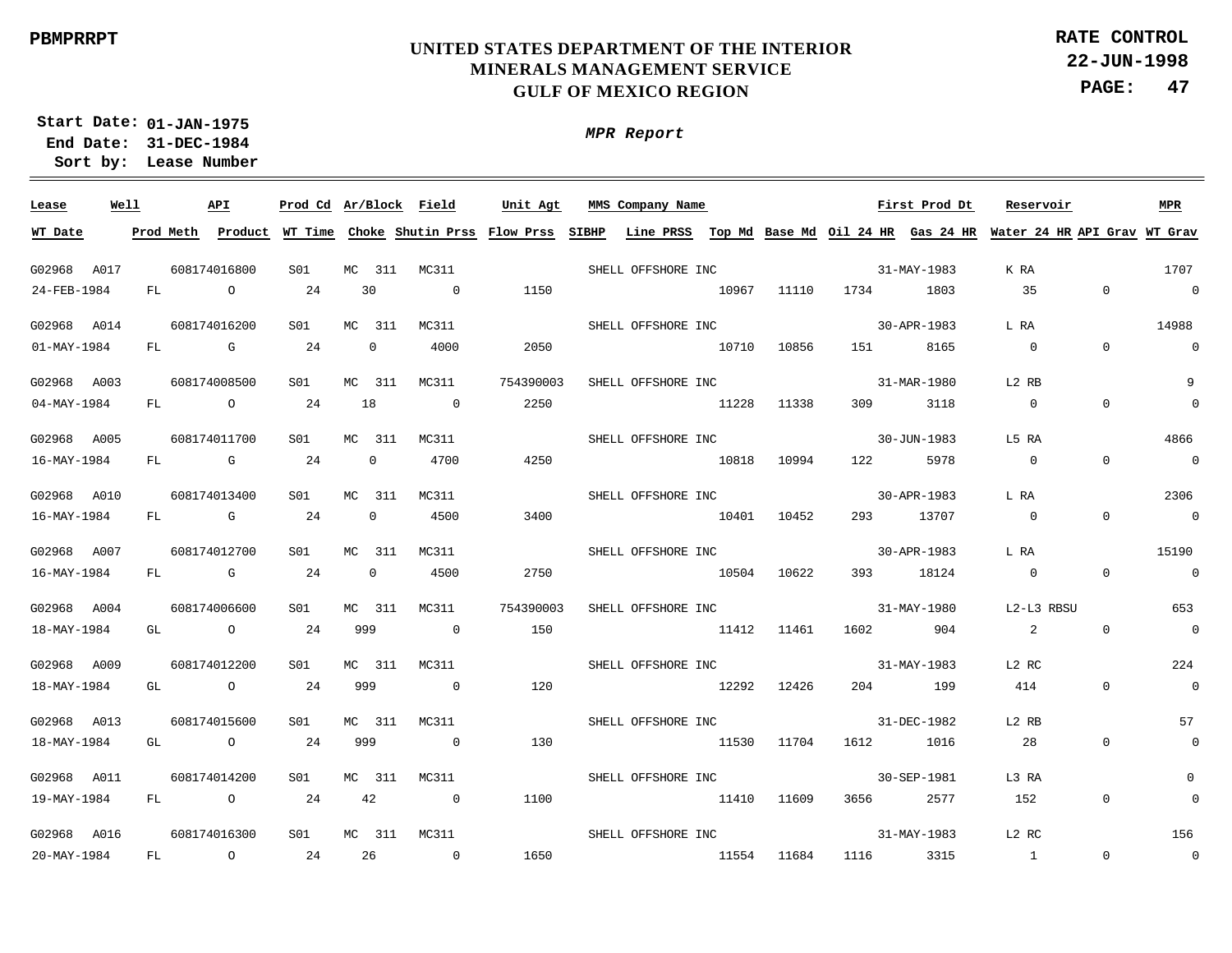**22-JUN-1998 PAGE: 48 RATE CONTROL**

**01-JAN-1975 Start Date: 31-DEC-1984 End Date: Lease Number Sort by:**

*MPR Report*

| Lease        | Well |      | API          |                 |            | Prod Cd Ar/Block Field                                                                                                                | Unit Agt | MMS Company Name First Prod Dt |             |             |             |             | Reservoir       |                | <b>MPR</b>               |
|--------------|------|------|--------------|-----------------|------------|---------------------------------------------------------------------------------------------------------------------------------------|----------|--------------------------------|-------------|-------------|-------------|-------------|-----------------|----------------|--------------------------|
| WT Date      |      |      |              |                 |            | Prod Meth Product WT Time Choke Shutin Prss Flow Prss SIBHP Line PRSS Top Md Base Md Oil 24 HR Gas 24 HR Water 24 HR API Grav WT Grav |          |                                |             |             |             |             |                 |                |                          |
| G02968 A017  |      |      | 608174016800 | S01             |            | MC 311 MC311                                                                                                                          |          | SHELL OFFSHORE INC             |             |             |             | 31-MAY-1983 | K RA            | 1707           |                          |
| 24-MAY-1984  |      | FL O |              | 24              | 40         | $\overline{0}$                                                                                                                        | 475      |                                | 10967 11110 |             | 1276 1462   |             | 158 0           |                | $\overline{0}$           |
| G02968 A011  |      |      | 608174014200 | S01             | MC 311     | MC311                                                                                                                                 |          | SHELL OFFSHORE INC             |             |             |             | 30-SEP-1981 | L3 RA           |                | $\mathbf{0}$             |
| 16-JUL-1984  |      |      | FL O         | 24              | 44         | $\overline{0}$                                                                                                                        | 925      | 11410 11609                    |             |             |             | 3688 2744   | 278             | $\mathbf{0}$   | $\Omega$                 |
| G02968 A012  |      |      | 608174015000 | S01             | MC 311     | MC311                                                                                                                                 |          | SHELL OFFSHORE INC             |             |             |             | 30-APR-1983 | J-J1 RA         |                | $\mathbf 0$              |
| 20-JUL-1984  |      |      | FL O         | 24              | 22         | $\sim$ 0                                                                                                                              | 2050     | 9824 10020                     |             |             |             | 371 4802    | $\overline{0}$  | $\overline{0}$ | $\overline{0}$           |
| G02968 A016  |      |      | 608174016300 | S01             | MC 311     | MC311                                                                                                                                 |          | SHELL OFFSHORE INC             |             |             |             | 31-MAY-1983 | L2 RC           |                | 156                      |
| 21-JUL-1984  |      |      | $FL$ 0       | 24              | 26         | $\sim$ 0                                                                                                                              | 1640     | 11554 11684                    |             |             |             | 1031 3415   | $\sim$ 1        | $\overline{0}$ | $\overline{0}$           |
| G02968 A013  |      |      | 608174015600 | SO1             | МC<br>311  | MC311                                                                                                                                 |          | SHELL OFFSHORE INC             |             |             | 31-DEC-1982 |             | L2 RB           |                | 57                       |
| 22-JUL-1984  |      |      | GL O         | 24              | 999        | $\sim$ 0                                                                                                                              | 170      | 11530                          |             | 11704       |             | 1529 997    | 47              | $\overline{0}$ | $\overline{\phantom{0}}$ |
| G02968 A017  |      |      | 608174016800 | S01             | MC 311     | MC311                                                                                                                                 |          | SHELL OFFSHORE INC 31-MAY-1983 |             |             |             |             | K RA            |                | 1707                     |
| 22-JUL-1984  |      |      | FL O         | 24              | 25         | $\overline{0}$                                                                                                                        | 3300     | 10967                          |             | 11110       | 1762        | 6905        | $\sim$ 2        | $\Omega$       | $\sim$ 0                 |
| G02968 A001A |      |      | 608174006500 | S02             | MC 311     | MC311                                                                                                                                 |          | SHELL OFFSHORE INC 31-AUG-1984 |             |             |             |             | K RA            |                | 59                       |
| 11-AUG-1984  |      |      | FL O         | 24              | 11         | $\sim$ 0                                                                                                                              | 2500     | 10085 10155                    |             |             | 552 7       | 509         | $6\overline{6}$ | $\overline{0}$ | $\overline{\phantom{0}}$ |
| G02968 A017  |      |      | 608174016800 | S <sub>01</sub> | MC.<br>311 | MC311                                                                                                                                 |          | SHELL OFFSHORE INC 31-MAY-1983 |             |             |             |             | K RA            |                | 1707                     |
| 22-OCT-1984  |      |      | FL O         | $\overline{4}$  | 25         | $\overline{0}$                                                                                                                        | 3400     | 10967 11110                    |             |             |             | 1552 7692   | $\overline{0}$  | 31.6           | $\overline{0}$           |
| G02968 A007  |      |      | 608174012700 | S01             | MC 311     | MC311                                                                                                                                 |          | SHELL OFFSHORE INC 30-APR-1983 |             |             |             |             | L RA            |                | 15190                    |
| 26-NOV-1984  |      |      | FL G         | 12              | 32         | $\overline{0}$                                                                                                                        | 3400     | 10504 10622                    |             |             |             | 13 23488    | $\overline{0}$  | 46             | $\overline{0}$           |
| G02968 A005  |      |      | 608174011700 | S01             | MC 311     | MC311                                                                                                                                 |          | SHELL OFFSHORE INC             |             |             |             | 30-JUN-1983 | L5 RA           |                | 4866                     |
| 12-DEC-1984  |      |      | FL G         | $\overline{4}$  | 28         | $\sim$ 0                                                                                                                              | 3600     | 10818 10994                    |             |             |             | 342 14997   | $\overline{0}$  | 47             | $\sim$ 0                 |
| G02969 A003  |      |      | 608174010000 | S01             | MC 312     | MC311                                                                                                                                 |          | EXXON CORPORATION              |             |             |             | 30-APR-1980 | N DC            |                | 97                       |
| 03-NOV-1983  |      |      | FL O         | 24              | 28         | $\sim$ 0                                                                                                                              | 1580     |                                |             | 10685 10918 |             | 2839 1956   | $\overline{0}$  | $\overline{0}$ | $\overline{0}$           |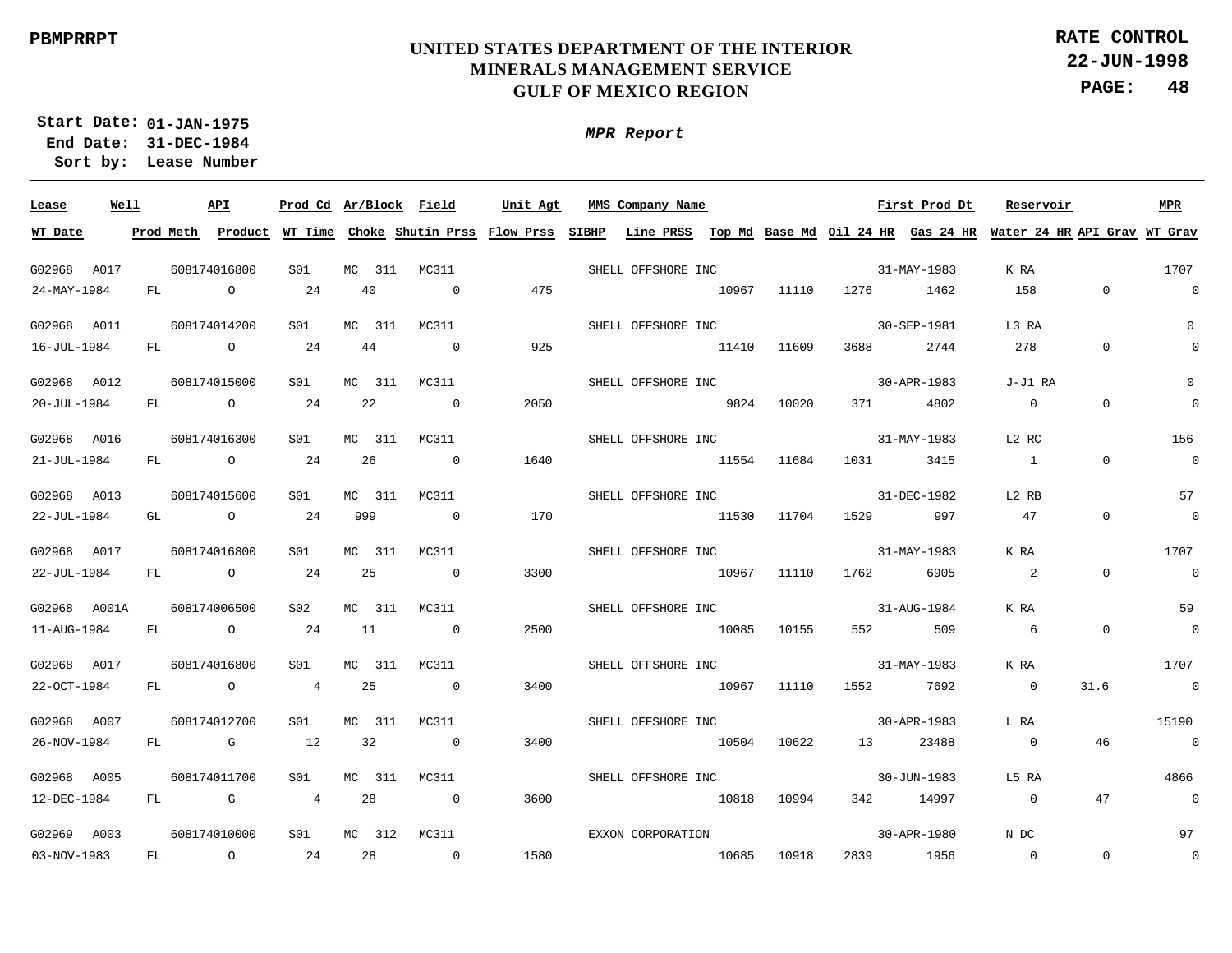**22-JUN-1998 PAGE: 49 RATE CONTROL**

**01-JAN-1975 Start Date: 31-DEC-1984 End Date: Lease Number Sort by:**

| Lease       | Well |     | API            | Prod Cd Ar/Block Field |     |                |                | Unit Agt | MMS Company Name  |       |             |      | First Prod Dt | Reservoir                                                                                                                             |                | MPR            |
|-------------|------|-----|----------------|------------------------|-----|----------------|----------------|----------|-------------------|-------|-------------|------|---------------|---------------------------------------------------------------------------------------------------------------------------------------|----------------|----------------|
| WT Date     |      |     |                |                        |     |                |                |          |                   |       |             |      |               | Prod Meth Product WT Time Choke Shutin Prss Flow Prss SIBHP Line PRSS Top Md Base Md Oil 24 HR Gas 24 HR Water 24 HR API Grav WT Grav |                |                |
|             |      |     |                |                        |     |                |                |          |                   |       |             |      |               |                                                                                                                                       |                |                |
| G02969 A001 |      |     | 608174007100   | S01                    |     | MC 312         | MC311          |          | EXXON CORPORATION |       |             |      | 30-NOV-1979   | W10 DC                                                                                                                                |                | 948            |
| 23-NOV-1983 |      | FL  | $\overline{a}$ | 24                     |     | 24             | $\sim$ 0       | 545      |                   | 11991 | 12086       | 765  | 565           | 49                                                                                                                                    | $\overline{0}$ | $\mathbf 0$    |
| G02969 A004 |      |     | 608174010800   | S01                    | MC  | 312            | MC311          |          | EXXON CORPORATION |       |             |      | 30-APR-1981   | T, DC                                                                                                                                 |                | $\Omega$       |
| 25-NOV-1983 |      | FL  | <b>G</b> G     | 24                     |     | $\overline{0}$ | $\overline{0}$ | 4060     |                   | 12058 | 12173       | 454  | 16908         | $\sim$ 1                                                                                                                              | $\mathbf{0}$   | $\Omega$       |
| G02969 A003 |      |     | 608174010000   | S01                    | MC. | 312            | MC311          |          | EXXON CORPORATION |       |             |      | 30-APR-1980   | N DC                                                                                                                                  |                | 97             |
| 10-FEB-1984 |      | FL  | $\overline{O}$ | 24                     | 18  |                | $\overline{0}$ | 2000     |                   | 10685 | 10918       | 420  | 2325          | $\overline{0}$                                                                                                                        | $\mathbf{0}$   | 0              |
| G02969 A004 |      |     | 608174010800   | S01                    |     | MC 312         | MC311          |          | EXXON CORPORATION |       |             |      | 30-APR-1981   | T, DC                                                                                                                                 |                | $\Omega$       |
| 10-FEB-1984 |      | GL  | $\overline{a}$ | 24                     |     | 64             | $\overline{0}$ | 240      | 12058             |       | 12173       | 1596 | 1143          | -2                                                                                                                                    | $\Omega$       | $\Omega$       |
| G02969 A003 |      |     | 608174010000   | S01                    | MC. | 312            | MC311          |          | EXXON CORPORATION |       |             |      | 30-APR-1980   | N DC                                                                                                                                  |                | 97             |
| 01-MAR-1984 |      | FL  | $\overline{O}$ | 24                     |     | 29             | $\overline{0}$ | 1350     | 10685             |       | 10918       | 2656 | 1809          | 27                                                                                                                                    | $\Omega$       | $\mathbf 0$    |
| G02969 A001 |      |     | 608174007100   | S01                    |     | MC 312         | MC311          |          | EXXON CORPORATION |       |             |      | 30-NOV-1979   | W10 DC                                                                                                                                |                | 948            |
| 02-MAR-1984 |      | FL  | $\overline{a}$ | 24                     |     | 24             | $\overline{0}$ | 500      | 11991             |       | 12086       | 766  | 540           | $\overline{32}$                                                                                                                       | $\Omega$       | $\mathbf 0$    |
| G02969 A003 |      |     | 608174010000   | SO1                    |     | MC 312         | MC311          |          | EXXON CORPORATION |       |             |      | 30-APR-1980   | N DC                                                                                                                                  |                | 97             |
| 02-MAY-1984 |      | FL  | $\overline{O}$ | 24                     |     | 29             | $\overline{0}$ | 900      |                   | 10685 | 10918       |      | 966           | 722                                                                                                                                   | $\Omega$       | $\overline{0}$ |
| G02969 A001 |      |     | 608174007100   | S01                    |     | MC 312         | MC311          |          | EXXON CORPORATION |       |             |      | 30-NOV-1979   | W10 DC                                                                                                                                |                | 948            |
| 04-MAY-1984 |      | FL  | $\overline{a}$ | 24                     | 18  |                | $\sim$ 0       | 2250     |                   |       | 11991 12086 | 309  | 3118          | $\overline{\phantom{a}}$ 3                                                                                                            | $\Omega$       | $\mathbf 0$    |
| G02969 A004 |      |     | 608174010800   | SO1                    |     | MC 312         | MC311          |          | EXXON CORPORATION |       |             |      | 30-APR-1981   | T, DC                                                                                                                                 |                | 0              |
| 12-MAY-1984 |      | FL. | $\mathbb G$    | 24                     |     | $\overline{0}$ | 4700           | 4000     |                   | 12058 | 12173       | 417  | 16298         | $\overline{0}$                                                                                                                        | $\Omega$       |                |
| G02969 A003 |      |     | 608174010000   | S01                    |     | MC 312         | MC311          |          | EXXON CORPORATION |       |             |      | 30-APR-1980   | N DC                                                                                                                                  |                | 97             |
| 18-MAY-1984 |      | GL  | $\overline{O}$ | 24                     | 999 |                | $\sim$ 0       | 150      |                   | 10685 | 10918       | 1602 | 904           | 16                                                                                                                                    | $\overline{0}$ | 0              |
| G02969 A001 |      |     | 608174007100   | S01                    |     | MC 312         | MC311          |          | EXXON CORPORATION |       |             |      | 30-NOV-1979   | W10 DC                                                                                                                                |                | 948            |
| 26-MAY-1984 |      | FL  | $\overline{a}$ | 24                     |     | 26             | $\overline{0}$ | 470      |                   | 11991 | 12086       | 860  | 570           | 36                                                                                                                                    | $\overline{0}$ | $\overline{0}$ |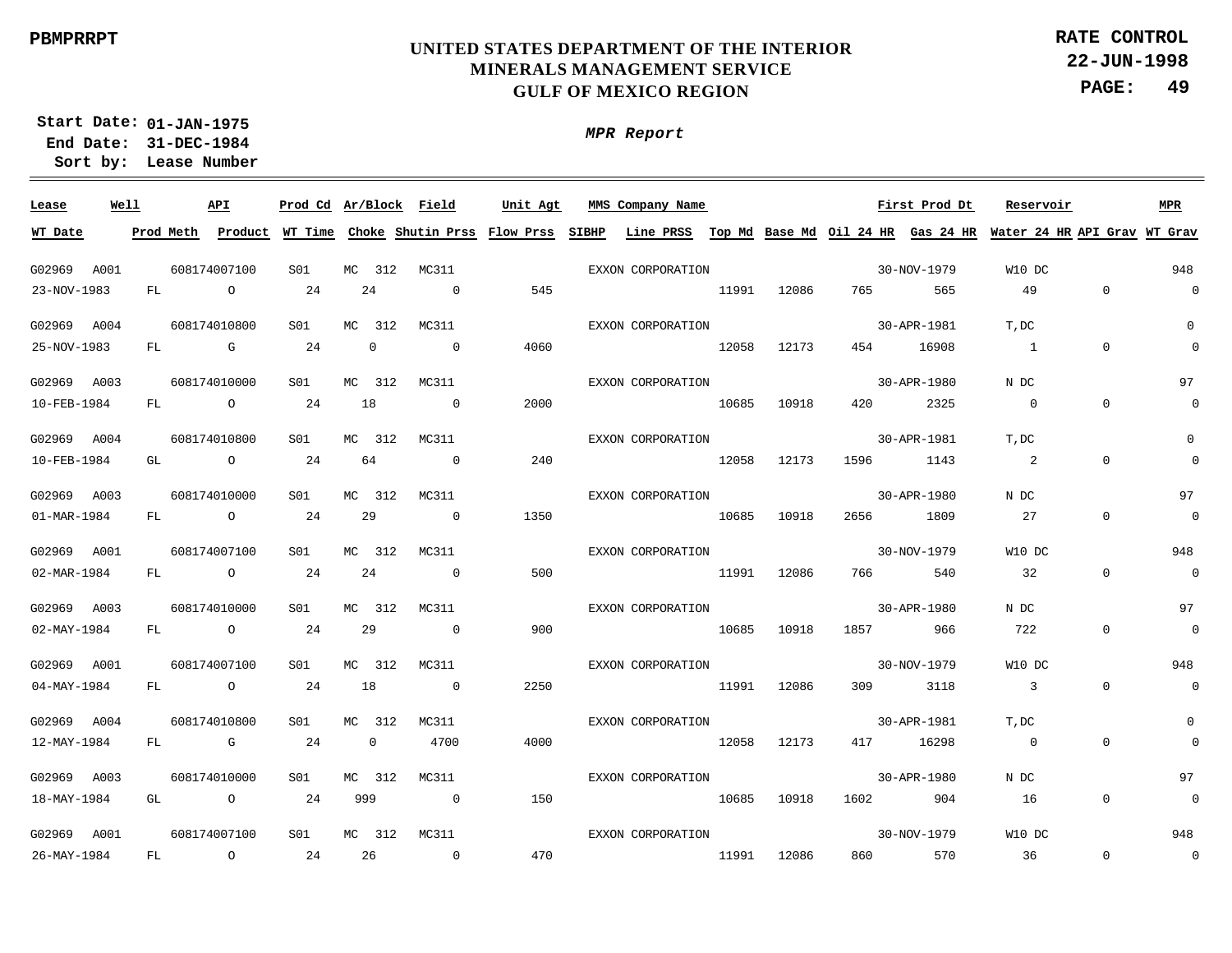**22-JUN-1998 PAGE: 50 RATE CONTROL**

**01-JAN-1975 Start Date: 31-DEC-1984 End Date: Lease Number Sort by:**

*MPR Report*

| Lease       | Well |           | API                                                                                                                                                                                                                            |                 |           | Prod Cd Ar/Block Field                      | Unit Agt | MMS Company Name  |       |             |                           | First Prod Dt | Reservoir                                                                       |                | <b>MPR</b>     |
|-------------|------|-----------|--------------------------------------------------------------------------------------------------------------------------------------------------------------------------------------------------------------------------------|-----------------|-----------|---------------------------------------------|----------|-------------------|-------|-------------|---------------------------|---------------|---------------------------------------------------------------------------------|----------------|----------------|
| WT Date     |      | Prod Meth |                                                                                                                                                                                                                                |                 |           | Product WT Time Choke Shutin Prss Flow Prss |          |                   |       |             |                           |               | SIBHP Line PRSS Top Md Base Md Oil 24 HR Gas 24 HR Water 24 HR API Grav WT Grav |                |                |
|             |      |           |                                                                                                                                                                                                                                |                 |           |                                             |          |                   |       |             |                           |               |                                                                                 |                | 97             |
| G02969 A003 |      |           | 608174010000                                                                                                                                                                                                                   | S01             | MC 312    | MC311                                       |          | EXXON CORPORATION |       |             |                           | 30-APR-1980   | N DC                                                                            |                |                |
| 15-JUN-1984 |      | FL        | $\circ$                                                                                                                                                                                                                        | 24              | 29        | $\overline{0}$                              | 90       |                   | 10685 | 10918       | 823 and the set of $\sim$ | 345           | 966                                                                             | $\mathbf 0$    | $\mathbf{0}$   |
| G02969 A004 |      |           | 608174010800                                                                                                                                                                                                                   | S <sub>01</sub> | MC 312    | MC311                                       |          | EXXON CORPORATION |       |             |                           | 30-APR-1981   | T, DC                                                                           |                | $\mathbf{0}$   |
| 26-JUL-1984 |      | GL O      |                                                                                                                                                                                                                                | 24              | 999       | $\overline{0}$                              | 250      |                   | 12058 | 12173       | 1576 15                   | 898           | 16                                                                              | $\mathbf 0$    | $\mathbb O$    |
| G02969 A001 |      |           | 608174007100                                                                                                                                                                                                                   | S01             | MC 312    | MC311                                       |          | EXXON CORPORATION |       |             |                           | 30-NOV-1979   | W10 DC                                                                          |                | 948            |
| 10-AUG-1984 |      | FL        | $\overline{O}$                                                                                                                                                                                                                 | 24              | 26        | $\sim$ 0                                    | 90       |                   | 11991 | 12086       |                           | 578           | 41                                                                              | $\mathbf 0$    | $\overline{0}$ |
| G02969 A003 |      |           | 608174010000                                                                                                                                                                                                                   | S01             | MC 312    | MC311                                       |          | EXXON CORPORATION |       |             |                           | 30-APR-1980   | N DC                                                                            |                | 97             |
| 12-AUG-1984 |      | FL        | $\overline{O}$                                                                                                                                                                                                                 | 24              | 14        | $\overline{\phantom{0}}$                    | 2400     |                   | 10685 | 10918       | 88                        | 2478          | $\overline{1}$                                                                  | $\overline{0}$ | $\overline{0}$ |
|             |      |           |                                                                                                                                                                                                                                |                 |           |                                             |          |                   |       |             |                           |               |                                                                                 |                |                |
| G02970 A002 |      |           | 608174008800                                                                                                                                                                                                                   | S01             | 268<br>MC | MC311                                       |          | EXXON CORPORATION |       |             |                           | 31-DEC-1979   | $W-10$ DC                                                                       |                | 337            |
| 31-DEC-1979 |      | FL        | $\overline{O}$                                                                                                                                                                                                                 | $\overline{4}$  | 16        | $\overline{0}$                              | 2225     |                   | 11750 | 11780       | 1260                      | 990           | $\Omega$                                                                        | 33.7           | $\overline{0}$ |
| G02970 A002 |      |           | 608174008800                                                                                                                                                                                                                   | S01             | MC<br>268 | MC311                                       |          | EXXON CORPORATION |       |             |                           | 31-DEC-1979   | $W-10$ DC                                                                       |                | 337            |
| 15-JAN-1980 |      | FL        | $\overline{O}$                                                                                                                                                                                                                 | $\overline{4}$  | 21        | $\overline{0}$                              | 2250     |                   | 11750 | 11780       | 1992                      | 1578          | $\overline{0}$                                                                  | 35.1           | .6             |
| G02970 A002 |      |           | 608174008800                                                                                                                                                                                                                   | S01             | MC<br>268 | MC311                                       |          | EXXON CORPORATION |       |             |                           | 31-DEC-1979   | $W-10$ DC                                                                       |                | 337            |
|             |      |           |                                                                                                                                                                                                                                |                 |           |                                             |          |                   |       |             |                           |               |                                                                                 |                |                |
| 15-MAY-1981 |      | FL        | $\overline{a}$                                                                                                                                                                                                                 | $7\phantom{0}7$ | 28        | $\overline{0}$                              | 240      |                   | 11750 | 11780       | 367                       | 223           | 247                                                                             | 34.7           | .6             |
| G02970 A002 |      |           | 608174008800                                                                                                                                                                                                                   | S01             | MC 268    | MC311                                       |          | EXXON CORPORATION |       |             |                           | 31-DEC-1979   | $W-10$ DC                                                                       |                | 337            |
| 17-JUL-1981 |      | GL O      |                                                                                                                                                                                                                                | 24              | 64        | $\overline{0}$                              | 155      |                   |       | 11750 11780 | 260 7                     | 260           | $\overline{0}$                                                                  | 34.1           | $\overline{0}$ |
| G02970 A007 |      |           | 608174012100                                                                                                                                                                                                                   | S01             | 268<br>MC | MC311                                       |          | EXXON CORPORATION |       |             |                           | 31-JUL-1981   | $W-20$                                                                          |                | 1459           |
| 17-AUG-1981 |      | FL        | $\overline{a}$                                                                                                                                                                                                                 | $4\overline{ }$ | 19        | $\overline{0}$                              | 1680     |                   | 11660 | 11689       |                           | 1326 1038     | $\overline{0}$                                                                  | 34.7           | .6             |
|             |      |           |                                                                                                                                                                                                                                |                 |           |                                             |          |                   |       |             |                           |               |                                                                                 |                |                |
| G02970 A007 |      |           | 608174012100                                                                                                                                                                                                                   | S <sub>02</sub> | MC 268    | MC311                                       |          | EXXON CORPORATION |       |             |                           | 31-MAY-1982   | T, DC                                                                           |                | 9585           |
| 25-MAY-1982 |      | FL        | discovered the control of the control of the control of the control of the control of the control of the control of the control of the control of the control of the control of the control of the control of the control of t | 24              | 30        | $\overline{\phantom{0}}$                    | 4650     |                   | 11197 | 11409       | 484                       | 20500         | $\overline{0}$                                                                  | 47.2           | $\sim$ 0       |
| G02970 A007 |      |           | 608174012100                                                                                                                                                                                                                   | S02             | 268<br>MC | MC311                                       |          | EXXON CORPORATION |       |             |                           | 31-MAY-1982   | T, DC                                                                           |                | 9585           |
| 29-MAY-1982 |      | FL        | G                                                                                                                                                                                                                              | $4\overline{ }$ | 34        | $\overline{0}$                              | 4540     |                   | 11197 | 11409       | 582                       | 25200         | $\overline{0}$                                                                  | 48.8           | .65            |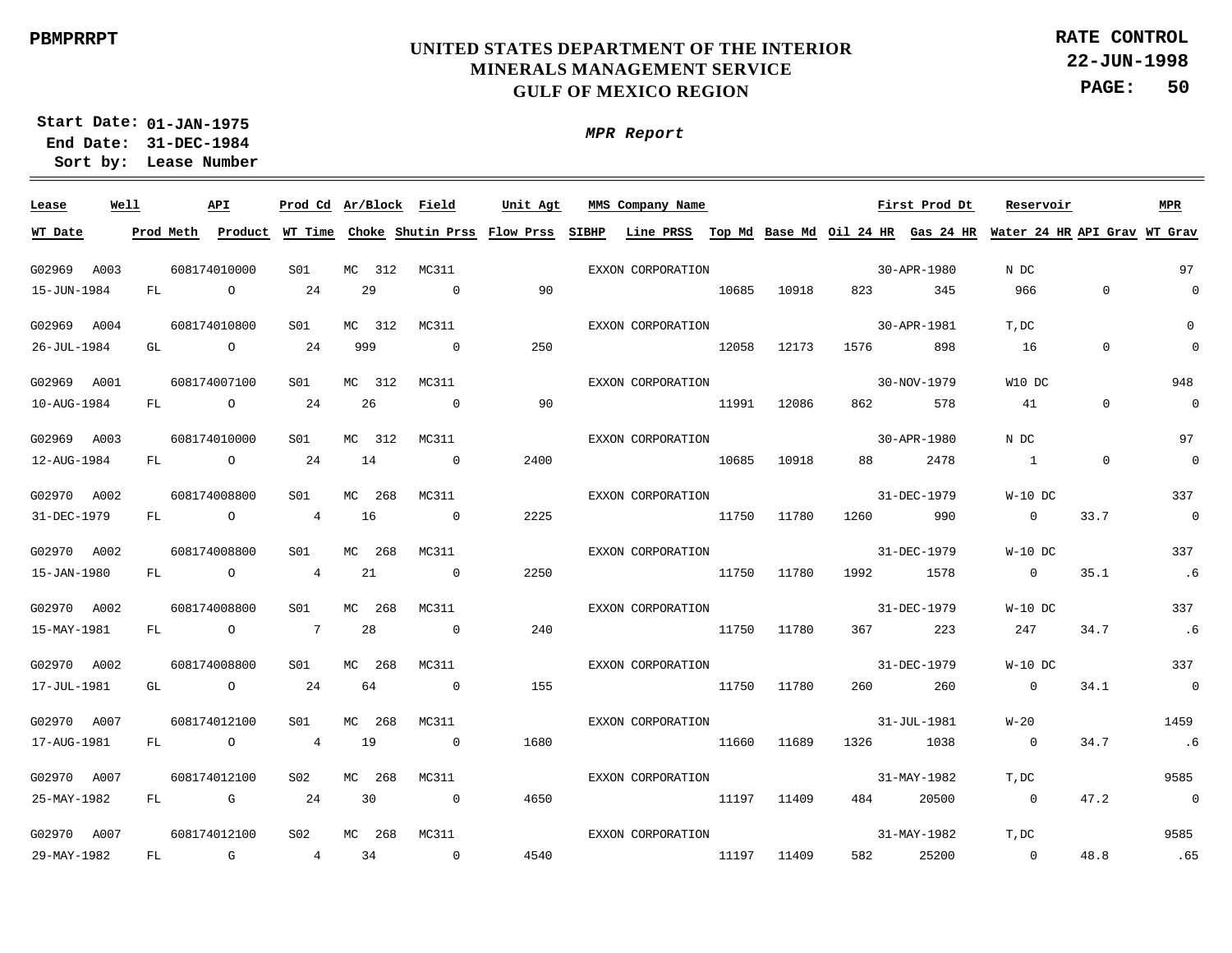**22-JUN-1998 PAGE: 51 RATE CONTROL**

**01-JAN-1975 Start Date: 31-DEC-1984 End Date: Lease Number Sort by:**

| Lease       | Well |           | API            |                 | Prod Cd Ar/Block Field |                | Unit Agt                    |       | MMS Company Name                             |       |       |      | First Prod Dt | Reservoir      |                              | MPR            |
|-------------|------|-----------|----------------|-----------------|------------------------|----------------|-----------------------------|-------|----------------------------------------------|-------|-------|------|---------------|----------------|------------------------------|----------------|
| WT Date     |      | Prod Meth | Product        | WT Time         |                        |                | Choke Shutin Prss Flow Prss | SIBHP | Line PRSS Top Md Base Md Oil 24 HR Gas 24 HR |       |       |      |               |                | Water 24 HR API Grav WT Grav |                |
| G02970      | A010 |           | 608174017900   | S <sub>01</sub> | MC<br>268              | MC311          |                             |       | EXXON CORPORATION                            |       |       |      | 31-JUL-1982   | W30 D1         |                              | 120            |
| 30-JUL-1982 |      | FL        | $\overline{a}$ | $\overline{4}$  | 16                     | $\overline{0}$ | 1910                        |       |                                              | 11629 | 11684 | 996  | 810           | 30             | 32.5                         | $\overline{0}$ |
| G02970 A010 |      |           | 608174017900   | S01             | 268<br>MC              | MC311          |                             |       | EXXON CORPORATION                            |       |       |      | 31-JUL-1982   | W30 D1         |                              | 120            |
| 10-AUG-1982 |      | FL        | $\circ$        | 8               | 20                     | $\overline{0}$ | 1555                        |       |                                              | 11629 | 11684 | 1350 | 1053          | $\overline{0}$ | 35.3                         | .6             |
| G02970 A012 |      |           | 608174018100   | S <sub>01</sub> | MC<br>268              | MC311          | 754390003                   |       | EXXON CORPORATION                            |       |       |      | 31-OCT-1982   | L2-L3 RBSU     |                              | 355            |
| 20-OCT-1982 |      | FL        | $\overline{a}$ | $\overline{4}$  | 22                     | $\overline{0}$ | 935                         |       |                                              | 11516 | 11600 | 1032 | 720           | $\overline{0}$ | 33.8                         | $\overline{0}$ |
|             |      |           |                |                 |                        |                |                             |       |                                              |       |       |      |               |                |                              |                |
| G02970 A012 |      |           | 608174018100   | S <sub>01</sub> | MC<br>268              | MC311          | 754390003                   |       | EXXON CORPORATION                            |       |       |      | 31-OCT-1982   | L2-L3 RBSU     |                              | 355            |
| 08-NOV-1982 |      | FL        | $\overline{a}$ | $\overline{4}$  | 24                     | $\overline{0}$ | 890                         |       |                                              | 11516 | 11600 | 1176 | 90            | $\overline{0}$ | 35.3                         | .6             |
| G02970 A002 |      |           | 608174008800   | S01             | 268<br>MC              | MC311          |                             |       | EXXON CORPORATION                            |       |       |      | 31-DEC-1979   | $W-10$ DC      |                              | 337            |
| 16-NOV-1982 |      | GL        | $\overline{a}$ | 24              | 64                     | $\overline{0}$ | 110                         |       |                                              | 11750 | 11780 | 292  | 212           | $\overline{0}$ | 31.4                         | $\overline{0}$ |
| G02970 A002 |      |           | 608174008800   | S <sub>01</sub> | MC<br>268              | MC311          |                             |       | EXXON CORPORATION                            |       |       |      | 31-DEC-1979   | $W-10$ DC      |                              | 337            |
| 20-NOV-1982 |      | FL        | $\overline{a}$ | $\overline{4}$  | 64                     | $\overline{0}$ | 130                         |       |                                              | 11750 | 11780 | 306  | 216           | 360            | 31.4                         | .6             |
| G02970 A012 |      |           | 608174018100   | S01             | МC<br>268              | MC311          | 754390003                   |       | EXXON CORPORATION                            |       |       |      | 31-OCT-1982   | L2-L3 RBSU     |                              | 355            |
| 10-DEC-1982 |      | FL        | $\circ$        | $\overline{4}$  | 25                     | $\overline{0}$ | 1050                        |       |                                              | 11516 | 11600 | 1434 | 1056          | $\overline{0}$ | 35.3                         | $\overline{0}$ |
| G02970 A007 |      |           | 608174012100   | S <sub>02</sub> | MC<br>268              | MC311          |                             |       | EXXON CORPORATION                            |       |       |      | 31-MAY-1982   | T, DC          |                              | 9585           |
| 13-JAN-1983 |      | FL        | $\overline{G}$ | 24              | 26                     | $\overline{0}$ | 4540                        |       |                                              | 11197 | 11409 | 386  | 16507         | $\overline{0}$ | 47.2                         | $\overline{0}$ |
| G02970 A007 |      |           | 608174012100   | S <sub>02</sub> | MC 268                 | MC311          |                             |       | EXXON CORPORATION                            |       |       |      | 31-MAY-1982   | T, DC          |                              | 9585           |
| 22-JAN-1983 |      | FL        | G              | $\overline{4}$  | 27                     | $\overline{0}$ | $\overline{0}$              |       |                                              | 11197 | 11409 | 420  | 17934         | 2              | 48.8                         | .65            |
|             |      |           |                |                 |                        |                |                             |       |                                              |       |       |      |               |                |                              |                |
| G02970 A014 |      |           | 608174018500   | S01             | MC 268                 | MC311          |                             |       | EXXON CORPORATION                            |       |       |      | 28-FEB-1983   | W10 DC         |                              | 207            |
| 09-MAR-1983 |      | FL        | $\overline{O}$ | 8               | 22                     | $\overline{0}$ | 900                         |       |                                              | 11965 | 12058 | 942  | 819           | $\overline{0}$ | 34.5                         | $\overline{0}$ |
| G02970 A014 |      |           | 608174018500   | S01             | MC 268                 | MC311          |                             |       | EXXON CORPORATION                            |       |       |      | 28-FEB-1983   | W10 DC         |                              | 207            |
| 10-MAR-1983 |      | FL        | $\circ$        | $\overline{4}$  | 22                     | $\Omega$       | 900                         |       |                                              | 11965 | 12058 | 942  | 768           | $\sim$ 1       | 34.5                         | $\overline{0}$ |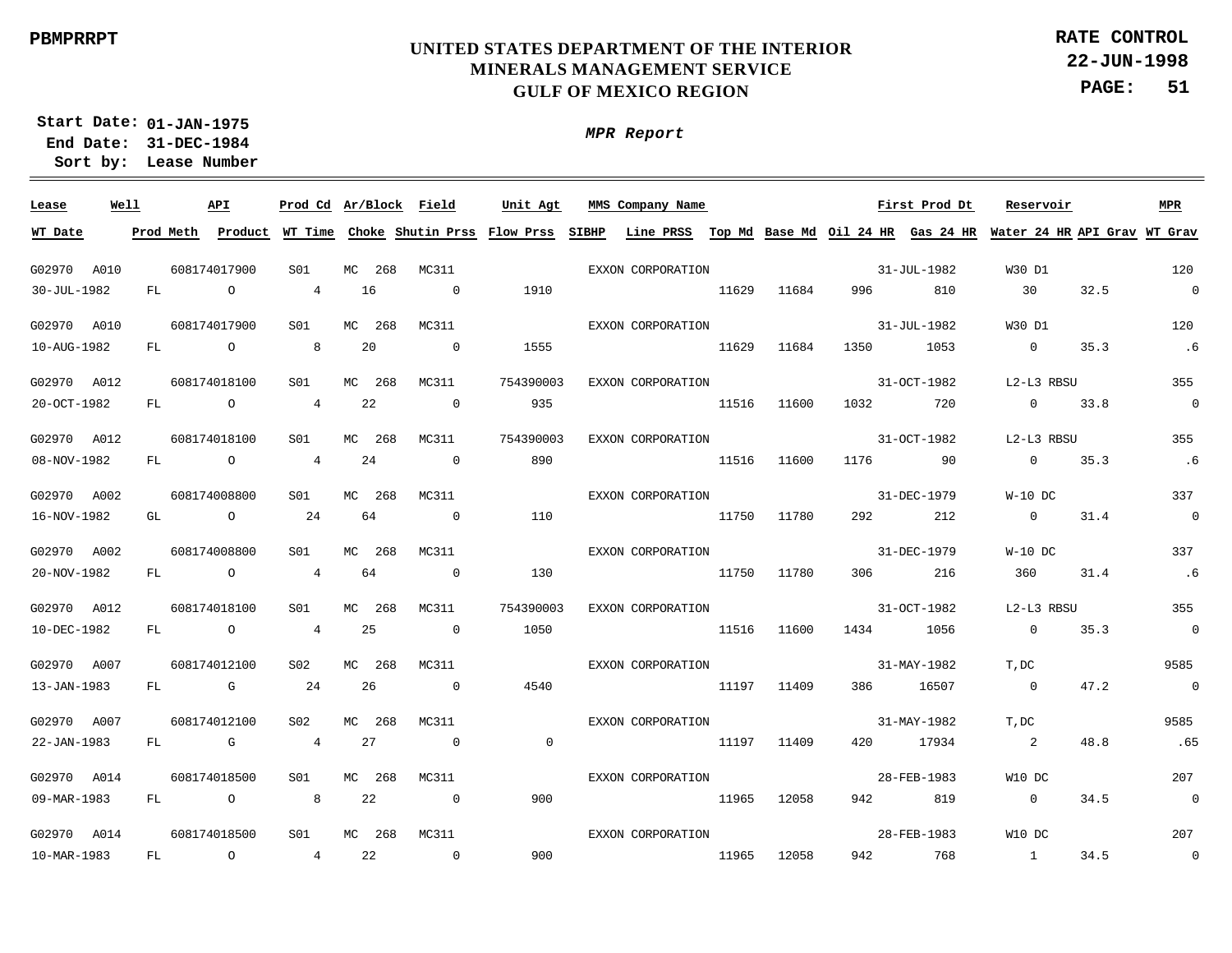*MPR Report*

**22-JUN-1998 PAGE: 52 RATE CONTROL**

**01-JAN-1975 Start Date: 31-DEC-1984 End Date:** 

**Lease Number Sort by:**  $\overline{\phantom{a}}$ **Lease Well API Ar/Block Field Prod Cd MMS Company Name Unit Agt First Prod Dt Reservoir MPR WT Date** <u>Prod Meth Product WT Time Choke Shutin Prss Flow Prss SIBHP Line PRSS Top Md Base Md Oil 24 HR Gas 24 HR Water 24 HR API Grav WT Grav</u> G02970 A002 608174008800 S01 MC 268 MC311 EXXON CORPORATION 31-DEC-1979 W-10 DC 337 31.4 11-MAR-1983 GT.  $\Omega$  $24$ 64  $\Omega$ 110 11750 11780 167 144  $\Omega$  $\Omega$ 608174018100 S01 MC311 754390003 31-OCT-1982 L2-L3 RBSU 355 G02970 A012 MC 268 EXXON CORPORATION 11-MAR-1983 FL. O 24 23  $\Omega$ 1300 1075 956  $\Omega$ 32  $\Omega$ 11516 11600 608174018100  $S<sub>01</sub>$ MC311 754390003 EXXON CORPORATION 31-OCT-1982 L2-L3 RBSU 355 G02970 A012 MC 268 24 28-APR-1983 FL.  $\Omega$ 4  $\Omega$ 1250 11516 11600 6960 3030  $\Omega$ 35.3  $\Omega$ 608174019000  $S<sub>01</sub>$  $MC$  268 MC311 EXXON CORPORATION 30-APR-1983 N,DC 42 G02970 A011 07-MAY-1983 FL.  $\Omega$ 13 23  $\Omega$ 1760 10222 10354 2007 1374  $\Omega$ 30.5  $\Omega$ 608174019000 S01 MC311 EXXON CORPORATION 30-APR-1983 N,DC 42 G02970 A011 MC 268 01-JUL-1983 FL 4 25  $\Omega$ 1660 10222 10354 2226 1680  $\cap$ 30.5  $\Omega$  $\cap$ 608174012100 S02 MC311 EXXON CORPORATION 31-MAY-1982 T,DC 9585 G02970 A007 MC 268 16-SEP-1983 FL. G  $24$  $\Omega$  $\Omega$ 4420 11197 11409 389 16974 3  $\Omega$  $\Omega$ MC311 G02970 A008 608174014800  $S<sub>01</sub>$  $MC$  268 EXXON CORPORATION 31-DEC-1981 F A 3142 16-OCT-1983 FL.  $G$ 24  $\Omega$  $\Omega$ 2420 7173 7225 40 12224  $\Omega$  $\Omega$  $\Omega$ 608174019900  $S<sub>01</sub>$  $MC$  268 MC311 EXXON CORPORATION 30-SEP-1983 N DCO 1899 G02970 A016 21-OCT-1983 FL.  $\Omega$  $24$ 19  $\Omega$ 1215 10506 10596 1015 744  $\Omega$  $\Omega$  $\Omega$ MC311 31-OCT-1982 G02970 A012 608174018100  $SO1$ MC 268 754390003 EXXON CORPORATION L2-L3 RBSU 355 27-OCT-1983 FL O 24 26  $\Omega$ 935 11516 11600 1187 1128  $\Omega$  $\Omega$  $\Omega$ G02970 A014 608174018500  $S<sub>01</sub>$ MC 268 MC311 EXXON CORPORATION 28-FEB-1983 W10 DC 207 30-OCT-1983 FL O 24 23  $\Omega$ 335 11965 12058 423 270 52  $\Omega$ 0 608174019000 S01MC311 EXXON CORPORATION 30-APR-1983 42 G02970 A011 MC 268 N,DC 24 25  $\Omega$ 2080 10222 10354 1829 2562 0  $\Omega$  $\Omega$ 14-NOV-1983 FL. O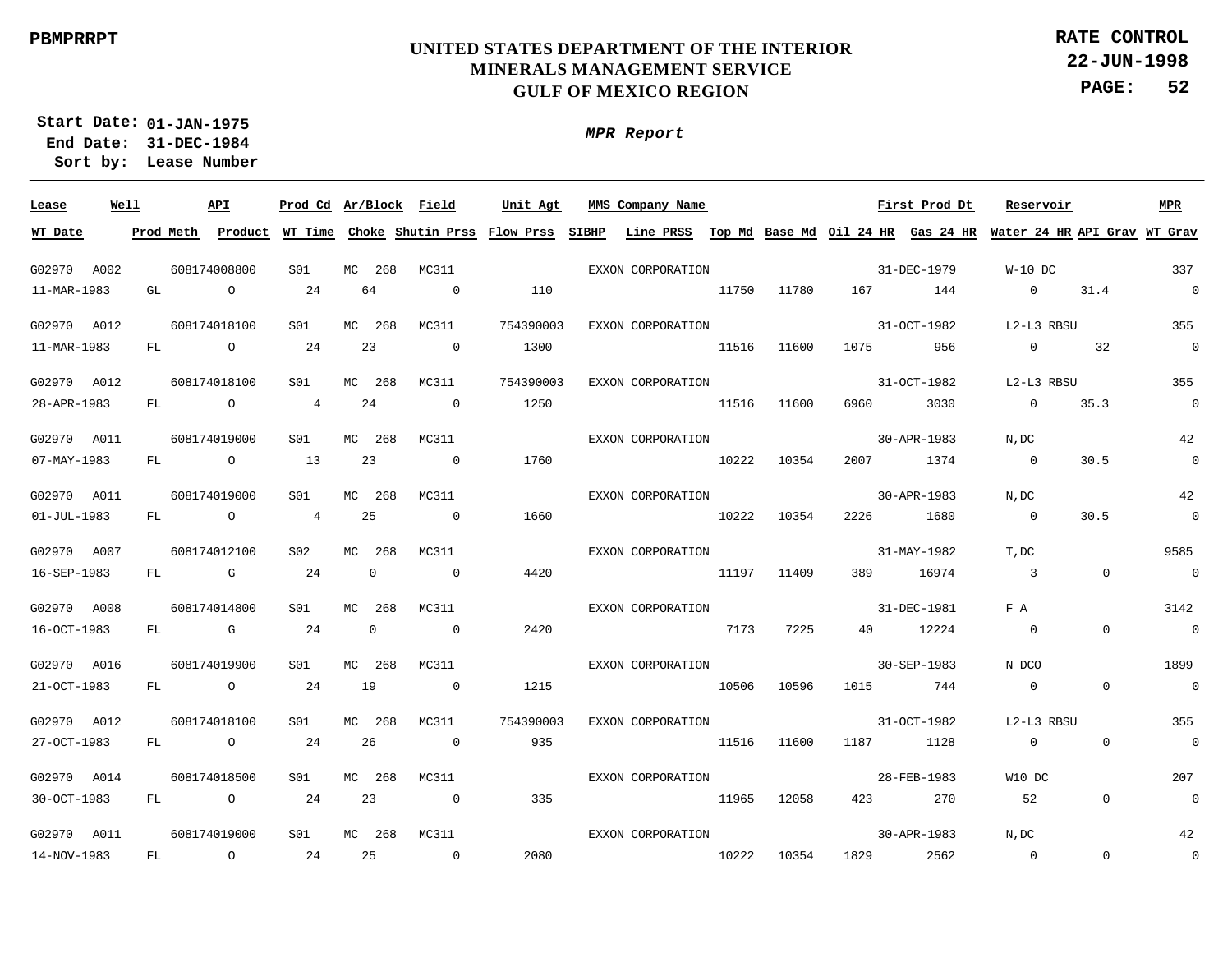**22-JUN-1998 PAGE: 53 RATE CONTROL**

**01-JAN-1975 Start Date: 31-DEC-1984 End Date: Lease Number Sort by:**

| Lease       | Well | API            | Prod Cd Ar/Block Field |        |             |                          | Unit Agt                                                    | MMS Company Name                                                          |       |             |           | First Prod Dt | Reservoir      |                | MPR                      |
|-------------|------|----------------|------------------------|--------|-------------|--------------------------|-------------------------------------------------------------|---------------------------------------------------------------------------|-------|-------------|-----------|---------------|----------------|----------------|--------------------------|
| WT Date     |      |                |                        |        |             |                          | Prod Meth Product WT Time Choke Shutin Prss Flow Prss SIBHP | Line PRSS Top Md Base Md Oil 24 HR Gas 24 HR Water 24 HR API Grav WT Grav |       |             |           |               |                |                |                          |
|             |      |                |                        |        |             |                          |                                                             |                                                                           |       |             |           |               |                |                |                          |
| G02970 A005 |      | 608174017400   | S01                    |        | MC 268      | MC311                    |                                                             | EXXON CORPORATION                                                         |       |             |           | 31-MAY-1982   | W10 B          |                | 2486                     |
| 25-NOV-1983 | FL   | $\mathbb G$    | 24                     |        | $\mathbf 0$ | $\overline{0}$           | 2500                                                        |                                                                           | 11393 | 11483       | 234       | 12300         | $\overline{0}$ | $\Omega$       | $\sim$ 0                 |
| G02970 A010 |      | 608174017900   | S01                    | MC 268 |             | MC311                    |                                                             | EXXON CORPORATION                                                         |       |             |           | 31-JUL-1982   | W30 D1         |                | 120                      |
| 27-DEC-1983 | GL   | $\overline{O}$ | 24                     | 999    |             | $\overline{0}$           | 150                                                         |                                                                           | 11629 | 11684       | 847       | 312           | $\overline{0}$ | 35.6           | $\sim$ 0                 |
| G02970 A015 |      | 608174020300   | S01                    | MC 268 |             | MC311                    |                                                             | EXXON CORPORATION                                                         |       |             |           | 31-DEC-1983   | N,A            |                | 207                      |
| 03-JAN-1984 | FL   | $\overline{O}$ | $\overline{4}$         | 18     |             | $\overline{0}$           | 1725                                                        |                                                                           | 10010 | 10072       | 828       | 1374          | $\overline{0}$ | 32             | $\overline{0}$           |
| G02970 A015 |      | 608174020300   | S01                    | MC 268 |             | MC311                    |                                                             | EXXON CORPORATION                                                         |       |             |           | 31-DEC-1983   | N.A            |                | 207                      |
| 17-JAN-1984 | FL   | $\overline{O}$ | $\overline{4}$         | 999    |             | $\overline{0}$           | $\overline{0}$                                              |                                                                           | 10010 | 10072       | 900       | 1272          | $\overline{0}$ | 35.8           | $\sim$ 0                 |
| G02970 A015 |      | 608174020300   | S01                    |        | MC 268      | MC311                    |                                                             | EXXON CORPORATION                                                         |       |             |           | 31-DEC-1983   | N.A            |                | 207                      |
| 17-JAN-1984 | FL   | $\overline{O}$ | 24                     | 999    |             | $\overline{0}$           | $\sim$ 0                                                    |                                                                           | 10010 | 10072       | 899       | 1272          | $\overline{0}$ | $\overline{0}$ | $\overline{\phantom{0}}$ |
| G02970 A010 |      | 608174017900   | S01                    | MC 268 |             | MC311                    |                                                             | EXXON CORPORATION                                                         |       |             |           | 31-JUL-1982   | W30 D1         |                | 120                      |
| 22-JAN-1984 | FL   | $\circ$        | $\overline{4}$         | 40     |             | $\overline{0}$           | 260                                                         |                                                                           | 11629 | 11684       | 966       | 744           | $\overline{0}$ | 35.6           | $\sim$ 0                 |
| G02970 A010 |      | 608174017900   | SO1                    | MC 268 |             | MC311                    |                                                             | EXXON CORPORATION                                                         |       |             |           | 31-JUL-1982   | W30 D1         |                | 120                      |
| 17-FEB-1984 | GL   | $\overline{a}$ | 24                     | 40     |             | $\overline{0}$           | 320                                                         |                                                                           |       | 11629 11684 | 921       | 915           | $\overline{0}$ | $\Omega$       | $\overline{\phantom{0}}$ |
| G02970 A016 |      | 608174019900   | S01                    | MC 268 |             | MC311                    |                                                             | EXXON CORPORATION                                                         |       |             |           | 30-SEP-1983   | N DCO          |                | 1899                     |
| 01-MAR-1984 | FL   | $\overline{a}$ | 24                     | 25     |             | $\overline{0}$           | 1405                                                        |                                                                           | 10506 | 10596       | 1929      | 1312          | $\overline{0}$ | $\Omega$       | $\overline{\phantom{0}}$ |
| G02970 A011 |      | 608174019000   | SO1                    |        | MC 268      | MC311                    |                                                             | EXXON CORPORATION                                                         |       |             |           | 30-APR-1983   | N, DC          |                | 42                       |
| 03-MAR-1984 | FL   | $\overline{a}$ | 24                     | 26     |             | $\overline{0}$           | 2330                                                        |                                                                           | 10222 | 10354       | 1624      | 3803          | $\overline{0}$ | $\mathbf 0$    | $\overline{\phantom{0}}$ |
| G02970 A014 |      | 608174018500   | S01                    |        | MC 268      | MC311                    |                                                             | EXXON CORPORATION                                                         |       |             |           | 28-FEB-1983   | W10 DC         |                | 207                      |
| 03-MAR-1984 | GL   | $\overline{a}$ | 24                     | 42     |             | $\overline{0}$           | 210                                                         |                                                                           | 11965 | 12058       | 380       | 328           | 148            | $\overline{0}$ | $\overline{0}$           |
| G02970 A012 |      | 608174018100   | S01                    |        | MC 268      | MC311                    | 754390003                                                   | EXXON CORPORATION                                                         |       |             |           | 31-OCT-1982   | L2-L3 RBSU     |                | 355                      |
| 05-MAR-1984 | FL   | $\overline{a}$ | 24                     | 27     |             | $\overline{\phantom{0}}$ | 930                                                         |                                                                           | 11516 | 11600       | 1317 1242 |               | $\overline{0}$ | $\Omega$       | $\overline{0}$           |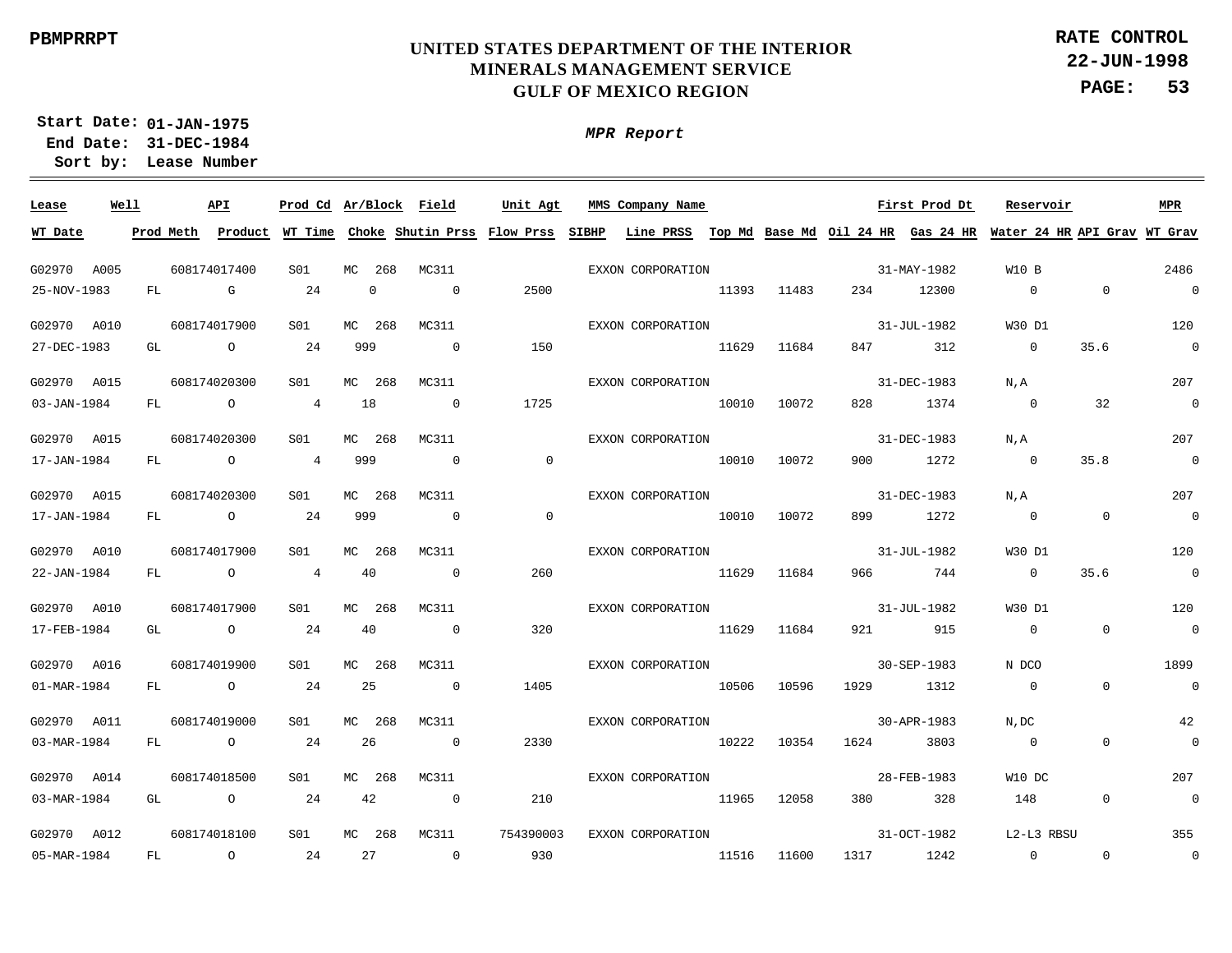**22-JUN-1998 PAGE: 54 RATE CONTROL**

**01-JAN-1975 Start Date: 31-DEC-1984 End Date: Lease Number Sort by:**

| Lease             | Well |           | API            |                 | Prod Cd Ar/Block Field |                | Unit Agt                    | MMS Company Name  |           |       |      | First Prod Dt                      | Reservoir      |                              | MPR            |
|-------------------|------|-----------|----------------|-----------------|------------------------|----------------|-----------------------------|-------------------|-----------|-------|------|------------------------------------|----------------|------------------------------|----------------|
| WT Date           |      | Prod Meth | Product        | WT Time         |                        |                | Choke Shutin Prss Flow Prss | SIBHP             | Line PRSS |       |      | Top Md Base Md Oil 24 HR Gas 24 HR |                | Water 24 HR API Grav WT Grav |                |
| G02970            | A012 |           | 608174018100   | S <sub>01</sub> | MC<br>268              | MC311          | 754390003                   | EXXON CORPORATION |           |       |      | 31-OCT-1982                        | L2-L3 RBSU     |                              | 355            |
| 13-APR-1984       |      | FL        | $\overline{a}$ | 24              | 30                     | $\overline{0}$ | 250                         |                   | 11516     | 11600 | 1521 | 1939                               | $\overline{0}$ | $\mathbf 0$                  | $\bigcap$      |
| G02970 A010       |      |           | 608174017900   | S01             | MC<br>268              | MC311          |                             | EXXON CORPORATION |           |       |      | 31-JUL-1982                        | W30 D1         |                              | 120            |
| 23-APR-1984       |      | GL        | $\overline{a}$ | 24              | 40                     | $\overline{0}$ | $\overline{0}$              |                   | 11629     | 11684 | 647  | 640                                | $\overline{0}$ | $\Omega$                     | $\overline{0}$ |
|                   |      |           |                |                 |                        |                |                             |                   |           |       |      |                                    |                |                              |                |
| G02970 A007       |      |           | 608174012100   | S <sub>02</sub> | 268<br>MC              | MC311          |                             | EXXON CORPORATION |           |       |      | 31-MAY-1982                        | T, DC          |                              | 9585           |
| $01 - MAX - 1984$ |      | FL        | $\mathbb G$    | 24              | $\mathbf 0$            | 4600           | 4200                        |                   | 11197     | 11409 | 259  | 11226                              | $\overline{0}$ | $\Omega$                     | $\overline{0}$ |
| G02970 A011       |      |           | 608174019000   | S <sub>01</sub> | MC<br>268              | MC311          |                             | EXXON CORPORATION |           |       |      | 30-APR-1983                        | N, DC          |                              | 42             |
| 11-MAY-1984       |      | FL        | $\overline{a}$ | 24              | 25                     | $\overline{0}$ | 2280                        |                   | 10222     | 10354 | 1554 | 3607                               | $\overline{0}$ | $\Omega$                     | $\overline{0}$ |
| G02970 A005       |      |           | 608174017400   | S01             | MC<br>268              | MC311          |                             | EXXON CORPORATION |           |       |      | 31-MAY-1982                        | W10 B          |                              | 2486           |
| 12-MAY-1984       |      | FL        | $\mathbb G$    | 24              | $\overline{0}$         | 3400           | 2260                        |                   | 11393     | 11483 | 205  | 11619                              | $\overline{0}$ | $\Omega$                     | $\overline{0}$ |
| G02970 A007       |      |           | 608174012100   | S <sub>02</sub> | MC<br>268              | MC311          |                             | EXXON CORPORATION |           |       |      | 31-MAY-1982                        | T, DC          |                              | 9585           |
| 16-MAY-1984       |      | FL        | $\mathbb G$    | $\overline{4}$  | 30                     | $\overline{0}$ | 3600                        |                   | 11197     | 11409 | 405  | 18120                              | $\overline{0}$ | 46.4                         | $\overline{0}$ |
| G02970 A011       |      |           | 608174019000   | S01             | МC<br>268              | MC311          |                             | EXXON CORPORATION |           |       |      | 30-APR-1983                        | $N$ , $DC$     |                              | 42             |
| 25-MAY-1984       |      | FL        | $\circ$        | $\overline{4}$  | 25                     | $\overline{0}$ | 2280                        |                   | 10222     | 10354 | 1542 | 3762                               | $\overline{0}$ | 30                           | $\Omega$       |
| G02970 A012       |      |           | 608174018100   | S <sub>01</sub> | MC<br>268              | MC311          | 754390003                   | EXXON CORPORATION |           |       |      | 31-OCT-1982                        | L2-L3 RBSU     |                              | 355            |
| 29-MAY-1984       |      | FL        | $\circ$        | 14              | 29                     | $\Omega$       | 970                         |                   | 11516     | 11600 | 1526 | 1623                               | $\overline{0}$ | 35.3                         | $\overline{0}$ |
|                   |      |           |                |                 |                        |                |                             |                   |           |       |      |                                    |                |                              |                |
| G02970 A012       |      |           | 608174018100   | S01             | MC<br>268              | MC311          | 754390003                   | EXXON CORPORATION |           |       |      | 31-OCT-1982                        | L2-L3 RBSU     |                              | 355            |
| 29-MAY-1984       |      | FL        | $\overline{a}$ | 24              | 29                     | $\overline{0}$ | 970                         |                   | 11516     | 11600 | 1526 | 1624                               | $\overline{0}$ | $\mathbf{0}$                 | $\overline{0}$ |
| G02970 A016       |      |           | 608174019900   | S01             | MC<br>268              | MC311          |                             | EXXON CORPORATION |           |       |      | 30-SEP-1983                        | N DCO          |                              | 1899           |
| 03-JUN-1984       |      | FL        | $\overline{O}$ | 24              | 25                     | $\overline{0}$ | 1285                        |                   | 10506     | 10596 | 1779 | 1603                               | $\overline{0}$ | $\Omega$                     | $\overline{0}$ |
| G02970 A014       |      |           | 608174018500   | S01             | 268<br>МC              | MC311          |                             | EXXON CORPORATION |           |       |      | 28-FEB-1983                        | W10 DC         |                              | 207            |
| 04-JUN-1984       |      | GL        | $\Omega$       | 24              | 64                     | $\Omega$       | 200                         |                   | 11965     | 12058 | 163  | 125                                | 128            | $\Omega$                     | $\Omega$       |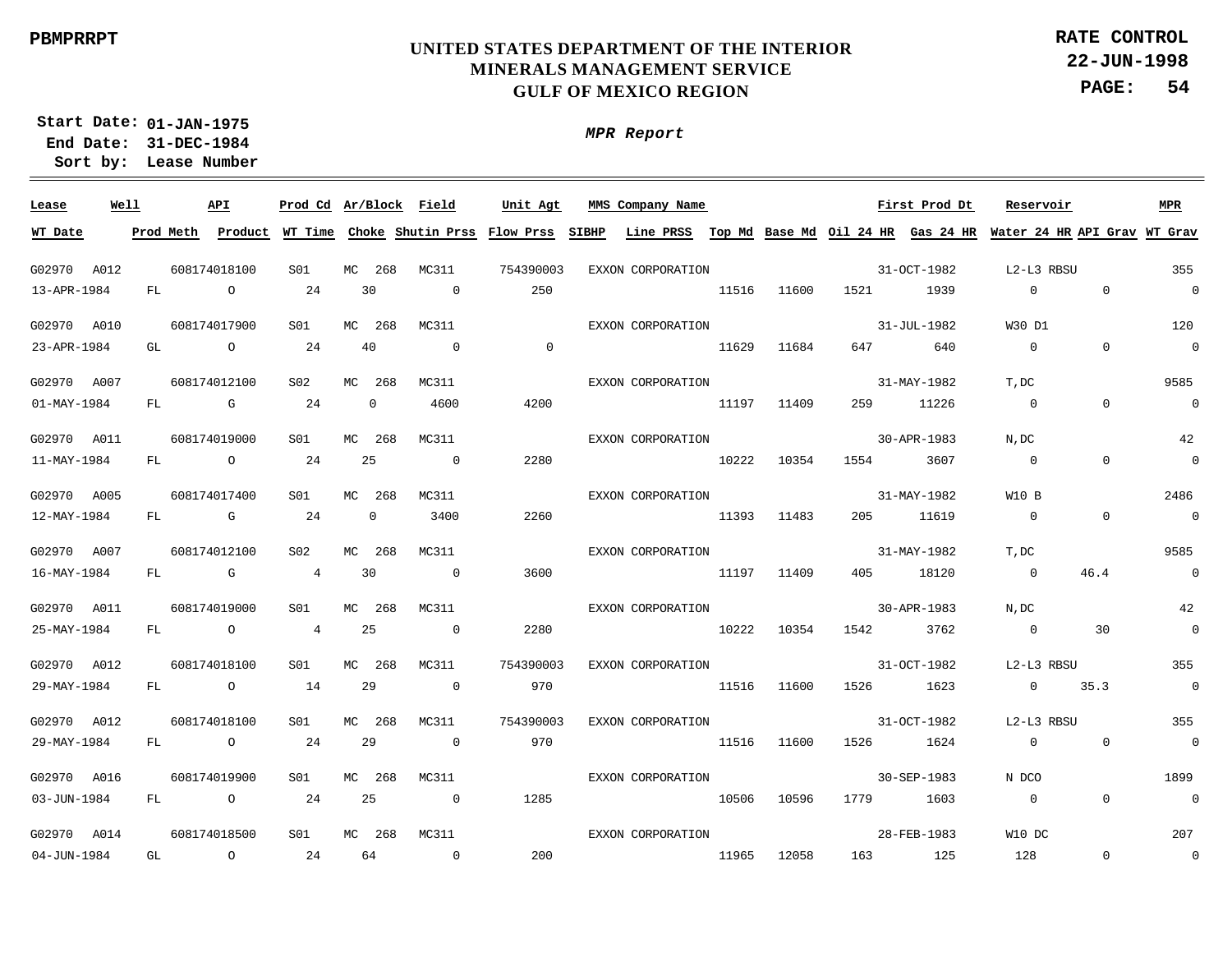**Lease**

 $\overline{\phantom{a}}$ 

15-FEB-1983

FL

G

8

14

 $\Omega$ 

1200

#### **UNITED STATES DEPARTMENT OF THE INTERIOR MINERALS MANAGEMENT SERVICE GULF OF MEXICO REGION**

*MPR Report*

**22-JUN-1998 PAGE: 55 RATE CONTROL**

**01-JAN-1975 Start Date: 31-DEC-1984 End Date:** 

**Lease Number Sort by:** G02970 A010 G02970 A014 G02970 A011 G02970 A016 G02970 A014 G02970 A015 G02970 A015 G02970 A015 G02970 A014 G03159 A008 G03289 JA008 **Well** 608174017900 608174018500 608174019000 608174019900 608174018500 608174020300 608174020300 608174020300 608174018500 177104084700 177034015801 **API** MC 268 MC 268 MC 268  $M<sup>C</sup>$ MC 268 MC 268 MC 268  $MC$ MC 268 EI 384 EC **Ar/Block Prod Cd MMS Company Name** 268 268 57 MC311 MC311 MC311 MC311 MC311 MC311 MC311 MC311 MC311 EI385 EC071 **Field Unit Agt** 31-JUL-1982 28-FEB-1983 30-APR-1983 30-SEP-1983 28-FEB-1983 31-DEC-1983 31-DEC-1983 31-DEC-1983 28-FEB-1983 28-FEB-1981 28-FEB-1983 **First Prod Dt** W30 D1 W10 DC N,DC N DCO W10 DC N,A N,A N,A W10 DC TRIM B2A A RB **Reservoir** 120 207 42 1899 207 207 207 207 207 0 **MPR** 23-JUN-1984 27-JUL-1984 04-AUG-1984 04-AUG-1984 12-AUG-1984 13-AUG-1984 13-AUG-1984 03-SEP-1984 26-NOV-1984 24-AUG-1983 **WT Date** FL. FL. FL. FL. FL FL. FL. FL. GL FL <u>Prod Meth Product WT Time Choke Shutin Prss Flow Prss SIBHP Line PRSS Top Md Base Md Oil 24 HR Gas 24 HR Water 24 HR API Grav WT Grav</u>  $\Omega$ O  $\Omega$  $\Omega$  $\cap$  $\Omega$  $\Omega$  $\Omega$  $\Omega$ G  $24$ 5  $24$ 24 24 4 24  $24$ 6 24 40 64  $25$ 25 64 19 19 38 64 0  $\Omega$  $\Omega$  $\Omega$  $\Omega$  $\Omega$  $\Omega$  $\Omega$  $\Omega$  $\Omega$ 1264  $90$ 200 1100 250 90 1025 250 1875 200 1167 11629 11965 10222 10506 11965 10010 10010 10010 11965 5861 11684 12058 10354 10596 12058 10072 10072 10072 12058 6004 577 187 1503 1726 151 708 710 629 188 4 1001 106 3718 1118 122 786 806 2001 136 700 1 202  $\Omega$  $\Omega$ 187  $\Omega$  $\Omega$  $\Omega$ 272 4  $\Omega$ 34.3  $\Omega$  $\Omega$ 0 35.8  $\Omega$  $\Omega$ 34.3 0  $\Omega$ .6  $\Omega$  $\Omega$  $\Omega$ .6  $\Omega$  $\Omega$ .6  $\Omega$ EXXON CORPORATION EXXON CORPORATION EXXON CORPORATION EXXON CORPORATION EXXON CORPORATION EXXON CORPORATION EXXON CORPORATION EXXON CORPORATION EXXON CORPORATION LOUISIANA LAND AND EXPLORATI TRANSWORLD EXPLORATION AND P S01 S01  $SO1$  $S<sub>01</sub>$ S01 S01 S01  $S<sub>01</sub>$ S01 S01 S01

9932

9960

 $\overline{0}$ 

1527

129

 $\Omega$ 

 $\Omega$